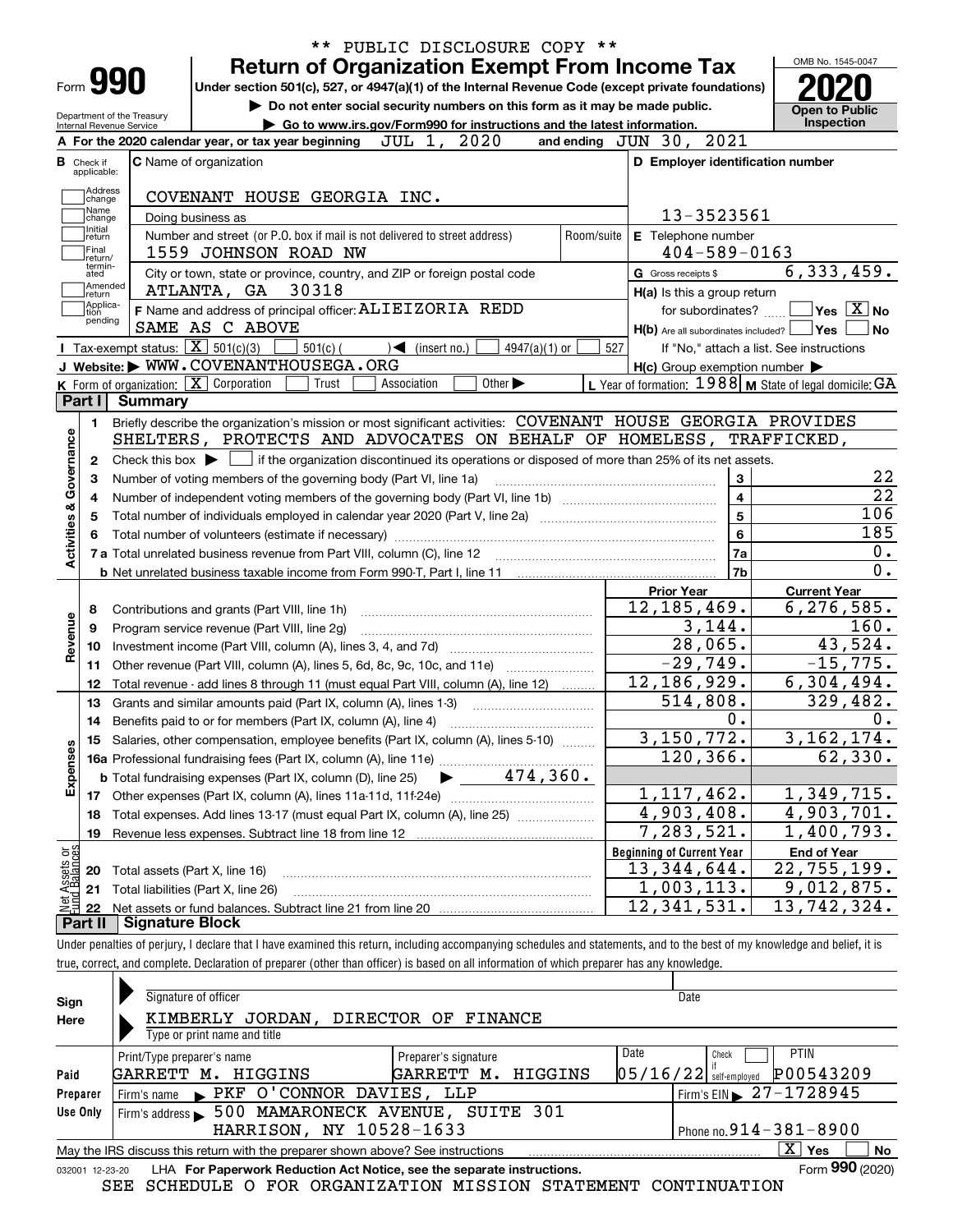|              | <b>Part III Statement of Program Service Accomplishments</b>                                                                                            |
|--------------|---------------------------------------------------------------------------------------------------------------------------------------------------------|
|              | $\overline{\mathbf{x}}$                                                                                                                                 |
| 1.           | Briefly describe the organization's mission:                                                                                                            |
|              | SEE SCHEDULE O                                                                                                                                          |
|              |                                                                                                                                                         |
|              |                                                                                                                                                         |
|              |                                                                                                                                                         |
| $\mathbf{2}$ | Did the organization undertake any significant program services during the year which were not listed on the                                            |
|              | $\overline{\mathsf{Yes}\mathrel{\hspace{0.05cm}\mathbf{X}}$ No                                                                                          |
|              | prior Form 990 or 990-EZ?                                                                                                                               |
|              | If "Yes," describe these new services on Schedule O.                                                                                                    |
| 3            | $\Box$ Yes $[\overline{\mathrm{X}}]$ No<br>Did the organization cease conducting, or make significant changes in how it conducts, any program services? |
|              | If "Yes," describe these changes on Schedule O.                                                                                                         |
| 4            | Describe the organization's program service accomplishments for each of its three largest program services, as measured by expenses.                    |
|              | Section 501(c)(3) and 501(c)(4) organizations are required to report the amount of grants and allocations to others, the total expenses, and            |
|              | revenue, if any, for each program service reported.                                                                                                     |
| 4a           | 132, 517. ) (Revenue \$<br>1,662,468. including grants of \$<br>$0 \cdot$ )<br>) (Expenses \$<br>(Code:                                                 |
|              | SHORT-TERM HOUSING AND CRISIS CARE (FORMERLY SHELTER AND CRISIS CARE)                                                                                   |
|              |                                                                                                                                                         |
|              | COVENANT HOUSE GEORGIA WELCOMES ALL YOUNG PEOPLE EXPERIENCING                                                                                           |
|              | HOMELESSNESS AND ESCAPING<br>TRAFFICKING WITH UNCONDITIONAL LOVE,                                                                                       |
|              | ABSOLUTE RESPECT, AND RELENTLESS SUPPORT, AND OUR DOORS ARE ALWAYS                                                                                      |
|              | OPEN, 24/7. EVEN DURING THE WORST PUBLIC HEALTH CRISIS IN A CENTURY, WE                                                                                 |
|              | QUICKLY ADJUSTED OUR PROCEDURES, PROVIDED FOR SOCIAL DISTANCING, AND                                                                                    |
|              | KEPT OUR PROGRAMS NOURISHING. WE KNOW YOUNG PEOPLE EXPERIENCING                                                                                         |
|              | HOMELESSNESS AND ESCAPING TRAFFICKING CAN'T WAIT FOR A CRISIS LIKE THIS                                                                                 |
|              | TO BE OVER. THEIR UNMET NEEDS FOR NUTRITIOUS FOOD, CLOTHING, SHELTER,                                                                                   |
|              | SAFETY, MEDICAL CARE, AND MENTAL HEALTH CARE REQUIRE IMMEDIATE                                                                                          |
|              | ATTENTION. COVENANT HOUSE GEORGIA PROVIDES HIGH-QUALITY SUPPORTS AND                                                                                    |
| 4b           | 1, 476, 852. including grants of \$<br>160.<br>$125$ , $122$ $\cdot$ ) (Revenue \$<br>) (Expenses \$<br>(Code:                                          |
|              | TRANSITIONAL LIVING - RIGHTS OF PASSAGE (ROP):                                                                                                          |
|              |                                                                                                                                                         |
|              | COVENANT HOUSE GEORGIA'S TRANSITIONAL LIVING PROGRAM, "RIGHTS OF                                                                                        |
|              | PASSAGE" OR ROP, ARE WHERE PEOPLE TAKE THEIR BOLDEST STEPS TOWARD                                                                                       |
|              | INDEPENDENCE. YOUTH LIVE IN ROP FOR UP TO 18-24 MONTHS, WHERE THEY TAP                                                                                  |
|              | THEIR POTENTIAL AND PLAN FOR THE FUTURE. HERE THEY BUILD BASIC LIFE                                                                                     |
|              | SKILLS AND FINANCIAL LITERACY, PARTICIPATE IN EDUCATIONAL AND                                                                                           |
|              | VOCATIONAL PROGRAMS, SEEK EMPLOYMENT WITH LONG-TERM ADVANCEMENT AND                                                                                     |
|              |                                                                                                                                                         |
|              | CAREER PROSPECTS, AND WORK TOWARD MOVING INTO THEIR OWN SAFE AND STABLE                                                                                 |
|              | HOUSING. OUR STAFF SUPPORT EACH YOUNG PERSON ON THEIR JOURNEY TOWARD                                                                                    |
|              | SUSTAINABLE INDEPENDENCE AND A HOPE-FILLED FUTURE.                                                                                                      |
|              |                                                                                                                                                         |
|              | $\overline{0}$ .)<br>$0.$ ) (Revenue \$                                                                                                                 |
|              | STREET OUTREACH:                                                                                                                                        |
|              |                                                                                                                                                         |
|              | IN VANS AND ON FOOT, COVENANT HOUSE GEORGIA OUTREACH WORKERS GO OUT TO                                                                                  |
|              | THE NEIGHBORHOODS, RIVERFRONTS, PARKS, UNIVERSITIES, COLLEGES, AND                                                                                      |
|              | OTHER PLACES WHERE YOUTH FACING HOMELESSNESS OFTEN SEEK REFUGE. THEY                                                                                    |
|              | OFFER FOOD AND COUNSELING AND INVITE THEM TO COME TO COVENANT HOUSE                                                                                     |
|              | GEORGIA, WHERE THEIR IMMEDIATE, BASIC NEEDS CAN BE MET. THROUGH                                                                                         |
|              | SUSTAINED CONTACT, OUR OUTREACH WORKERS BUILD TRUST WITH THE YOUNG                                                                                      |
|              | PEOPLE, THE FIRST STEP TOWARD ENCOURAGING THEM TO COME INTO OUR                                                                                         |
|              | RESIDENCES AND CONNECT TO OUR SERVICES.                                                                                                                 |
|              |                                                                                                                                                         |
|              |                                                                                                                                                         |
|              | 4d Other program services (Describe on Schedule O.)                                                                                                     |
|              | $0 \cdot$ $-$<br>827,962. including grants of \$ 71,843.) (Revenue \$<br>(Expenses \$                                                                   |
|              | 4. Total program service expenses $\blacktriangleright$ 4, 054, 769.                                                                                    |
|              |                                                                                                                                                         |
|              |                                                                                                                                                         |
|              | Form 990 (2020)<br>SEE SCHEDULE O FOR CONTINUATION(S)<br>032002 12-23-20                                                                                |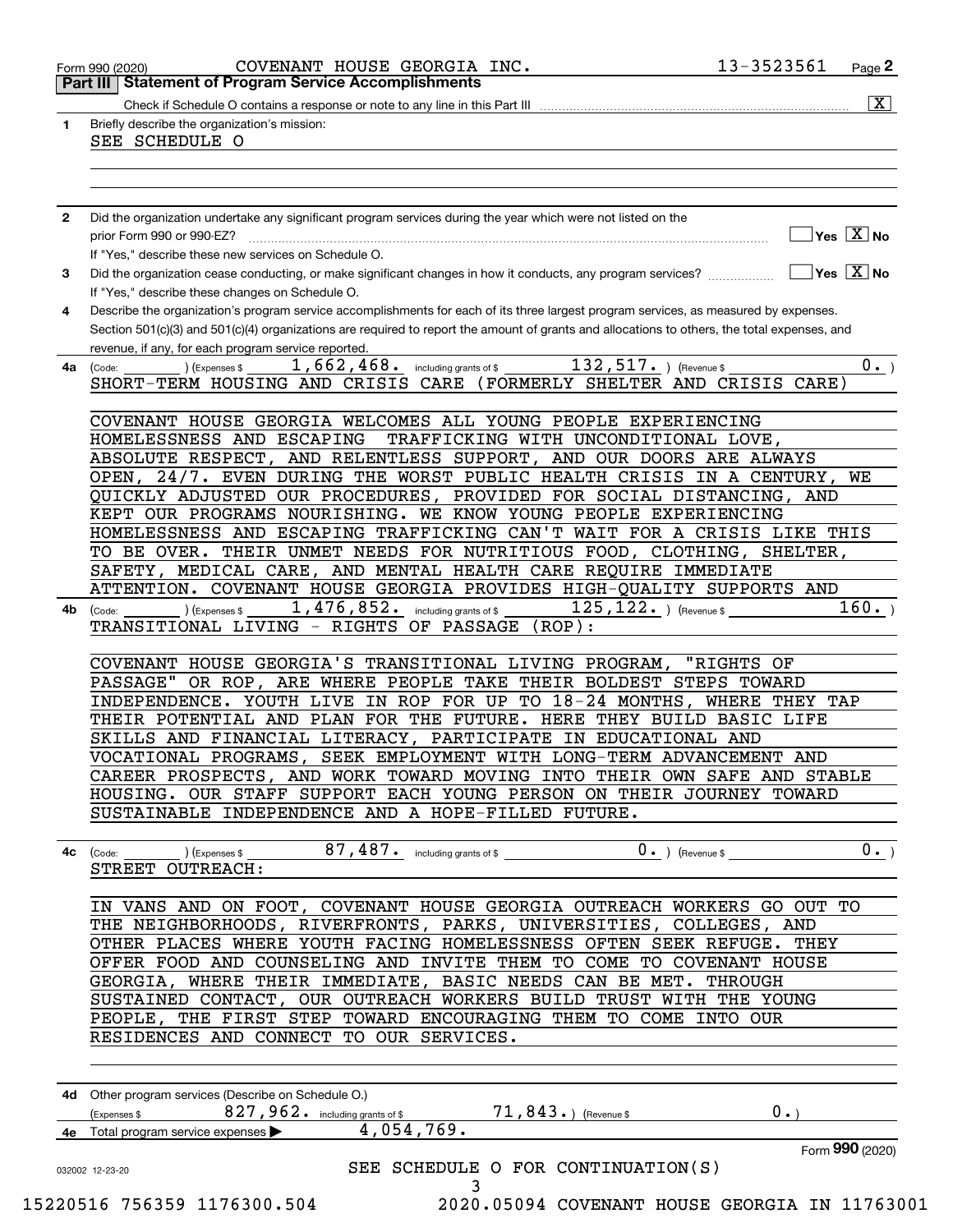| Form 990 (2020) |  |  |
|-----------------|--|--|

Form 990 (2020) COVENANT HOUSE GEORGIA INC **.** 13-3523561 <sub>Page</sub> 3<br>**Part IV | Checklist of Required Schedules** 

|     |                                                                                                                                       |                 | Yes         | No              |
|-----|---------------------------------------------------------------------------------------------------------------------------------------|-----------------|-------------|-----------------|
| 1.  | Is the organization described in section $501(c)(3)$ or $4947(a)(1)$ (other than a private foundation)?                               |                 |             |                 |
|     |                                                                                                                                       | 1               | X           |                 |
| 2   |                                                                                                                                       | $\overline{2}$  | $\mathbf X$ |                 |
| 3   | Did the organization engage in direct or indirect political campaign activities on behalf of or in opposition to candidates for       |                 |             |                 |
|     |                                                                                                                                       | з               |             | x               |
| 4   | Section 501(c)(3) organizations. Did the organization engage in lobbying activities, or have a section 501(h) election in effect      |                 |             |                 |
|     |                                                                                                                                       | 4               |             | x               |
| 5   | Is the organization a section 501(c)(4), 501(c)(5), or 501(c)(6) organization that receives membership dues, assessments, or          |                 |             |                 |
|     |                                                                                                                                       | 5               |             | x               |
| 6   | Did the organization maintain any donor advised funds or any similar funds or accounts for which donors have the right to             |                 |             |                 |
|     | provide advice on the distribution or investment of amounts in such funds or accounts? If "Yes," complete Schedule D, Part I          | 6               |             | x               |
| 7   | Did the organization receive or hold a conservation easement, including easements to preserve open space,                             |                 |             |                 |
|     |                                                                                                                                       | $\overline{7}$  |             | x               |
| 8   | Did the organization maintain collections of works of art, historical treasures, or other similar assets? If "Yes," complete          |                 |             |                 |
|     |                                                                                                                                       | 8               |             | x               |
| 9   | Did the organization report an amount in Part X, line 21, for escrow or custodial account liability, serve as a custodian for         |                 |             |                 |
|     | amounts not listed in Part X; or provide credit counseling, debt management, credit repair, or debt negotiation services?             |                 |             |                 |
|     |                                                                                                                                       | 9               |             | x               |
| 10  | Did the organization, directly or through a related organization, hold assets in donor-restricted endowments                          |                 |             |                 |
|     |                                                                                                                                       | 10              |             | x               |
| 11  | If the organization's answer to any of the following questions is "Yes," then complete Schedule D, Parts VI, VII, VIII, IX, or X      |                 |             |                 |
|     | as applicable.                                                                                                                        |                 |             |                 |
|     | a Did the organization report an amount for land, buildings, and equipment in Part X, line 10? If "Yes," complete Schedule D,         |                 | х           |                 |
|     |                                                                                                                                       | 11a             |             |                 |
|     | <b>b</b> Did the organization report an amount for investments - other securities in Part X, line 12, that is 5% or more of its total |                 |             | x               |
|     | c Did the organization report an amount for investments - program related in Part X, line 13, that is 5% or more of its total         | 11 <sub>b</sub> |             |                 |
|     |                                                                                                                                       | 11c             | х           |                 |
|     | d Did the organization report an amount for other assets in Part X, line 15, that is 5% or more of its total assets reported in       |                 |             |                 |
|     |                                                                                                                                       | 11d             | х           |                 |
|     | e Did the organization report an amount for other liabilities in Part X, line 25? If "Yes," complete Schedule D, Part X               | 11e             | х           |                 |
|     | Did the organization's separate or consolidated financial statements for the tax year include a footnote that addresses               |                 |             |                 |
|     | the organization's liability for uncertain tax positions under FIN 48 (ASC 740)? If "Yes," complete Schedule D, Part X                | 11f             | х           |                 |
|     | 12a Did the organization obtain separate, independent audited financial statements for the tax year? If "Yes," complete               |                 |             |                 |
|     |                                                                                                                                       | 12a             |             | x               |
|     | b Was the organization included in consolidated, independent audited financial statements for the tax year?                           |                 |             |                 |
|     | If "Yes," and if the organization answered "No" to line 12a, then completing Schedule D, Parts XI and XII is optional                 | 12b             | X           |                 |
| 13  |                                                                                                                                       | 13              |             | X               |
| 14a | Did the organization maintain an office, employees, or agents outside of the United States?                                           | 14a             |             | х               |
|     | <b>b</b> Did the organization have aggregate revenues or expenses of more than \$10,000 from grantmaking, fundraising, business,      |                 |             |                 |
|     | investment, and program service activities outside the United States, or aggregate foreign investments valued at \$100,000            |                 |             |                 |
|     |                                                                                                                                       | 14b             |             | x               |
| 15  | Did the organization report on Part IX, column (A), line 3, more than \$5,000 of grants or other assistance to or for any             |                 |             |                 |
|     |                                                                                                                                       | 15              |             | x               |
| 16  | Did the organization report on Part IX, column (A), line 3, more than \$5,000 of aggregate grants or other assistance to              |                 |             |                 |
|     |                                                                                                                                       | 16              |             | x               |
| 17  | Did the organization report a total of more than \$15,000 of expenses for professional fundraising services on Part IX,               |                 |             |                 |
|     |                                                                                                                                       | 17              | x           |                 |
| 18  | Did the organization report more than \$15,000 total of fundraising event gross income and contributions on Part VIII, lines          |                 |             |                 |
|     |                                                                                                                                       | 18              | x           |                 |
| 19  | Did the organization report more than \$15,000 of gross income from gaming activities on Part VIII, line 9a? If "Yes."                |                 |             |                 |
|     |                                                                                                                                       | 19              |             | х               |
|     |                                                                                                                                       | 20a             |             | x               |
|     | b If "Yes" to line 20a, did the organization attach a copy of its audited financial statements to this return?                        | 20 <sub>b</sub> |             |                 |
| 21  | Did the organization report more than \$5,000 of grants or other assistance to any domestic organization or                           |                 |             |                 |
|     |                                                                                                                                       | 21              |             | x               |
|     | 032003 12-23-20                                                                                                                       |                 |             | Form 990 (2020) |

032003 12-23-20

4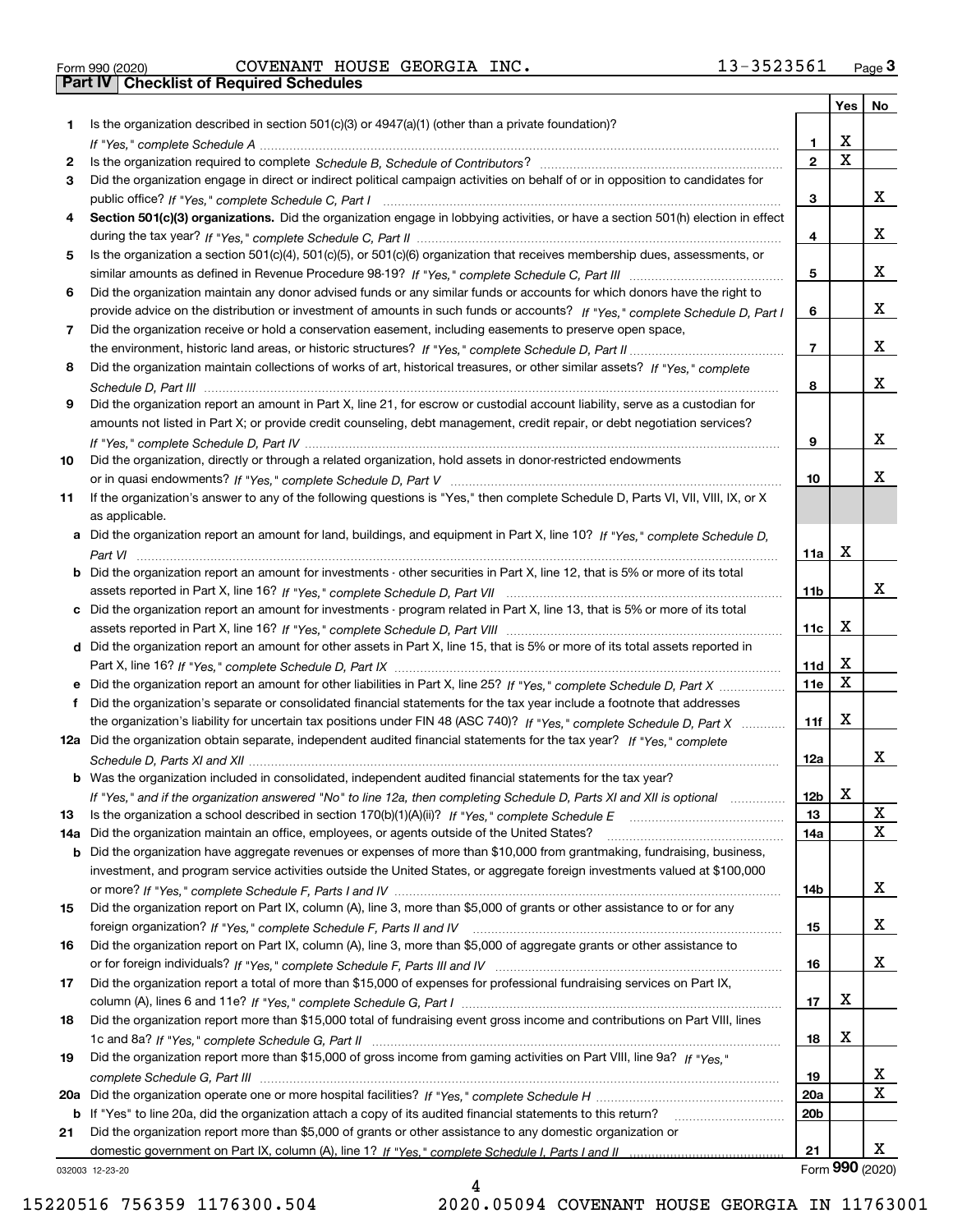|  | Form 990 (2020) |
|--|-----------------|
|  |                 |

Form 990 (2020) COVENANT HOUSE GEORGIA INC **.** 13-3523561 <sub>Page</sub> 4<br>**Part IV | Checklist of Required Schedules** <sub>(continued)</sub>

*(continued)*

|               |                                                                                                                                    |            | Yes | No              |
|---------------|------------------------------------------------------------------------------------------------------------------------------------|------------|-----|-----------------|
| 22            | Did the organization report more than \$5,000 of grants or other assistance to or for domestic individuals on                      |            |     |                 |
|               |                                                                                                                                    | 22         | х   |                 |
| 23            | Did the organization answer "Yes" to Part VII, Section A, line 3, 4, or 5 about compensation of the organization's current         |            |     |                 |
|               | and former officers, directors, trustees, key employees, and highest compensated employees? If "Yes," complete                     |            |     |                 |
|               |                                                                                                                                    | 23         | х   |                 |
|               | 24a Did the organization have a tax-exempt bond issue with an outstanding principal amount of more than \$100,000 as of the        |            |     |                 |
|               | last day of the year, that was issued after December 31, 2002? If "Yes," answer lines 24b through 24d and complete                 |            |     |                 |
|               |                                                                                                                                    | 24a        |     | х               |
|               | <b>b</b> Did the organization invest any proceeds of tax-exempt bonds beyond a temporary period exception?                         | 24b        |     |                 |
|               | c Did the organization maintain an escrow account other than a refunding escrow at any time during the year to defease             |            |     |                 |
|               |                                                                                                                                    | 24c        |     |                 |
|               |                                                                                                                                    | 24d        |     |                 |
|               | 25a Section 501(c)(3), 501(c)(4), and 501(c)(29) organizations. Did the organization engage in an excess benefit                   |            |     |                 |
|               |                                                                                                                                    | 25a        |     | х               |
|               | b Is the organization aware that it engaged in an excess benefit transaction with a disqualified person in a prior year, and       |            |     |                 |
|               | that the transaction has not been reported on any of the organization's prior Forms 990 or 990-EZ? If "Yes," complete              |            |     |                 |
|               | Schedule L, Part I                                                                                                                 | 25b        |     | х               |
| 26            | Did the organization report any amount on Part X, line 5 or 22, for receivables from or payables to any current                    |            |     |                 |
|               | or former officer, director, trustee, key employee, creator or founder, substantial contributor, or 35%                            |            |     |                 |
|               |                                                                                                                                    | 26         |     | х               |
| 27            | Did the organization provide a grant or other assistance to any current or former officer, director, trustee, key employee,        |            |     |                 |
|               | creator or founder, substantial contributor or employee thereof, a grant selection committee member, or to a 35% controlled        |            |     |                 |
|               | entity (including an employee thereof) or family member of any of these persons? If "Yes," complete Schedule L, Part III           | 27         |     | x               |
| 28            | Was the organization a party to a business transaction with one of the following parties (see Schedule L, Part IV                  |            |     |                 |
|               | instructions, for applicable filing thresholds, conditions, and exceptions):                                                       |            |     |                 |
|               | a A current or former officer, director, trustee, key employee, creator or founder, or substantial contributor? If                 |            |     |                 |
|               |                                                                                                                                    | 28a        |     | х               |
|               |                                                                                                                                    | 28b        |     | $\mathbf x$     |
|               | c A 35% controlled entity of one or more individuals and/or organizations described in lines 28a or 28b? If                        |            |     |                 |
|               |                                                                                                                                    | 28c        |     | х               |
| 29            |                                                                                                                                    | 29         | х   |                 |
| 30            | Did the organization receive contributions of art, historical treasures, or other similar assets, or qualified conservation        |            |     |                 |
|               |                                                                                                                                    | 30         |     | х               |
| 31            | Did the organization liquidate, terminate, or dissolve and cease operations? If "Yes," complete Schedule N, Part I                 | 31         |     | X               |
| 32            | Did the organization sell, exchange, dispose of, or transfer more than 25% of its net assets? If "Yes," complete                   |            |     |                 |
|               |                                                                                                                                    | 32         |     | х               |
|               | Did the organization own 100% of an entity disregarded as separate from the organization under Regulations                         |            |     |                 |
|               |                                                                                                                                    | 33         |     | x               |
| 34            | Was the organization related to any tax-exempt or taxable entity? If "Yes," complete Schedule R, Part II, III, or IV, and          |            |     |                 |
|               |                                                                                                                                    | 34         | Χ   |                 |
|               | 35a Did the organization have a controlled entity within the meaning of section 512(b)(13)?                                        | <b>35a</b> | X   |                 |
|               | <b>b</b> If "Yes" to line 35a, did the organization receive any payment from or engage in any transaction with a controlled entity |            |     |                 |
|               |                                                                                                                                    | 35b        | X   |                 |
| 36            | Section 501(c)(3) organizations. Did the organization make any transfers to an exempt non-charitable related organization?         |            |     |                 |
|               |                                                                                                                                    | 36         |     | х               |
| 37            | Did the organization conduct more than 5% of its activities through an entity that is not a related organization                   |            |     |                 |
|               | and that is treated as a partnership for federal income tax purposes? If "Yes," complete Schedule R, Part VI                       | 37         |     | х               |
| 38            | Did the organization complete Schedule O and provide explanations in Schedule O for Part VI, lines 11b and 19?                     |            |     |                 |
|               | Note: All Form 990 filers are required to complete Schedule O                                                                      | 38         | х   |                 |
| <b>Part V</b> | <b>Statements Regarding Other IRS Filings and Tax Compliance</b>                                                                   |            |     |                 |
|               | Check if Schedule O contains a response or note to any line in this Part V                                                         |            |     |                 |
|               |                                                                                                                                    |            | Yes | No              |
|               | 23<br>1a Enter the number reported in Box 3 of Form 1096. Enter -0- if not applicable<br>1a                                        |            |     |                 |
|               | 0<br>1b                                                                                                                            |            |     |                 |
|               | c Did the organization comply with backup withholding rules for reportable payments to vendors and reportable gaming               |            |     |                 |
|               | (gambling) winnings to prize winners?                                                                                              | 1c         |     |                 |
|               | 032004 12-23-20                                                                                                                    |            |     | Form 990 (2020) |
|               | 5                                                                                                                                  |            |     |                 |

 <sup>15220516 756359 1176300.504 2020.05094</sup> COVENANT HOUSE GEORGIA IN 11763001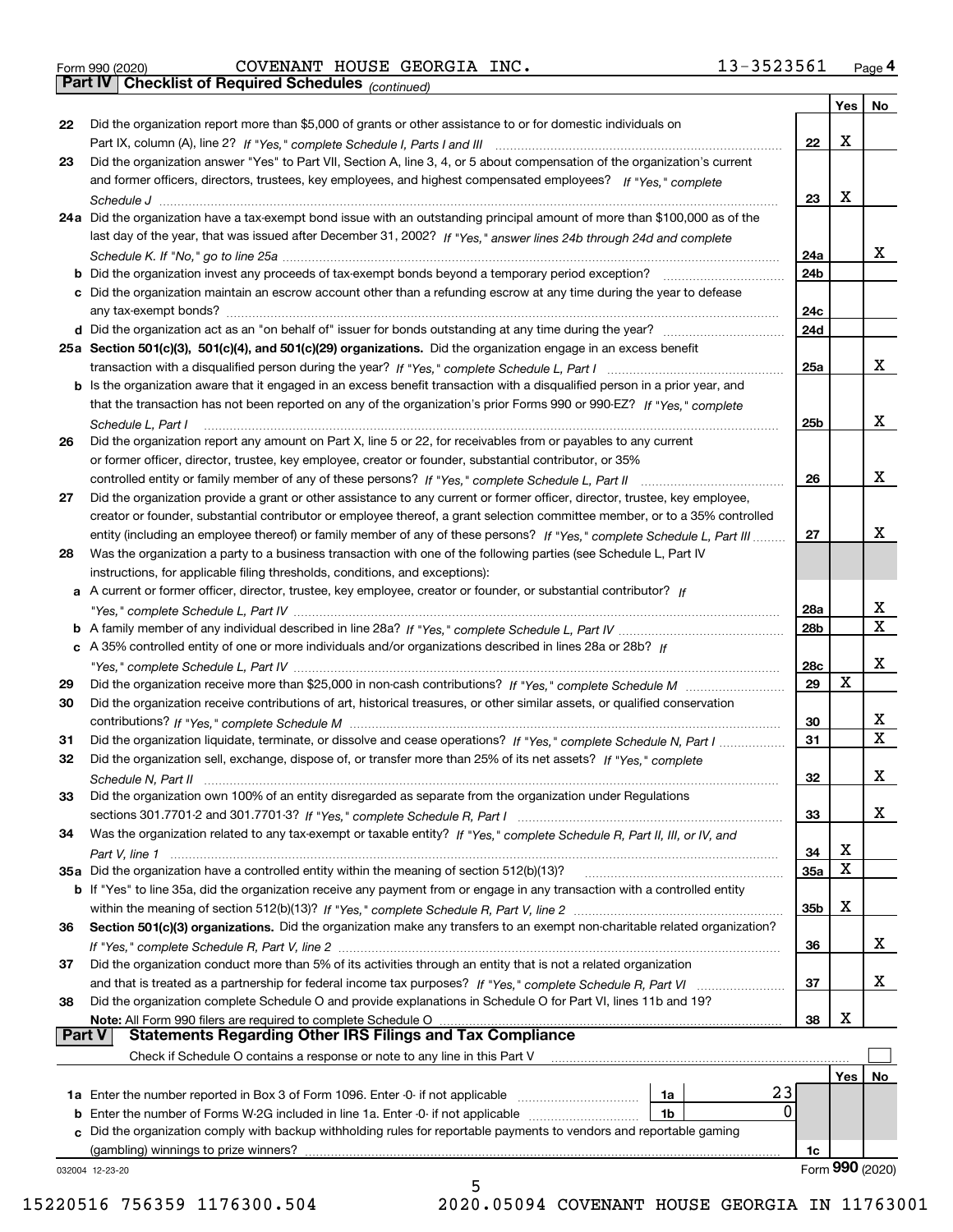|               | 13-3523561<br>COVENANT HOUSE GEORGIA INC.<br>Form 990 (2020)                                                                                    |                |   | Page $5$      |
|---------------|-------------------------------------------------------------------------------------------------------------------------------------------------|----------------|---|---------------|
| <b>Part V</b> | Statements Regarding Other IRS Filings and Tax Compliance (continued)                                                                           |                |   |               |
|               |                                                                                                                                                 |                |   | $Yes \mid No$ |
|               | 2a Enter the number of employees reported on Form W-3, Transmittal of Wage and Tax Statements,                                                  |                |   |               |
|               | 106<br>filed for the calendar year ending with or within the year covered by this return<br>2a                                                  |                |   |               |
|               | <b>b</b> If at least one is reported on line 2a, did the organization file all required federal employment tax returns?                         | 2 <sub>b</sub> | X |               |
|               | <b>Note:</b> If the sum of lines 1a and 2a is greater than 250, you may be required to $e$ -file (see instructions) <i>manimummmmmm</i>         |                |   |               |
|               | 3a Did the organization have unrelated business gross income of \$1,000 or more during the year?                                                | 3a             |   | x             |
|               |                                                                                                                                                 | 3 <sub>b</sub> |   |               |
|               | 4a At any time during the calendar year, did the organization have an interest in, or a signature or other authority over, a                    |                |   |               |
|               |                                                                                                                                                 | 4a             |   | x             |
|               | <b>b</b> If "Yes," enter the name of the foreign country $\blacktriangleright$                                                                  |                |   |               |
|               | See instructions for filing requirements for FinCEN Form 114, Report of Foreign Bank and Financial Accounts (FBAR).                             |                |   |               |
|               | 5a Was the organization a party to a prohibited tax shelter transaction at any time during the tax year?                                        | 5a             |   | x             |
| b             |                                                                                                                                                 | 5 <sub>b</sub> |   | $\mathbf X$   |
| c             |                                                                                                                                                 | 5 <sub>c</sub> |   |               |
|               | 6a Does the organization have annual gross receipts that are normally greater than \$100,000, and did the organization solicit                  |                |   |               |
|               | any contributions that were not tax deductible as charitable contributions?                                                                     | 6a             |   | x             |
|               | b If "Yes," did the organization include with every solicitation an express statement that such contributions or gifts                          |                |   |               |
|               | were not tax deductible?                                                                                                                        | 6b             |   |               |
| 7             | Organizations that may receive deductible contributions under section 170(c).                                                                   |                |   |               |
| а             | Did the organization receive a payment in excess of \$75 made partly as a contribution and partly for goods and services provided to the payor? | 7a             |   | x             |
| b             | If "Yes," did the organization notify the donor of the value of the goods or services provided?                                                 | 7b             |   |               |
| c             | Did the organization sell, exchange, or otherwise dispose of tangible personal property for which it was required                               |                |   |               |
|               | to file Form 8282?                                                                                                                              | 7c             |   | x             |
|               | 7d                                                                                                                                              |                |   |               |
|               | Did the organization receive any funds, directly or indirectly, to pay premiums on a personal benefit contract?                                 | 7е             |   | x             |
|               | Did the organization, during the year, pay premiums, directly or indirectly, on a personal benefit contract?                                    | 7f             |   | $\mathbf X$   |
| a             | If the organization received a contribution of qualified intellectual property, did the organization file Form 8899 as required?                | 7g             |   |               |
| h             | If the organization received a contribution of cars, boats, airplanes, or other vehicles, did the organization file a Form 1098-C?              | 7h             |   |               |
| 8             | Sponsoring organizations maintaining donor advised funds. Did a donor advised fund maintained by the                                            |                |   |               |
|               | sponsoring organization have excess business holdings at any time during the year?                                                              | 8              |   |               |
| 9             | Sponsoring organizations maintaining donor advised funds.                                                                                       |                |   |               |
| а             | Did the sponsoring organization make any taxable distributions under section 4966?                                                              | 9а             |   |               |
| b             | Did the sponsoring organization make a distribution to a donor, donor advisor, or related person?                                               | 9b             |   |               |
| 10            | Section 501(c)(7) organizations. Enter:                                                                                                         |                |   |               |
|               | 10a                                                                                                                                             |                |   |               |
| b             | Gross receipts, included on Form 990, Part VIII, line 12, for public use of club facilities<br>  10b                                            |                |   |               |
| 11            | Section 501(c)(12) organizations. Enter:                                                                                                        |                |   |               |
| а             | 11a<br>Gross income from members or shareholders                                                                                                |                |   |               |
| b             | Gross income from other sources (Do not net amounts due or paid to other sources against                                                        |                |   |               |
|               | amounts due or received from them.)<br>11b                                                                                                      |                |   |               |
|               | 12a Section 4947(a)(1) non-exempt charitable trusts. Is the organization filing Form 990 in lieu of Form 1041?                                  | 12a            |   |               |
|               | <b>b</b> If "Yes," enter the amount of tax-exempt interest received or accrued during the year<br>12b                                           |                |   |               |
| 13            | Section 501(c)(29) qualified nonprofit health insurance issuers.                                                                                |                |   |               |
|               | a Is the organization licensed to issue qualified health plans in more than one state?                                                          | 13а            |   |               |
|               | Note: See the instructions for additional information the organization must report on Schedule O.                                               |                |   |               |
|               | <b>b</b> Enter the amount of reserves the organization is required to maintain by the states in which the                                       |                |   |               |
|               | 13b                                                                                                                                             |                |   |               |
| c             | Enter the amount of reserves on hand<br>13с                                                                                                     |                |   |               |
| 14a           | Did the organization receive any payments for indoor tanning services during the tax year?                                                      | 14a            |   | х             |
|               |                                                                                                                                                 | 14b            |   |               |
| 15            | Is the organization subject to the section 4960 tax on payment(s) of more than \$1,000,000 in remuneration or                                   |                |   |               |
|               | excess parachute payment(s) during the year?                                                                                                    | 15             |   | х             |
|               | If "Yes," see instructions and file Form 4720, Schedule N.                                                                                      |                |   |               |
| 16            | Is the organization an educational institution subject to the section 4968 excise tax on net investment income?                                 | 16             |   | x             |
|               | If "Yes," complete Form 4720, Schedule O.                                                                                                       |                |   |               |

Form (2020) **990**

032005 12-23-20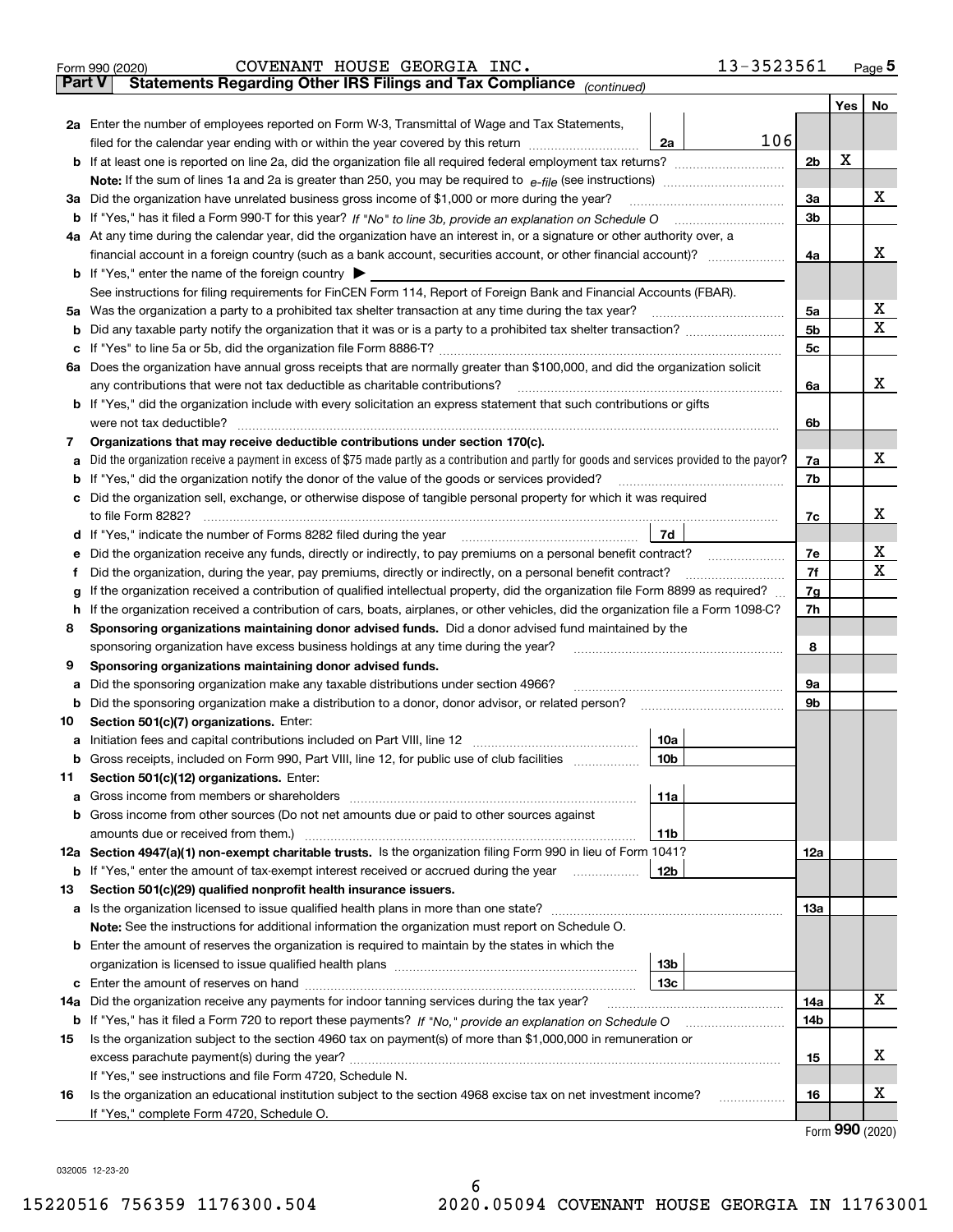|  | Form 990 (2020) |
|--|-----------------|
|  |                 |

COVENANT HOUSE GEORGIA INC. 13-3523561

*For each "Yes" response to lines 2 through 7b below, and for a "No" response to line 8a, 8b, or 10b below, describe the circumstances, processes, or changes on Schedule O. See instructions.* Form 990 (2020) **COVENANT HOUSE GEORGIA INC.** 13-3523561 Page 6<br>**Part VI Governance, Management, and Disclosure** For each "Yes" response to lines 2 through 7b below, and for a "No" response Check if Schedule O contains a response or note to any line in this Part VI

|    |                                                                                                                                                                               |    |  |    |                         | Yes             | No |  |
|----|-------------------------------------------------------------------------------------------------------------------------------------------------------------------------------|----|--|----|-------------------------|-----------------|----|--|
|    | <b>1a</b> Enter the number of voting members of the governing body at the end of the tax year                                                                                 | 1a |  | 22 |                         |                 |    |  |
|    | If there are material differences in voting rights among members of the governing body, or if the governing                                                                   |    |  |    |                         |                 |    |  |
|    | body delegated broad authority to an executive committee or similar committee, explain on Schedule O.                                                                         |    |  |    |                         |                 |    |  |
|    |                                                                                                                                                                               | 1b |  | 22 |                         |                 |    |  |
| 2  | Did any officer, director, trustee, or key employee have a family relationship or a business relationship with any other                                                      |    |  |    |                         |                 |    |  |
|    | officer, director, trustee, or key employee?                                                                                                                                  |    |  |    | $\mathbf{2}$            |                 | X  |  |
| 3  | Did the organization delegate control over management duties customarily performed by or under the direct supervision                                                         |    |  |    |                         |                 |    |  |
|    |                                                                                                                                                                               |    |  |    | 3                       |                 | X  |  |
| 4  | Did the organization make any significant changes to its governing documents since the prior Form 990 was filed?                                                              |    |  |    | $\overline{\mathbf{4}}$ | X               |    |  |
| 5  |                                                                                                                                                                               |    |  |    | 5                       |                 | X  |  |
| 6  | Did the organization have members or stockholders?                                                                                                                            |    |  |    | 6                       | X               |    |  |
|    | 7a Did the organization have members, stockholders, or other persons who had the power to elect or appoint one or                                                             |    |  |    |                         |                 |    |  |
|    |                                                                                                                                                                               |    |  |    | 7a                      | x               |    |  |
|    | <b>b</b> Are any governance decisions of the organization reserved to (or subject to approval by) members, stockholders, or                                                   |    |  |    |                         |                 |    |  |
|    | persons other than the governing body?                                                                                                                                        |    |  |    | 7b                      | X               |    |  |
| 8  | Did the organization contemporaneously document the meetings held or written actions undertaken during the year by the following:                                             |    |  |    |                         |                 |    |  |
| a  |                                                                                                                                                                               |    |  |    | 8a                      | X               |    |  |
|    |                                                                                                                                                                               |    |  |    | 8b                      | X               |    |  |
| 9  | Is there any officer, director, trustee, or key employee listed in Part VII, Section A, who cannot be reached at the                                                          |    |  |    |                         |                 |    |  |
|    |                                                                                                                                                                               |    |  |    | 9                       |                 | х  |  |
|    | Section B. Policies (This Section B requests information about policies not required by the Internal Revenue Code.)                                                           |    |  |    |                         |                 |    |  |
|    |                                                                                                                                                                               |    |  |    |                         | Yes             | No |  |
|    |                                                                                                                                                                               |    |  |    | 10a                     |                 | X  |  |
|    | <b>b</b> If "Yes," did the organization have written policies and procedures governing the activities of such chapters, affiliates,                                           |    |  |    | 10 <sub>b</sub>         |                 |    |  |
|    |                                                                                                                                                                               |    |  |    |                         |                 |    |  |
|    | 11a Has the organization provided a complete copy of this Form 990 to all members of its governing body before filing the form?                                               |    |  |    | 11a                     | X               |    |  |
|    | <b>b</b> Describe in Schedule O the process, if any, used by the organization to review this Form 990.                                                                        |    |  |    |                         |                 |    |  |
|    |                                                                                                                                                                               |    |  |    | 12a                     | X               |    |  |
| b  | Were officers, directors, or trustees, and key employees required to disclose annually interests that could give rise to conflicts?                                           |    |  |    | 12b                     | X               |    |  |
|    | c Did the organization regularly and consistently monitor and enforce compliance with the policy? If "Yes," describe                                                          |    |  |    |                         |                 |    |  |
|    | in Schedule O how this was done manufactured and continuum control of the Schedule O how this was done manufactured and continuum control of the Schedule O how this was done |    |  |    | 12c                     | х               |    |  |
| 13 |                                                                                                                                                                               |    |  |    | 13                      | X               |    |  |
| 14 | Did the organization have a written document retention and destruction policy? manufactured and the organization have a written document retention and destruction policy?    |    |  |    | 14                      | X               |    |  |
| 15 | Did the process for determining compensation of the following persons include a review and approval by independent                                                            |    |  |    |                         |                 |    |  |
|    | persons, comparability data, and contemporaneous substantiation of the deliberation and decision?                                                                             |    |  |    |                         |                 |    |  |
|    |                                                                                                                                                                               |    |  |    | 15a                     | X               |    |  |
|    |                                                                                                                                                                               |    |  |    | 15 <sub>b</sub>         |                 | X  |  |
|    | If "Yes" to line 15a or 15b, describe the process in Schedule O (see instructions).                                                                                           |    |  |    |                         |                 |    |  |
|    | 16a Did the organization invest in, contribute assets to, or participate in a joint venture or similar arrangement with a                                                     |    |  |    |                         |                 |    |  |
|    | taxable entity during the year?                                                                                                                                               |    |  |    | 16a                     |                 | X  |  |
|    | b If "Yes," did the organization follow a written policy or procedure requiring the organization to evaluate its participation                                                |    |  |    |                         |                 |    |  |
|    | in joint venture arrangements under applicable federal tax law, and take steps to safeguard the organization's                                                                |    |  |    |                         |                 |    |  |
|    |                                                                                                                                                                               |    |  |    | 16b                     |                 |    |  |
|    | <b>Section C. Disclosure</b>                                                                                                                                                  |    |  |    |                         |                 |    |  |
| 17 | List the states with which a copy of this Form 990 is required to be filed $\blacktriangleright$ GA                                                                           |    |  |    |                         |                 |    |  |
| 18 | Section 6104 requires an organization to make its Forms 1023 (1024 or 1024-A, if applicable), 990, and 990-T (Section 501(c)(3)s only) available                              |    |  |    |                         |                 |    |  |
|    | for public inspection. Indicate how you made these available. Check all that apply.                                                                                           |    |  |    |                         |                 |    |  |
|    | $\lfloor X \rfloor$ Own website<br>$X$ Upon request<br>Another's website<br>Other (explain on Schedule O)                                                                     |    |  |    |                         |                 |    |  |
| 19 | Describe on Schedule O whether (and if so, how) the organization made its governing documents, conflict of interest policy, and financial                                     |    |  |    |                         |                 |    |  |
|    | statements available to the public during the tax year.                                                                                                                       |    |  |    |                         |                 |    |  |
| 20 | State the name, address, and telephone number of the person who possesses the organization's books and records                                                                |    |  |    |                         |                 |    |  |
|    | KIMBERLY JORDAN $-$ (404) 937 6939                                                                                                                                            |    |  |    |                         |                 |    |  |
|    | 30318<br>1559 JOHNSON ROAD NW, ATLANTA,<br>GA                                                                                                                                 |    |  |    |                         |                 |    |  |
|    | 032006 12-23-20                                                                                                                                                               |    |  |    |                         | Form 990 (2020) |    |  |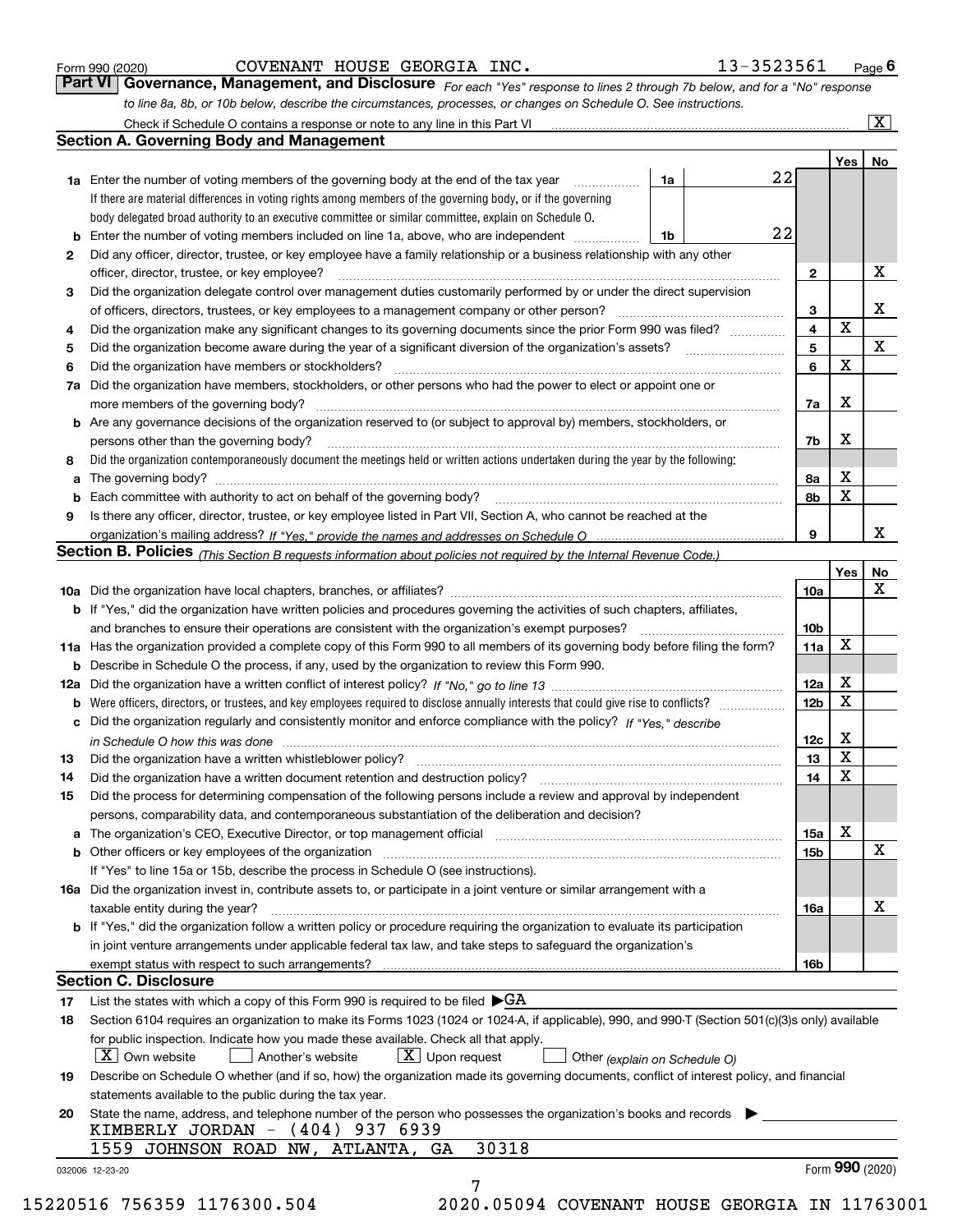$\mathcal{L}^{\text{max}}$ 

| Form 990 (2020) | COVENANT HOUSE GEORGIA INC.                                                                |  | 13-3523561 | Page 7 |
|-----------------|--------------------------------------------------------------------------------------------|--|------------|--------|
|                 | Part VII Compensation of Officers, Directors, Trustees, Key Employees, Highest Compensated |  |            |        |
|                 | <b>Employees, and Independent Contractors</b>                                              |  |            |        |

Check if Schedule O contains a response or note to any line in this Part VII

**Section A. Officers, Directors, Trustees, Key Employees, and Highest Compensated Employees**

**1a**  Complete this table for all persons required to be listed. Report compensation for the calendar year ending with or within the organization's tax year. **•** List all of the organization's current officers, directors, trustees (whether individuals or organizations), regardless of amount of compensation.

Enter -0- in columns (D), (E), and (F) if no compensation was paid.

 $\bullet$  List all of the organization's  $\,$ current key employees, if any. See instructions for definition of "key employee."

**•** List the organization's five current highest compensated employees (other than an officer, director, trustee, or key employee) who received reportable compensation (Box 5 of Form W-2 and/or Box 7 of Form 1099-MISC) of more than \$100,000 from the organization and any related organizations.

**•** List all of the organization's former officers, key employees, and highest compensated employees who received more than \$100,000 of reportable compensation from the organization and any related organizations.

**former directors or trustees**  ¥ List all of the organization's that received, in the capacity as a former director or trustee of the organization, more than \$10,000 of reportable compensation from the organization and any related organizations.

See instructions for the order in which to list the persons above.

Check this box if neither the organization nor any related organization compensated any current officer, director, or trustee.  $\mathcal{L}^{\text{max}}$ 

| (A)                          | (B)                    |                                         |                                                                  | (C)                     |              |                                   |            | (D)                 | (E)                              | (F)                      |
|------------------------------|------------------------|-----------------------------------------|------------------------------------------------------------------|-------------------------|--------------|-----------------------------------|------------|---------------------|----------------------------------|--------------------------|
| Name and title               | Average                | Position<br>(do not check more than one |                                                                  |                         |              |                                   | Reportable | Reportable          | Estimated                        |                          |
|                              | hours per              |                                         | box, unless person is both an<br>officer and a director/trustee) |                         |              |                                   |            | compensation        | compensation                     | amount of                |
|                              | week                   |                                         |                                                                  |                         |              |                                   |            | from                | from related                     | other                    |
|                              | (list any<br>hours for |                                         |                                                                  |                         |              |                                   |            | the<br>organization | organizations<br>(W-2/1099-MISC) | compensation<br>from the |
|                              | related                |                                         |                                                                  |                         |              |                                   |            | (W-2/1099-MISC)     |                                  | organization             |
|                              | organizations          |                                         |                                                                  |                         |              |                                   |            |                     |                                  | and related              |
|                              | below                  | Individual trustee or director          | Institutional trustee                                            |                         | Key employee |                                   |            |                     |                                  | organizations            |
|                              | line)                  |                                         |                                                                  | Officer                 |              | Highest compensated<br>  employee | Former     |                     |                                  |                          |
| ALIEIZORIA REDD<br>(1)       | 40.00                  |                                         |                                                                  |                         |              |                                   |            |                     |                                  |                          |
| EXECUTIVE DIRECTOR           | 0.00                   |                                         |                                                                  | $\overline{\mathbf{X}}$ |              |                                   |            | 162, 149.           | $\mathbf 0$ .                    | 13,699.                  |
| KIMBERLY JORDAN<br>(2)       | 40.00                  |                                         |                                                                  |                         |              |                                   |            |                     |                                  |                          |
| DIRECTOR OF FINANCE          | 0.00                   |                                         |                                                                  | $\overline{\textbf{X}}$ |              |                                   |            | 90,687.             | $\mathbf 0$ .                    | 11,186.                  |
| (3)<br>KEVIN RYAN            | 1.00                   |                                         |                                                                  |                         |              |                                   |            |                     |                                  |                          |
| PRESIDENT & CEO              | 34.00                  |                                         |                                                                  | $\overline{\mathbf{X}}$ |              |                                   |            | 0.                  | 23,851.                          | 31,523.                  |
| <b>BEN DEUTSCH</b><br>(4)    | 2.00                   |                                         |                                                                  |                         |              |                                   |            |                     |                                  |                          |
| <b>BOARD CHAIR</b>           | 0.00                   | $\mathbf X$                             |                                                                  | X                       |              |                                   |            | 0.                  | $\mathbf 0$ .                    | $0_{.}$                  |
| DAVID HOMRICH<br>(5)         | 2.00                   |                                         |                                                                  |                         |              |                                   |            |                     |                                  |                          |
| <b>BOARD SECRETARY</b>       | 0.00                   | $\mathbf x$                             |                                                                  | X                       |              |                                   |            | 0.                  | $\mathbf 0$ .                    | $\mathbf 0$ .            |
| DAVID ROWLAND<br>(6)         | $\overline{2.00}$      |                                         |                                                                  |                         |              |                                   |            |                     |                                  |                          |
| <b>BOARD TREASURER</b>       | 0.00                   | $\mathbf X$                             |                                                                  | X                       |              |                                   |            | 0.                  | $\mathbf 0$ .                    | $\mathbf 0$ .            |
| CHRISTOPHER A. BIVINS<br>(7) | 2.00                   |                                         |                                                                  |                         |              |                                   |            |                     |                                  |                          |
| <b>DIRECTOR</b>              | 0.00                   | $\mathbf X$                             |                                                                  |                         |              |                                   |            | 0.                  | $\mathbf 0$ .                    | $\mathbf 0$ .            |
| ANIKA CALLOWAY<br>(8)        | $\overline{2.00}$      |                                         |                                                                  |                         |              |                                   |            |                     |                                  |                          |
| <b>DIRECTOR</b>              | 0.00                   | $\mathbf X$                             |                                                                  |                         |              |                                   |            | 0.                  | $\mathbf 0$ .                    | $\mathbf 0$ .            |
| ROBERT CAVANAUGH<br>(9)      | 2.00                   |                                         |                                                                  |                         |              |                                   |            |                     |                                  |                          |
| DIRECTOR THRU FEB 2021       | 0.00                   | X                                       |                                                                  |                         |              |                                   |            | 0.                  | $\mathbf 0$ .                    | 0.                       |
| (10) CLARK H. DEAN           | $\overline{2.00}$      |                                         |                                                                  |                         |              |                                   |            |                     |                                  |                          |
| <b>DIRECTOR</b>              | 0.00                   | X                                       |                                                                  |                         |              |                                   |            | $\mathbf{0}$ .      | $\mathbf 0$ .                    | $\mathbf 0$ .            |
| (11) JESSICA DOUGLAS         | 2.00                   |                                         |                                                                  |                         |              |                                   |            |                     |                                  |                          |
| <b>DIRECTOR</b>              | 0.00                   | X                                       |                                                                  |                         |              |                                   |            | 0.                  | $\mathbf 0$ .                    | $0_{.}$                  |
| (12) DAVID EDMISTON          | $\overline{2.00}$      |                                         |                                                                  |                         |              |                                   |            |                     |                                  |                          |
| DIRECTOR, THRU APR 2021      | 0.00                   | $\mathbf x$                             |                                                                  |                         |              |                                   |            | 0.                  | $\mathbf 0$ .                    | $\mathbf 0$ .            |
| (13) KIMBERLEY EUSTON        | $\overline{2.00}$      |                                         |                                                                  |                         |              |                                   |            |                     |                                  |                          |
| DIRECTOR THRU FEB 2021       | 0.00                   | $\mathbf X$                             |                                                                  |                         |              |                                   |            | 0.                  | $\mathbf 0$ .                    | $\mathbf 0$ .            |
| (14) KARA FINLEY             | 2.00                   |                                         |                                                                  |                         |              |                                   |            |                     |                                  |                          |
| <b>DIRECTOR</b>              | 0.00                   | $\mathbf x$                             |                                                                  |                         |              |                                   |            | 0.                  | $\mathbf 0$ .                    | $\mathbf 0$ .            |
| (15) CAROL GARCIA            | $\overline{2.00}$      |                                         |                                                                  |                         |              |                                   |            |                     |                                  |                          |
| <b>DIRECTOR</b>              | 0.00                   | $\mathbf X$                             |                                                                  |                         |              |                                   |            | 0.                  | $\mathbf 0$ .                    | $\mathbf 0$ .            |
| (16) JO ANN HEROLD           | 2.00                   |                                         |                                                                  |                         |              |                                   |            |                     |                                  |                          |
| <b>DIRECTOR</b>              | 0.00                   | $\mathbf X$                             |                                                                  |                         |              |                                   |            | 0.                  | $\mathbf 0$ .                    | 0.                       |
| (17) MICHAEL HEWITT          | 2.00                   |                                         |                                                                  |                         |              |                                   |            |                     |                                  |                          |
| DIRECTOR, THRU JUNE 2021     | 0.00                   | $\mathbf X$                             |                                                                  |                         |              |                                   |            | 0.                  | $\mathbf 0$ .                    | 0.                       |
| 032007 12-23-20              |                        |                                         |                                                                  |                         |              |                                   |            |                     |                                  | Form 990 (2020)          |

032007 12-23-20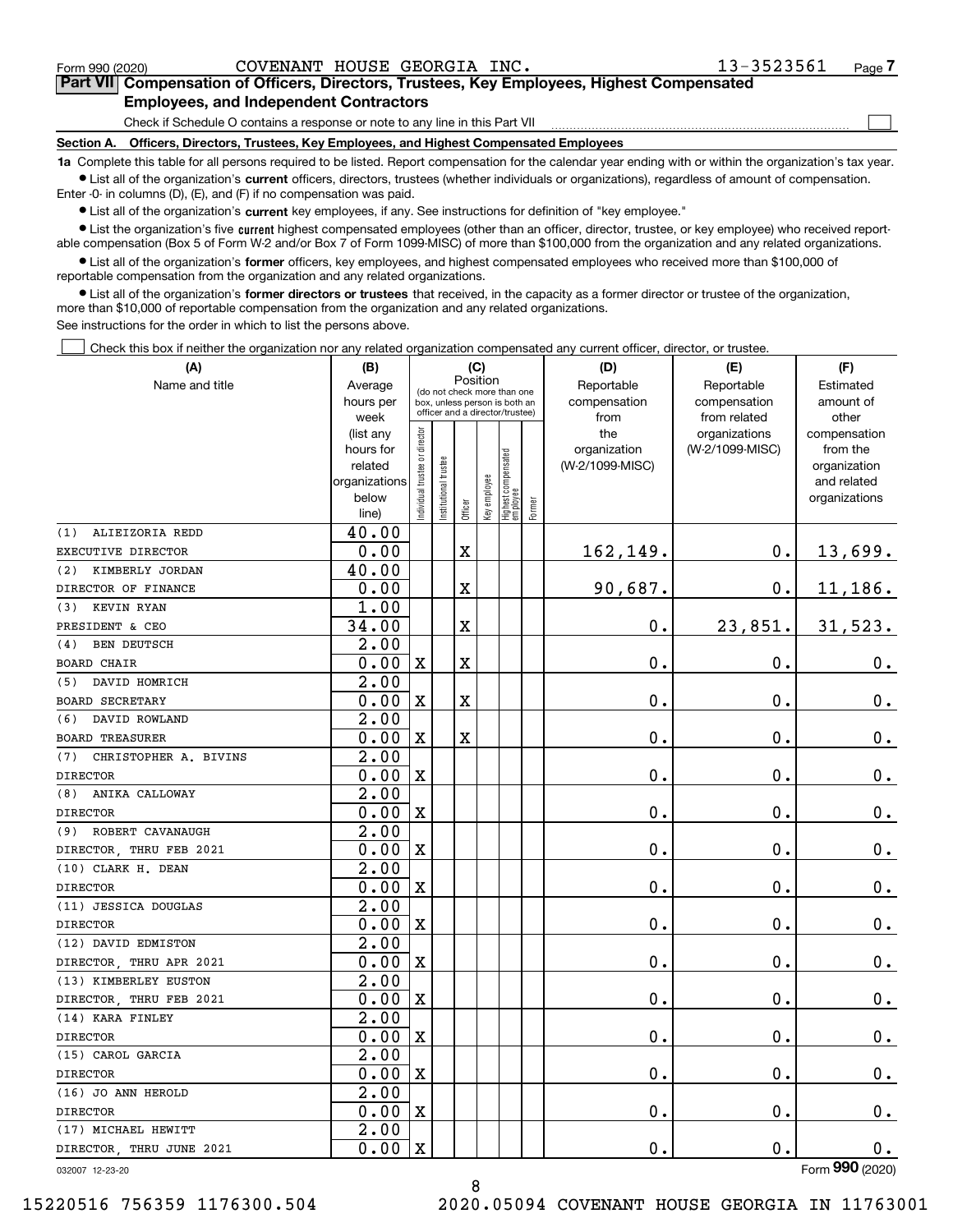|  | Form 990 (2020) |
|--|-----------------|
|  |                 |

**8** 13-3523561

| Part VII <br>Section A. Officers, Directors, Trustees, Key Employees, and Highest Compensated Employees (continued)                              |                        |                                |                                                              |       |              |                                  |        |                         |                 |              |               |       |
|--------------------------------------------------------------------------------------------------------------------------------------------------|------------------------|--------------------------------|--------------------------------------------------------------|-------|--------------|----------------------------------|--------|-------------------------|-----------------|--------------|---------------|-------|
| (A)                                                                                                                                              | (B)                    |                                |                                                              |       | (C)          |                                  |        | (D)                     | (E)             |              | (F)           |       |
| Name and title                                                                                                                                   | Average                |                                |                                                              |       | Position     |                                  |        | Reportable              | Reportable      |              | Estimated     |       |
|                                                                                                                                                  | hours per              |                                | (do not check more than one<br>box, unless person is both an |       |              |                                  |        | compensation            | compensation    |              | amount of     |       |
|                                                                                                                                                  | week                   |                                | officer and a director/trustee)                              |       |              |                                  |        | from                    | from related    |              | other         |       |
|                                                                                                                                                  | (list any              |                                |                                                              |       |              |                                  |        | the                     | organizations   |              | compensation  |       |
|                                                                                                                                                  | hours for              |                                |                                                              |       |              |                                  |        | organization            | (W-2/1099-MISC) |              | from the      |       |
|                                                                                                                                                  | related                |                                |                                                              |       |              |                                  |        | (W-2/1099-MISC)         |                 |              | organization  |       |
|                                                                                                                                                  | organizations<br>below |                                |                                                              |       |              |                                  |        |                         |                 |              | and related   |       |
|                                                                                                                                                  | line)                  | Individual trustee or director | Institutional trustee                                        | [Off] | key employee | Highest compensated<br> employee | Former |                         |                 |              | organizations |       |
|                                                                                                                                                  | $\overline{2.00}$      |                                |                                                              |       |              |                                  |        |                         |                 |              |               |       |
| (18) JENNIFER HIGHTOWER                                                                                                                          |                        |                                |                                                              |       |              |                                  |        |                         |                 |              |               |       |
| <b>DIRECTOR</b>                                                                                                                                  | 0.00                   | $\mathbf X$                    |                                                              |       |              |                                  |        | 0.                      | 0.              |              |               | 0.    |
| (19) SIVAN HINES                                                                                                                                 | 2.00<br>0.00           |                                |                                                              |       |              |                                  |        |                         |                 |              |               |       |
| <b>DIRECTOR</b>                                                                                                                                  | 2.00                   | $\mathbf X$                    |                                                              |       |              |                                  |        | 0.                      | 0.              |              |               | 0.    |
| (20) ROBERT HOPE                                                                                                                                 | 0.00                   | $\mathbf X$                    |                                                              |       |              |                                  |        | 0.                      |                 |              |               |       |
| <b>DIRECTOR</b>                                                                                                                                  | 2.00                   |                                |                                                              |       |              |                                  |        |                         | 0.              |              |               | 0.    |
| (21) STEVEN KORN                                                                                                                                 | 0.00                   |                                |                                                              |       |              |                                  |        |                         |                 |              |               |       |
| <b>DIRECTOR</b>                                                                                                                                  | 2.00                   | $\mathbf X$                    |                                                              |       |              |                                  |        | 0.                      | 0.              |              |               | 0.    |
| (22) MICHAEL LAMMONS                                                                                                                             | 0.00                   | $\mathbf X$                    |                                                              |       |              |                                  |        | 0.                      |                 |              |               |       |
| DIRECTOR, THRU AUG 2020<br>(23) DAVID LEWIS                                                                                                      | 2.00                   |                                |                                                              |       |              |                                  |        |                         | 0.              |              |               | 0.    |
| <b>DIRECTOR</b>                                                                                                                                  | 0.00                   | $\mathbf X$                    |                                                              |       |              |                                  |        | 0.                      | 0.              |              |               | 0.    |
| (24) JENNIFER MIRGOROD                                                                                                                           | 2.00                   |                                |                                                              |       |              |                                  |        |                         |                 |              |               |       |
| DIRECTOR, THRU DEC 2020                                                                                                                          | 0.00                   | X                              |                                                              |       |              |                                  |        | 0.                      | $\mathbf 0$ .   |              |               | 0.    |
| (25) KAYE MUSE                                                                                                                                   | 2.00                   |                                |                                                              |       |              |                                  |        |                         |                 |              |               |       |
| <b>DIRECTOR</b>                                                                                                                                  | 0.00                   | X                              |                                                              |       |              |                                  |        | 0.                      | $\mathbf 0$ .   |              |               | 0.    |
| (26) BRITTAIN PRIGGE                                                                                                                             | 2.00                   |                                |                                                              |       |              |                                  |        |                         |                 |              |               |       |
| <b>DIRECTOR</b>                                                                                                                                  | 0.00                   | $\mathbf X$                    |                                                              |       |              |                                  |        | 0.                      | 0.              |              |               | $0$ . |
|                                                                                                                                                  |                        |                                |                                                              |       |              |                                  |        | 252,836.                | 23,851.         |              | 56,408.       |       |
|                                                                                                                                                  |                        |                                |                                                              |       |              |                                  |        | 0.                      | 0.              |              |               | 0.    |
|                                                                                                                                                  |                        |                                |                                                              |       |              |                                  |        | 252,836.                | 23,851.         |              | 56,408.       |       |
| Total number of individuals (including but not limited to those listed above) who received more than \$100,000 of reportable<br>$\mathbf{2}$     |                        |                                |                                                              |       |              |                                  |        |                         |                 |              |               |       |
| compensation from the organization $\blacktriangleright$                                                                                         |                        |                                |                                                              |       |              |                                  |        |                         |                 |              |               |       |
|                                                                                                                                                  |                        |                                |                                                              |       |              |                                  |        |                         |                 |              | Yes           | No    |
| Did the organization list any former officer, director, trustee, key employee, or highest compensated employee on<br>3                           |                        |                                |                                                              |       |              |                                  |        |                         |                 |              |               |       |
| line 1a? If "Yes," complete Schedule J for such individual manufactured communities in the 1a? If "Yes," complete Schedule J for such individual |                        |                                |                                                              |       |              |                                  |        |                         |                 | 3            |               | X     |
| For any individual listed on line 1a, is the sum of reportable compensation and other compensation from the organization<br>4                    |                        |                                |                                                              |       |              |                                  |        |                         |                 |              |               |       |
|                                                                                                                                                  |                        |                                |                                                              |       |              |                                  |        |                         |                 | 4            | X             |       |
| Did any person listed on line 1a receive or accrue compensation from any unrelated organization or individual for services<br>5                  |                        |                                |                                                              |       |              |                                  |        |                         |                 |              |               |       |
|                                                                                                                                                  |                        |                                |                                                              |       |              |                                  |        |                         |                 | 5            |               | X     |
| <b>Section B. Independent Contractors</b>                                                                                                        |                        |                                |                                                              |       |              |                                  |        |                         |                 |              |               |       |
| Complete this table for your five highest compensated independent contractors that received more than \$100,000 of compensation from<br>1        |                        |                                |                                                              |       |              |                                  |        |                         |                 |              |               |       |
| the organization. Report compensation for the calendar year ending with or within the organization's tax year.                                   |                        |                                |                                                              |       |              |                                  |        |                         |                 |              |               |       |
| (A)                                                                                                                                              |                        |                                |                                                              |       |              |                                  |        | (B)                     |                 | (C)          |               |       |
| Name and business address                                                                                                                        |                        |                                |                                                              |       |              |                                  |        | Description of services |                 | Compensation |               |       |
| SILVERMAN CONSTRUCTION PROGAM MANGEMENT,                                                                                                         |                        |                                |                                                              |       |              |                                  |        | CONSTRUCTION            |                 |              |               |       |
| 1075 ZONOLITE ROAD, NE, SUITE 5, ATLANTA,                                                                                                        |                        |                                |                                                              |       |              |                                  |        | SERVICES                |                 |              | 227,853.      |       |
| CHAMPION NATIONAL SECURITY<br>5696 PEACHTREE PKWY, NORCROSS, GA 30092                                                                            |                        |                                |                                                              |       |              |                                  |        | SECRUITY SERVICES       |                 |              |               |       |
| COOPER CARRY, INC., 191 PEACHTREE STREET                                                                                                         |                        |                                |                                                              |       |              |                                  |        | ARCHITECTURE            |                 |              | 170,492.      |       |
| NE, SUITE 2400, ATLANTA, GA 30303                                                                                                                |                        |                                |                                                              |       |              |                                  |        | SERVICES                |                 |              | 166,605.      |       |
|                                                                                                                                                  |                        |                                |                                                              |       |              |                                  |        |                         |                 |              |               |       |
|                                                                                                                                                  |                        |                                |                                                              |       |              |                                  |        |                         |                 |              |               |       |
|                                                                                                                                                  |                        |                                |                                                              |       |              |                                  |        |                         |                 |              |               |       |
|                                                                                                                                                  |                        |                                |                                                              |       |              |                                  |        |                         |                 |              |               |       |

**2**Total number of independent contractors (including but not limited to those listed above) who received more than \$100,000 of compensation from the organization 3

032008 12-23-20 SEE PART VII, SECTION A CONTINUATION SHEETS

Form (2020) **990**

9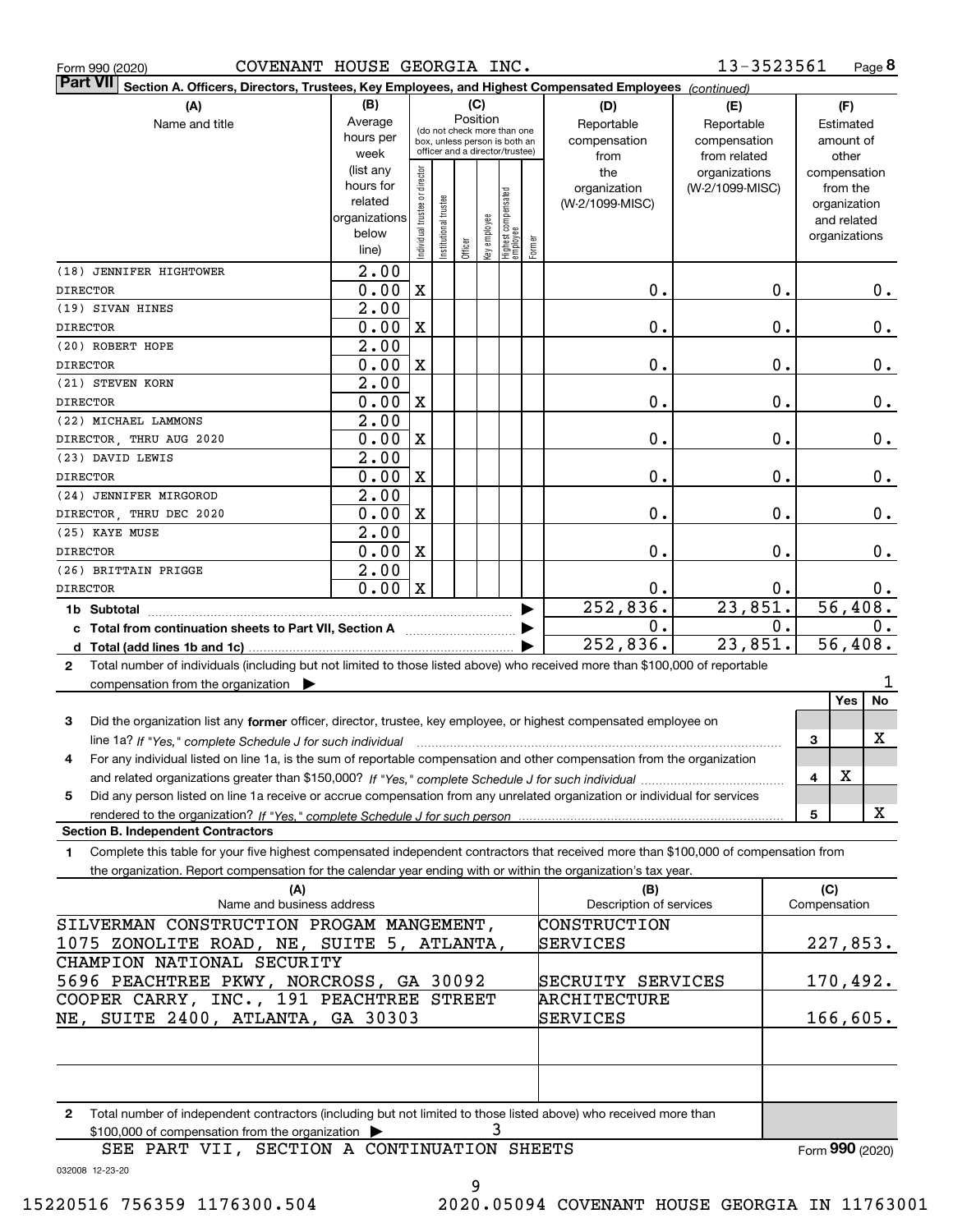| 13-3523561<br>COVENANT HOUSE GEORGIA INC.<br>Form 990                                                           |                           |                                |                        |         |              |                              |        |                                 |                              |                          |
|-----------------------------------------------------------------------------------------------------------------|---------------------------|--------------------------------|------------------------|---------|--------------|------------------------------|--------|---------------------------------|------------------------------|--------------------------|
| Part VII Section A. Officers, Directors, Trustees, Key Employees, and Highest Compensated Employees (continued) |                           |                                |                        |         |              |                              |        |                                 |                              |                          |
| (A)                                                                                                             | (B)                       |                                |                        |         | (C)          |                              |        | (D)                             | (E)                          | (F)                      |
| Name and title                                                                                                  | Average                   |                                |                        |         | Position     |                              |        | Reportable                      | Reportable                   | Estimated                |
|                                                                                                                 | hours<br>per              |                                | (check all that apply) |         |              |                              |        | compensation<br>from            | compensation<br>from related | amount of<br>other       |
|                                                                                                                 | week                      |                                |                        |         |              | Highest compensated employee |        | the                             | organizations                | compensation<br>from the |
|                                                                                                                 | (list any<br>hours for    | Individual trustee or director |                        |         |              |                              |        | organization<br>(W-2/1099-MISC) | (W-2/1099-MISC)              | organization             |
|                                                                                                                 | related                   |                                |                        |         |              |                              |        |                                 |                              | and related              |
|                                                                                                                 | organizations             |                                |                        |         |              |                              |        |                                 |                              | organizations            |
|                                                                                                                 | below                     |                                | Institutional trustee  | Officer | Key employee |                              | Former |                                 |                              |                          |
|                                                                                                                 | line)                     |                                |                        |         |              |                              |        |                                 |                              |                          |
| (27) JOHN RIDALL                                                                                                | 2.00                      |                                |                        |         |              |                              |        |                                 |                              |                          |
| <b>DIRECTOR</b>                                                                                                 | 0.00                      | $\mathbf X$                    |                        |         |              |                              |        | $0$ .                           | $\mathbf 0$ .                | 0.                       |
| (28) MARK ST.CLARE                                                                                              | 2.00                      |                                |                        |         |              |                              |        | $\mathbf 0$ .                   |                              |                          |
| <b>DIRECTOR</b><br>(29) MICHAEL TYLER                                                                           | 0.00<br>$\overline{2.00}$ | $\mathbf X$                    |                        |         |              |                              |        |                                 | 0.                           | $\mathbf 0$ .            |
| <b>DIRECTOR</b>                                                                                                 | 0.00                      | $\mathbf X$                    |                        |         |              |                              |        | $\mathbf 0$ .                   | 0.                           | $\mathbf 0$ .            |
| (30) ANNA UMPHRESS                                                                                              | 2.00                      |                                |                        |         |              |                              |        |                                 |                              |                          |
| <b>DIRECTOR</b>                                                                                                 | 0.00                      | $\mathbf X$                    |                        |         |              |                              |        | $\mathbf 0$ .                   | 0.                           | $0_{.}$                  |
| (31) ISSAC WASHINGTON                                                                                           | 2.00                      |                                |                        |         |              |                              |        |                                 |                              |                          |
| <b>DIRECTOR</b>                                                                                                 | 0.00                      | $\mathbf X$                    |                        |         |              |                              |        | $\mathbf 0$ .                   | $\mathbf 0$ .                | $0_{.}$                  |
|                                                                                                                 |                           |                                |                        |         |              |                              |        |                                 |                              |                          |
|                                                                                                                 |                           |                                |                        |         |              |                              |        |                                 |                              |                          |
|                                                                                                                 |                           |                                |                        |         |              |                              |        |                                 |                              |                          |
|                                                                                                                 |                           |                                |                        |         |              |                              |        |                                 |                              |                          |
|                                                                                                                 |                           |                                |                        |         |              |                              |        |                                 |                              |                          |
|                                                                                                                 |                           |                                |                        |         |              |                              |        |                                 |                              |                          |
|                                                                                                                 |                           |                                |                        |         |              |                              |        |                                 |                              |                          |
|                                                                                                                 |                           |                                |                        |         |              |                              |        |                                 |                              |                          |
|                                                                                                                 |                           |                                |                        |         |              |                              |        |                                 |                              |                          |
|                                                                                                                 |                           |                                |                        |         |              |                              |        |                                 |                              |                          |
|                                                                                                                 |                           |                                |                        |         |              |                              |        |                                 |                              |                          |
|                                                                                                                 |                           |                                |                        |         |              |                              |        |                                 |                              |                          |
|                                                                                                                 |                           |                                |                        |         |              |                              |        |                                 |                              |                          |
|                                                                                                                 |                           |                                |                        |         |              |                              |        |                                 |                              |                          |
|                                                                                                                 |                           |                                |                        |         |              |                              |        |                                 |                              |                          |
|                                                                                                                 |                           |                                |                        |         |              |                              |        |                                 |                              |                          |
|                                                                                                                 |                           |                                |                        |         |              |                              |        |                                 |                              |                          |
|                                                                                                                 |                           |                                |                        |         |              |                              |        |                                 |                              |                          |
|                                                                                                                 |                           |                                |                        |         |              |                              |        |                                 |                              |                          |
|                                                                                                                 |                           |                                |                        |         |              |                              |        |                                 |                              |                          |
|                                                                                                                 |                           |                                |                        |         |              |                              |        |                                 |                              |                          |
|                                                                                                                 |                           |                                |                        |         |              |                              |        |                                 |                              |                          |
|                                                                                                                 |                           |                                |                        |         |              |                              |        |                                 |                              |                          |
|                                                                                                                 |                           |                                |                        |         |              |                              |        |                                 |                              |                          |
|                                                                                                                 |                           |                                |                        |         |              |                              |        |                                 |                              |                          |
|                                                                                                                 |                           |                                |                        |         |              |                              |        |                                 |                              |                          |
|                                                                                                                 |                           |                                |                        |         |              |                              |        |                                 |                              |                          |
|                                                                                                                 |                           |                                |                        |         |              |                              |        |                                 |                              |                          |
|                                                                                                                 |                           |                                |                        |         |              |                              |        |                                 |                              |                          |
|                                                                                                                 |                           |                                |                        |         |              |                              |        |                                 |                              |                          |

032201 04-01-20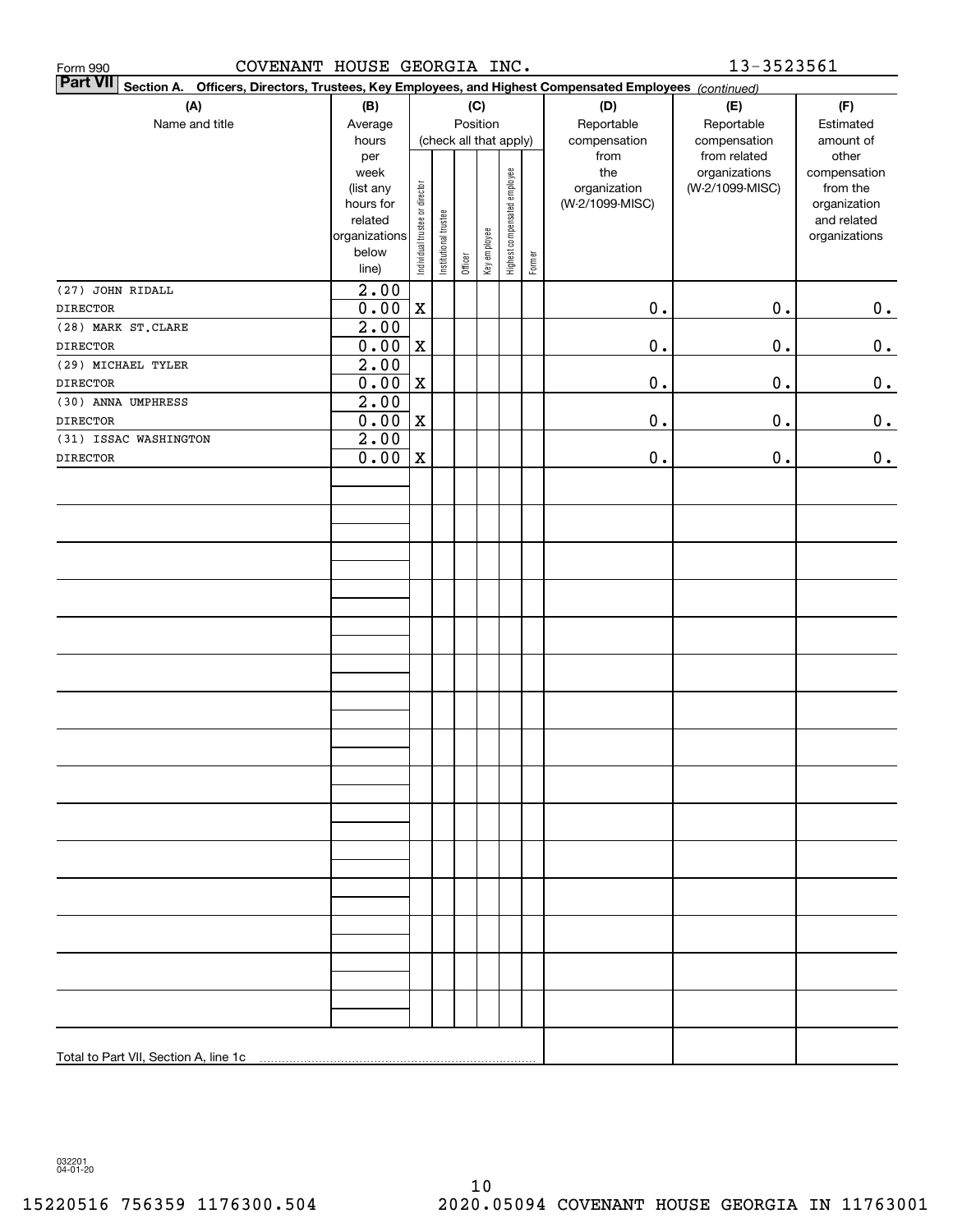|                                                           | Form 990 (2020)  | COVENANT HOUSE GEORGIA INC.                                                                                           |                      |                      |                                                     | 13-3523561                    | Page 9                                                          |
|-----------------------------------------------------------|------------------|-----------------------------------------------------------------------------------------------------------------------|----------------------|----------------------|-----------------------------------------------------|-------------------------------|-----------------------------------------------------------------|
|                                                           | <b>Part VIII</b> | <b>Statement of Revenue</b>                                                                                           |                      |                      |                                                     |                               |                                                                 |
|                                                           |                  | Check if Schedule O contains a response or note to any line in this Part VIII                                         |                      |                      | $\overline{(\mathsf{B})}$ $\overline{(\mathsf{C})}$ |                               | $\boxed{\text{X}}$                                              |
|                                                           |                  |                                                                                                                       |                      | (A)<br>Total revenue | Related or exempt<br>function revenue               | Unrelated<br>business revenue | (D)<br>Revenue excluded<br>from tax under<br>sections 512 - 514 |
| Contributions, Gifts, Grants<br>and Other Similar Amounts |                  | 1a<br>1 a Federated campaigns                                                                                         | 32,242.              |                      |                                                     |                               |                                                                 |
|                                                           | b                | 1 <sub>b</sub><br>Membership dues<br>$\ldots \ldots \ldots \ldots \ldots$<br>1 <sub>c</sub>                           | 483,832.             |                      |                                                     |                               |                                                                 |
|                                                           | с                | Fundraising events<br>1 <sub>d</sub><br>d Related organizations                                                       | 1,363,064.           |                      |                                                     |                               |                                                                 |
|                                                           | е                | 1e<br>Government grants (contributions)                                                                               | 1,047,271.           |                      |                                                     |                               |                                                                 |
|                                                           |                  | f All other contributions, gifts, grants, and                                                                         |                      |                      |                                                     |                               |                                                                 |
|                                                           |                  | 1f<br>similar amounts not included above                                                                              | 3,350,176.           |                      |                                                     |                               |                                                                 |
|                                                           | g                | $1g$ \$<br>Noncash contributions included in lines 1a-1f                                                              | 35, 164.             |                      |                                                     |                               |                                                                 |
|                                                           |                  |                                                                                                                       |                      | 6, 276, 585.         |                                                     |                               |                                                                 |
|                                                           |                  |                                                                                                                       | <b>Business Code</b> |                      |                                                     |                               |                                                                 |
|                                                           |                  | 2 a RIGHT OF PASSAGE RENTA                                                                                            | 532000               | 160.                 | 160.                                                |                               |                                                                 |
|                                                           | b                | <u> 1989 - Johann Barn, mars ann an t-Amhain Aonaich an t-Aonaich an t-Aonaich ann an t-Aonaich ann an t-Aonaich</u>  |                      |                      |                                                     |                               |                                                                 |
|                                                           | c                | <u> 1989 - John Harry Harry Harry Harry Harry Harry Harry Harry Harry Harry Harry Harry Harry Harry Harry Harry H</u> |                      |                      |                                                     |                               |                                                                 |
|                                                           | d                | <u> 1989 - Johann Stein, mars an de Britannich (b. 1989)</u>                                                          |                      |                      |                                                     |                               |                                                                 |
| Program Service<br>Revenue                                | е                |                                                                                                                       |                      |                      |                                                     |                               |                                                                 |
|                                                           | f                | All other program service revenue                                                                                     |                      | 160.                 |                                                     |                               |                                                                 |
|                                                           | a<br>3           | Investment income (including dividends, interest, and                                                                 |                      |                      |                                                     |                               |                                                                 |
|                                                           |                  |                                                                                                                       |                      | 42,526.              |                                                     |                               | 42,526.                                                         |
|                                                           | 4                | Income from investment of tax-exempt bond proceeds                                                                    |                      |                      |                                                     |                               |                                                                 |
|                                                           | 5                |                                                                                                                       |                      |                      |                                                     |                               |                                                                 |
|                                                           |                  | (i) Real                                                                                                              | (ii) Personal        |                      |                                                     |                               |                                                                 |
|                                                           |                  | 6a<br>6 a Gross rents                                                                                                 |                      |                      |                                                     |                               |                                                                 |
|                                                           | b                | 6b<br>Less: rental expenses                                                                                           |                      |                      |                                                     |                               |                                                                 |
|                                                           | c                | Rental income or (loss)<br>6c                                                                                         |                      |                      |                                                     |                               |                                                                 |
|                                                           | d                | Net rental income or (loss)                                                                                           |                      |                      |                                                     |                               |                                                                 |
|                                                           |                  | (i) Securities<br>7 a Gross amount from sales of                                                                      | (ii) Other           |                      |                                                     |                               |                                                                 |
|                                                           |                  | assets other than inventory<br>7a                                                                                     | 998.                 |                      |                                                     |                               |                                                                 |
|                                                           |                  | <b>b</b> Less: cost or other basis                                                                                    | 0.                   |                      |                                                     |                               |                                                                 |
| evenue                                                    |                  | 7b<br>and sales expenses <i>www.</i><br>7c<br>c Gain or (loss)                                                        | 998.                 |                      |                                                     |                               |                                                                 |
|                                                           |                  |                                                                                                                       |                      | 998.                 |                                                     |                               | 998.                                                            |
| Other <sub>R</sub>                                        |                  | 8 a Gross income from fundraising events (not                                                                         |                      |                      |                                                     |                               |                                                                 |
|                                                           |                  | including $$483,832.$ of                                                                                              |                      |                      |                                                     |                               |                                                                 |
|                                                           |                  | contributions reported on line 1c). See                                                                               |                      |                      |                                                     |                               |                                                                 |
|                                                           |                  | 8a                                                                                                                    | 0.                   |                      |                                                     |                               |                                                                 |
|                                                           |                  | 8b<br><b>b</b> Less: direct expenses                                                                                  | 28,965.              |                      |                                                     |                               |                                                                 |
|                                                           |                  | c Net income or (loss) from fundraising events                                                                        |                      | $-28,965.$           |                                                     |                               | $-28,965.$                                                      |
|                                                           |                  | 9 a Gross income from gaming activities. See                                                                          |                      |                      |                                                     |                               |                                                                 |
|                                                           |                  | 9a                                                                                                                    |                      |                      |                                                     |                               |                                                                 |
|                                                           |                  | 9 <sub>b</sub><br><b>b</b> Less: direct expenses <b>manually</b>                                                      |                      |                      |                                                     |                               |                                                                 |
|                                                           |                  | c Net income or (loss) from gaming activities<br>10 a Gross sales of inventory, less returns                          |                      |                      |                                                     |                               |                                                                 |
|                                                           |                  |                                                                                                                       |                      |                      |                                                     |                               |                                                                 |
|                                                           |                  | 10a<br>10bl<br><b>b</b> Less: cost of goods sold                                                                      |                      |                      |                                                     |                               |                                                                 |
|                                                           |                  | c Net income or (loss) from sales of inventory                                                                        |                      |                      |                                                     |                               |                                                                 |
|                                                           |                  |                                                                                                                       | <b>Business Code</b> |                      |                                                     |                               |                                                                 |
|                                                           |                  | 11 a REFUND                                                                                                           | 900099               | 9,919.               |                                                     |                               | 9,919.                                                          |
|                                                           | b                | CASH REWARDS                                                                                                          | 900099               | 3,271.               |                                                     |                               | 3,271.                                                          |
|                                                           | c                |                                                                                                                       |                      |                      |                                                     |                               |                                                                 |
| Miscellaneous<br>Revenue                                  |                  |                                                                                                                       |                      |                      |                                                     |                               |                                                                 |
|                                                           |                  |                                                                                                                       | ▶                    | 13,190.              |                                                     |                               |                                                                 |
|                                                           | 12               | Total revenue. See instructions                                                                                       |                      | 6, 304, 494.         | 160.                                                | 0.                            | 27,749.                                                         |
|                                                           | 032009 12-23-20  |                                                                                                                       |                      |                      |                                                     |                               | Form 990 (2020)                                                 |

032009 12-23-20

11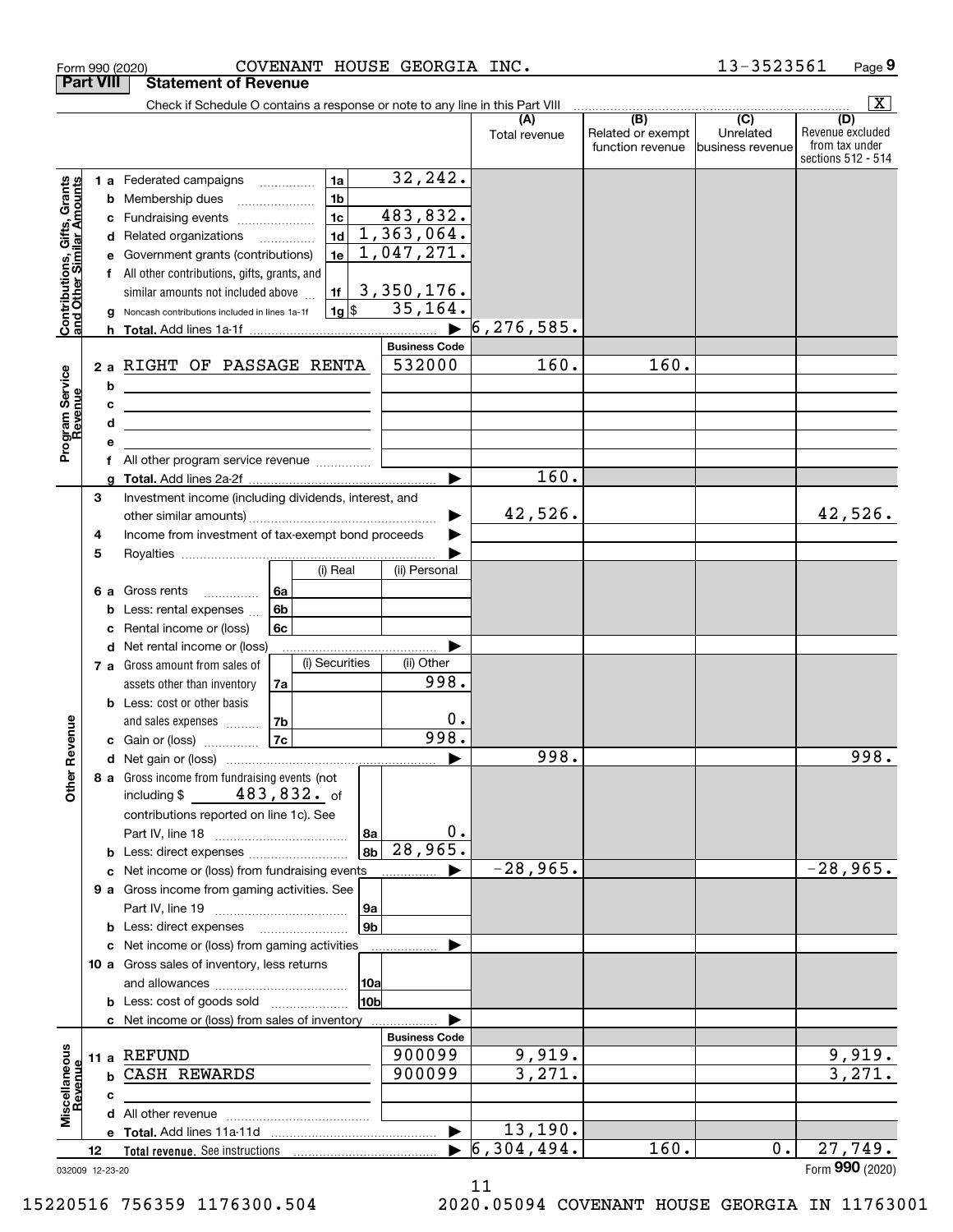Form 990 (2020) COVENANT HOUSE GEORGIA INC. 13-3523561 <sub>Page</sub> **Part IX Statement of Functional Expenses**

*Section 501(c)(3) and 501(c)(4) organizations must complete all columns. All other organizations must complete column (A).*

 $\overline{\phantom{1}}$ 

| Check if Schedule O contains a response or note to any line in this Part IX |                                                                                                          |                          |                                    |                                    |                                |  |  |  |
|-----------------------------------------------------------------------------|----------------------------------------------------------------------------------------------------------|--------------------------|------------------------------------|------------------------------------|--------------------------------|--|--|--|
|                                                                             | Do not include amounts reported on lines 6b,<br>7b, 8b, 9b, and 10b of Part VIII.                        | Total expenses           | (B)<br>Program service<br>expenses | Management and<br>general expenses | (D)<br>Fundraising<br>expenses |  |  |  |
| 1.                                                                          | Grants and other assistance to domestic organizations                                                    |                          |                                    |                                    |                                |  |  |  |
|                                                                             | and domestic governments. See Part IV, line 21                                                           |                          |                                    |                                    |                                |  |  |  |
| $\mathbf{2}$                                                                | Grants and other assistance to domestic                                                                  |                          |                                    |                                    |                                |  |  |  |
|                                                                             | individuals. See Part IV, line 22                                                                        | 329,482.                 | 329,482.                           |                                    |                                |  |  |  |
| 3                                                                           | Grants and other assistance to foreign                                                                   |                          |                                    |                                    |                                |  |  |  |
|                                                                             | organizations, foreign governments, and foreign                                                          |                          |                                    |                                    |                                |  |  |  |
|                                                                             | individuals. See Part IV, lines 15 and 16                                                                |                          |                                    |                                    |                                |  |  |  |
| 4                                                                           | Benefits paid to or for members                                                                          |                          |                                    |                                    |                                |  |  |  |
| 5                                                                           | Compensation of current officers, directors,                                                             |                          |                                    |                                    |                                |  |  |  |
|                                                                             | trustees, and key employees                                                                              | 277,215.                 | 160, 313.                          | 60,489.                            | 56,413.                        |  |  |  |
| 6                                                                           | Compensation not included above to disqualified                                                          |                          |                                    |                                    |                                |  |  |  |
|                                                                             | persons (as defined under section 4958(f)(1)) and                                                        |                          |                                    |                                    |                                |  |  |  |
|                                                                             | persons described in section $4958(c)(3)(B)$                                                             |                          |                                    |                                    |                                |  |  |  |
| 7                                                                           |                                                                                                          | 2,314,056.               | 2,068,319.                         | 93,353.                            | 152, 384.                      |  |  |  |
| 8                                                                           | Pension plan accruals and contributions (include                                                         |                          |                                    |                                    |                                |  |  |  |
|                                                                             | section 401(k) and 403(b) employer contributions)                                                        | $\frac{50,469}{276,194}$ | 45,359.<br>237,829.                | $\frac{1,607.}{14,446.}$           | $\frac{3,503}{23,919}$         |  |  |  |
| 9                                                                           |                                                                                                          |                          |                                    |                                    |                                |  |  |  |
| 10                                                                          |                                                                                                          | 244, 240.                | 211,010.                           | 14, 241.                           | 18,989.                        |  |  |  |
| 11                                                                          | Fees for services (nonemployees):                                                                        |                          |                                    |                                    |                                |  |  |  |
|                                                                             |                                                                                                          |                          |                                    |                                    |                                |  |  |  |
| b                                                                           |                                                                                                          |                          |                                    |                                    |                                |  |  |  |
|                                                                             |                                                                                                          | 51, 575.                 |                                    | 51, 575.                           |                                |  |  |  |
|                                                                             |                                                                                                          |                          |                                    |                                    |                                |  |  |  |
|                                                                             | e Professional fundraising services. See Part IV, line 17                                                | 62,330.                  |                                    |                                    | 62,330.                        |  |  |  |
|                                                                             | Investment management fees                                                                               |                          |                                    |                                    |                                |  |  |  |
|                                                                             | g Other. (If line 11g amount exceeds 10% of line 25,                                                     |                          |                                    |                                    |                                |  |  |  |
|                                                                             | column (A) amount, list line 11g expenses on Sch O.)                                                     | 371,950.                 | 307,074.                           | 37,913.                            | 26,963.                        |  |  |  |
| 12                                                                          |                                                                                                          | 226, 283.                | 86,734.                            | 27,326.                            |                                |  |  |  |
| 13                                                                          |                                                                                                          | 23,607.                  | 14, 199.                           | 7,882.                             | $\frac{112,223.}{1,526.}$      |  |  |  |
| 14                                                                          |                                                                                                          |                          |                                    |                                    |                                |  |  |  |
| 15<br>16                                                                    |                                                                                                          | 190,092.                 | 185,998.                           | 1,988.                             | 2,106.                         |  |  |  |
| 17                                                                          | Travel                                                                                                   | 10, 189.                 | 9, 143.                            | 909.                               | 137.                           |  |  |  |
| 18                                                                          | Payments of travel or entertainment expenses                                                             |                          |                                    |                                    |                                |  |  |  |
|                                                                             | for any federal, state, or local public officials                                                        |                          |                                    |                                    |                                |  |  |  |
| 19                                                                          | Conferences, conventions, and meetings                                                                   | 8,383.                   | 6,426.                             | 1,574.                             | 383.                           |  |  |  |
| 20                                                                          | Interest                                                                                                 |                          |                                    |                                    |                                |  |  |  |
| 21                                                                          |                                                                                                          |                          |                                    |                                    |                                |  |  |  |
| 22                                                                          | Depreciation, depletion, and amortization                                                                | 117,762.                 | 79,305.                            | 37,499.                            | 958.                           |  |  |  |
| 23                                                                          | Insurance                                                                                                | 90, 278.                 | 87,843.                            | 1,025.                             | 1,410.                         |  |  |  |
| 24                                                                          | Other expenses. Itemize expenses not covered                                                             |                          |                                    |                                    |                                |  |  |  |
|                                                                             | above (List miscellaneous expenses on line 24e. If<br>line 24e amount exceeds 10% of line 25, column (A) |                          |                                    |                                    |                                |  |  |  |
|                                                                             | amount, list line 24e expenses on Schedule O.)                                                           |                          |                                    |                                    |                                |  |  |  |
|                                                                             | EOUIP. MAINTENANCE AND                                                                                   | 149,854.                 | 125,065.                           | 19, 476.                           | 5,313.                         |  |  |  |
|                                                                             | REPAIR AND MAINTENANCE                                                                                   | 101,400.                 | 99,208.                            | 923.                               | 1,269.                         |  |  |  |
|                                                                             | OTHER OPERATING EXPENSE                                                                                  | $\overline{7}$ , 939.    | 1,059.                             | 2,346.                             | 4,534.                         |  |  |  |
| d                                                                           | STAFF DEVELOPMENT                                                                                        | 403.                     | 403.                               |                                    |                                |  |  |  |
|                                                                             | e All other expenses                                                                                     |                          |                                    |                                    |                                |  |  |  |
| 25                                                                          | Total functional expenses. Add lines 1 through 24e                                                       | 4,903,701.               | 4,054,769.                         | 374,572.                           | 474,360.                       |  |  |  |
| 26                                                                          | Joint costs. Complete this line only if the organization                                                 |                          |                                    |                                    |                                |  |  |  |
|                                                                             | reported in column (B) joint costs from a combined                                                       |                          |                                    |                                    |                                |  |  |  |
|                                                                             | educational campaign and fundraising solicitation.                                                       |                          |                                    |                                    |                                |  |  |  |
|                                                                             | Check here $\blacktriangleright$<br>if following SOP 98-2 (ASC 958-720)                                  |                          |                                    |                                    |                                |  |  |  |

032010 12-23-20

Form (2020) **990**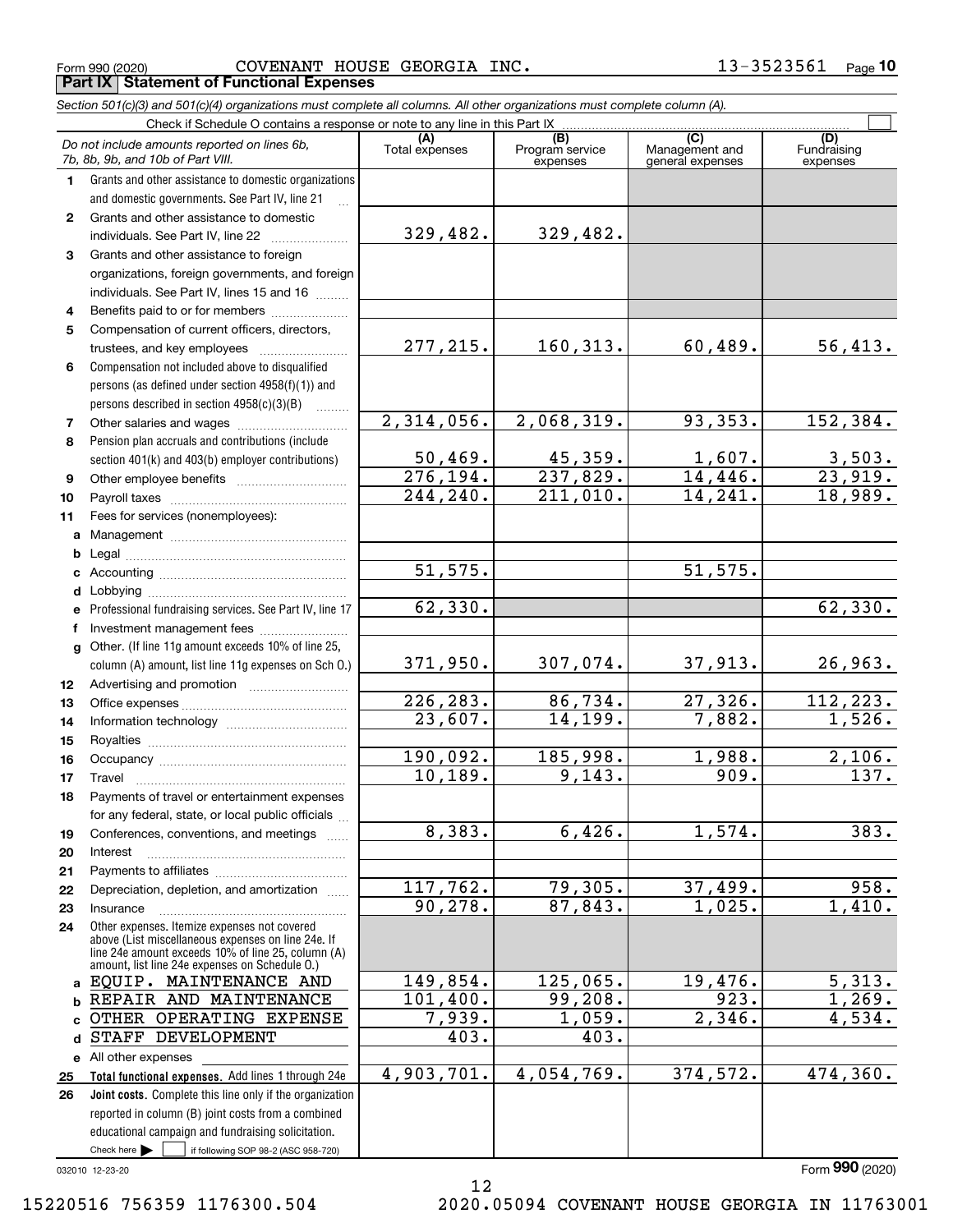**3233**

**Net Assets or Fund Balances**

 $\frac{1}{2}$ 

Assets or Fund Balances

**3233**

 $12,341,531.$   $32 \mid 13,742,324.$ 13,344,644. 22,755,199.

| Form 990 (2020) |                               | COVENANT HOUSE GEORGIA INC. |  | 13-3523561 | Page |
|-----------------|-------------------------------|-----------------------------|--|------------|------|
|                 | <b>Part X   Balance Sheet</b> |                             |  |            |      |

Check if Schedule O contains a response or note to any line in this Part X

Total net assets or fund balances ~~~~~~~~~~~~~~~~~~~~~~

Total liabilities and net assets/fund balances

**(A) (B) 123** Pledges and grants receivable, net  $\ldots$  **multimes contained and grants receivable**, net **multimes contained and grants receivable**, net **multimes contained and grants receivable 45678910a**Land, buildings, and equipment: cost or other **11121314151617181920212223242526272829303112345678910c11121314151617181920212223242526b** Less: accumulated depreciation  $\ldots$  **10b** basis. Complete Part VI of Schedule D will aller **Total assets.**  Add lines 1 through 15 (must equal line 33) **Total liabilities.**  Add lines 17 through 25 **Organizations that follow FASB ASC 958, check here** | X **and complete lines 27, 28, 32, and 33. 2728Organizations that do not follow FASB ASC 958, check here** | **and complete lines 29 through 33. 293031**Beginning of year | | End of year Cash - non-interest-bearing ~~~~~~~~~~~~~~~~~~~~~~~~~ Savings and temporary cash investments ~~~~~~~~~~~~~~~~~~Accounts receivable, net ~~~~~~~~~~~~~~~~~~~~~~~~~~ Loans and other receivables from any current or former officer, director, trustee, key employee, creator or founder, substantial contributor, or 35% controlled entity or family member of any of these persons ............................ Loans and other receivables from other disqualified persons (as defined under section  $4958(f)(1)$ , and persons described in section  $4958(c)(3)(B)$ Notes and loans receivable, net ~~~~~~~~~~~~~~~~~~~~~~~Inventories for sale or use ~~~~~~~~~~~~~~~~~~~~~~~~~~ Prepaid expenses and deferred charges ~~~~~~~~~~~~~~~~~~ Investments - publicly traded securities ~~~~~~~~~~~~~~~~~~~ Investments - other securities. See Part IV, line 11 ~~~~~~~~~~~~~~ Investments - program-related. See Part IV, line 11 [2010] [2010] [2010] [2010] [2010] [2010] [2010] [2010] [2 Intangible assets ~~~~~~~~~~~~~~~~~~~~~~~~~~~~~~ Other assets. See Part IV, line 11 ~~~~~~~~~~~~~~~~~~~~~~ Accounts payable and accrued expenses ~~~~~~~~~~~~~~~~~~ Grants payable ~~~~~~~~~~~~~~~~~~~~~~~~~~~~~~~ Deferred revenue ~~~~~~~~~~~~~~~~~~~~~~~~~~~~~~Tax-exempt bond liabilities …………………………………………………………… Escrow or custodial account liability. Complete Part IV of Schedule D Loans and other payables to any current or former officer, director, trustee, key employee, creator or founder, substantial contributor, or 35% controlled entity or family member of any of these persons ~~~~~~~~~Secured mortgages and notes payable to unrelated third parties Unsecured notes and loans payable to unrelated third parties ~~~~~~~~ Other liabilities (including federal income tax, payables to related third parties, and other liabilities not included on lines 17-24). Complete Part X of Schedule D ~~~~~~~~~~~~~~~~~~~~~~~~~~~~~~~ Net assets without donor restrictions <sub>…………………………………………………</sub>…… Net assets with donor restrictions ~~~~~~~~~~~~~~~~~~~~~~Capital stock or trust principal, or current funds ~~~~~~~~~~~~~~~ Paid-in or capital surplus, or land, building, or equipment fund www.commun.com Retained earnings, endowment, accumulated income, or other funds www.com  $844,483.$  1, 1, 468, 329. 41,286. 20,701. 4,346,908. 2,338,172.  $0.$ | 13 | 5,567,166.  $55,423.$  9 127,660. 6,209,002.  $751,023.$  3,054,391. 10c 5,457,979.  $47,467.$   $15$  5,860,178. 13,344,644. 22,755,199.  $4,954,686. | z | 1,915,014.$  $403, 113.$   $17$  330, 361.  $0. |23| 7,378,574.$  $600,000$ . | 25 | 1,303,940.  $1,003,113. |26 | 9,012,875.$  $7,121,904.$   $|z_7|$  12,584,912.  $5,219,627. |28 | 1,157,412.$ 

Form (2020) **990**

 $\mathcal{L}^{\text{max}}$ 

**Assets**

**Liabilities**

iabilities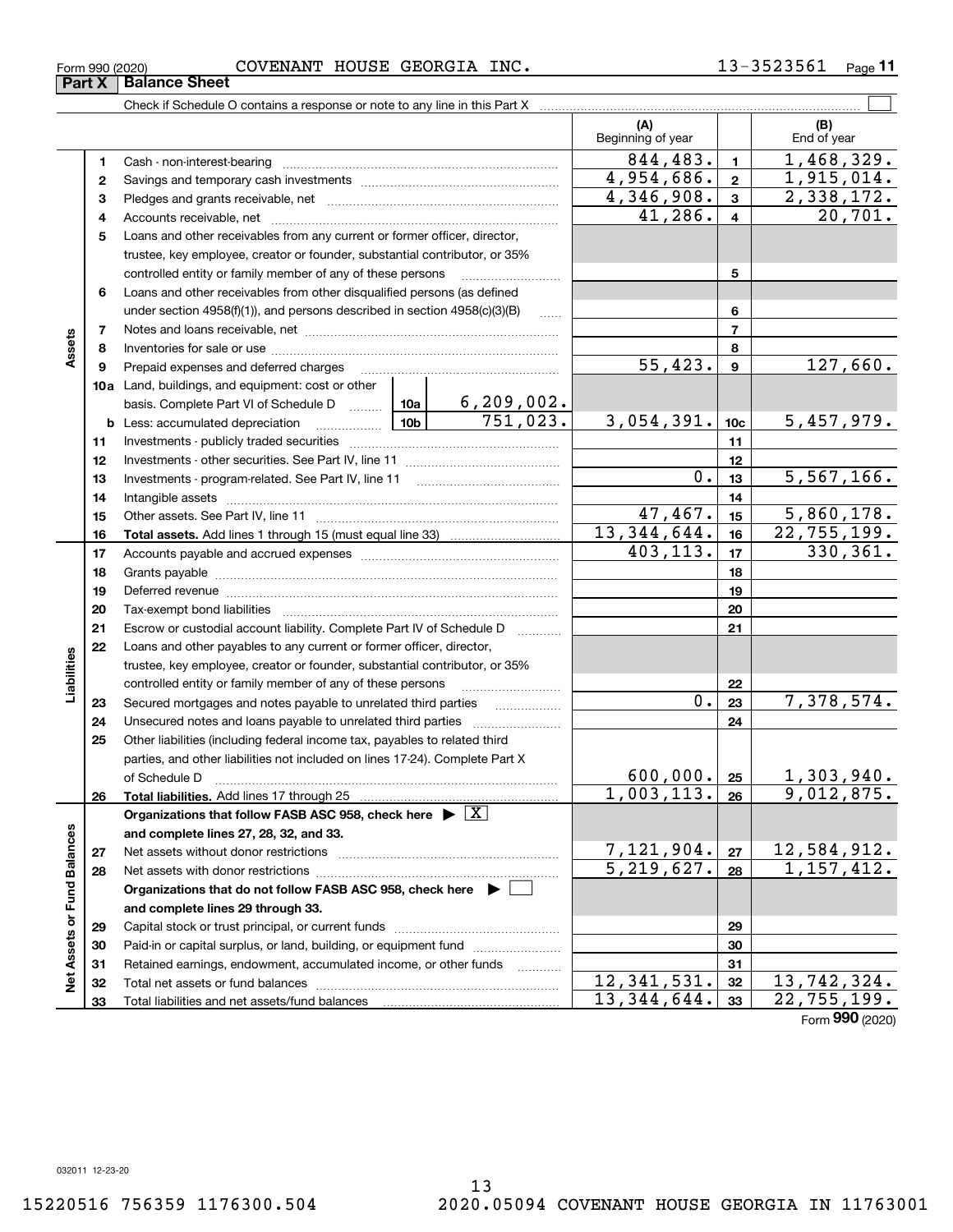|    | COVENANT HOUSE GEORGIA INC.<br>Form 990 (2020)                                                                                                                                                                                |                         | 13-3523561 Page 12          |          |                         |
|----|-------------------------------------------------------------------------------------------------------------------------------------------------------------------------------------------------------------------------------|-------------------------|-----------------------------|----------|-------------------------|
|    | <b>Reconciliation of Net Assets</b><br>Part XI                                                                                                                                                                                |                         |                             |          |                         |
|    |                                                                                                                                                                                                                               |                         |                             |          |                         |
|    |                                                                                                                                                                                                                               |                         |                             |          |                         |
| 1  | Total revenue (must equal Part VIII, column (A), line 12)                                                                                                                                                                     | $\mathbf{1}$            | 6,304,494.                  |          |                         |
| 2  |                                                                                                                                                                                                                               | $\overline{2}$          | 4,903,701.                  |          |                         |
| з  | Revenue less expenses. Subtract line 2 from line 1                                                                                                                                                                            | 3                       | $\overline{1,}$ 400, 793.   |          |                         |
| 4  |                                                                                                                                                                                                                               | $\overline{\mathbf{4}}$ | $\overline{12}$ , 341, 531. |          |                         |
| 5  | Net unrealized gains (losses) on investments                                                                                                                                                                                  | 5                       |                             |          |                         |
| 6  |                                                                                                                                                                                                                               | 6                       |                             |          |                         |
| 7  | Investment expenses www.communication.com/www.communication.com/www.communication.com/www.com                                                                                                                                 | $\overline{7}$          |                             |          |                         |
| 8  | Prior period adjustments                                                                                                                                                                                                      | 8                       |                             |          |                         |
| 9  | Other changes in net assets or fund balances (explain on Schedule O)                                                                                                                                                          | 9                       |                             |          | $\overline{0}$ .        |
| 10 | Net assets or fund balances at end of year. Combine lines 3 through 9 (must equal Part X, line 32,                                                                                                                            |                         |                             |          |                         |
|    |                                                                                                                                                                                                                               | 10                      | 13,742,324.                 |          |                         |
|    | Part XII Financial Statements and Reporting                                                                                                                                                                                   |                         |                             |          |                         |
|    |                                                                                                                                                                                                                               |                         |                             |          | $\overline{\mathbf{X}}$ |
|    |                                                                                                                                                                                                                               |                         |                             | Yes      | No                      |
| 1  | $\boxed{\mathbf{X}}$ Accrual<br>Accounting method used to prepare the Form 990: <u>I</u> Cash<br>Other                                                                                                                        |                         |                             |          |                         |
|    | If the organization changed its method of accounting from a prior year or checked "Other," explain in Schedule O.                                                                                                             |                         |                             |          |                         |
|    | 2a Were the organization's financial statements compiled or reviewed by an independent accountant?                                                                                                                            |                         | 2a                          |          | x                       |
|    | If "Yes," check a box below to indicate whether the financial statements for the year were compiled or reviewed on a                                                                                                          |                         |                             |          |                         |
|    | separate basis, consolidated basis, or both:                                                                                                                                                                                  |                         |                             |          |                         |
|    | Separate basis<br><b>Consolidated basis</b><br>Both consolidated and separate basis                                                                                                                                           |                         |                             |          |                         |
|    | <b>b</b> Were the organization's financial statements audited by an independent accountant?                                                                                                                                   |                         | 2 <sub>b</sub>              | X        |                         |
|    | If "Yes," check a box below to indicate whether the financial statements for the year were audited on a separate basis,                                                                                                       |                         |                             |          |                         |
|    | consolidated basis, or both:                                                                                                                                                                                                  |                         |                             |          |                         |
|    | $\boxed{\textbf{X}}$ Consolidated basis<br>Separate basis<br>Both consolidated and separate basis                                                                                                                             |                         |                             |          |                         |
|    | c If "Yes" to line 2a or 2b, does the organization have a committee that assumes responsibility for oversight of the audit,                                                                                                   |                         |                             |          |                         |
|    |                                                                                                                                                                                                                               |                         | 2c                          | X        |                         |
|    | If the organization changed either its oversight process or selection process during the tax year, explain on Schedule O.                                                                                                     |                         |                             |          |                         |
|    | 3a As a result of a federal award, was the organization required to undergo an audit or audits as set forth in the Single Audit                                                                                               |                         |                             |          |                         |
|    |                                                                                                                                                                                                                               |                         | За                          | х        |                         |
|    | b If "Yes," did the organization undergo the required audit or audits? If the organization did not undergo the required audit                                                                                                 |                         |                             |          |                         |
|    | or audits, explain why on Schedule O and describe any steps taken to undergo such audits [11] contains the school of audits [11] or audits [11] or audits [11] or audits [11] or audits [11] or audits [11] or audits [11] or |                         | 3b                          | х<br>nnn |                         |

Form (2020) **990**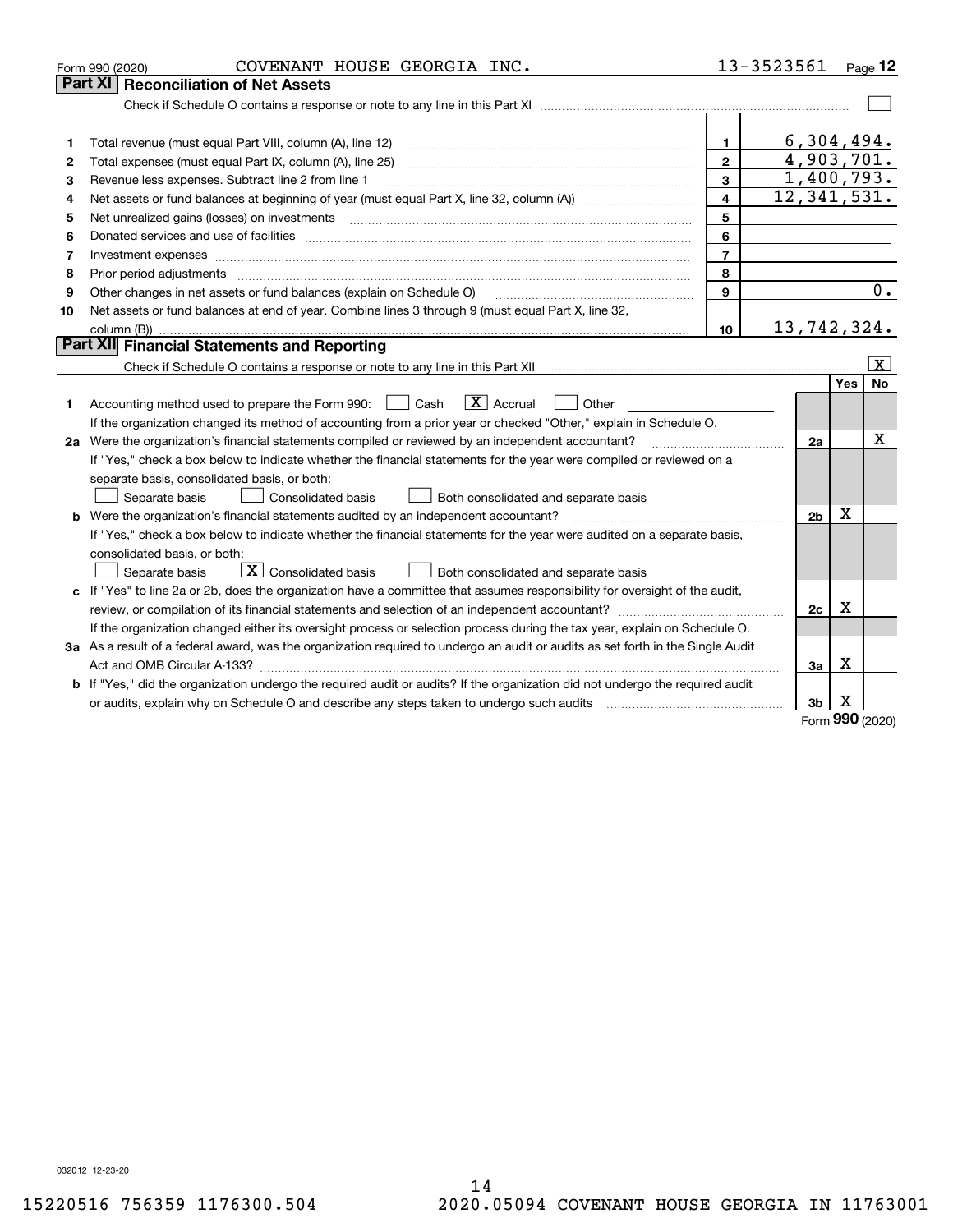| <b>SCHEDULE A</b> |
|-------------------|
|-------------------|

Department of the Treasury Internal Revenue Service

**(Form 990 or 990-EZ)**

## **Public Charity Status and Public Support**

**Complete if the organization is a section 501(c)(3) organization or a section 4947(a)(1) nonexempt charitable trust.**

| Attach to Form 990 or Form 990-EZ.                                            |
|-------------------------------------------------------------------------------|
| $\ldots$ is a set $\ell$ come $000$ fax in the interest and the letant inform |

**| Go to www.irs.gov/Form990 for instructions and the latest information.**

| OMB No. 1545-0047                   |
|-------------------------------------|
| 021                                 |
| <b>Open to Public</b><br>Inspection |

|  | Name of the organization |
|--|--------------------------|
|--|--------------------------|

|        |                     | Name of the organization                                                                                                                                                                        |          |                             |                                    |    |                            |  | <b>Employer identification number</b> |  |  |  |
|--------|---------------------|-------------------------------------------------------------------------------------------------------------------------------------------------------------------------------------------------|----------|-----------------------------|------------------------------------|----|----------------------------|--|---------------------------------------|--|--|--|
| Part I |                     |                                                                                                                                                                                                 |          | COVENANT HOUSE GEORGIA INC. |                                    |    |                            |  | 13-3523561                            |  |  |  |
|        |                     | Reason for Public Charity Status. (All organizations must complete this part.) See instructions.                                                                                                |          |                             |                                    |    |                            |  |                                       |  |  |  |
|        |                     | The organization is not a private foundation because it is: (For lines 1 through 12, check only one box.)                                                                                       |          |                             |                                    |    |                            |  |                                       |  |  |  |
| 1      |                     | A church, convention of churches, or association of churches described in section 170(b)(1)(A)(i).<br>A school described in section 170(b)(1)(A)(ii). (Attach Schedule E (Form 990 or 990-EZ).) |          |                             |                                    |    |                            |  |                                       |  |  |  |
| 2      |                     |                                                                                                                                                                                                 |          |                             |                                    |    |                            |  |                                       |  |  |  |
| 3      |                     | A hospital or a cooperative hospital service organization described in section 170(b)(1)(A)(iii).                                                                                               |          |                             |                                    |    |                            |  |                                       |  |  |  |
| 4      |                     | A medical research organization operated in conjunction with a hospital described in section 170(b)(1)(A)(iii). Enter the hospital's name,                                                      |          |                             |                                    |    |                            |  |                                       |  |  |  |
|        |                     | city, and state:                                                                                                                                                                                |          |                             |                                    |    |                            |  |                                       |  |  |  |
| 5      |                     | An organization operated for the benefit of a college or university owned or operated by a governmental unit described in                                                                       |          |                             |                                    |    |                            |  |                                       |  |  |  |
|        |                     | section 170(b)(1)(A)(iv). (Complete Part II.)                                                                                                                                                   |          |                             |                                    |    |                            |  |                                       |  |  |  |
| 6      |                     | A federal, state, or local government or governmental unit described in section 170(b)(1)(A)(v).                                                                                                |          |                             |                                    |    |                            |  |                                       |  |  |  |
| 7      | $\lfloor x \rfloor$ | An organization that normally receives a substantial part of its support from a governmental unit or from the general public described in                                                       |          |                             |                                    |    |                            |  |                                       |  |  |  |
|        |                     | section 170(b)(1)(A)(vi). (Complete Part II.)                                                                                                                                                   |          |                             |                                    |    |                            |  |                                       |  |  |  |
| 8      |                     | A community trust described in section 170(b)(1)(A)(vi). (Complete Part II.)                                                                                                                    |          |                             |                                    |    |                            |  |                                       |  |  |  |
| 9      |                     | An agricultural research organization described in section 170(b)(1)(A)(ix) operated in conjunction with a land-grant college                                                                   |          |                             |                                    |    |                            |  |                                       |  |  |  |
|        |                     | or university or a non-land-grant college of agriculture (see instructions). Enter the name, city, and state of the college or<br>university:                                                   |          |                             |                                    |    |                            |  |                                       |  |  |  |
| 10     |                     | An organization that normally receives (1) more than 33 1/3% of its support from contributions, membership fees, and gross receipts from                                                        |          |                             |                                    |    |                            |  |                                       |  |  |  |
|        |                     | activities related to its exempt functions, subject to certain exceptions; and (2) no more than 33 1/3% of its support from gross investment                                                    |          |                             |                                    |    |                            |  |                                       |  |  |  |
|        |                     | income and unrelated business taxable income (less section 511 tax) from businesses acquired by the organization after June 30, 1975.                                                           |          |                             |                                    |    |                            |  |                                       |  |  |  |
|        |                     | See section 509(a)(2). (Complete Part III.)                                                                                                                                                     |          |                             |                                    |    |                            |  |                                       |  |  |  |
| 11     |                     | An organization organized and operated exclusively to test for public safety. See section 509(a)(4).                                                                                            |          |                             |                                    |    |                            |  |                                       |  |  |  |
| 12     |                     | An organization organized and operated exclusively for the benefit of, to perform the functions of, or to carry out the purposes of one or                                                      |          |                             |                                    |    |                            |  |                                       |  |  |  |
|        |                     | more publicly supported organizations described in section 509(a)(1) or section 509(a)(2). See section 509(a)(3). Check the box in                                                              |          |                             |                                    |    |                            |  |                                       |  |  |  |
|        |                     | lines 12a through 12d that describes the type of supporting organization and complete lines 12e, 12f, and 12g.                                                                                  |          |                             |                                    |    |                            |  |                                       |  |  |  |
| а      |                     | Type I. A supporting organization operated, supervised, or controlled by its supported organization(s), typically by giving                                                                     |          |                             |                                    |    |                            |  |                                       |  |  |  |
|        |                     | the supported organization(s) the power to regularly appoint or elect a majority of the directors or trustees of the supporting                                                                 |          |                             |                                    |    |                            |  |                                       |  |  |  |
|        |                     | organization. You must complete Part IV, Sections A and B.                                                                                                                                      |          |                             |                                    |    |                            |  |                                       |  |  |  |
| b      |                     | Type II. A supporting organization supervised or controlled in connection with its supported organization(s), by having                                                                         |          |                             |                                    |    |                            |  |                                       |  |  |  |
|        |                     | control or management of the supporting organization vested in the same persons that control or manage the supported                                                                            |          |                             |                                    |    |                            |  |                                       |  |  |  |
|        |                     | organization(s). You must complete Part IV, Sections A and C.                                                                                                                                   |          |                             |                                    |    |                            |  |                                       |  |  |  |
| с      |                     | Type III functionally integrated. A supporting organization operated in connection with, and functionally integrated with,                                                                      |          |                             |                                    |    |                            |  |                                       |  |  |  |
|        |                     | its supported organization(s) (see instructions). You must complete Part IV, Sections A, D, and E.                                                                                              |          |                             |                                    |    |                            |  |                                       |  |  |  |
| d      |                     | Type III non-functionally integrated. A supporting organization operated in connection with its supported organization(s)                                                                       |          |                             |                                    |    |                            |  |                                       |  |  |  |
|        |                     | that is not functionally integrated. The organization generally must satisfy a distribution requirement and an attentiveness                                                                    |          |                             |                                    |    |                            |  |                                       |  |  |  |
|        |                     | requirement (see instructions). You must complete Part IV, Sections A and D, and Part V.                                                                                                        |          |                             |                                    |    |                            |  |                                       |  |  |  |
|        |                     | Check this box if the organization received a written determination from the IRS that it is a Type I, Type II, Type III                                                                         |          |                             |                                    |    |                            |  |                                       |  |  |  |
|        |                     | functionally integrated, or Type III non-functionally integrated supporting organization.                                                                                                       |          |                             |                                    |    |                            |  |                                       |  |  |  |
|        |                     | f Enter the number of supported organizations                                                                                                                                                   |          |                             |                                    |    |                            |  |                                       |  |  |  |
|        |                     | g Provide the following information about the supported organization(s).<br>(i) Name of supported                                                                                               | (ii) EIN | (iii) Type of organization  | (iv) Is the organization listed    |    | (v) Amount of monetary     |  | (vi) Amount of other                  |  |  |  |
|        |                     | organization                                                                                                                                                                                    |          | (described on lines 1-10    | in your governing document?<br>Yes | No | support (see instructions) |  | support (see instructions)            |  |  |  |
|        |                     |                                                                                                                                                                                                 |          | above (see instructions))   |                                    |    |                            |  |                                       |  |  |  |
|        |                     |                                                                                                                                                                                                 |          |                             |                                    |    |                            |  |                                       |  |  |  |
|        |                     |                                                                                                                                                                                                 |          |                             |                                    |    |                            |  |                                       |  |  |  |
|        |                     |                                                                                                                                                                                                 |          |                             |                                    |    |                            |  |                                       |  |  |  |
|        |                     |                                                                                                                                                                                                 |          |                             |                                    |    |                            |  |                                       |  |  |  |
|        |                     |                                                                                                                                                                                                 |          |                             |                                    |    |                            |  |                                       |  |  |  |
|        |                     |                                                                                                                                                                                                 |          |                             |                                    |    |                            |  |                                       |  |  |  |
|        |                     |                                                                                                                                                                                                 |          |                             |                                    |    |                            |  |                                       |  |  |  |
|        |                     |                                                                                                                                                                                                 |          |                             |                                    |    |                            |  |                                       |  |  |  |
|        |                     |                                                                                                                                                                                                 |          |                             |                                    |    |                            |  |                                       |  |  |  |
| Total  |                     |                                                                                                                                                                                                 |          |                             |                                    |    |                            |  |                                       |  |  |  |

LHA For Paperwork Reduction Act Notice, see the Instructions for Form 990 or 990-EZ. <sub>032021</sub> o1-25-21 Schedule A (Form 990 or 990-EZ) 2020 15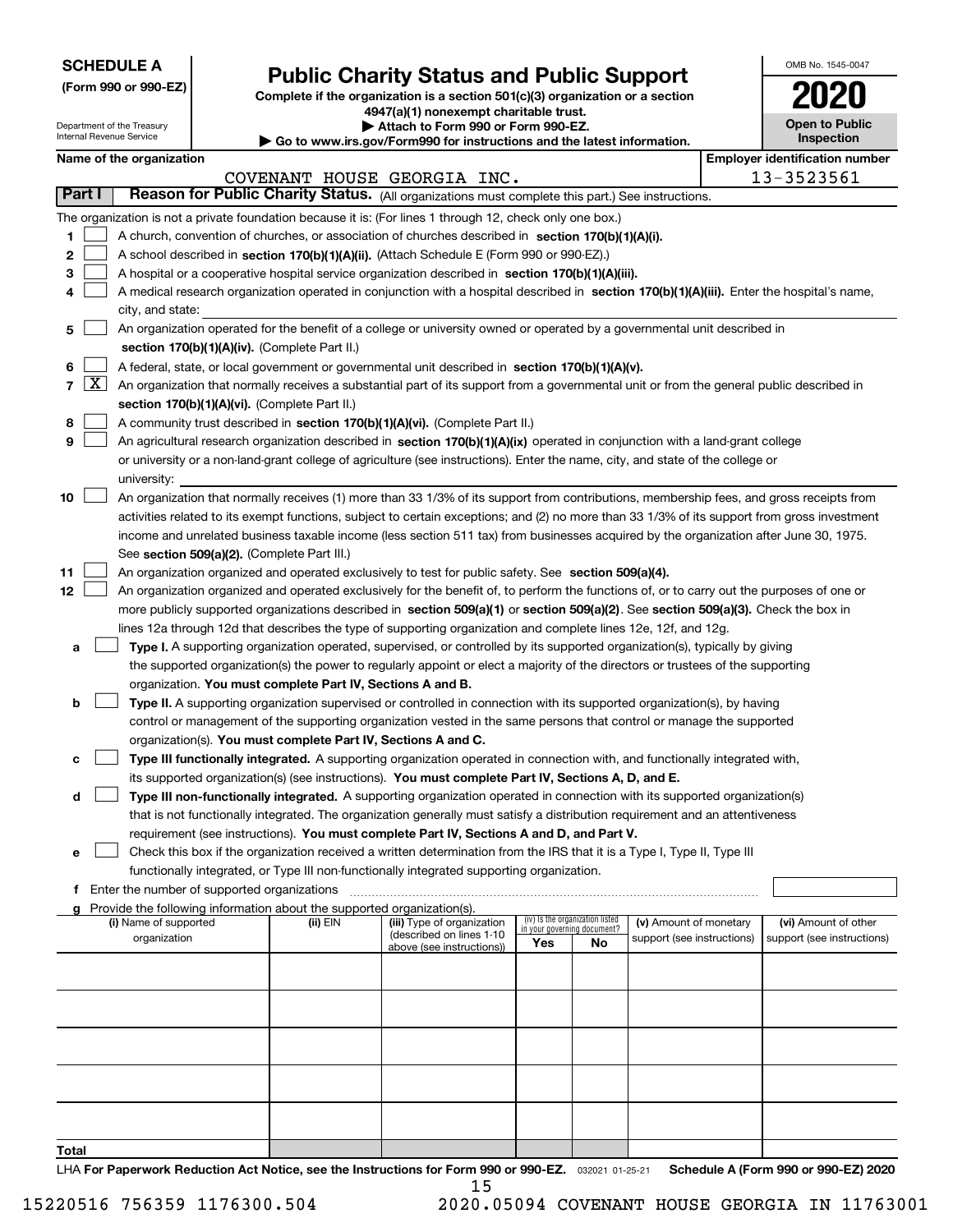## Schedule A (Form 990 or 990-EZ) 2020 Page COVENANT HOUSE GEORGIA INC. 13-3523561

13-3523561 Page 2

(Complete only if you checked the box on line 5, 7, or 8 of Part I or if the organization failed to qualify under Part III. If the organization fails to qualify under the tests listed below, please complete Part III.) **Part II Support Schedule for Organizations Described in Sections 170(b)(1)(A)(iv) and 170(b)(1)(A)(vi)**

| <b>Section A. Public Support</b>                                                                                                               |          |          |            |                   |          |                                         |
|------------------------------------------------------------------------------------------------------------------------------------------------|----------|----------|------------|-------------------|----------|-----------------------------------------|
| Calendar year (or fiscal year beginning in)                                                                                                    | (a) 2016 | (b) 2017 | $(c)$ 2018 | $(d)$ 2019        | (e) 2020 | (f) Total                               |
| 1 Gifts, grants, contributions, and                                                                                                            |          |          |            |                   |          |                                         |
| membership fees received. (Do not                                                                                                              |          |          |            |                   |          |                                         |
| include any "unusual grants.")                                                                                                                 | 4239368. | 4795163. |            | 5597291.12185469. |          | 6276585. 33093876.                      |
| 2 Tax revenues levied for the organ-                                                                                                           |          |          |            |                   |          |                                         |
| ization's benefit and either paid to                                                                                                           |          |          |            |                   |          |                                         |
| or expended on its behalf                                                                                                                      |          |          |            |                   |          |                                         |
| 3 The value of services or facilities                                                                                                          |          |          |            |                   |          |                                         |
| furnished by a governmental unit to                                                                                                            |          |          |            |                   |          |                                         |
| the organization without charge                                                                                                                |          |          |            |                   |          |                                         |
| 4 Total. Add lines 1 through 3                                                                                                                 | 4239368. | 4795163. |            | 5597291.12185469. |          | 6276585.33093876.                       |
| 5 The portion of total contributions                                                                                                           |          |          |            |                   |          |                                         |
| by each person (other than a                                                                                                                   |          |          |            |                   |          |                                         |
| governmental unit or publicly                                                                                                                  |          |          |            |                   |          |                                         |
| supported organization) included                                                                                                               |          |          |            |                   |          |                                         |
| on line 1 that exceeds 2% of the                                                                                                               |          |          |            |                   |          |                                         |
| amount shown on line 11,                                                                                                                       |          |          |            |                   |          |                                         |
| column (f)                                                                                                                                     |          |          |            |                   |          | 4106348.                                |
| 6 Public support. Subtract line 5 from line 4.                                                                                                 |          |          |            |                   |          | 28987528.                               |
| <b>Section B. Total Support</b>                                                                                                                |          |          |            |                   |          |                                         |
| Calendar year (or fiscal year beginning in)                                                                                                    | (a) 2016 | (b) 2017 | $(c)$ 2018 | $(d)$ 2019        | (e) 2020 | (f) Total                               |
| <b>7</b> Amounts from line 4                                                                                                                   | 4239368. | 4795163. |            | 5597291.12185469. |          | 6276585.33093876.                       |
| 8 Gross income from interest,                                                                                                                  |          |          |            |                   |          |                                         |
| dividends, payments received on                                                                                                                |          |          |            |                   |          |                                         |
| securities loans, rents, royalties,                                                                                                            |          |          |            |                   |          |                                         |
| and income from similar sources                                                                                                                | 769.     | 4,914.   | 12,775.    | 30, 207.          | 42,526.  | 91,191.                                 |
| <b>9</b> Net income from unrelated business                                                                                                    |          |          |            |                   |          |                                         |
| activities, whether or not the                                                                                                                 |          |          |            |                   |          |                                         |
| business is regularly carried on                                                                                                               |          |          |            |                   |          |                                         |
| 10 Other income. Do not include gain                                                                                                           |          |          |            |                   |          |                                         |
| or loss from the sale of capital                                                                                                               |          |          |            |                   |          |                                         |
| assets (Explain in Part VI.)                                                                                                                   | 169.     | 6,925.   | 44,821.    | 4,240.            | 13, 190. | 69,345.                                 |
| 11 Total support. Add lines 7 through 10                                                                                                       |          |          |            |                   |          | 33254412.                               |
| 12 Gross receipts from related activities, etc. (see instructions)                                                                             |          |          |            |                   | 12       | 59,772.                                 |
| 13 First 5 years. If the Form 990 is for the organization's first, second, third, fourth, or fifth tax year as a section 501(c)(3)             |          |          |            |                   |          |                                         |
| organization, check this box and stop here                                                                                                     |          |          |            |                   |          |                                         |
| <b>Section C. Computation of Public Support Percentage</b>                                                                                     |          |          |            |                   |          |                                         |
|                                                                                                                                                |          |          |            |                   | 14       | 87.17<br>$\frac{9}{6}$                  |
|                                                                                                                                                |          |          |            |                   | 15       | 91.70<br>%                              |
| 16a 33 1/3% support test - 2020. If the organization did not check the box on line 13, and line 14 is 33 1/3% or more, check this box and      |          |          |            |                   |          |                                         |
| stop here. The organization qualifies as a publicly supported organization                                                                     |          |          |            |                   |          | $\blacktriangleright$ $\vert$ X $\vert$ |
| b 33 1/3% support test - 2019. If the organization did not check a box on line 13 or 16a, and line 15 is 33 1/3% or more, check this box       |          |          |            |                   |          |                                         |
| and stop here. The organization qualifies as a publicly supported organization                                                                 |          |          |            |                   |          |                                         |
| 17a 10% -facts-and-circumstances test - 2020. If the organization did not check a box on line 13, 16a, or 16b, and line 14 is 10% or more,     |          |          |            |                   |          |                                         |
| and if the organization meets the facts and circumstances test, check this box and stop here. Explain in Part VI how the organization          |          |          |            |                   |          |                                         |
| meets the facts-and-circumstances test. The organization qualifies as a publicly supported organization                                        |          |          |            |                   |          |                                         |
| <b>b 10% -facts-and-circumstances test - 2019.</b> If the organization did not check a box on line 13, 16a, 16b, or 17a, and line 15 is 10% or |          |          |            |                   |          |                                         |
| more, and if the organization meets the facts-and-circumstances test, check this box and stop here. Explain in Part VI how the                 |          |          |            |                   |          |                                         |
| organization meets the facts-and-circumstances test. The organization qualifies as a publicly supported organization                           |          |          |            |                   |          |                                         |
| 18 Private foundation. If the organization did not check a box on line 13, 16a, 16b, 17a, or 17b, check this box and see instructions          |          |          |            |                   |          | Schedule A (Form 990 or 990-EZ) 2020    |
|                                                                                                                                                |          |          |            |                   |          |                                         |

**Schedule A (Form 990 or 990-EZ) 2020**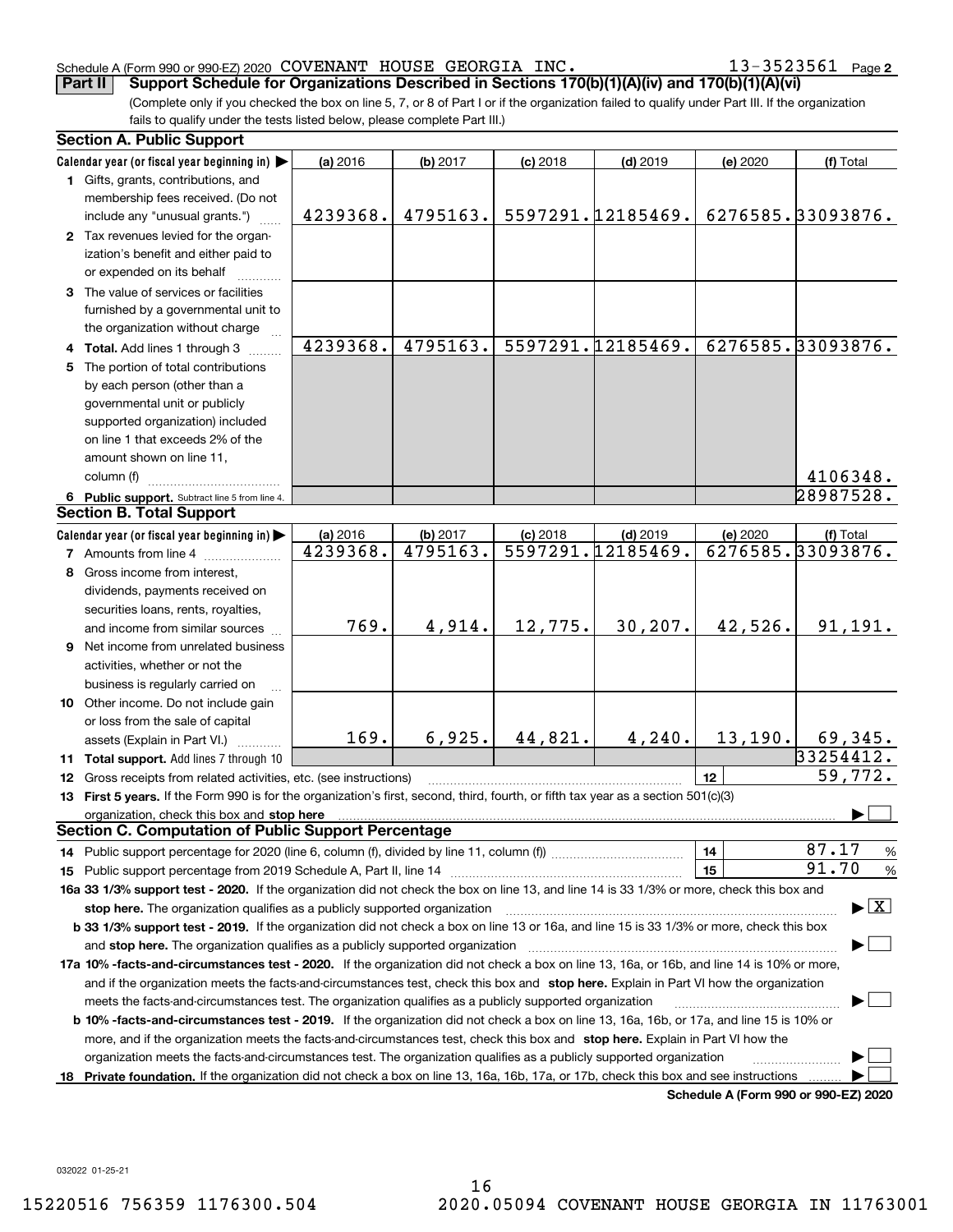## Schedule A (Form 990 or 990-EZ) 2020 Page COVENANT HOUSE GEORGIA INC. 13-3523561 **Part III Support Schedule for Organizations Described in Section 509(a)(2)**

(Complete only if you checked the box on line 10 of Part I or if the organization failed to qualify under Part II. If the organization fails to qualify under the tests listed below, please complete Part II.)

|   | <b>Section A. Public Support</b>                                                                                                                 |          |          |            |            |    |          |                                      |   |
|---|--------------------------------------------------------------------------------------------------------------------------------------------------|----------|----------|------------|------------|----|----------|--------------------------------------|---|
|   | Calendar year (or fiscal year beginning in) $\blacktriangleright$                                                                                | (a) 2016 | (b) 2017 | $(c)$ 2018 | $(d)$ 2019 |    | (e) 2020 | (f) Total                            |   |
|   | 1 Gifts, grants, contributions, and                                                                                                              |          |          |            |            |    |          |                                      |   |
|   | membership fees received. (Do not                                                                                                                |          |          |            |            |    |          |                                      |   |
|   | include any "unusual grants.")                                                                                                                   |          |          |            |            |    |          |                                      |   |
|   | <b>2</b> Gross receipts from admissions,                                                                                                         |          |          |            |            |    |          |                                      |   |
|   | merchandise sold or services per-<br>formed, or facilities furnished in                                                                          |          |          |            |            |    |          |                                      |   |
|   | any activity that is related to the                                                                                                              |          |          |            |            |    |          |                                      |   |
|   | organization's tax-exempt purpose                                                                                                                |          |          |            |            |    |          |                                      |   |
| 3 | Gross receipts from activities that                                                                                                              |          |          |            |            |    |          |                                      |   |
|   | are not an unrelated trade or bus-                                                                                                               |          |          |            |            |    |          |                                      |   |
|   | iness under section 513                                                                                                                          |          |          |            |            |    |          |                                      |   |
|   | 4 Tax revenues levied for the organ-                                                                                                             |          |          |            |            |    |          |                                      |   |
|   | ization's benefit and either paid to                                                                                                             |          |          |            |            |    |          |                                      |   |
|   | or expended on its behalf                                                                                                                        |          |          |            |            |    |          |                                      |   |
| 5 | The value of services or facilities                                                                                                              |          |          |            |            |    |          |                                      |   |
|   | furnished by a governmental unit to                                                                                                              |          |          |            |            |    |          |                                      |   |
|   | the organization without charge                                                                                                                  |          |          |            |            |    |          |                                      |   |
|   | 6 Total. Add lines 1 through 5                                                                                                                   |          |          |            |            |    |          |                                      |   |
|   | 7a Amounts included on lines 1, 2, and                                                                                                           |          |          |            |            |    |          |                                      |   |
|   | 3 received from disqualified persons                                                                                                             |          |          |            |            |    |          |                                      |   |
|   | <b>b</b> Amounts included on lines 2 and 3 received<br>from other than disqualified persons that                                                 |          |          |            |            |    |          |                                      |   |
|   | exceed the greater of \$5,000 or 1% of the                                                                                                       |          |          |            |            |    |          |                                      |   |
|   | amount on line 13 for the year                                                                                                                   |          |          |            |            |    |          |                                      |   |
|   | c Add lines 7a and 7b                                                                                                                            |          |          |            |            |    |          |                                      |   |
|   | 8 Public support. (Subtract line 7c from line 6.)<br><b>Section B. Total Support</b>                                                             |          |          |            |            |    |          |                                      |   |
|   |                                                                                                                                                  |          |          |            |            |    |          |                                      |   |
|   | Calendar year (or fiscal year beginning in) $\blacktriangleright$                                                                                | (a) 2016 | (b) 2017 | $(c)$ 2018 | $(d)$ 2019 |    | (e) 2020 | (f) Total                            |   |
|   | 9 Amounts from line 6<br>10a Gross income from interest,                                                                                         |          |          |            |            |    |          |                                      |   |
|   | dividends, payments received on                                                                                                                  |          |          |            |            |    |          |                                      |   |
|   | securities loans, rents, royalties,                                                                                                              |          |          |            |            |    |          |                                      |   |
|   | and income from similar sources<br><b>b</b> Unrelated business taxable income                                                                    |          |          |            |            |    |          |                                      |   |
|   | (less section 511 taxes) from businesses                                                                                                         |          |          |            |            |    |          |                                      |   |
|   | acquired after June 30, 1975                                                                                                                     |          |          |            |            |    |          |                                      |   |
|   | c Add lines 10a and 10b                                                                                                                          |          |          |            |            |    |          |                                      |   |
|   | <b>11</b> Net income from unrelated business                                                                                                     |          |          |            |            |    |          |                                      |   |
|   | activities not included in line 10b.                                                                                                             |          |          |            |            |    |          |                                      |   |
|   | whether or not the business is<br>regularly carried on                                                                                           |          |          |            |            |    |          |                                      |   |
|   | <b>12</b> Other income. Do not include gain                                                                                                      |          |          |            |            |    |          |                                      |   |
|   | or loss from the sale of capital                                                                                                                 |          |          |            |            |    |          |                                      |   |
|   | assets (Explain in Part VI.)<br><b>13</b> Total support. (Add lines 9, 10c, 11, and 12.)                                                         |          |          |            |            |    |          |                                      |   |
|   | 14 First 5 years. If the Form 990 is for the organization's first, second, third, fourth, or fifth tax year as a section 501(c)(3) organization, |          |          |            |            |    |          |                                      |   |
|   | check this box and stop here <i>macuum macuum macuum macuum macuum macuum macuum macuum macuum macuum</i>                                        |          |          |            |            |    |          |                                      |   |
|   | <b>Section C. Computation of Public Support Percentage</b>                                                                                       |          |          |            |            |    |          |                                      |   |
|   |                                                                                                                                                  |          |          |            |            | 15 |          |                                      | % |
|   | 16 Public support percentage from 2019 Schedule A, Part III, line 15                                                                             |          |          |            |            | 16 |          |                                      | % |
|   | <b>Section D. Computation of Investment Income Percentage</b>                                                                                    |          |          |            |            |    |          |                                      |   |
|   |                                                                                                                                                  |          |          |            |            | 17 |          |                                      | % |
|   | 18 Investment income percentage from 2019 Schedule A, Part III, line 17                                                                          |          |          |            |            | 18 |          |                                      | % |
|   | 19a 33 1/3% support tests - 2020. If the organization did not check the box on line 14, and line 15 is more than 33 1/3%, and line 17 is not     |          |          |            |            |    |          |                                      |   |
|   | more than 33 1/3%, check this box and stop here. The organization qualifies as a publicly supported organization                                 |          |          |            |            |    |          |                                      |   |
|   | b 33 1/3% support tests - 2019. If the organization did not check a box on line 14 or line 19a, and line 16 is more than 33 1/3%, and            |          |          |            |            |    |          |                                      |   |
|   | line 18 is not more than 33 1/3%, check this box and stop here. The organization qualifies as a publicly supported organization                  |          |          |            |            |    |          |                                      |   |
|   | 20 Private foundation. If the organization did not check a box on line 14, 19a, or 19b, check this box and see instructions                      |          |          |            |            |    |          |                                      |   |
|   | 032023 01-25-21                                                                                                                                  |          |          |            |            |    |          | Schedule A (Form 990 or 990-EZ) 2020 |   |

17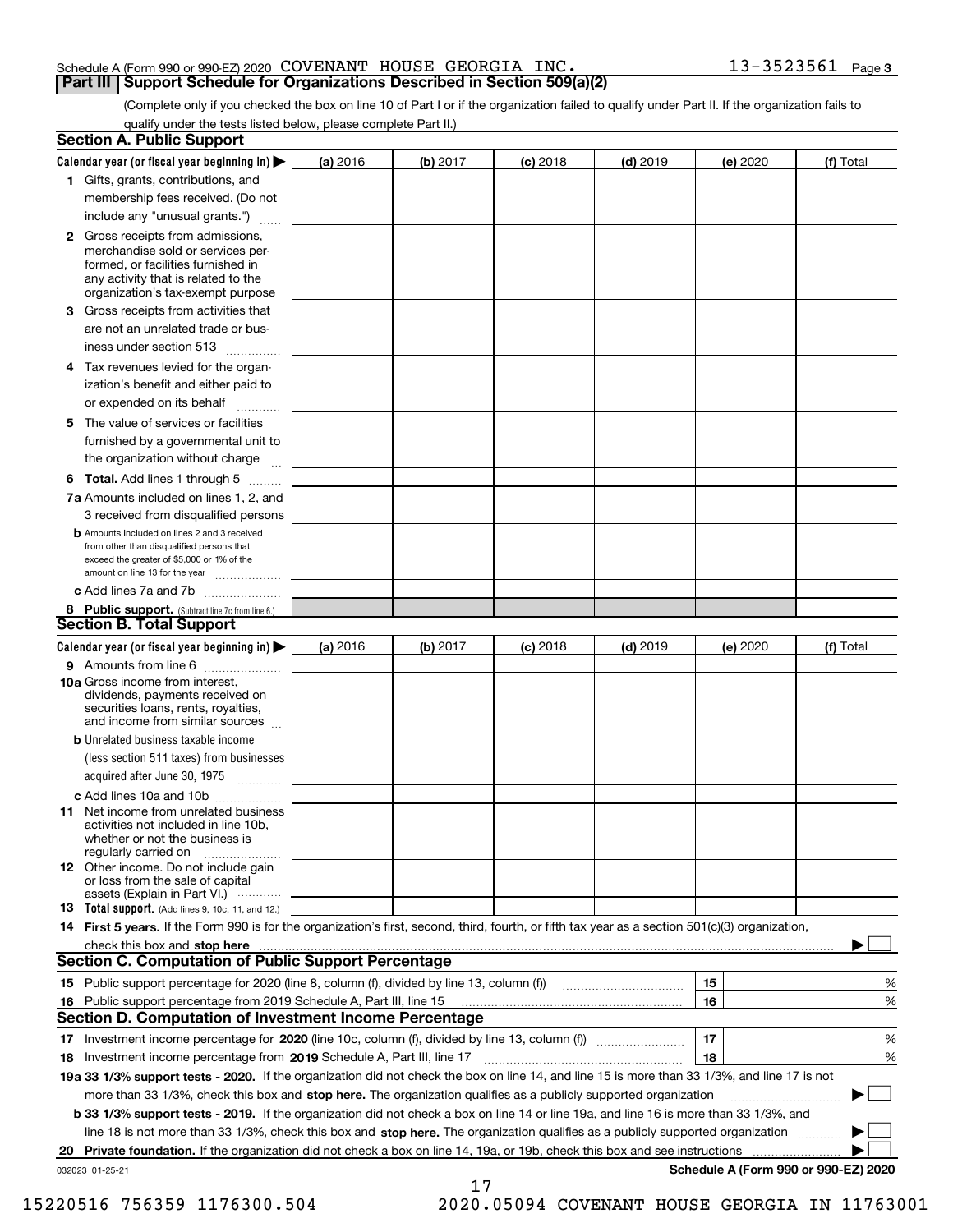## Schedule A (Form 990 or 990-EZ) 2020 Page COVENANT HOUSE GEORGIA INC. 13-3523561

## **Part IV Supporting Organizations**

(Complete only if you checked a box in line 12 on Part I. If you checked box 12a, Part I, complete Sections A and B. If you checked box 12b, Part I, complete Sections A and C. If you checked box 12c, Part I, complete Sections A, D, and E. If you checked box 12d, Part I, complete Sections A and D, and complete Part V.)

## **Section A. All Supporting Organizations**

- **1** Are all of the organization's supported organizations listed by name in the organization's governing documents? If "No," describe in **Part VI** how the supported organizations are designated. If designated by *class or purpose, describe the designation. If historic and continuing relationship, explain.*
- **2** Did the organization have any supported organization that does not have an IRS determination of status under section 509(a)(1) or (2)? If "Yes," explain in Part VI how the organization determined that the supported *organization was described in section 509(a)(1) or (2).*
- **3a** Did the organization have a supported organization described in section 501(c)(4), (5), or (6)? If "Yes," answer *lines 3b and 3c below.*
- **b** Did the organization confirm that each supported organization qualified under section 501(c)(4), (5), or (6) and satisfied the public support tests under section 509(a)(2)? If "Yes," describe in **Part VI** when and how the *organization made the determination.*
- **c**Did the organization ensure that all support to such organizations was used exclusively for section 170(c)(2)(B) purposes? If "Yes," explain in **Part VI** what controls the organization put in place to ensure such use.
- **4a***If* Was any supported organization not organized in the United States ("foreign supported organization")? *"Yes," and if you checked box 12a or 12b in Part I, answer lines 4b and 4c below.*
- **b** Did the organization have ultimate control and discretion in deciding whether to make grants to the foreign supported organization? If "Yes," describe in **Part VI** how the organization had such control and discretion *despite being controlled or supervised by or in connection with its supported organizations.*
- **c** Did the organization support any foreign supported organization that does not have an IRS determination under sections 501(c)(3) and 509(a)(1) or (2)? If "Yes," explain in **Part VI** what controls the organization used *to ensure that all support to the foreign supported organization was used exclusively for section 170(c)(2)(B) purposes.*
- **5a** Did the organization add, substitute, or remove any supported organizations during the tax year? If "Yes," answer lines 5b and 5c below (if applicable). Also, provide detail in **Part VI,** including (i) the names and EIN *numbers of the supported organizations added, substituted, or removed; (ii) the reasons for each such action; (iii) the authority under the organization's organizing document authorizing such action; and (iv) how the action was accomplished (such as by amendment to the organizing document).*
- **b** Type I or Type II only. Was any added or substituted supported organization part of a class already designated in the organization's organizing document?
- **cSubstitutions only.**  Was the substitution the result of an event beyond the organization's control?
- **6** Did the organization provide support (whether in the form of grants or the provision of services or facilities) to **Part VI.** *If "Yes," provide detail in* support or benefit one or more of the filing organization's supported organizations? anyone other than (i) its supported organizations, (ii) individuals that are part of the charitable class benefited by one or more of its supported organizations, or (iii) other supporting organizations that also
- **7**Did the organization provide a grant, loan, compensation, or other similar payment to a substantial contributor *If "Yes," complete Part I of Schedule L (Form 990 or 990-EZ).* regard to a substantial contributor? (as defined in section 4958(c)(3)(C)), a family member of a substantial contributor, or a 35% controlled entity with
- **8** Did the organization make a loan to a disqualified person (as defined in section 4958) not described in line 7? *If "Yes," complete Part I of Schedule L (Form 990 or 990-EZ).*
- **9a** Was the organization controlled directly or indirectly at any time during the tax year by one or more in section 509(a)(1) or (2))? If "Yes," *provide detail in* <code>Part VI.</code> disqualified persons, as defined in section 4946 (other than foundation managers and organizations described
- **b** Did one or more disqualified persons (as defined in line 9a) hold a controlling interest in any entity in which the supporting organization had an interest? If "Yes," provide detail in P**art VI**.
- **c**Did a disqualified person (as defined in line 9a) have an ownership interest in, or derive any personal benefit from, assets in which the supporting organization also had an interest? If "Yes," provide detail in P**art VI.**
- **10a** Was the organization subject to the excess business holdings rules of section 4943 because of section supporting organizations)? If "Yes," answer line 10b below. 4943(f) (regarding certain Type II supporting organizations, and all Type III non-functionally integrated
- **b** Did the organization have any excess business holdings in the tax year? (Use Schedule C, Form 4720, to *determine whether the organization had excess business holdings.)*

032024 01-25-21

**Schedule A (Form 990 or 990-EZ) 2020**

**1**

**2**

**3a**

**3b**

**3c**

**4a**

**4b**

**4c**

**5a**

**5b5c**

**6**

**7**

**8**

**9a**

**9b**

**9c**

**10a**

**10b**

**YesNo**

18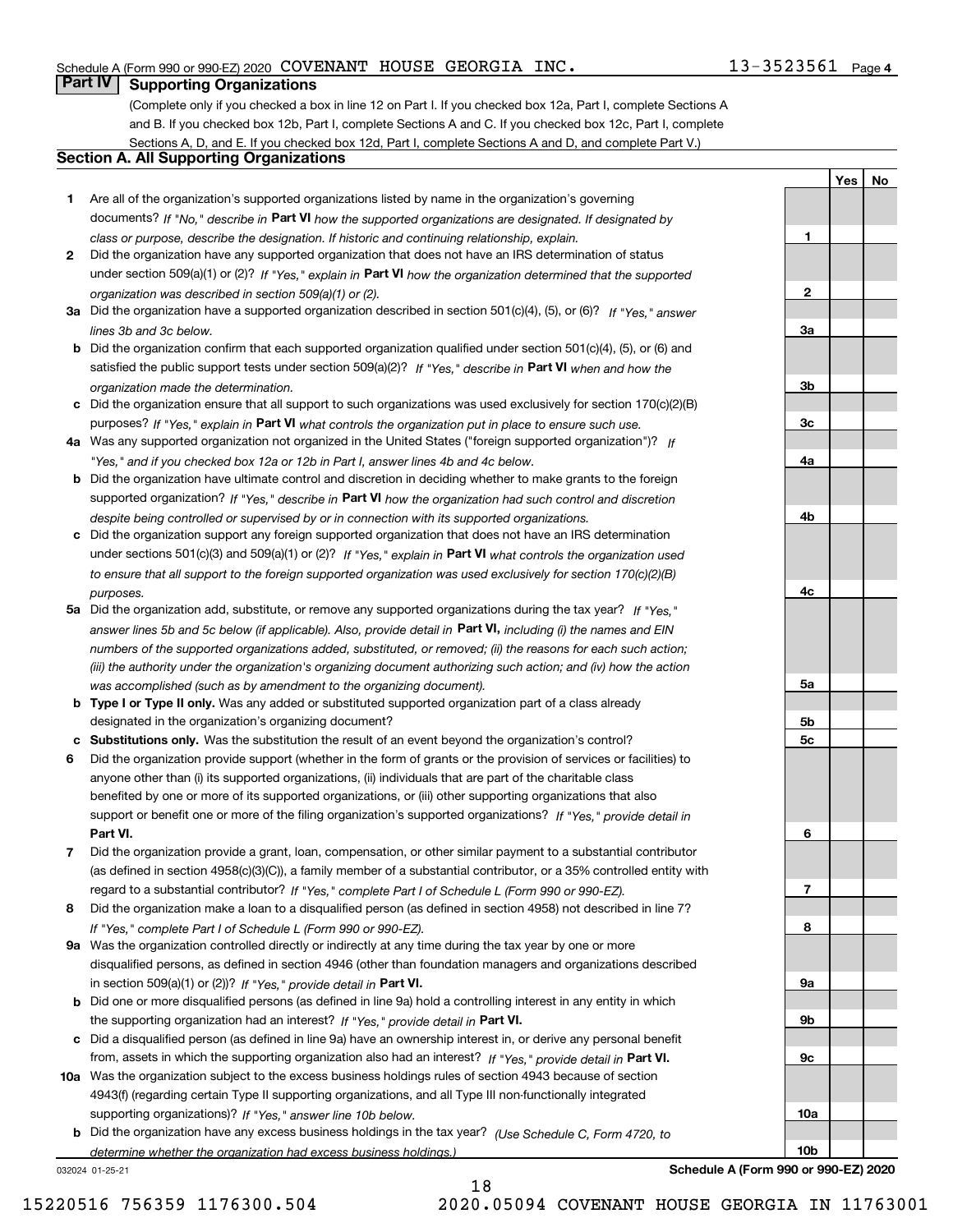## Schedule A (Form 990 or 990-EZ) 2020 Page COVENANT HOUSE GEORGIA INC. 13-3523561

|    | <b>Part IV</b> | <b>Supporting Organizations (continued)</b>                                                                                                                                                                                                                                                                                                                                                                                                                                                                                                                                                                                                          |                 |     |    |
|----|----------------|------------------------------------------------------------------------------------------------------------------------------------------------------------------------------------------------------------------------------------------------------------------------------------------------------------------------------------------------------------------------------------------------------------------------------------------------------------------------------------------------------------------------------------------------------------------------------------------------------------------------------------------------------|-----------------|-----|----|
|    |                |                                                                                                                                                                                                                                                                                                                                                                                                                                                                                                                                                                                                                                                      |                 | Yes | No |
| 11 |                | Has the organization accepted a gift or contribution from any of the following persons?                                                                                                                                                                                                                                                                                                                                                                                                                                                                                                                                                              |                 |     |    |
|    |                | a A person who directly or indirectly controls, either alone or together with persons described in lines 11b and                                                                                                                                                                                                                                                                                                                                                                                                                                                                                                                                     |                 |     |    |
|    |                | 11c below, the governing body of a supported organization?                                                                                                                                                                                                                                                                                                                                                                                                                                                                                                                                                                                           | 11a             |     |    |
|    |                | <b>b</b> A family member of a person described in line 11a above?                                                                                                                                                                                                                                                                                                                                                                                                                                                                                                                                                                                    | 11 <sub>b</sub> |     |    |
|    |                | c A 35% controlled entity of a person described in line 11a or 11b above? If "Yes" to line 11a, 11b, or 11c, provide                                                                                                                                                                                                                                                                                                                                                                                                                                                                                                                                 |                 |     |    |
|    |                | detail in Part VI.                                                                                                                                                                                                                                                                                                                                                                                                                                                                                                                                                                                                                                   | 11c             |     |    |
|    |                | <b>Section B. Type I Supporting Organizations</b>                                                                                                                                                                                                                                                                                                                                                                                                                                                                                                                                                                                                    |                 |     |    |
|    |                |                                                                                                                                                                                                                                                                                                                                                                                                                                                                                                                                                                                                                                                      |                 | Yes | No |
| 1  |                | Did the governing body, members of the governing body, officers acting in their official capacity, or membership of one or<br>more supported organizations have the power to regularly appoint or elect at least a majority of the organization's officers,<br>directors, or trustees at all times during the tax year? If "No," describe in Part VI how the supported organization(s)<br>effectively operated, supervised, or controlled the organization's activities. If the organization had more than one supported<br>organization, describe how the powers to appoint and/or remove officers, directors, or trustees were allocated among the |                 |     |    |
|    |                | supported organizations and what conditions or restrictions, if any, applied to such powers during the tax year.                                                                                                                                                                                                                                                                                                                                                                                                                                                                                                                                     | 1               |     |    |
| 2  |                | Did the organization operate for the benefit of any supported organization other than the supported                                                                                                                                                                                                                                                                                                                                                                                                                                                                                                                                                  |                 |     |    |
|    |                | organization(s) that operated, supervised, or controlled the supporting organization? If "Yes," explain in                                                                                                                                                                                                                                                                                                                                                                                                                                                                                                                                           |                 |     |    |
|    |                | Part VI how providing such benefit carried out the purposes of the supported organization(s) that operated,                                                                                                                                                                                                                                                                                                                                                                                                                                                                                                                                          | $\mathbf{2}$    |     |    |
|    |                | supervised, or controlled the supporting organization.<br><b>Section C. Type II Supporting Organizations</b>                                                                                                                                                                                                                                                                                                                                                                                                                                                                                                                                         |                 |     |    |
|    |                |                                                                                                                                                                                                                                                                                                                                                                                                                                                                                                                                                                                                                                                      |                 | Yes | No |
| 1. |                | Were a majority of the organization's directors or trustees during the tax year also a majority of the directors                                                                                                                                                                                                                                                                                                                                                                                                                                                                                                                                     |                 |     |    |
|    |                | or trustees of each of the organization's supported organization(s)? If "No," describe in Part VI how control                                                                                                                                                                                                                                                                                                                                                                                                                                                                                                                                        |                 |     |    |
|    |                | or management of the supporting organization was vested in the same persons that controlled or managed                                                                                                                                                                                                                                                                                                                                                                                                                                                                                                                                               |                 |     |    |
|    |                | the supported organization(s).                                                                                                                                                                                                                                                                                                                                                                                                                                                                                                                                                                                                                       | 1               |     |    |
|    |                | Section D. All Type III Supporting Organizations                                                                                                                                                                                                                                                                                                                                                                                                                                                                                                                                                                                                     |                 |     |    |
|    |                |                                                                                                                                                                                                                                                                                                                                                                                                                                                                                                                                                                                                                                                      |                 | Yes | No |
| 1. |                | Did the organization provide to each of its supported organizations, by the last day of the fifth month of the                                                                                                                                                                                                                                                                                                                                                                                                                                                                                                                                       |                 |     |    |
|    |                | organization's tax year, (i) a written notice describing the type and amount of support provided during the prior tax                                                                                                                                                                                                                                                                                                                                                                                                                                                                                                                                |                 |     |    |
|    |                | year, (ii) a copy of the Form 990 that was most recently filed as of the date of notification, and (iii) copies of the                                                                                                                                                                                                                                                                                                                                                                                                                                                                                                                               |                 |     |    |
|    |                | organization's governing documents in effect on the date of notification, to the extent not previously provided?                                                                                                                                                                                                                                                                                                                                                                                                                                                                                                                                     | 1               |     |    |
| 2  |                | Were any of the organization's officers, directors, or trustees either (i) appointed or elected by the supported                                                                                                                                                                                                                                                                                                                                                                                                                                                                                                                                     |                 |     |    |
|    |                | organization(s) or (ii) serving on the governing body of a supported organization? If "No," explain in Part VI how                                                                                                                                                                                                                                                                                                                                                                                                                                                                                                                                   |                 |     |    |
|    |                | the organization maintained a close and continuous working relationship with the supported organization(s).                                                                                                                                                                                                                                                                                                                                                                                                                                                                                                                                          | $\mathbf{2}$    |     |    |
| 3  |                | By reason of the relationship described in line 2, above, did the organization's supported organizations have a                                                                                                                                                                                                                                                                                                                                                                                                                                                                                                                                      |                 |     |    |
|    |                | significant voice in the organization's investment policies and in directing the use of the organization's                                                                                                                                                                                                                                                                                                                                                                                                                                                                                                                                           |                 |     |    |
|    |                | income or assets at all times during the tax year? If "Yes," describe in Part VI the role the organization's                                                                                                                                                                                                                                                                                                                                                                                                                                                                                                                                         |                 |     |    |
|    |                | supported organizations played in this regard.<br>Section E. Type III Functionally Integrated Supporting Organizations                                                                                                                                                                                                                                                                                                                                                                                                                                                                                                                               | з               |     |    |
| 1  |                | Check the box next to the method that the organization used to satisfy the Integral Part Test during the year (see instructions).                                                                                                                                                                                                                                                                                                                                                                                                                                                                                                                    |                 |     |    |
| a  |                | The organization satisfied the Activities Test. Complete line 2 below.                                                                                                                                                                                                                                                                                                                                                                                                                                                                                                                                                                               |                 |     |    |
| b  |                | The organization is the parent of each of its supported organizations. Complete line 3 below.                                                                                                                                                                                                                                                                                                                                                                                                                                                                                                                                                        |                 |     |    |
| c  |                | The organization supported a governmental entity. Describe in Part VI how you supported a governmental entity (see instructions).                                                                                                                                                                                                                                                                                                                                                                                                                                                                                                                    |                 |     |    |
| 2  |                | Activities Test. Answer lines 2a and 2b below.                                                                                                                                                                                                                                                                                                                                                                                                                                                                                                                                                                                                       |                 | Yes | No |
| а  |                | Did substantially all of the organization's activities during the tax year directly further the exempt purposes of                                                                                                                                                                                                                                                                                                                                                                                                                                                                                                                                   |                 |     |    |
|    |                | the supported organization(s) to which the organization was responsive? If "Yes," then in Part VI identify                                                                                                                                                                                                                                                                                                                                                                                                                                                                                                                                           |                 |     |    |
|    |                | those supported organizations and explain how these activities directly furthered their exempt purposes,                                                                                                                                                                                                                                                                                                                                                                                                                                                                                                                                             |                 |     |    |
|    |                | how the organization was responsive to those supported organizations, and how the organization determined                                                                                                                                                                                                                                                                                                                                                                                                                                                                                                                                            |                 |     |    |
|    |                | that these activities constituted substantially all of its activities.                                                                                                                                                                                                                                                                                                                                                                                                                                                                                                                                                                               | 2a              |     |    |
| b  |                | Did the activities described in line 2a, above, constitute activities that, but for the organization's involvement,                                                                                                                                                                                                                                                                                                                                                                                                                                                                                                                                  |                 |     |    |
|    |                | one or more of the organization's supported organization(s) would have been engaged in? If "Yes," explain in                                                                                                                                                                                                                                                                                                                                                                                                                                                                                                                                         |                 |     |    |
|    |                | Part VI the reasons for the organization's position that its supported organization(s) would have engaged in                                                                                                                                                                                                                                                                                                                                                                                                                                                                                                                                         |                 |     |    |

**3** Parent of Supported Organizations. Answer lines 3a and 3b below. *these activities but for the organization's involvement.*

**a** Did the organization have the power to regularly appoint or elect a majority of the officers, directors, or trustees of each of the supported organizations? If "Yes" or "No" provide details in **Part VI.** 

**b** Did the organization exercise a substantial degree of direction over the policies, programs, and activities of each of its supported organizations? If "Yes," describe in Part VI the role played by the organization in this regard.

19

032025 01-25-21

**Schedule A (Form 990 or 990-EZ) 2020**

**2b**

**3a**

**3b**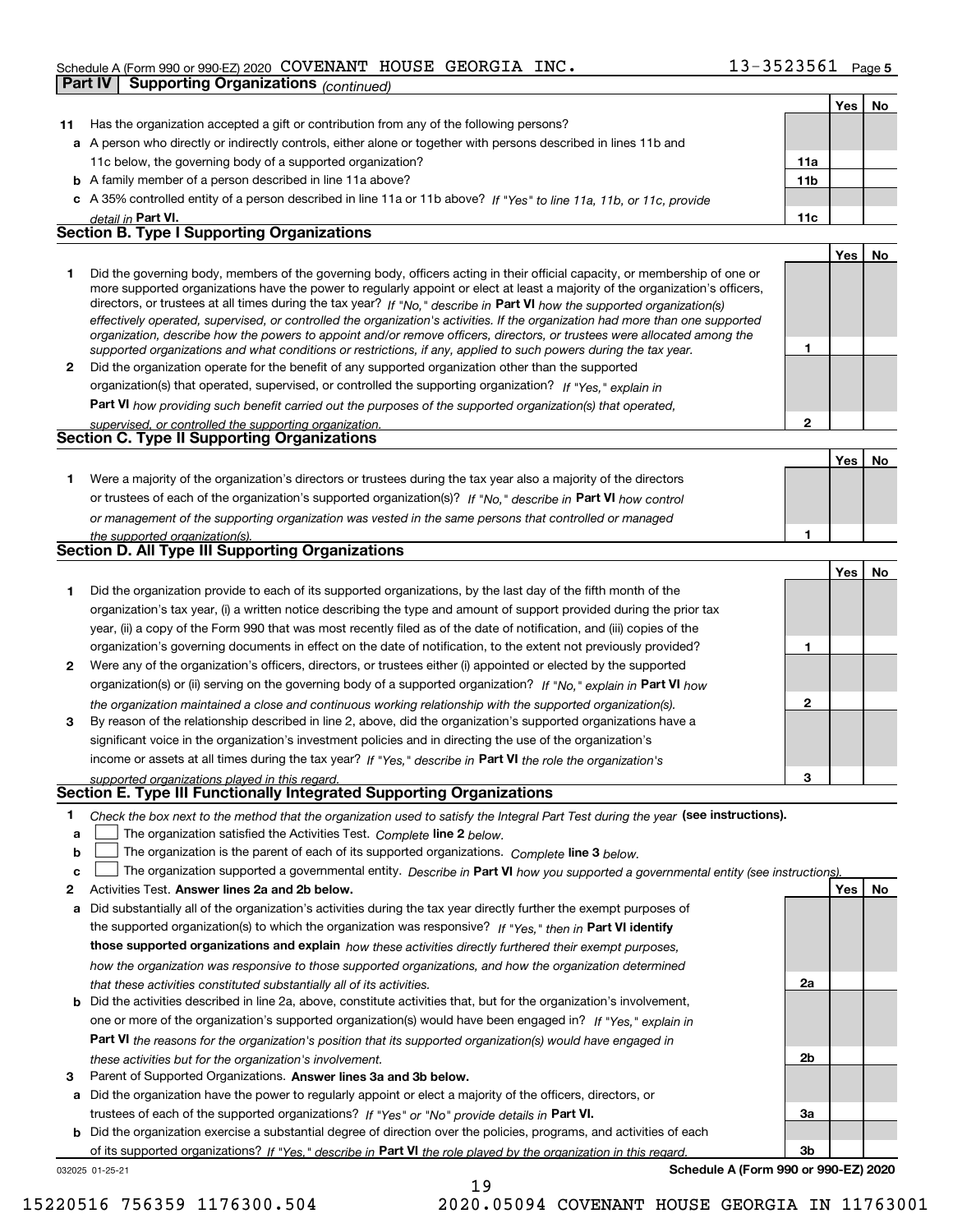## Schedule A (Form 990 or 990-EZ) 2020 Page COVENANT HOUSE GEORGIA INC. 13-3523561 **Part V Type III Non-Functionally Integrated 509(a)(3) Supporting Organizations**

1 Check here if the organization satisfied the Integral Part Test as a qualifying trust on Nov. 20, 1970 (explain in Part VI). See instructions. All other Type III non-functionally integrated supporting organizations must complete Sections A through E.

|              | Section A - Adjusted Net Income                                                                                                   | (A) Prior Year | (B) Current Year<br>(optional) |                                |
|--------------|-----------------------------------------------------------------------------------------------------------------------------------|----------------|--------------------------------|--------------------------------|
| 1            | Net short-term capital gain                                                                                                       | 1              |                                |                                |
| 2            | Recoveries of prior-year distributions                                                                                            | $\overline{2}$ |                                |                                |
| 3            | Other gross income (see instructions)                                                                                             | 3              |                                |                                |
| 4            | Add lines 1 through 3.                                                                                                            | 4              |                                |                                |
| 5            | Depreciation and depletion                                                                                                        | 5              |                                |                                |
| 6            | Portion of operating expenses paid or incurred for production or                                                                  |                |                                |                                |
|              | collection of gross income or for management, conservation, or                                                                    |                |                                |                                |
|              | maintenance of property held for production of income (see instructions)                                                          | 6              |                                |                                |
| 7            | Other expenses (see instructions)                                                                                                 | $\overline{7}$ |                                |                                |
| 8            | Adjusted Net Income (subtract lines 5, 6, and 7 from line 4)                                                                      | 8              |                                |                                |
|              | <b>Section B - Minimum Asset Amount</b>                                                                                           |                | (A) Prior Year                 | (B) Current Year<br>(optional) |
| 1            | Aggregate fair market value of all non-exempt-use assets (see                                                                     |                |                                |                                |
|              | instructions for short tax year or assets held for part of year):                                                                 |                |                                |                                |
|              | <b>a</b> Average monthly value of securities                                                                                      | 1a             |                                |                                |
|              | <b>b</b> Average monthly cash balances                                                                                            | 1 <sub>b</sub> |                                |                                |
|              | c Fair market value of other non-exempt-use assets                                                                                | 1c             |                                |                                |
|              | d Total (add lines 1a, 1b, and 1c)                                                                                                | 1d             |                                |                                |
|              | e Discount claimed for blockage or other factors                                                                                  |                |                                |                                |
|              | (explain in detail in Part VI):                                                                                                   |                |                                |                                |
| $\mathbf{2}$ | Acquisition indebtedness applicable to non-exempt-use assets                                                                      | $\mathbf{2}$   |                                |                                |
| 3            | Subtract line 2 from line 1d.                                                                                                     | 3              |                                |                                |
| 4            | Cash deemed held for exempt use. Enter 0.015 of line 3 (for greater amount,                                                       |                |                                |                                |
|              | see instructions)                                                                                                                 | 4              |                                |                                |
| 5            | Net value of non-exempt-use assets (subtract line 4 from line 3)                                                                  | 5              |                                |                                |
| 6            | Multiply line 5 by 0.035.                                                                                                         | 6              |                                |                                |
| 7            | Recoveries of prior-year distributions                                                                                            | $\overline{7}$ |                                |                                |
| 8            | Minimum Asset Amount (add line 7 to line 6)                                                                                       | 8              |                                |                                |
|              | <b>Section C - Distributable Amount</b>                                                                                           |                |                                | <b>Current Year</b>            |
| 1            | Adjusted net income for prior year (from Section A, line 8, column A)                                                             | 1              |                                |                                |
| 2            | Enter 0.85 of line 1.                                                                                                             | $\overline{2}$ |                                |                                |
| 3            | Minimum asset amount for prior year (from Section B, line 8, column A)                                                            | 3              |                                |                                |
| 4            | Enter greater of line 2 or line 3.                                                                                                | 4              |                                |                                |
| 5            | Income tax imposed in prior year                                                                                                  | 5              |                                |                                |
| 6            | <b>Distributable Amount.</b> Subtract line 5 from line 4, unless subject to                                                       |                |                                |                                |
|              | emergency temporary reduction (see instructions).                                                                                 | 6              |                                |                                |
| 7            | Check here if the current year is the organization's first as a non-functionally integrated Type III supporting organization (see |                |                                |                                |

instructions).

**1**

**Schedule A (Form 990 or 990-EZ) 2020**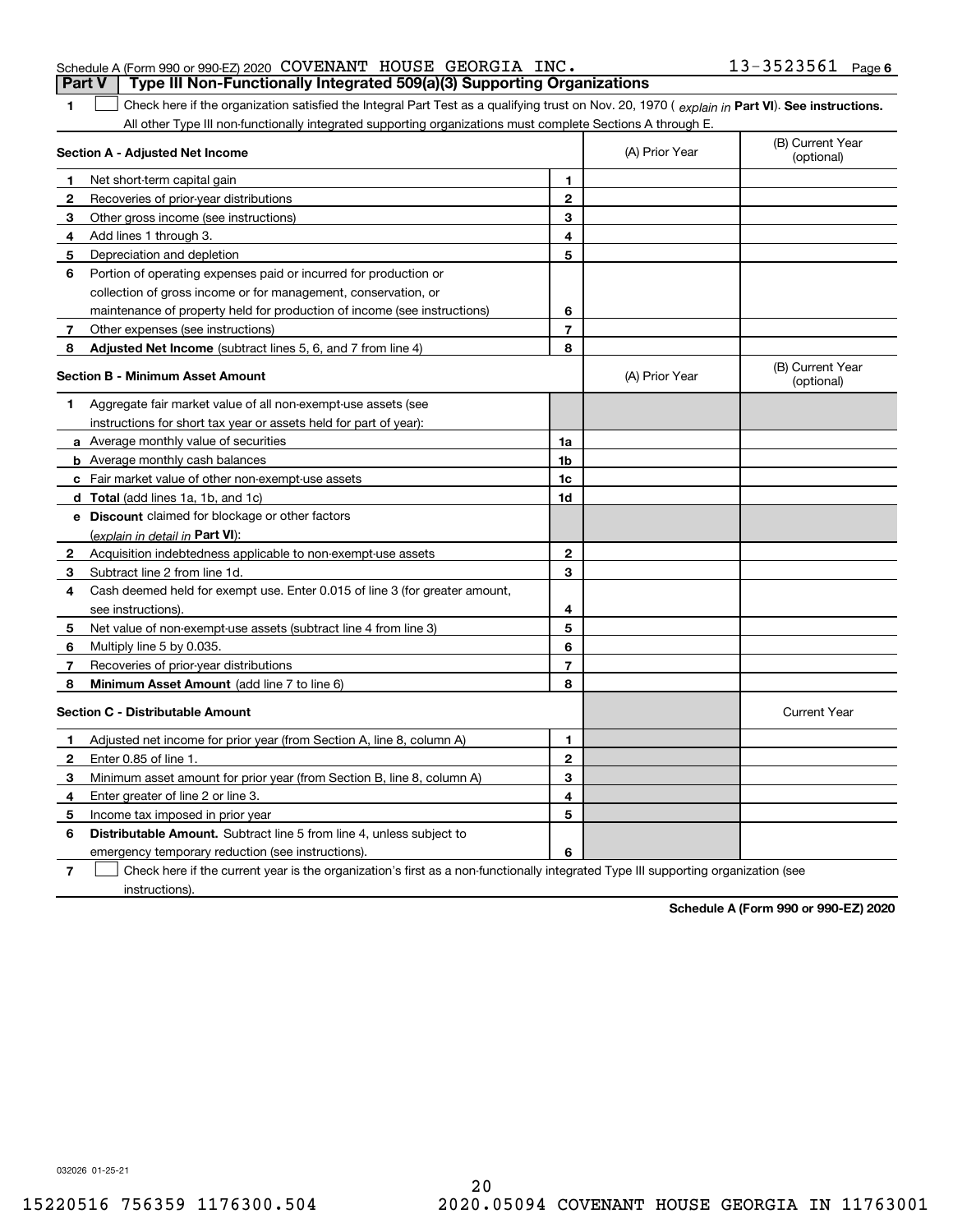## Schedule A (Form 990 or 990-EZ) 2020 Page COVENANT HOUSE GEORGIA INC. 13-3523561

|    | Type III Non-Functionally Integrated 509(a)(3) Supporting Organizations<br>Part V<br>(continued) |                             |                                       |                |                                         |  |
|----|--------------------------------------------------------------------------------------------------|-----------------------------|---------------------------------------|----------------|-----------------------------------------|--|
|    | <b>Section D - Distributions</b>                                                                 |                             |                                       |                | <b>Current Year</b>                     |  |
|    | Amounts paid to supported organizations to accomplish exempt purposes                            |                             |                                       | 1              |                                         |  |
| 2  | Amounts paid to perform activity that directly furthers exempt purposes of supported             |                             |                                       |                |                                         |  |
|    | organizations, in excess of income from activity                                                 |                             | $\mathbf{2}$                          |                |                                         |  |
| 3  | Administrative expenses paid to accomplish exempt purposes of supported organizations            |                             |                                       | 3              |                                         |  |
| 4  | Amounts paid to acquire exempt-use assets                                                        |                             |                                       | 4              |                                         |  |
| 5  | Qualified set aside amounts (prior IRS approval required - provide details in Part VI)           |                             |                                       | 5              |                                         |  |
| 6  | Other distributions ( <i>describe in</i> Part VI). See instructions.                             |                             |                                       | 6              |                                         |  |
| 7  | Total annual distributions. Add lines 1 through 6.                                               |                             |                                       | $\overline{7}$ |                                         |  |
| 8  | Distributions to attentive supported organizations to which the organization is responsive       |                             |                                       |                |                                         |  |
|    | (provide details in Part VI). See instructions.                                                  |                             |                                       | 8              |                                         |  |
| 9  | Distributable amount for 2020 from Section C, line 6                                             |                             |                                       | 9              |                                         |  |
| 10 | Line 8 amount divided by line 9 amount                                                           |                             |                                       | 10             |                                         |  |
|    |                                                                                                  | (i)                         | (ii)                                  |                | (iii)                                   |  |
|    | <b>Section E - Distribution Allocations</b> (see instructions)                                   | <b>Excess Distributions</b> | <b>Underdistributions</b><br>Pre-2020 |                | <b>Distributable</b><br>Amount for 2020 |  |
| 1  | Distributable amount for 2020 from Section C, line 6                                             |                             |                                       |                |                                         |  |
| 2  | Underdistributions, if any, for years prior to 2020 (reason-                                     |                             |                                       |                |                                         |  |
|    | able cause required - explain in Part VI). See instructions.                                     |                             |                                       |                |                                         |  |
| 3  | Excess distributions carryover, if any, to 2020                                                  |                             |                                       |                |                                         |  |
|    | a From 2015                                                                                      |                             |                                       |                |                                         |  |
|    | $b$ From 2016                                                                                    |                             |                                       |                |                                         |  |
|    | $c$ From 2017                                                                                    |                             |                                       |                |                                         |  |
|    | <b>d</b> From 2018                                                                               |                             |                                       |                |                                         |  |
|    | e From 2019                                                                                      |                             |                                       |                |                                         |  |
|    | f Total of lines 3a through 3e                                                                   |                             |                                       |                |                                         |  |
|    | g Applied to underdistributions of prior years                                                   |                             |                                       |                |                                         |  |
|    | <b>h</b> Applied to 2020 distributable amount                                                    |                             |                                       |                |                                         |  |
|    | Carryover from 2015 not applied (see instructions)                                               |                             |                                       |                |                                         |  |
|    | Remainder. Subtract lines 3g, 3h, and 3i from line 3f.                                           |                             |                                       |                |                                         |  |
| 4  | Distributions for 2020 from Section D.                                                           |                             |                                       |                |                                         |  |
|    | line $7:$                                                                                        |                             |                                       |                |                                         |  |
|    | a Applied to underdistributions of prior years                                                   |                             |                                       |                |                                         |  |
|    | <b>b</b> Applied to 2020 distributable amount                                                    |                             |                                       |                |                                         |  |
|    | c Remainder. Subtract lines 4a and 4b from line 4.                                               |                             |                                       |                |                                         |  |
| 5  | Remaining underdistributions for years prior to 2020, if                                         |                             |                                       |                |                                         |  |
|    | any. Subtract lines 3g and 4a from line 2. For result greater                                    |                             |                                       |                |                                         |  |
|    | than zero, explain in Part VI. See instructions.                                                 |                             |                                       |                |                                         |  |
| 6  | Remaining underdistributions for 2020. Subtract lines 3h                                         |                             |                                       |                |                                         |  |
|    | and 4b from line 1. For result greater than zero, explain in                                     |                             |                                       |                |                                         |  |
|    | <b>Part VI.</b> See instructions.                                                                |                             |                                       |                |                                         |  |
| 7  | Excess distributions carryover to 2021. Add lines 3j                                             |                             |                                       |                |                                         |  |
|    | and 4c.                                                                                          |                             |                                       |                |                                         |  |
| 8  | Breakdown of line 7:                                                                             |                             |                                       |                |                                         |  |
|    | a Excess from 2016                                                                               |                             |                                       |                |                                         |  |
|    | <b>b</b> Excess from 2017                                                                        |                             |                                       |                |                                         |  |
|    | c Excess from 2018                                                                               |                             |                                       |                |                                         |  |
|    | d Excess from 2019                                                                               |                             |                                       |                |                                         |  |
|    | e Excess from 2020                                                                               |                             |                                       |                |                                         |  |

**Schedule A (Form 990 or 990-EZ) 2020**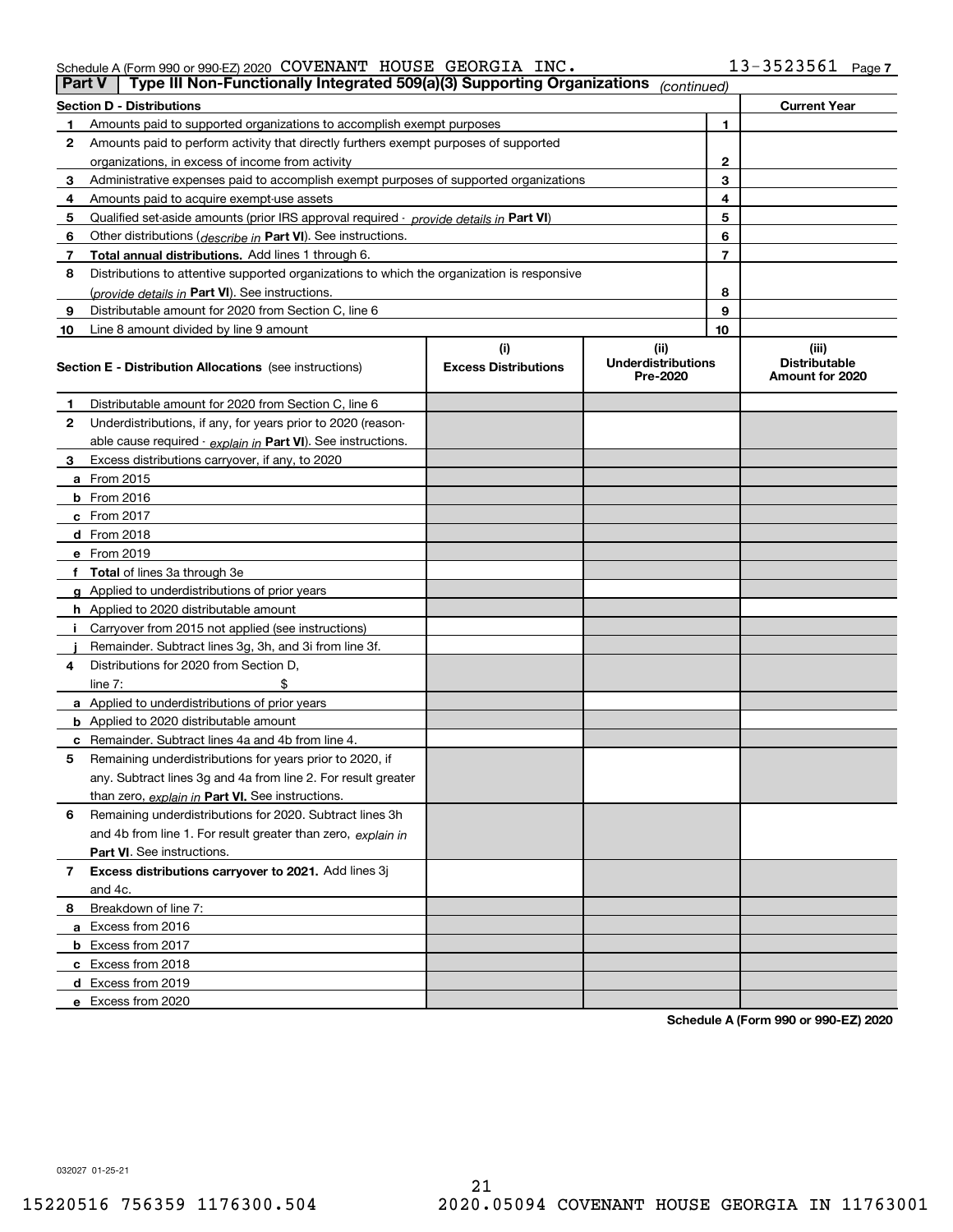| <b>Part VI</b><br>Supplemental Information. Provide the explanations required by Part II, line 10; Part II, line 17a or 17b; Part III, line 12;<br>Part IV, Section A, lines 1, 2, 3b, 3c, 4b, 4c, 5a, 6, 9a, 9b, 9c, 11a, 11b, and 11c; Part IV, Section B, lines 1 and 2; Part IV, Section C,<br>line 1; Part IV, Section D, lines 2 and 3; Part IV, Section E, lines 1c, 2a, 2b, 3a, and 3b; Part V, line 1; Part V, Section B, line 1e; Part V,<br>Section D, lines 5, 6, and 8; and Part V, Section E, lines 2, 5, and 6. Also complete this part for any additional information.<br>(See instructions.)<br>SCHEDULE A, PART II, LINE 10, EXPLANATION FOR OTHER INCOME:<br><b>OTHER REVENUE</b><br>2,128.<br>2018 AMOUNT:<br>\$<br>2019 AMOUNT: \$<br>2,010.<br>REIMBURSEMENT<br>2016 AMOUNT:<br>100.<br>S<br>CLOTHES RECYCLING<br>69.<br>2016 AMOUNT:<br>S<br>2017<br>50.<br><b>AMOUNT:</b><br>S<br>175.<br>2018 AMOUNT:<br>S<br>CREDIT CARD/CASH REWARD<br>6,875.<br>2017<br><b>AMOUNT:</b><br>S<br>2018 AMOUNT:<br>2,384.<br>S.<br>$2019$ AMOUNT: $\zeta$ 2,230.<br>$2020$ AMOUNT: $\sharp$ 3, 271.<br>PROPERTY TAX REFUND<br><u> 1989 - John Stein, Amerikaansk politiker (* 1958)</u><br>2018 AMOUNT: \$ 40,134.<br>REFUND<br>2020 AMOUNT: \$9,919. | Schedule A (Form 990 or 990-EZ) 2020 COVENANT HOUSE GEORGIA INC. | $13 - 3523561$ Page 8 |
|---------------------------------------------------------------------------------------------------------------------------------------------------------------------------------------------------------------------------------------------------------------------------------------------------------------------------------------------------------------------------------------------------------------------------------------------------------------------------------------------------------------------------------------------------------------------------------------------------------------------------------------------------------------------------------------------------------------------------------------------------------------------------------------------------------------------------------------------------------------------------------------------------------------------------------------------------------------------------------------------------------------------------------------------------------------------------------------------------------------------------------------------------------------------------------------------------------------------------------------------------------------|------------------------------------------------------------------|-----------------------|
|                                                                                                                                                                                                                                                                                                                                                                                                                                                                                                                                                                                                                                                                                                                                                                                                                                                                                                                                                                                                                                                                                                                                                                                                                                                               |                                                                  |                       |
|                                                                                                                                                                                                                                                                                                                                                                                                                                                                                                                                                                                                                                                                                                                                                                                                                                                                                                                                                                                                                                                                                                                                                                                                                                                               |                                                                  |                       |
|                                                                                                                                                                                                                                                                                                                                                                                                                                                                                                                                                                                                                                                                                                                                                                                                                                                                                                                                                                                                                                                                                                                                                                                                                                                               |                                                                  |                       |
|                                                                                                                                                                                                                                                                                                                                                                                                                                                                                                                                                                                                                                                                                                                                                                                                                                                                                                                                                                                                                                                                                                                                                                                                                                                               |                                                                  |                       |
|                                                                                                                                                                                                                                                                                                                                                                                                                                                                                                                                                                                                                                                                                                                                                                                                                                                                                                                                                                                                                                                                                                                                                                                                                                                               |                                                                  |                       |
|                                                                                                                                                                                                                                                                                                                                                                                                                                                                                                                                                                                                                                                                                                                                                                                                                                                                                                                                                                                                                                                                                                                                                                                                                                                               |                                                                  |                       |
|                                                                                                                                                                                                                                                                                                                                                                                                                                                                                                                                                                                                                                                                                                                                                                                                                                                                                                                                                                                                                                                                                                                                                                                                                                                               |                                                                  |                       |
|                                                                                                                                                                                                                                                                                                                                                                                                                                                                                                                                                                                                                                                                                                                                                                                                                                                                                                                                                                                                                                                                                                                                                                                                                                                               |                                                                  |                       |
|                                                                                                                                                                                                                                                                                                                                                                                                                                                                                                                                                                                                                                                                                                                                                                                                                                                                                                                                                                                                                                                                                                                                                                                                                                                               |                                                                  |                       |
|                                                                                                                                                                                                                                                                                                                                                                                                                                                                                                                                                                                                                                                                                                                                                                                                                                                                                                                                                                                                                                                                                                                                                                                                                                                               |                                                                  |                       |
|                                                                                                                                                                                                                                                                                                                                                                                                                                                                                                                                                                                                                                                                                                                                                                                                                                                                                                                                                                                                                                                                                                                                                                                                                                                               |                                                                  |                       |
|                                                                                                                                                                                                                                                                                                                                                                                                                                                                                                                                                                                                                                                                                                                                                                                                                                                                                                                                                                                                                                                                                                                                                                                                                                                               |                                                                  |                       |
|                                                                                                                                                                                                                                                                                                                                                                                                                                                                                                                                                                                                                                                                                                                                                                                                                                                                                                                                                                                                                                                                                                                                                                                                                                                               |                                                                  |                       |
|                                                                                                                                                                                                                                                                                                                                                                                                                                                                                                                                                                                                                                                                                                                                                                                                                                                                                                                                                                                                                                                                                                                                                                                                                                                               |                                                                  |                       |
|                                                                                                                                                                                                                                                                                                                                                                                                                                                                                                                                                                                                                                                                                                                                                                                                                                                                                                                                                                                                                                                                                                                                                                                                                                                               |                                                                  |                       |
|                                                                                                                                                                                                                                                                                                                                                                                                                                                                                                                                                                                                                                                                                                                                                                                                                                                                                                                                                                                                                                                                                                                                                                                                                                                               |                                                                  |                       |
|                                                                                                                                                                                                                                                                                                                                                                                                                                                                                                                                                                                                                                                                                                                                                                                                                                                                                                                                                                                                                                                                                                                                                                                                                                                               |                                                                  |                       |
|                                                                                                                                                                                                                                                                                                                                                                                                                                                                                                                                                                                                                                                                                                                                                                                                                                                                                                                                                                                                                                                                                                                                                                                                                                                               |                                                                  |                       |
|                                                                                                                                                                                                                                                                                                                                                                                                                                                                                                                                                                                                                                                                                                                                                                                                                                                                                                                                                                                                                                                                                                                                                                                                                                                               |                                                                  |                       |
|                                                                                                                                                                                                                                                                                                                                                                                                                                                                                                                                                                                                                                                                                                                                                                                                                                                                                                                                                                                                                                                                                                                                                                                                                                                               |                                                                  |                       |
|                                                                                                                                                                                                                                                                                                                                                                                                                                                                                                                                                                                                                                                                                                                                                                                                                                                                                                                                                                                                                                                                                                                                                                                                                                                               |                                                                  |                       |
|                                                                                                                                                                                                                                                                                                                                                                                                                                                                                                                                                                                                                                                                                                                                                                                                                                                                                                                                                                                                                                                                                                                                                                                                                                                               |                                                                  |                       |
|                                                                                                                                                                                                                                                                                                                                                                                                                                                                                                                                                                                                                                                                                                                                                                                                                                                                                                                                                                                                                                                                                                                                                                                                                                                               |                                                                  |                       |
|                                                                                                                                                                                                                                                                                                                                                                                                                                                                                                                                                                                                                                                                                                                                                                                                                                                                                                                                                                                                                                                                                                                                                                                                                                                               |                                                                  |                       |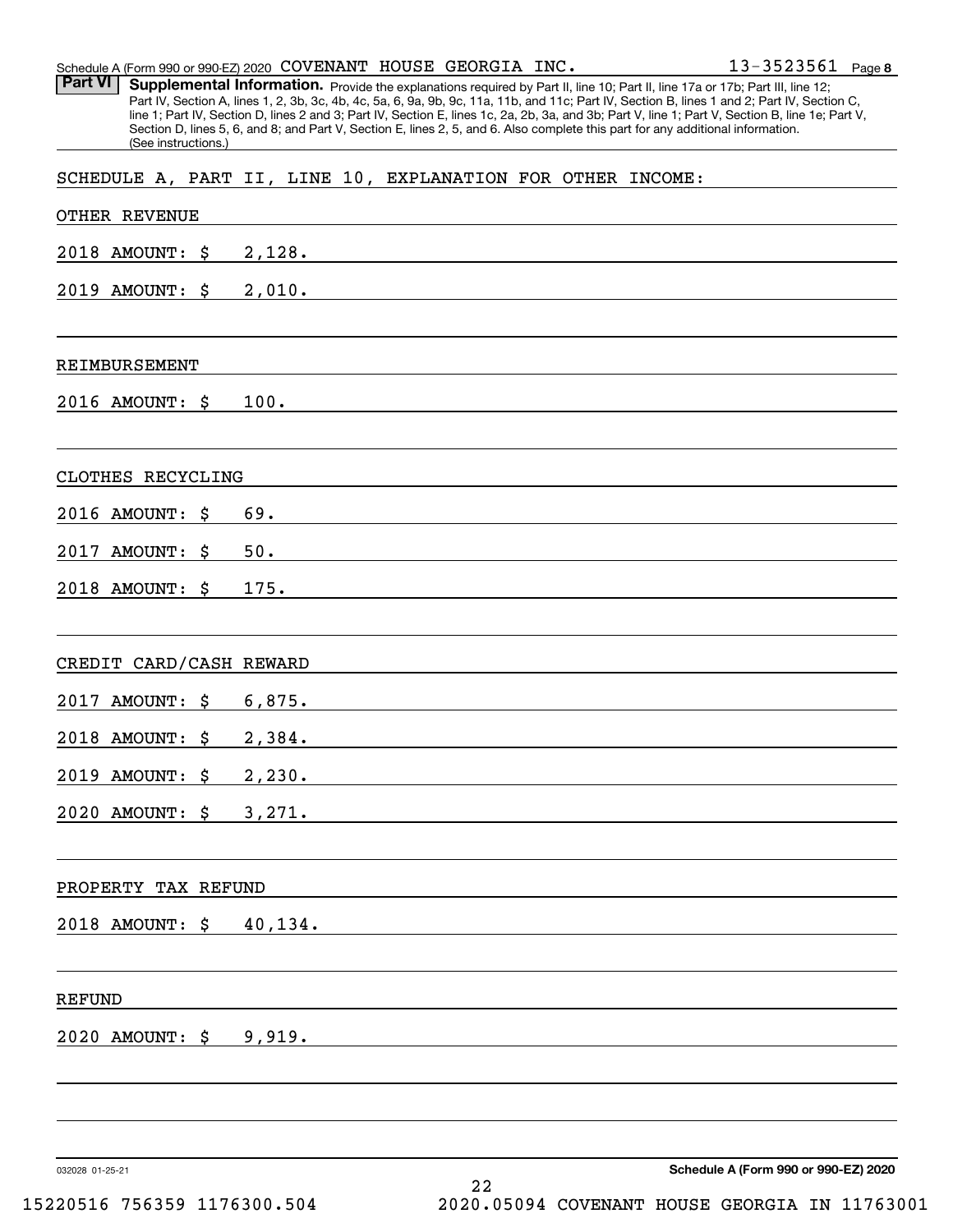Department of the Treasury Internal Revenue Service **(Form 990, 990-EZ, or 990-PF)**

Name of the organization

**Organization type** (check one):

## \*\* PUBLIC DISCLOSURE COPY \*\*

# **Schedule B Schedule of Contributors**

**| Attach to Form 990, Form 990-EZ, or Form 990-PF. | Go to www.irs.gov/Form990 for the latest information.** OMB No. 1545-0047

**2020**

**Employer identification number**

| -352 |
|------|

| 13-3523561<br>COVENANT HOUSE GEORGIA INC. |  |
|-------------------------------------------|--|
|                                           |  |

| Filers of:         | Section:                                                                    |
|--------------------|-----------------------------------------------------------------------------|
| Form 990 or 990-EZ | $\lfloor x \rfloor$ 501(c)( 3) (enter number) organization                  |
|                    | $4947(a)(1)$ nonexempt charitable trust not treated as a private foundation |
|                    | 527 political organization                                                  |
| Form 990-PF        | 501(c)(3) exempt private foundation                                         |
|                    | 4947(a)(1) nonexempt charitable trust treated as a private foundation       |
|                    | 501(c)(3) taxable private foundation                                        |

Check if your organization is covered by the **General Rule** or a **Special Rule. Note:**  Only a section 501(c)(7), (8), or (10) organization can check boxes for both the General Rule and a Special Rule. See instructions.

## **General Rule**

 $\mathcal{L}^{\text{max}}$ 

For an organization filing Form 990, 990-EZ, or 990-PF that received, during the year, contributions totaling \$5,000 or more (in money or property) from any one contributor. Complete Parts I and II. See instructions for determining a contributor's total contributions.

## **Special Rules**

any one contributor, during the year, total contributions of the greater of  $\,$  (1) \$5,000; or **(2)** 2% of the amount on (i) Form 990, Part VIII, line 1h;  $\boxed{\textbf{X}}$  For an organization described in section 501(c)(3) filing Form 990 or 990-EZ that met the 33 1/3% support test of the regulations under sections 509(a)(1) and 170(b)(1)(A)(vi), that checked Schedule A (Form 990 or 990-EZ), Part II, line 13, 16a, or 16b, and that received from or (ii) Form 990-EZ, line 1. Complete Parts I and II.

For an organization described in section 501(c)(7), (8), or (10) filing Form 990 or 990-EZ that received from any one contributor, during the year, total contributions of more than \$1,000 exclusively for religious, charitable, scientific, literary, or educational purposes, or for the prevention of cruelty to children or animals. Complete Parts I (entering "N/A" in column (b) instead of the contributor name and address), II, and III.  $\mathcal{L}^{\text{max}}$ 

purpose. Don't complete any of the parts unless the **General Rule** applies to this organization because it received *nonexclusively* year, contributions <sub>exclusively</sub> for religious, charitable, etc., purposes, but no such contributions totaled more than \$1,000. If this box is checked, enter here the total contributions that were received during the year for an  $\;$ exclusively religious, charitable, etc., For an organization described in section 501(c)(7), (8), or (10) filing Form 990 or 990-EZ that received from any one contributor, during the religious, charitable, etc., contributions totaling \$5,000 or more during the year  $\Box$ — $\Box$   $\Box$  $\mathcal{L}^{\text{max}}$ 

**Caution:**  An organization that isn't covered by the General Rule and/or the Special Rules doesn't file Schedule B (Form 990, 990-EZ, or 990-PF),  **must** but it answer "No" on Part IV, line 2, of its Form 990; or check the box on line H of its Form 990-EZ or on its Form 990-PF, Part I, line 2, to certify that it doesn't meet the filing requirements of Schedule B (Form 990, 990-EZ, or 990-PF).

**For Paperwork Reduction Act Notice, see the instructions for Form 990, 990-EZ, or 990-PF. Schedule B (Form 990, 990-EZ, or 990-PF) (2020)** LHA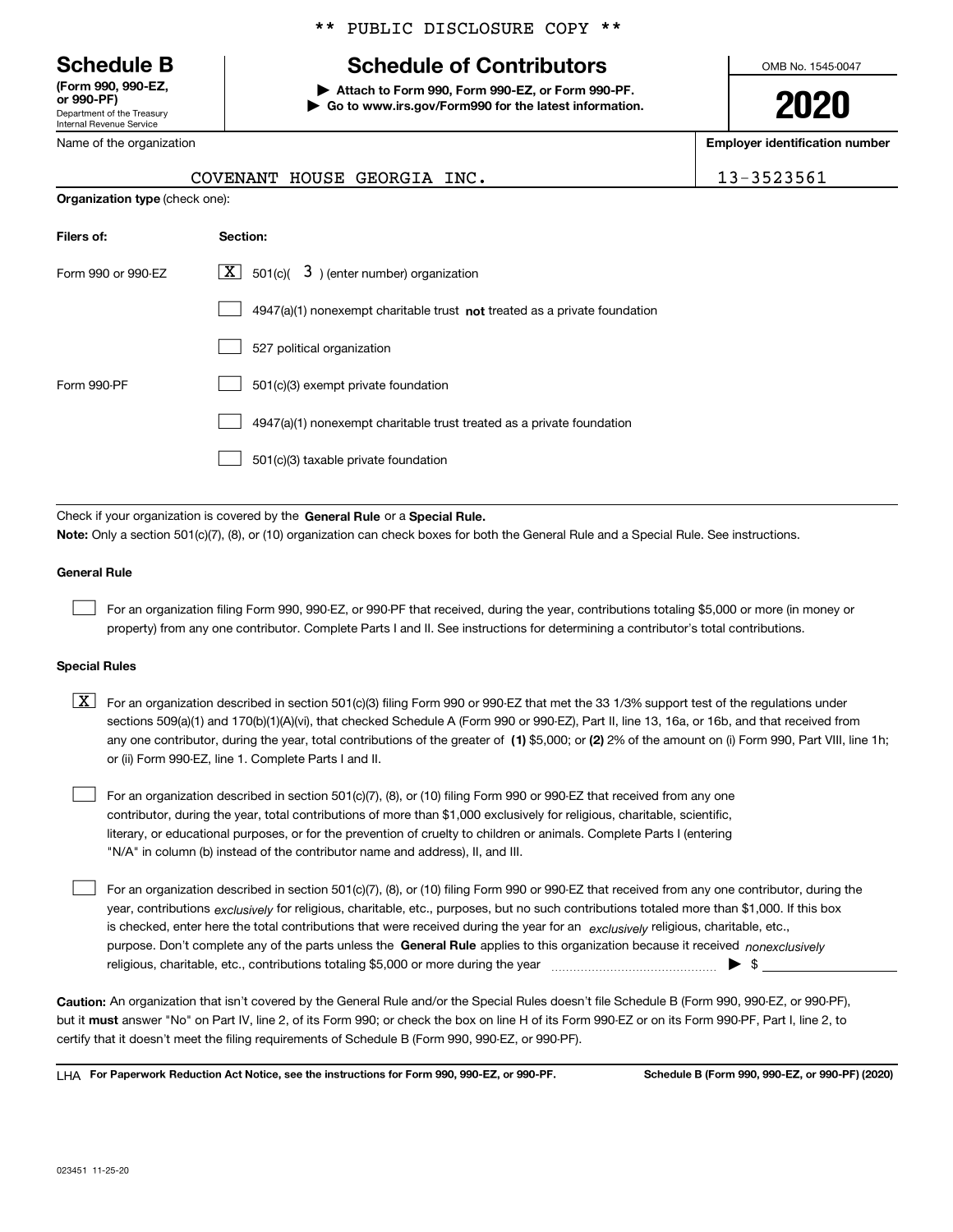## Schedule B (Form 990, 990-EZ, or 990-PF) (2020) **Page 2** Page 2 and the state of the state of the state of the state of the state of the state of the state of the state of the state of the state of the state of the state o

Name of organization

**Employer identification number**

COVENANT HOUSE GEORGIA INC. 13-3523561

**(a)No.(b)Name, address, and ZIP + 4 (c)Total contributions (d)Type of contribution PersonPayrollNoncash (a)No.(b)Name, address, and ZIP + 4 (c)Total contributions (d)Type of contribution PersonPayrollNoncash (a)No.(b)Name, address, and ZIP + 4 (c)Total contributions (d)Type of contribution PersonPayrollNoncash (a) No.(b) Name, address, and ZIP + 4 (c) Total contributions (d) Type of contribution PersonPayrollNoncash (a) No.(b) Name, address, and ZIP + 4 (c) Total contributions (d) Type of contribution PersonPayrollNoncash(a) No.(b)Name, address, and ZIP + 4 (c) Total contributions (d)Type of contribution PersonPayrollNoncash Contributors** (see instructions). Use duplicate copies of Part I if additional space is needed. \$(Complete Part II for noncash contributions.) \$(Complete Part II for noncash contributions.) \$(Complete Part II for noncash contributions.) \$(Complete Part II for noncash contributions.) \$(Complete Part II for noncash contributions.) \$(Complete Part II for noncash contributions.) Chedule B (Form 990, 990-EZ, or 990-PF) (2020)<br> **2Part I 2Part I Contributors** (see instructions). Use duplicate copies of Part I if additional space is needed.<br>
2Part I **Contributors** (see instructions). Use duplicate  $|X|$  $\mathcal{L}^{\text{max}}$  $\mathcal{L}^{\text{max}}$  $\boxed{\text{X}}$  $\mathcal{L}^{\text{max}}$  $\mathcal{L}^{\text{max}}$  $|X|$  $\mathcal{L}^{\text{max}}$  $\mathcal{L}^{\text{max}}$  $\boxed{\text{X}}$  $\mathcal{L}^{\text{max}}$  $\mathcal{L}^{\text{max}}$  $\boxed{\text{X}}$  $\mathcal{L}^{\text{max}}$  $\mathcal{L}^{\text{max}}$  $\lfloor x \rfloor$  $\mathcal{L}^{\text{max}}$  $\mathcal{L}^{\text{max}}$  $\begin{array}{c|c|c|c|c|c} 1 & \hspace{1.5cm} & \hspace{1.5cm} & \hspace{1.5cm} & \hspace{1.5cm} & \hspace{1.5cm} & \hspace{1.5cm} & \hspace{1.5cm} & \hspace{1.5cm} & \hspace{1.5cm} & \hspace{1.5cm} & \hspace{1.5cm} & \hspace{1.5cm} & \hspace{1.5cm} & \hspace{1.5cm} & \hspace{1.5cm} & \hspace{1.5cm} & \hspace{1.5cm} & \hspace{1.5cm} & \hspace{1.5cm} & \hspace{1.5cm} &$ 1,363,064.  $2$  | Person  $\overline{\text{X}}$ 1,000,000.  $\overline{3}$  | Person  $\overline{X}$ 750,000.  $4$  | Person  $\overline{\text{X}}$ 750,000.  $\sim$  5 | Person X 688,309.  $\sim$  6 | Person X 421,522.

023452 11-25-20 **Schedule B (Form 990, 990-EZ, or 990-PF) (2020)**

15220516 756359 1176300.504 2020.05094 COVENANT HOUSE GEORGIA IN 11763001

25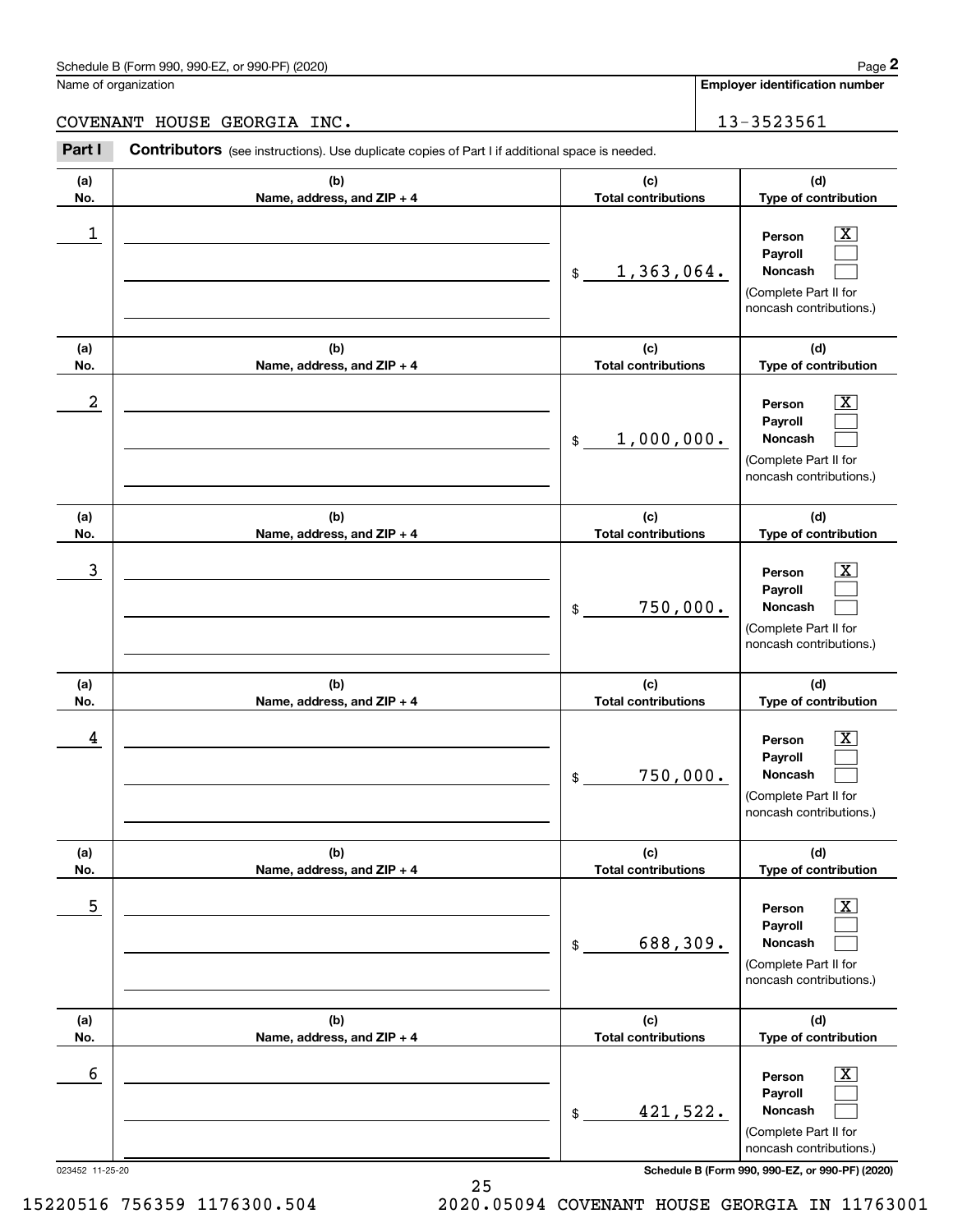## Schedule B (Form 990, 990-EZ, or 990-PF) (2020) **Page 2** Page 2 and the state of the state of the state of the state of the state of the state of the state of the state of the state of the state of the state of the state o

Name of organization

**Employer identification number**

COVENANT HOUSE GEORGIA INC. 13-3523561

**(a)No.(b)Name, address, and ZIP + 4 (c)Total contributions (d)Type of contribution PersonPayrollNoncash (a)No.(b)Name, address, and ZIP + 4 (c)Total contributions (d)Type of contribution PersonPayrollNoncash (a)No.(b)Name, address, and ZIP + 4 (c)Total contributions (d)Type of contribution PersonPayrollNoncash (a) No.(b) Name, address, and ZIP + 4 (c) Total contributions (d) Type of contribution PersonPayrollNoncash (a) No.(b) Name, address, and ZIP + 4 (c) Total contributions (d) Type of contribution PersonPayrollNoncash(a) No.(b)Name, address, and ZIP + 4 (c) Total contributions (d)Type of contribution PersonPayrollNoncash Contributors** (see instructions). Use duplicate copies of Part I if additional space is needed. \$(Complete Part II for noncash contributions.) \$(Complete Part II for noncash contributions.) \$(Complete Part II for noncash contributions.) \$(Complete Part II for noncash contributions.) \$(Complete Part II for noncash contributions.) \$(Complete Part II for noncash contributions.) Chedule B (Form 990, 990-EZ, or 990-PF) (2020)<br> **2Part I 2Part I Contributors** (see instructions). Use duplicate copies of Part I if additional space is needed.<br>
2Part I **Contributors** (see instructions). Use duplicate  $|X|$  $\mathcal{L}^{\text{max}}$  $\mathcal{L}^{\text{max}}$  $\boxed{\text{X}}$  $\mathcal{L}^{\text{max}}$  $\mathcal{L}^{\text{max}}$  $|X|$  $\mathcal{L}^{\text{max}}$  $\mathcal{L}^{\text{max}}$  $|X|$  $\mathcal{L}^{\text{max}}$  $\mathcal{L}^{\text{max}}$  $\mathcal{L}^{\text{max}}$  $\mathcal{L}^{\text{max}}$  $\mathcal{L}^{\text{max}}$  $\mathcal{L}^{\text{max}}$  $\mathcal{L}^{\text{max}}$  $\mathcal{L}^{\text{max}}$ 7 X 277,898. 8 X 201,400. example and the set of the set of the set of the set of the set of the set of the set of the set of the set of 150,000.  $10$  Person  $\overline{\text{X}}$ 139,950.

023452 11-25-20 **Schedule B (Form 990, 990-EZ, or 990-PF) (2020)**

15220516 756359 1176300.504 2020.05094 COVENANT HOUSE GEORGIA IN 11763001

26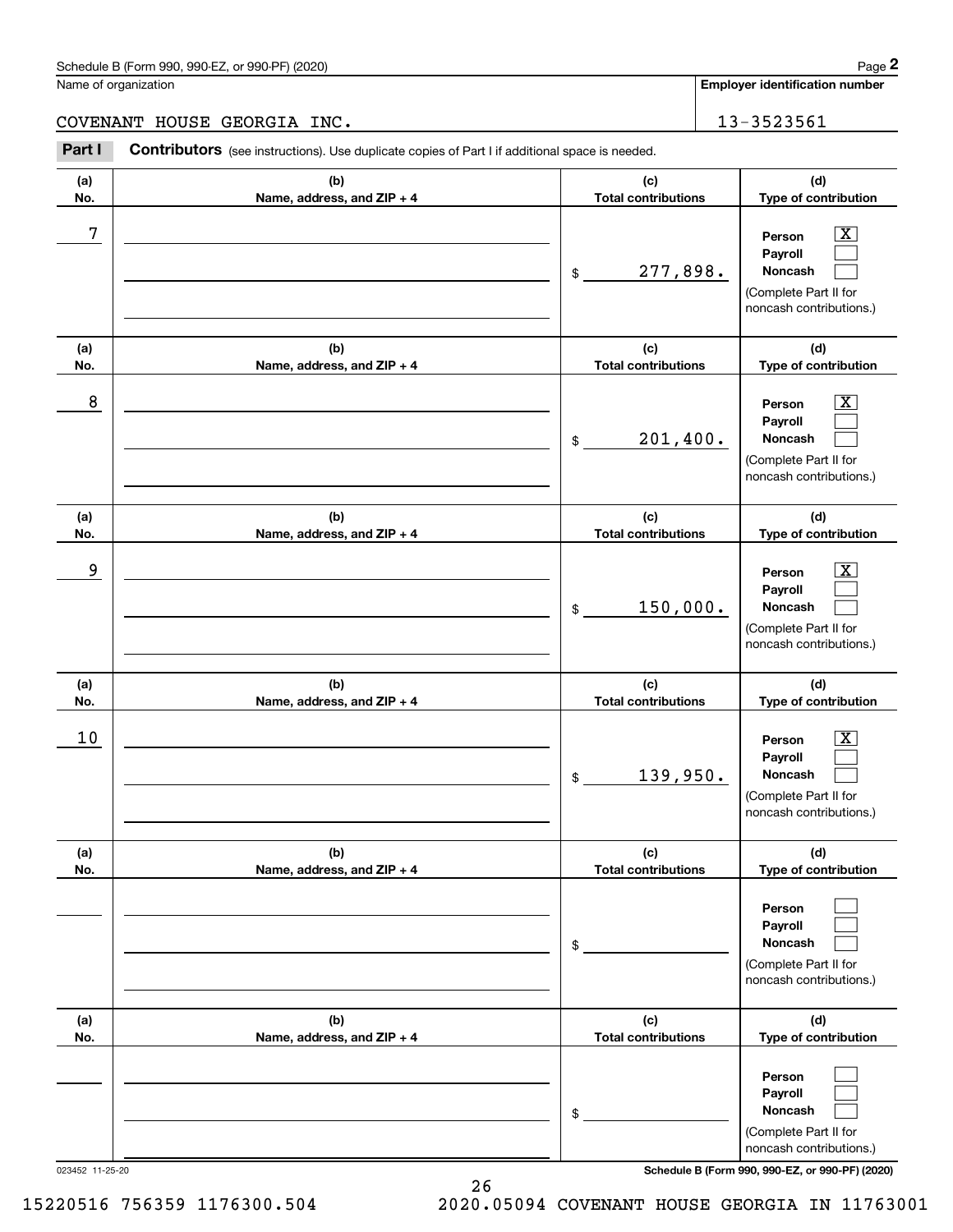**Employer identification number**

COVENANT HOUSE GEORGIA INC. 13-3523561

Chedule B (Form 990, 990-EZ, or 990-PF) (2020)<br>
lame of organization<br> **20VENANT HOUSE GEORGIA INC.**<br> **Part II Noncash Property** (see instructions). Use duplicate copies of Part II if additional space is needed.

| (a)<br>No.<br>from<br>Part I | (b)<br>Description of noncash property given | (c)<br>FMV (or estimate)<br>(See instructions.) | (d)<br>Date received |
|------------------------------|----------------------------------------------|-------------------------------------------------|----------------------|
|                              |                                              | $\frac{1}{2}$                                   |                      |
| (a)<br>No.<br>from<br>Part I | (b)<br>Description of noncash property given | (c)<br>FMV (or estimate)<br>(See instructions.) | (d)<br>Date received |
|                              |                                              | $\frac{1}{2}$                                   |                      |
| (a)<br>No.<br>from<br>Part I | (b)<br>Description of noncash property given | (c)<br>FMV (or estimate)<br>(See instructions.) | (d)<br>Date received |
|                              |                                              | $\frac{1}{2}$                                   |                      |
| (a)<br>No.<br>from<br>Part I | (b)<br>Description of noncash property given | (c)<br>FMV (or estimate)<br>(See instructions.) | (d)<br>Date received |
|                              |                                              | \$                                              |                      |
| (a)<br>No.<br>from<br>Part I | (b)<br>Description of noncash property given | (c)<br>FMV (or estimate)<br>(See instructions.) | (d)<br>Date received |
|                              |                                              | \$                                              |                      |
| (a)<br>No.<br>from<br>Part I | (b)<br>Description of noncash property given | (c)<br>FMV (or estimate)<br>(See instructions.) | (d)<br>Date received |
|                              |                                              | \$                                              |                      |

27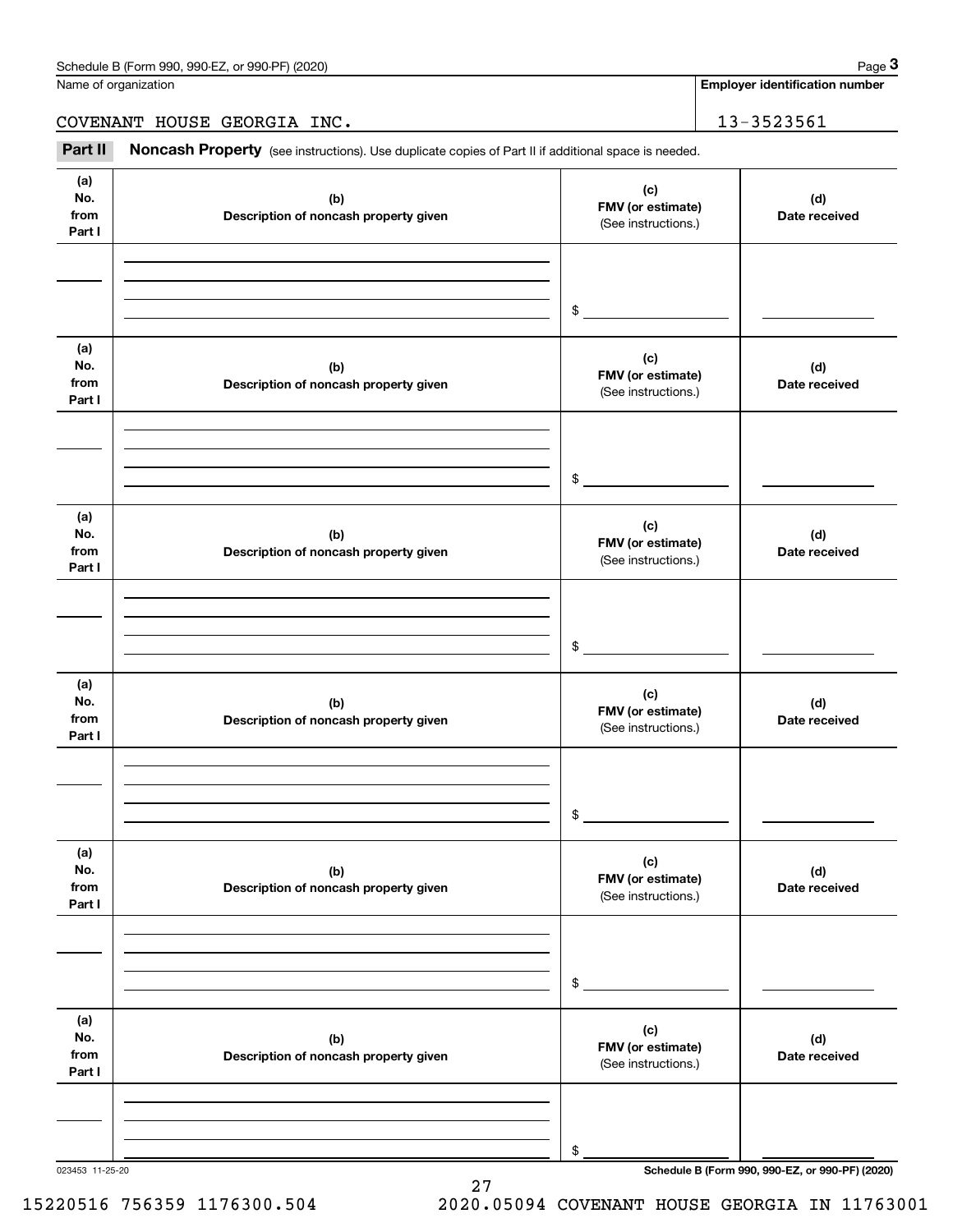|                           | Schedule B (Form 990, 990-EZ, or 990-PF) (2020)                                                                                                                                                                                                                                                 |                      | Page 4                                                                                                                                                         |  |  |  |  |
|---------------------------|-------------------------------------------------------------------------------------------------------------------------------------------------------------------------------------------------------------------------------------------------------------------------------------------------|----------------------|----------------------------------------------------------------------------------------------------------------------------------------------------------------|--|--|--|--|
|                           | Name of organization                                                                                                                                                                                                                                                                            |                      | <b>Employer identification number</b>                                                                                                                          |  |  |  |  |
|                           | COVENANT HOUSE GEORGIA INC.                                                                                                                                                                                                                                                                     |                      | 13-3523561                                                                                                                                                     |  |  |  |  |
| <b>Part III</b>           | from any one contributor. Complete columns (a) through (e) and the following line entry. For organizations<br>completing Part III, enter the total of exclusively religious, charitable, etc., contributions of \$1,000 or less for the year. (Enter this info. once.) $\blacktriangleright$ \$ |                      | Exclusively religious, charitable, etc., contributions to organizations described in section 501(c)(7), (8), or (10) that total more than \$1,000 for the year |  |  |  |  |
|                           | Use duplicate copies of Part III if additional space is needed.                                                                                                                                                                                                                                 |                      |                                                                                                                                                                |  |  |  |  |
| (a) No.<br>from<br>Part I | (b) Purpose of gift                                                                                                                                                                                                                                                                             | (c) Use of gift      | (d) Description of how gift is held                                                                                                                            |  |  |  |  |
|                           |                                                                                                                                                                                                                                                                                                 |                      |                                                                                                                                                                |  |  |  |  |
|                           |                                                                                                                                                                                                                                                                                                 |                      |                                                                                                                                                                |  |  |  |  |
|                           |                                                                                                                                                                                                                                                                                                 | (e) Transfer of gift |                                                                                                                                                                |  |  |  |  |
|                           | Transferee's name, address, and ZIP + 4                                                                                                                                                                                                                                                         |                      | Relationship of transferor to transferee                                                                                                                       |  |  |  |  |
| (a) No.                   |                                                                                                                                                                                                                                                                                                 |                      |                                                                                                                                                                |  |  |  |  |
| from<br>Part I            | (b) Purpose of gift                                                                                                                                                                                                                                                                             | (c) Use of gift      | (d) Description of how gift is held                                                                                                                            |  |  |  |  |
|                           |                                                                                                                                                                                                                                                                                                 |                      |                                                                                                                                                                |  |  |  |  |
|                           | (e) Transfer of gift                                                                                                                                                                                                                                                                            |                      |                                                                                                                                                                |  |  |  |  |
|                           | Transferee's name, address, and $ZIP + 4$                                                                                                                                                                                                                                                       |                      | Relationship of transferor to transferee                                                                                                                       |  |  |  |  |
|                           |                                                                                                                                                                                                                                                                                                 |                      |                                                                                                                                                                |  |  |  |  |
| (a) No.<br>from<br>Part I | (b) Purpose of gift                                                                                                                                                                                                                                                                             | (c) Use of gift      | (d) Description of how gift is held                                                                                                                            |  |  |  |  |
|                           |                                                                                                                                                                                                                                                                                                 |                      |                                                                                                                                                                |  |  |  |  |
|                           | (e) Transfer of gift                                                                                                                                                                                                                                                                            |                      |                                                                                                                                                                |  |  |  |  |
|                           | Transferee's name, address, and ZIP + 4                                                                                                                                                                                                                                                         |                      | Relationship of transferor to transferee                                                                                                                       |  |  |  |  |
|                           |                                                                                                                                                                                                                                                                                                 |                      |                                                                                                                                                                |  |  |  |  |
| (a) No.<br>from<br>Part I | (b) Purpose of gift                                                                                                                                                                                                                                                                             | (c) Use of gift      | (d) Description of how gift is held                                                                                                                            |  |  |  |  |
|                           |                                                                                                                                                                                                                                                                                                 |                      |                                                                                                                                                                |  |  |  |  |
|                           |                                                                                                                                                                                                                                                                                                 | (e) Transfer of gift |                                                                                                                                                                |  |  |  |  |
|                           | Transferee's name, address, and $ZIP + 4$                                                                                                                                                                                                                                                       |                      | Relationship of transferor to transferee                                                                                                                       |  |  |  |  |
|                           |                                                                                                                                                                                                                                                                                                 |                      |                                                                                                                                                                |  |  |  |  |
|                           |                                                                                                                                                                                                                                                                                                 |                      |                                                                                                                                                                |  |  |  |  |

28

023454 11-25-20

**Schedule B (Form 990, 990-EZ, or 990-PF) (2020)**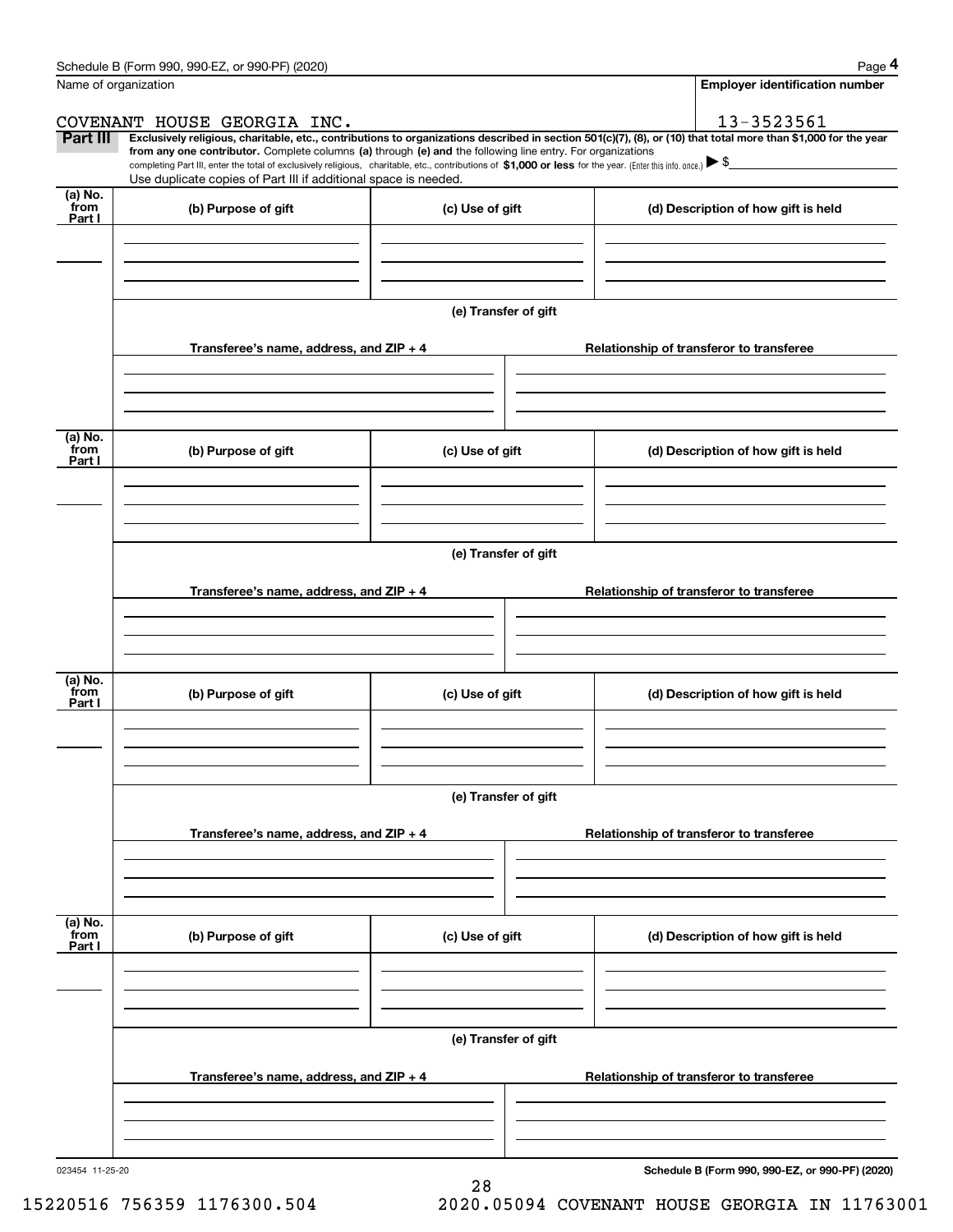| <b>SCHEDULE D</b> |  |
|-------------------|--|
|-------------------|--|

| (Form 990) |  |
|------------|--|
|------------|--|

## **Supplemental Financial Statements**

(Form 990)<br>
Pepartment of the Treasury<br>
Department of the Treasury<br>
Department of the Treasury<br>
Department of the Treasury<br> **Co to www.irs.gov/Form990 for instructions and the latest information.**<br> **Co to www.irs.gov/Form9** 



Department of the Treasury Internal Revenue Service

|         | Name of the organization                                                                                                                                                 | <b>Employer identification number</b><br>13-3523561 |                                                    |           |  |  |
|---------|--------------------------------------------------------------------------------------------------------------------------------------------------------------------------|-----------------------------------------------------|----------------------------------------------------|-----------|--|--|
| Part I  | COVENANT HOUSE GEORGIA INC.<br>Organizations Maintaining Donor Advised Funds or Other Similar Funds or Accounts. Complete if the                                         |                                                     |                                                    |           |  |  |
|         |                                                                                                                                                                          |                                                     |                                                    |           |  |  |
|         | organization answered "Yes" on Form 990, Part IV, line 6.                                                                                                                | (a) Donor advised funds                             | (b) Funds and other accounts                       |           |  |  |
|         |                                                                                                                                                                          |                                                     |                                                    |           |  |  |
| 1.      |                                                                                                                                                                          |                                                     |                                                    |           |  |  |
| 2       | Aggregate value of contributions to (during year)                                                                                                                        |                                                     |                                                    |           |  |  |
| з       | Aggregate value of grants from (during year)                                                                                                                             |                                                     |                                                    |           |  |  |
| 4       |                                                                                                                                                                          |                                                     |                                                    |           |  |  |
| 5       | Did the organization inform all donors and donor advisors in writing that the assets held in donor advised funds                                                         |                                                     |                                                    |           |  |  |
|         |                                                                                                                                                                          |                                                     | Yes                                                | No        |  |  |
| 6       | Did the organization inform all grantees, donors, and donor advisors in writing that grant funds can be used only                                                        |                                                     |                                                    |           |  |  |
|         | for charitable purposes and not for the benefit of the donor or donor advisor, or for any other purpose conferring                                                       |                                                     |                                                    |           |  |  |
| Part II | impermissible private benefit?<br>Conservation Easements. Complete if the organization answered "Yes" on Form 990, Part IV, line 7.                                      |                                                     | Yes                                                | No        |  |  |
|         |                                                                                                                                                                          |                                                     |                                                    |           |  |  |
| 1       | Purpose(s) of conservation easements held by the organization (check all that apply).                                                                                    |                                                     |                                                    |           |  |  |
|         | Preservation of land for public use (for example, recreation or education)                                                                                               |                                                     | Preservation of a historically important land area |           |  |  |
|         | Protection of natural habitat                                                                                                                                            |                                                     | Preservation of a certified historic structure     |           |  |  |
|         | Preservation of open space                                                                                                                                               |                                                     |                                                    |           |  |  |
| 2       | Complete lines 2a through 2d if the organization held a qualified conservation contribution in the form of a conservation easement on the last                           |                                                     |                                                    |           |  |  |
|         | day of the tax year.                                                                                                                                                     |                                                     | Held at the End of the Tax Year                    |           |  |  |
| а       | Total number of conservation easements                                                                                                                                   |                                                     | 2a                                                 |           |  |  |
| b       | Total acreage restricted by conservation easements                                                                                                                       |                                                     | 2b<br>2c                                           |           |  |  |
| с       |                                                                                                                                                                          |                                                     |                                                    |           |  |  |
| d       | Number of conservation easements included in (c) acquired after 7/25/06, and not on a historic structure                                                                 |                                                     |                                                    |           |  |  |
|         |                                                                                                                                                                          |                                                     | 2d                                                 |           |  |  |
| 3       | Number of conservation easements modified, transferred, released, extinguished, or terminated by the organization during the tax                                         |                                                     |                                                    |           |  |  |
|         | $year \blacktriangleright$                                                                                                                                               |                                                     |                                                    |           |  |  |
| 4       | Number of states where property subject to conservation easement is located >                                                                                            |                                                     |                                                    |           |  |  |
| 5       | Does the organization have a written policy regarding the periodic monitoring, inspection, handling of                                                                   |                                                     |                                                    |           |  |  |
|         | violations, and enforcement of the conservation easements it holds?                                                                                                      |                                                     | Yes                                                | <b>No</b> |  |  |
| 6       | Staff and volunteer hours devoted to monitoring, inspecting, handling of violations, and enforcing conservation easements during the year                                |                                                     |                                                    |           |  |  |
|         |                                                                                                                                                                          |                                                     |                                                    |           |  |  |
| 7       | Amount of expenses incurred in monitoring, inspecting, handling of violations, and enforcing conservation easements during the year                                      |                                                     |                                                    |           |  |  |
|         | ▶ \$                                                                                                                                                                     |                                                     |                                                    |           |  |  |
| 8       | Does each conservation easement reported on line 2(d) above satisfy the requirements of section 170(h)(4)(B)(i)                                                          |                                                     |                                                    |           |  |  |
|         | In Part XIII, describe how the organization reports conservation easements in its revenue and expense statement and                                                      |                                                     | Yes                                                | No        |  |  |
|         |                                                                                                                                                                          |                                                     |                                                    |           |  |  |
|         | balance sheet, and include, if applicable, the text of the footnote to the organization's financial statements that describes the                                        |                                                     |                                                    |           |  |  |
|         | organization's accounting for conservation easements.<br>Organizations Maintaining Collections of Art, Historical Treasures, or Other Similar Assets.<br>Part III        |                                                     |                                                    |           |  |  |
|         | Complete if the organization answered "Yes" on Form 990, Part IV, line 8.                                                                                                |                                                     |                                                    |           |  |  |
|         | 1a If the organization elected, as permitted under FASB ASC 958, not to report in its revenue statement and balance sheet works                                          |                                                     |                                                    |           |  |  |
|         | of art, historical treasures, or other similar assets held for public exhibition, education, or research in furtherance of public                                        |                                                     |                                                    |           |  |  |
|         | service, provide in Part XIII the text of the footnote to its financial statements that describes these items.                                                           |                                                     |                                                    |           |  |  |
| b       | If the organization elected, as permitted under FASB ASC 958, to report in its revenue statement and balance sheet works of                                              |                                                     |                                                    |           |  |  |
|         | art, historical treasures, or other similar assets held for public exhibition, education, or research in furtherance of public service,                                  |                                                     |                                                    |           |  |  |
|         |                                                                                                                                                                          |                                                     |                                                    |           |  |  |
|         | provide the following amounts relating to these items:                                                                                                                   |                                                     |                                                    |           |  |  |
|         |                                                                                                                                                                          |                                                     | $\mathbb{S}$ .                                     |           |  |  |
|         | (ii) Assets included in Form 990, Part X<br>If the organization received or held works of art, historical treasures, or other similar assets for financial gain, provide |                                                     | $\blacktriangleright$ \$                           |           |  |  |
| 2       |                                                                                                                                                                          |                                                     |                                                    |           |  |  |
|         | the following amounts required to be reported under FASB ASC 958 relating to these items:                                                                                |                                                     |                                                    |           |  |  |
| а       |                                                                                                                                                                          |                                                     | -\$<br>$\blacktriangleright$ s                     |           |  |  |
|         | <b>b</b> Assets included in Form 990, Part X<br>LHA For Paperwork Reduction Act Notice, see the Instructions for Form 990.                                               |                                                     |                                                    |           |  |  |
|         |                                                                                                                                                                          |                                                     | Schedule D (Form 990) 2020                         |           |  |  |
|         | 032051 12-01-20                                                                                                                                                          | 29                                                  |                                                    |           |  |  |

|     | 29 |  |  |                             |  |
|-----|----|--|--|-----------------------------|--|
| n n |    |  |  | $\cap$ $\cap$ $\cap$ $\cap$ |  |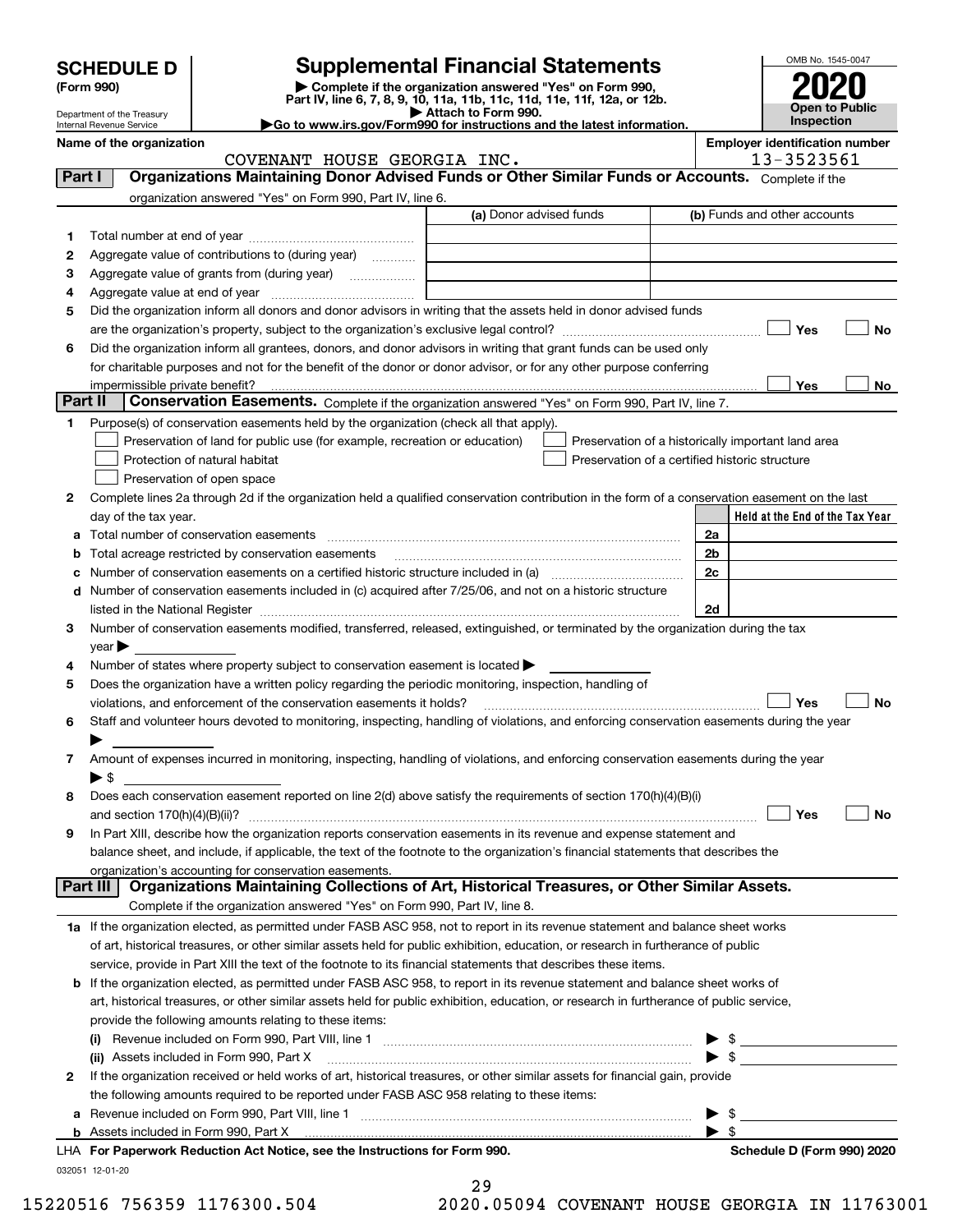|    | Schedule D (Form 990) 2020                                                                                                                                                                                                     | COVENANT HOUSE GEORGIA INC. |   |                |                                                      |                      | 13-3523561          |          | Page 2 |
|----|--------------------------------------------------------------------------------------------------------------------------------------------------------------------------------------------------------------------------------|-----------------------------|---|----------------|------------------------------------------------------|----------------------|---------------------|----------|--------|
|    | Part III<br>Organizations Maintaining Collections of Art, Historical Treasures, or Other Similar Assets (continued)                                                                                                            |                             |   |                |                                                      |                      |                     |          |        |
| 3  | Using the organization's acquisition, accession, and other records, check any of the following that make significant use of its                                                                                                |                             |   |                |                                                      |                      |                     |          |        |
|    | collection items (check all that apply):                                                                                                                                                                                       |                             |   |                |                                                      |                      |                     |          |        |
| a  | Public exhibition                                                                                                                                                                                                              |                             |   |                | Loan or exchange program                             |                      |                     |          |        |
| b  | Scholarly research                                                                                                                                                                                                             |                             | е |                | Other <b>Committee Committee Committee Committee</b> |                      |                     |          |        |
| с  | Preservation for future generations                                                                                                                                                                                            |                             |   |                |                                                      |                      |                     |          |        |
| 4  | Provide a description of the organization's collections and explain how they further the organization's exempt purpose in Part XIII.                                                                                           |                             |   |                |                                                      |                      |                     |          |        |
| 5  | During the year, did the organization solicit or receive donations of art, historical treasures, or other similar assets                                                                                                       |                             |   |                |                                                      |                      |                     |          |        |
|    | to be sold to raise funds rather than to be maintained as part of the organization's collection?                                                                                                                               |                             |   |                |                                                      |                      | Yes                 |          | No     |
|    | <b>Part IV</b><br>Escrow and Custodial Arrangements. Complete if the organization answered "Yes" on Form 990, Part IV, line 9, or                                                                                              |                             |   |                |                                                      |                      |                     |          |        |
|    | reported an amount on Form 990, Part X, line 21.                                                                                                                                                                               |                             |   |                |                                                      |                      |                     |          |        |
|    | 1a Is the organization an agent, trustee, custodian or other intermediary for contributions or other assets not included                                                                                                       |                             |   |                |                                                      |                      |                     |          |        |
|    | on Form 990, Part X? [11] matter contracts and contracts and contracts are contracted as a form 990, Part X?                                                                                                                   |                             |   |                |                                                      |                      | Yes                 |          | No     |
|    | b If "Yes," explain the arrangement in Part XIII and complete the following table:                                                                                                                                             |                             |   |                |                                                      |                      |                     |          |        |
|    |                                                                                                                                                                                                                                |                             |   |                |                                                      |                      | Amount              |          |        |
| c  | Beginning balance measurements and contain a series of the series of the series of the series of the series of                                                                                                                 |                             |   |                |                                                      | 1c                   |                     |          |        |
|    | Additions during the year manufactured and an account of the state of the state of the state of the state of the state of the state of the state of the state of the state of the state of the state of the state of the state |                             |   |                |                                                      | 1d                   |                     |          |        |
|    | Distributions during the year manufactured and continuum and continuum and continuum and continuum and continuum                                                                                                               |                             |   |                |                                                      | 1e                   |                     |          |        |
| Ť. |                                                                                                                                                                                                                                |                             |   |                |                                                      | 1f                   |                     |          |        |
|    | 2a Did the organization include an amount on Form 990, Part X, line 21, for escrow or custodial account liability?                                                                                                             |                             |   |                |                                                      | .                    | Yes                 |          | No     |
|    | <b>b</b> If "Yes," explain the arrangement in Part XIII. Check here if the explanation has been provided on Part XIII<br>Part V                                                                                                |                             |   |                |                                                      |                      |                     |          |        |
|    | Endowment Funds. Complete if the organization answered "Yes" on Form 990, Part IV, line 10.                                                                                                                                    |                             |   |                |                                                      |                      |                     |          |        |
|    |                                                                                                                                                                                                                                | (a) Current year            |   | (b) Prior year | (c) Two years back                                   | (d) Three years back | (e) Four years back |          |        |
| 1a | Beginning of year balance                                                                                                                                                                                                      |                             |   |                |                                                      |                      |                     |          |        |
|    |                                                                                                                                                                                                                                |                             |   |                |                                                      |                      |                     |          |        |
|    | Net investment earnings, gains, and losses                                                                                                                                                                                     |                             |   |                |                                                      |                      |                     |          |        |
| d  |                                                                                                                                                                                                                                |                             |   |                |                                                      |                      |                     |          |        |
|    | e Other expenditures for facilities                                                                                                                                                                                            |                             |   |                |                                                      |                      |                     |          |        |
|    | and programs                                                                                                                                                                                                                   |                             |   |                |                                                      |                      |                     |          |        |
|    |                                                                                                                                                                                                                                |                             |   |                |                                                      |                      |                     |          |        |
| g  | End of year balance                                                                                                                                                                                                            |                             |   |                |                                                      |                      |                     |          |        |
| 2  | Provide the estimated percentage of the current year end balance (line 1g, column (a)) held as:                                                                                                                                |                             |   |                |                                                      |                      |                     |          |        |
| а  | Board designated or quasi-endowment                                                                                                                                                                                            |                             | ℅ |                |                                                      |                      |                     |          |        |
|    | Permanent endowment > 1<br>Term endowment $\blacktriangleright$                                                                                                                                                                | %<br>%                      |   |                |                                                      |                      |                     |          |        |
|    |                                                                                                                                                                                                                                |                             |   |                |                                                      |                      |                     |          |        |
|    | The percentages on lines 2a, 2b, and 2c should equal 100%.<br>3a Are there endowment funds not in the possession of the organization that are held and administered for the organization                                       |                             |   |                |                                                      |                      |                     |          |        |
|    | by:                                                                                                                                                                                                                            |                             |   |                |                                                      |                      |                     | Yes      | No.    |
|    | (i)                                                                                                                                                                                                                            |                             |   |                |                                                      |                      | 3a(i)               |          |        |
|    |                                                                                                                                                                                                                                |                             |   |                |                                                      |                      | 3a(ii)              |          |        |
|    |                                                                                                                                                                                                                                |                             |   |                |                                                      |                      | 3b                  |          |        |
|    | Describe in Part XIII the intended uses of the organization's endowment funds.                                                                                                                                                 |                             |   |                |                                                      |                      |                     |          |        |
|    | Land, Buildings, and Equipment.<br>Part VI                                                                                                                                                                                     |                             |   |                |                                                      |                      |                     |          |        |
|    | Complete if the organization answered "Yes" on Form 990, Part IV, line 11a. See Form 990, Part X, line 10.                                                                                                                     |                             |   |                |                                                      |                      |                     |          |        |
|    | Description of property                                                                                                                                                                                                        | (a) Cost or other           |   |                | (b) Cost or other                                    | (c) Accumulated      | (d) Book value      |          |        |
|    |                                                                                                                                                                                                                                | basis (investment)          |   |                | basis (other)                                        | depreciation         |                     |          |        |
|    |                                                                                                                                                                                                                                |                             |   |                | 700,000.                                             |                      |                     | 700,000. |        |
| b  |                                                                                                                                                                                                                                |                             |   |                | $\overline{2}$ , 454, 345.                           | 475,973.             | 1,978,372.          |          |        |
|    |                                                                                                                                                                                                                                |                             |   |                |                                                      |                      |                     |          |        |
|    |                                                                                                                                                                                                                                |                             |   |                | 334,953.                                             | 275,050.             |                     | 59,903.  |        |
|    | e Other.                                                                                                                                                                                                                       |                             |   |                | 2,719,704.                                           |                      | 2,719,704.          |          |        |
|    |                                                                                                                                                                                                                                |                             |   |                |                                                      |                      | 5,457,979.          |          |        |

**Schedule D (Form 990) 2020**

032052 12-01-20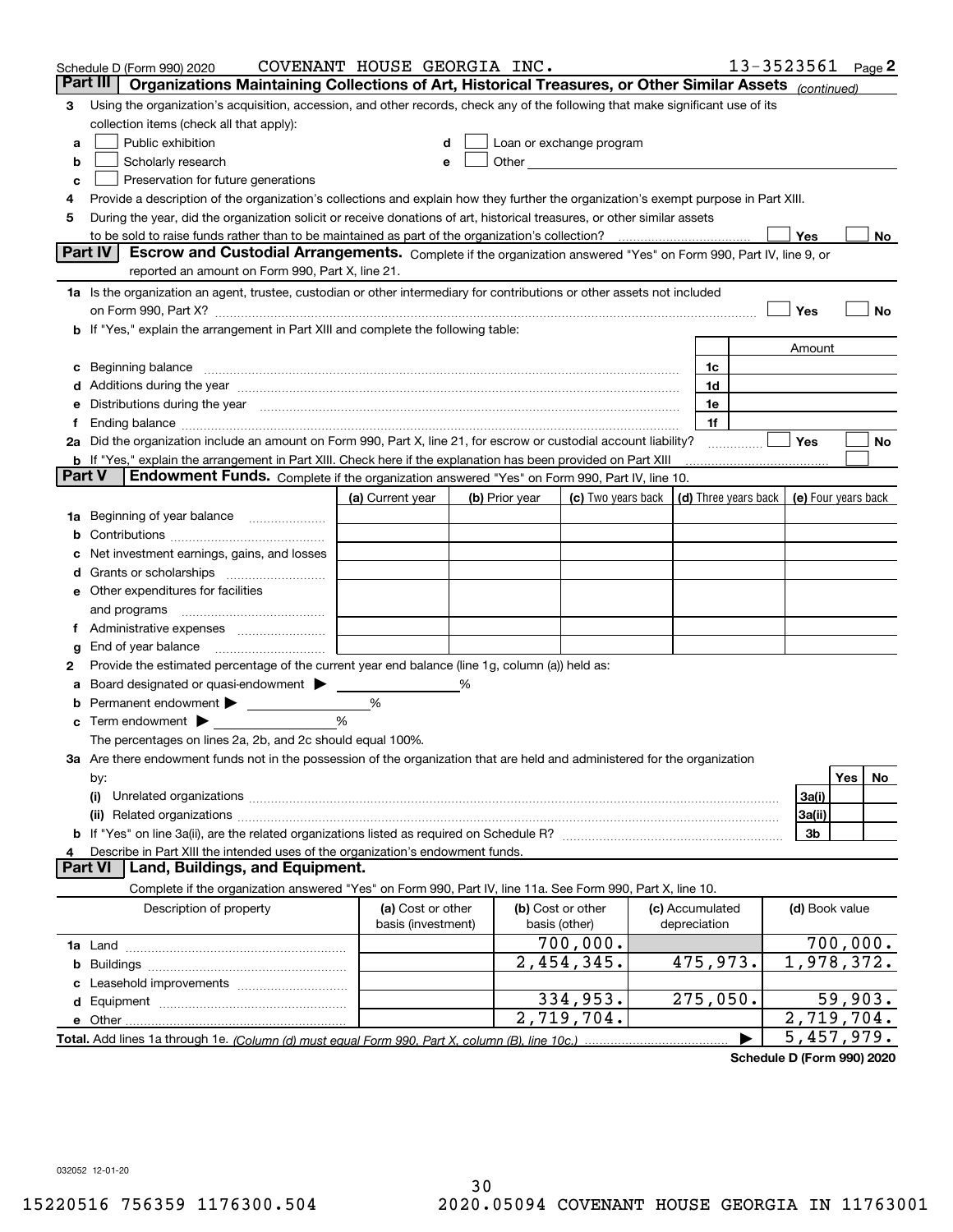| Schedule D (Form 990) 2020 | COVENANT HOUSE GEORGIA INC.              |  | 13-3523561 | $P_{\text{aqe}}$ 3 |
|----------------------------|------------------------------------------|--|------------|--------------------|
|                            | Part VII Investments - Other Securities. |  |            |                    |

| Part VIII Investments - Other Securities.                                                                  |                |                                                           |
|------------------------------------------------------------------------------------------------------------|----------------|-----------------------------------------------------------|
| Complete if the organization answered "Yes" on Form 990, Part IV, line 11b. See Form 990, Part X, line 12. |                |                                                           |
| (a) Description of security or category (including name of security)                                       | (b) Book value | (c) Method of valuation: Cost or end-of-year market value |
| (1) Financial derivatives                                                                                  |                |                                                           |
| (2) Closely held equity interests                                                                          |                |                                                           |
| (3) Other                                                                                                  |                |                                                           |

| $(3)$ Other                                                                            |  |
|----------------------------------------------------------------------------------------|--|
| (A)                                                                                    |  |
| (B)                                                                                    |  |
| (C)                                                                                    |  |
| (D)                                                                                    |  |
| (E)                                                                                    |  |
| (F)                                                                                    |  |
| (G)                                                                                    |  |
| (H)                                                                                    |  |
| Total. (Col. (b) must equal Form 990, Part X, col. (B) line 12.) $\blacktriangleright$ |  |

## **Part VIII Investments - Program Related.**

Complete if the organization answered "Yes" on Form 990, Part IV, line 11c. See Form 990, Part X, line 13.

| (a) Description of investment                                              | (b) Book value | (c) Method of valuation: Cost or end-of-year market value |
|----------------------------------------------------------------------------|----------------|-----------------------------------------------------------|
| INVESTMENT IN LLC (NMTC)<br>(1)                                            | 5,567,166.     | END-OF-YEAR MARKET VALUE                                  |
| (2)                                                                        |                |                                                           |
| $\frac{1}{2}$                                                              |                |                                                           |
| (4)                                                                        |                |                                                           |
| $\frac{1}{2}$                                                              |                |                                                           |
| $\frac{6}{6}$                                                              |                |                                                           |
| (7)                                                                        |                |                                                           |
| (8)                                                                        |                |                                                           |
| (9)                                                                        |                |                                                           |
| <b>Total.</b> (Col. (b) must equal Form 990, Part X, col. (B) line $13.$ ) | 5,567,166.     |                                                           |

### **Part IX Other Assets.**

Complete if the organization answered "Yes" on Form 990, Part IV, line 11d. See Form 990, Part X, line 15.

| (a) Description                                                                                                   | (b) Book value |
|-------------------------------------------------------------------------------------------------------------------|----------------|
| RESTRICTED<br>CASH<br>(1)                                                                                         | 5,860,178.     |
| (2)                                                                                                               |                |
| (3)                                                                                                               |                |
| (4)                                                                                                               |                |
| (5)                                                                                                               |                |
| (6)                                                                                                               |                |
| (7)                                                                                                               |                |
| (8)                                                                                                               |                |
| (9)                                                                                                               |                |
| Total. (Column (b) must equal Form 990. Part X, col. (B) line 15.)<br>.                                           | 5,860,178.     |
| <b>Other Liabilities.</b><br>Part X                                                                               |                |
| Complete if the organization answered "Yes" on Form 990, Part IV, line 11e or 11f. See Form 990, Part X, line 25. |                |
| (a) Description of liability<br>1.                                                                                | (b) Book value |
| (1)<br>Federal income taxes                                                                                       |                |
| PAYCHECK PROTECTION PROGRAM LOAN<br>(2)                                                                           | 600,000.       |
| DUE TO PARENT<br>(3)                                                                                              | 12,720.        |
| CONSTRUCTION<br>COSTS PAYABLE<br>(4)                                                                              | 691,220.       |
| (5)                                                                                                               |                |
| (6)                                                                                                               |                |
| (7)                                                                                                               |                |
| (8)                                                                                                               |                |
| (9)                                                                                                               |                |
| Total. (Column (b) must equal Form 990, Part X, col. (B) line 25.)                                                | 1,303,940.     |

**2.** Liability for uncertain tax positions. In Part XIII, provide the text of the footnote to the organization's financial statements that reports the organization's liability for uncertain tax positions under FASB ASC 740. Check here if the text of the footnote has been provided in Part XIII  $\boxed{\text{X}}$ 

**Schedule D (Form 990) 2020**

032053 12-01-20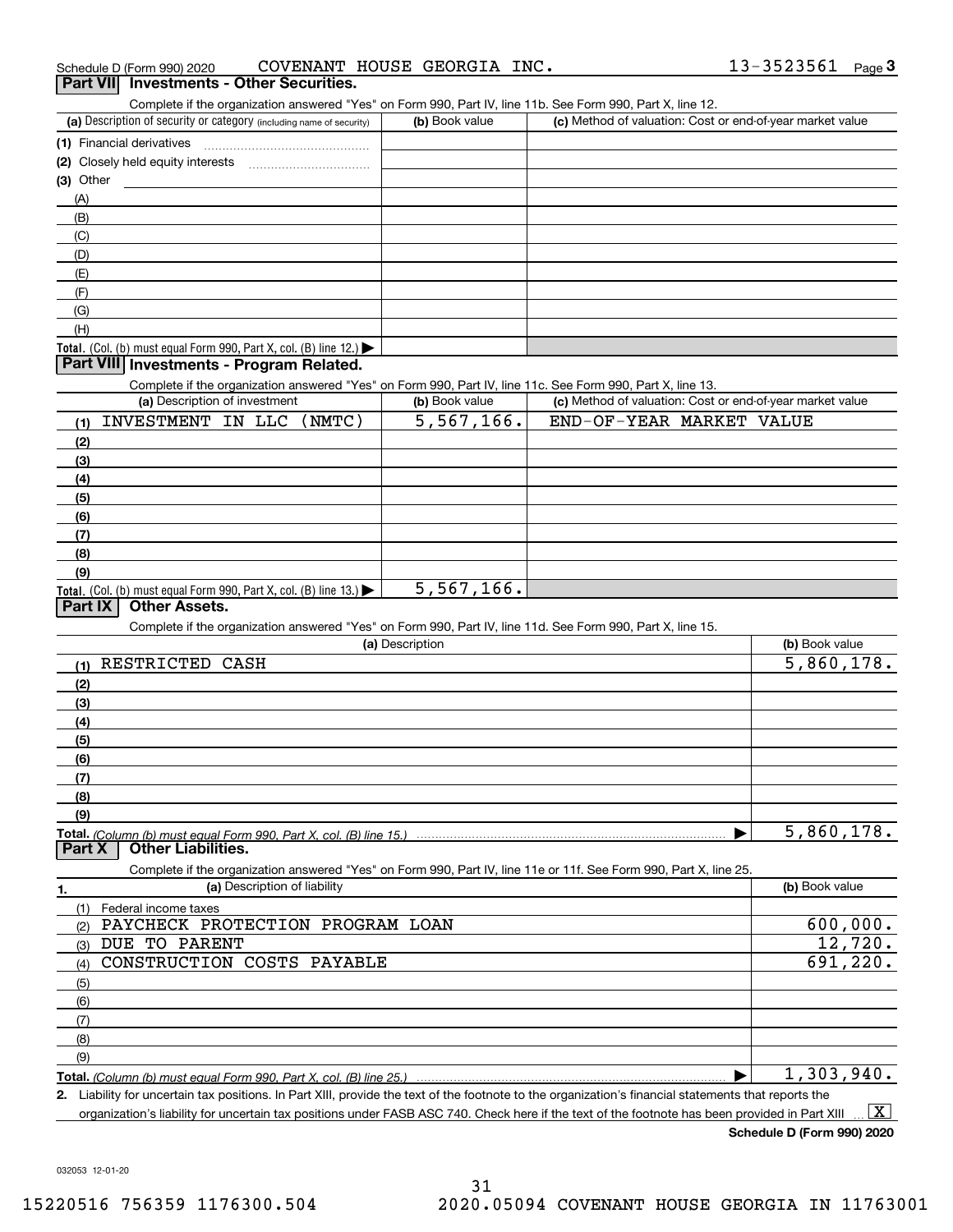|    | COVENANT HOUSE GEORGIA INC.<br>Schedule D (Form 990) 2020                                                                                                                                                                      |                |         |                | 13-3523561<br>Page 4 |
|----|--------------------------------------------------------------------------------------------------------------------------------------------------------------------------------------------------------------------------------|----------------|---------|----------------|----------------------|
|    | Reconciliation of Revenue per Audited Financial Statements With Revenue per Return.<br><b>Part XI</b>                                                                                                                          |                |         |                |                      |
|    | Complete if the organization answered "Yes" on Form 990, Part IV, line 12a.                                                                                                                                                    |                |         |                |                      |
| 1  | Total revenue, gains, and other support per audited financial statements                                                                                                                                                       |                |         | $\blacksquare$ | 6, 362, 651.         |
| 2  | Amounts included on line 1 but not on Form 990, Part VIII, line 12:                                                                                                                                                            |                |         |                |                      |
| a  |                                                                                                                                                                                                                                | 2a             |         |                |                      |
| b  |                                                                                                                                                                                                                                | 2 <sub>b</sub> | 27,662. |                |                      |
| с  |                                                                                                                                                                                                                                | 2c             |         |                |                      |
| d  | Other (Describe in Part XIII.)                                                                                                                                                                                                 | 2d             | 59,570. |                |                      |
| е  | Add lines 2a through 2d                                                                                                                                                                                                        |                |         | 2e             | 87,232.              |
| 3  |                                                                                                                                                                                                                                |                |         | 3              | 6, 275, 419.         |
| 4  | Amounts included on Form 990, Part VIII, line 12, but not on line 1:                                                                                                                                                           |                |         |                |                      |
| a  |                                                                                                                                                                                                                                | 4a             |         |                |                      |
| b  | Other (Describe in Part XIII.) <b>Construction Contract Construction</b> Chemistry Chemistry Chemistry Chemistry Chemistry                                                                                                     | 4b             | 29,075. |                |                      |
| c. | Add lines 4a and 4b                                                                                                                                                                                                            |                |         | 4c             | <u>29,075.</u>       |
| 5  |                                                                                                                                                                                                                                |                |         | 5              | 6,304,494.           |
|    | Part XII   Reconciliation of Expenses per Audited Financial Statements With Expenses per Return.                                                                                                                               |                |         |                |                      |
|    | Complete if the organization answered "Yes" on Form 990, Part IV, line 12a.                                                                                                                                                    |                |         |                |                      |
| 1  | Total expenses and losses per audited financial statements [11] [12] manuscription and the statements [13] Total expenses and losses per audited financial statements [13] manuscription and the statements [13] manuscription |                |         | $\mathbf{1}$   | 4,960,268.           |
| 2  | Amounts included on line 1 but not on Form 990, Part IX, line 25:                                                                                                                                                              |                |         |                |                      |
| a  |                                                                                                                                                                                                                                | 2a             | 27,662. |                |                      |
| b  |                                                                                                                                                                                                                                | 2 <sub>b</sub> |         |                |                      |
| c  |                                                                                                                                                                                                                                | 2c             |         |                |                      |
| d  |                                                                                                                                                                                                                                | 2d             | 28,965. |                |                      |
| е  |                                                                                                                                                                                                                                |                |         | 2е             | 56,627.              |
| 3  |                                                                                                                                                                                                                                |                |         | 3              | 4,903,641.           |
| 4  | Amounts included on Form 990, Part IX, line 25, but not on line 1:                                                                                                                                                             |                |         |                |                      |
| a  | Investment expenses not included on Form 990, Part VIII, line 7b                                                                                                                                                               | 4a             |         |                |                      |
| b  |                                                                                                                                                                                                                                | 4b             | 60.     |                |                      |
|    | c Add lines 4a and 4b                                                                                                                                                                                                          |                |         | 4c             | 60.                  |
| 5  |                                                                                                                                                                                                                                |                |         | 5              | 4,903,701.           |
|    | Part XIII Supplemental Information.                                                                                                                                                                                            |                |         |                |                      |
|    | Provide the descriptions required for Part II, lines 3, 5, and 9; Part III, lines 1a and 4; Part IV, lines 1b and 2b; Part V, line 4; Part X, line 2; Part XI,                                                                 |                |         |                |                      |
|    | lines 2d and 4b; and Part XII, lines 2d and 4b. Also complete this part to provide any additional information.                                                                                                                 |                |         |                |                      |
|    |                                                                                                                                                                                                                                |                |         |                |                      |
|    |                                                                                                                                                                                                                                |                |         |                |                      |
|    | PART X,<br>LINE<br>2 :                                                                                                                                                                                                         |                |         |                |                      |
|    |                                                                                                                                                                                                                                |                |         |                |                      |

| THE ORGANIZATION RECOGNIZES THE EFFECT OF INCOME TAX POSITIONS ONLY IF |  |  |  |  |  |
|------------------------------------------------------------------------|--|--|--|--|--|
|                                                                        |  |  |  |  |  |

THOSE POSITIONS ARE MORE LIKELY THAN NOT TO BE SUSTAINED. MANAGEMENT HAS

DETERMINED THAT THE ORGANIZATION HAD NO UNCERTAIN TAX POSITIONS THAT WOULD

REQUIRE FINANCIAL STATEMENT RECOGNITION AND/OR DISCLOSURE. THE

ORGANIZATION IS NO LONGER SUBJECT TO EXAMINATIONS BY THE APPLICABLE TAXING

32

JURISDICTIONS FOR YEARS PRIOR TO JUNE 30, 2018.

PART XI, LINE 2D - OTHER ADJUSTMENTS:

## RELATED PARTY REVENUE INCLUDED PER AUDIT - CHGA CHI

LEVERAGE LENDER, LLC 30,605.

# RECLASS OF SPECIAL EVENT EXPENSES TO PART IX **1998 128,965.**

**Schedule D (Form 990) 2020**

032054 12-01-20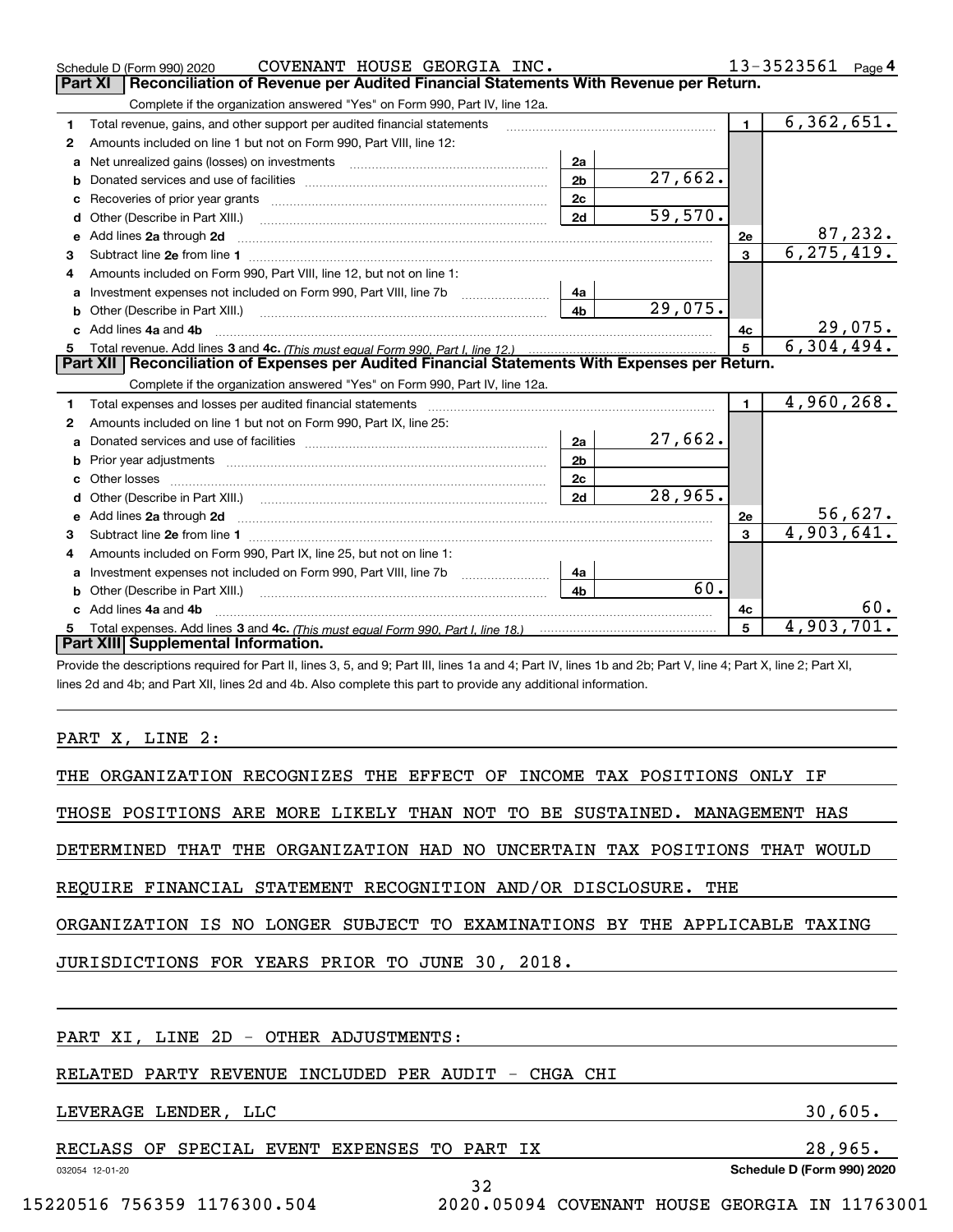| COVENANT HOUSE GEORGIA INC.<br>Schedule D (Form 990) 2020                                                                                      | $13 - 3523561$ Page 5      |
|------------------------------------------------------------------------------------------------------------------------------------------------|----------------------------|
| <b>Part XIII Supplemental Information</b> (continued)<br><u> 1989 - Jan James James School (f. 1989)</u>                                       |                            |
| TOTAL TO SCHEDULE D, PART XI, LINE 2D<br><u> 1989 - Johann Stoff, Amerikaansk politiker (</u>                                                  | 59,570.                    |
| PART XI, LINE 4B - OTHER ADJUSTMENTS:                                                                                                          |                            |
|                                                                                                                                                |                            |
| CONSOLIDATING FINANCIAL ELIMINATIONS<br><u> 1989 - Johann Barbara, martxa alemaniar arg</u>                                                    | 29,075.                    |
| PART XII, LINE 2D - OTHER ADJUSTMENTS:                                                                                                         |                            |
| RECLASS OF SPECIAL EVENT EXPENSES TO PART IX<br><u> 1989 - Johann Barbara, martxa alemaniar a</u>                                              | 28,965.                    |
| PART XII, LINE 4B - OTHER ADJUSTMENTS:                                                                                                         |                            |
| RELATED PARTY EXPENSES INCLUDED PER AUDIT - CHGA CHI                                                                                           |                            |
| LEVERAGE LENDER, LLC<br><u> 1989 - Johann Stoff, deutscher Stoffen und der Stoffen und der Stoffen und der Stoffen und der Stoffen und der</u> | 60.                        |
|                                                                                                                                                |                            |
|                                                                                                                                                |                            |
|                                                                                                                                                |                            |
|                                                                                                                                                |                            |
|                                                                                                                                                |                            |
|                                                                                                                                                |                            |
|                                                                                                                                                |                            |
|                                                                                                                                                |                            |
|                                                                                                                                                |                            |
|                                                                                                                                                |                            |
|                                                                                                                                                |                            |
|                                                                                                                                                |                            |
|                                                                                                                                                |                            |
| 032055 12-01-20                                                                                                                                | Schedule D (Form 990) 2020 |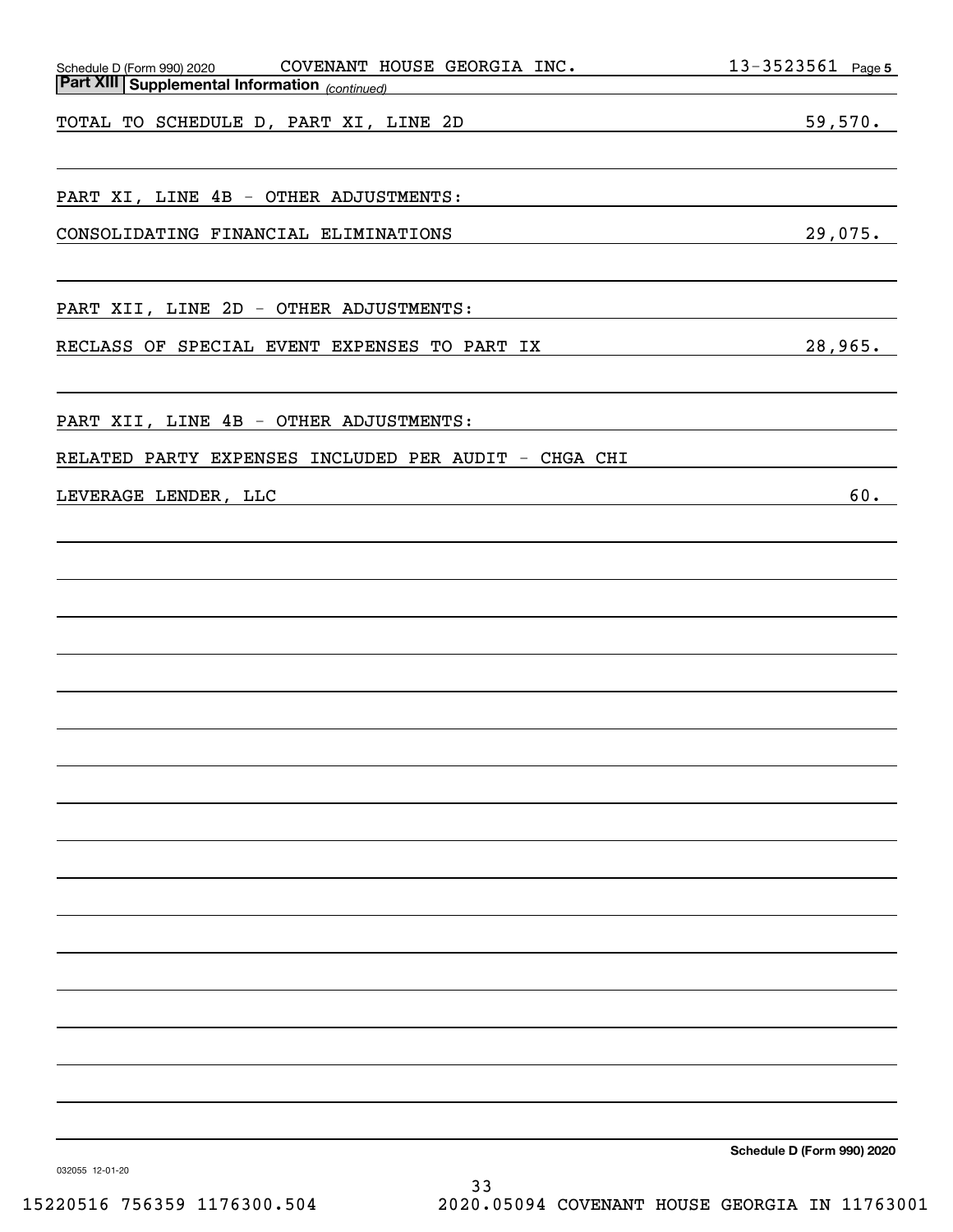| <b>Supplemental Information Regarding Fundraising or Gaming Activities</b><br><b>SCHEDULE G</b> |                                  |                                                                                                                                                                     |              |                                 |                                                                      |                                  |                        | OMB No. 1545-0047                       |
|-------------------------------------------------------------------------------------------------|----------------------------------|---------------------------------------------------------------------------------------------------------------------------------------------------------------------|--------------|---------------------------------|----------------------------------------------------------------------|----------------------------------|------------------------|-----------------------------------------|
| (Form 990 or 990-EZ)                                                                            |                                  | Complete if the organization answered "Yes" on Form 990, Part IV, line 17, 18, or 19, or if the<br>organization entered more than \$15,000 on Form 990-EZ, line 6a. |              |                                 |                                                                      |                                  |                        |                                         |
| Department of the Treasury                                                                      |                                  | Attach to Form 990 or Form 990-EZ.                                                                                                                                  |              |                                 |                                                                      |                                  |                        | <b>Open to Public</b>                   |
| Internal Revenue Service                                                                        |                                  | ► Go to www.irs.gov/Form990 for instructions and the latest information.                                                                                            |              |                                 |                                                                      |                                  |                        | Inspection                              |
| Name of the organization                                                                        |                                  |                                                                                                                                                                     |              |                                 |                                                                      |                                  |                        | <b>Employer identification number</b>   |
|                                                                                                 |                                  | COVENANT HOUSE GEORGIA INC.                                                                                                                                         |              |                                 |                                                                      |                                  | 13-3523561             |                                         |
| Part I                                                                                          | required to complete this part.  | Fundraising Activities. Complete if the organization answered "Yes" on Form 990, Part IV, line 17. Form 990-EZ filers are not                                       |              |                                 |                                                                      |                                  |                        |                                         |
|                                                                                                 |                                  | 1 Indicate whether the organization raised funds through any of the following activities. Check all that apply.                                                     |              |                                 |                                                                      |                                  |                        |                                         |
| X <br>Mail solicitations<br>a                                                                   |                                  |                                                                                                                                                                     |              |                                 | $\mathbf{e} \times \mathbf{X}$ Solicitation of non-government grants |                                  |                        |                                         |
| х<br>b                                                                                          | Internet and email solicitations | $f[X]$ Solicitation of government grants                                                                                                                            |              |                                 |                                                                      |                                  |                        |                                         |
| Phone solicitations<br>с                                                                        |                                  | $g\mid X$ Special fundraising events                                                                                                                                |              |                                 |                                                                      |                                  |                        |                                         |
| In-person solicitations<br>d                                                                    |                                  |                                                                                                                                                                     |              |                                 |                                                                      |                                  |                        |                                         |
|                                                                                                 |                                  | 2 a Did the organization have a written or oral agreement with any individual (including officers, directors, trustees, or                                          |              |                                 |                                                                      |                                  |                        |                                         |
|                                                                                                 |                                  | key employees listed in Form 990, Part VII) or entity in connection with professional fundraising services?                                                         |              |                                 |                                                                      |                                  | $\boxed{\text{X}}$ Yes | <b>No</b>                               |
| compensated at least \$5,000 by the organization.                                               |                                  | b If "Yes," list the 10 highest paid individuals or entities (fundraisers) pursuant to agreements under which the fundraiser is to be                               |              |                                 |                                                                      |                                  |                        |                                         |
|                                                                                                 |                                  |                                                                                                                                                                     |              |                                 |                                                                      |                                  | (v) Amount paid        |                                         |
| (i) Name and address of individual                                                              |                                  | (ii) Activity                                                                                                                                                       | have custody | (iii) Did<br>fundraiser         | (iv) Gross receipts                                                  | to (or retained by)              |                        | (vi) Amount paid<br>to (or retained by) |
| or entity (fundraiser)                                                                          |                                  |                                                                                                                                                                     |              | or control of<br>contributions? | from activity                                                        | fundraiser<br>listed in col. (i) |                        | organization                            |
| COXE CURRY & ASSOCIATES - 191                                                                   |                                  | CAMPAIGN MANAGEMENT                                                                                                                                                 | Yes          | No                              |                                                                      |                                  |                        |                                         |
| PEACHTREE STREET, NE,                                                                           |                                  | SERVICE                                                                                                                                                             |              | х                               | $\mathbf{0}$                                                         |                                  | 52,330.                | $-52,330.$                              |
| CANDY BERMAN & ASSOCIATES,                                                                      |                                  |                                                                                                                                                                     |              |                                 |                                                                      |                                  |                        |                                         |
| LLC - 3445 PEACHTREE ROAD NE                                                                    |                                  | EVENT PLANNER                                                                                                                                                       |              | х                               | $\mathbf{0}$                                                         |                                  | 10,000.                | $-10,000.$                              |
|                                                                                                 |                                  |                                                                                                                                                                     |              |                                 |                                                                      |                                  |                        |                                         |
|                                                                                                 |                                  |                                                                                                                                                                     |              |                                 |                                                                      |                                  |                        |                                         |
|                                                                                                 |                                  |                                                                                                                                                                     |              |                                 |                                                                      |                                  |                        |                                         |
|                                                                                                 |                                  |                                                                                                                                                                     |              |                                 |                                                                      |                                  |                        |                                         |
|                                                                                                 |                                  |                                                                                                                                                                     |              |                                 |                                                                      |                                  |                        |                                         |
|                                                                                                 |                                  |                                                                                                                                                                     |              |                                 |                                                                      |                                  |                        |                                         |
|                                                                                                 |                                  |                                                                                                                                                                     |              |                                 |                                                                      |                                  |                        |                                         |
|                                                                                                 |                                  |                                                                                                                                                                     |              |                                 |                                                                      |                                  |                        |                                         |
|                                                                                                 |                                  |                                                                                                                                                                     |              |                                 |                                                                      |                                  |                        |                                         |
|                                                                                                 |                                  |                                                                                                                                                                     |              |                                 |                                                                      |                                  |                        |                                         |
|                                                                                                 |                                  |                                                                                                                                                                     |              |                                 |                                                                      |                                  |                        |                                         |
|                                                                                                 |                                  |                                                                                                                                                                     |              |                                 |                                                                      |                                  |                        |                                         |
|                                                                                                 |                                  |                                                                                                                                                                     |              |                                 |                                                                      |                                  |                        |                                         |
|                                                                                                 |                                  |                                                                                                                                                                     |              |                                 |                                                                      |                                  |                        |                                         |
|                                                                                                 |                                  |                                                                                                                                                                     |              |                                 |                                                                      |                                  |                        |                                         |
| Total                                                                                           |                                  |                                                                                                                                                                     |              |                                 |                                                                      |                                  | 62,330.                | $-62,330.$                              |
| or licensing.                                                                                   |                                  | 3 List all states in which the organization is registered or licensed to solicit contributions or has been notified it is exempt from registration                  |              |                                 |                                                                      |                                  |                        |                                         |
| GA                                                                                              |                                  |                                                                                                                                                                     |              |                                 |                                                                      |                                  |                        |                                         |
|                                                                                                 |                                  |                                                                                                                                                                     |              |                                 |                                                                      |                                  |                        |                                         |
|                                                                                                 |                                  |                                                                                                                                                                     |              |                                 |                                                                      |                                  |                        |                                         |
|                                                                                                 |                                  |                                                                                                                                                                     |              |                                 |                                                                      |                                  |                        |                                         |
|                                                                                                 |                                  |                                                                                                                                                                     |              |                                 |                                                                      |                                  |                        |                                         |
|                                                                                                 |                                  |                                                                                                                                                                     |              |                                 |                                                                      |                                  |                        |                                         |
|                                                                                                 |                                  |                                                                                                                                                                     |              |                                 |                                                                      |                                  |                        |                                         |
|                                                                                                 |                                  |                                                                                                                                                                     |              |                                 |                                                                      |                                  |                        |                                         |
|                                                                                                 |                                  |                                                                                                                                                                     |              |                                 |                                                                      |                                  |                        |                                         |
|                                                                                                 |                                  |                                                                                                                                                                     |              |                                 |                                                                      |                                  |                        |                                         |
|                                                                                                 |                                  | LHA For Paperwork Reduction Act Notice, see the Instructions for Form 990 or 990-EZ.                                                                                |              |                                 |                                                                      |                                  |                        | Schedule G (Form 990 or 990-EZ) 2020    |
|                                                                                                 |                                  | SEE PART IV FOR CONTINUATIONS                                                                                                                                       |              |                                 |                                                                      |                                  |                        |                                         |
| 032081 11-25-20                                                                                 |                                  | 34                                                                                                                                                                  |              |                                 |                                                                      |                                  |                        |                                         |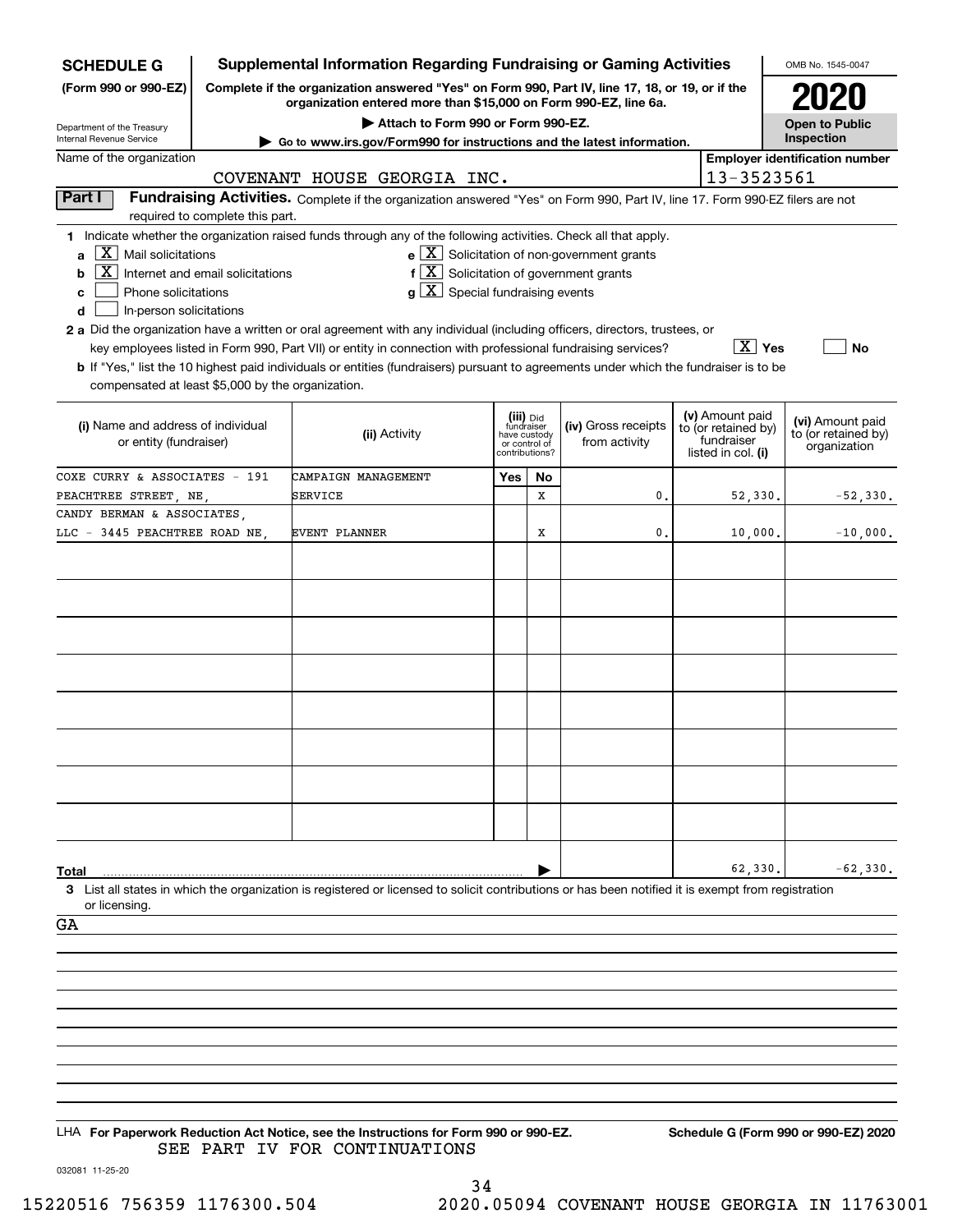## Schedule G (Form 990 or 990-EZ) 2020 Page COVENANT HOUSE GEORGIA INC. 13-3523561

**2**

**Part II** | Fundraising Events. Complete if the organization answered "Yes" on Form 990, Part IV, line 18, or reported more than \$15,000

|                 |          | of fundraising event contributions and gross income on Form 990-EZ, lines 1 and 6b. List events with gross receipts greater than \$5,000. |              |                         |                  |                            |  |  |  |  |  |  |
|-----------------|----------|-------------------------------------------------------------------------------------------------------------------------------------------|--------------|-------------------------|------------------|----------------------------|--|--|--|--|--|--|
|                 |          |                                                                                                                                           | (a) Event #1 | (b) Event #2            | (c) Other events | (d) Total events           |  |  |  |  |  |  |
|                 |          |                                                                                                                                           | CEO SLEEP    | SPRING SLEEP            |                  | (add col. (a) through      |  |  |  |  |  |  |
|                 |          |                                                                                                                                           | OUT          | <b>OUT</b>              | 1                | col. (c)                   |  |  |  |  |  |  |
|                 |          |                                                                                                                                           | (event type) | (event type)            | (total number)   |                            |  |  |  |  |  |  |
| Revenue         |          |                                                                                                                                           |              |                         |                  |                            |  |  |  |  |  |  |
|                 |          |                                                                                                                                           | 394,410.     | 83,019.                 | 6,403.           | 483,832.                   |  |  |  |  |  |  |
|                 |          |                                                                                                                                           |              |                         |                  |                            |  |  |  |  |  |  |
|                 |          |                                                                                                                                           | 394,410.     | 83,019.                 | 6,403.           | 483,832.                   |  |  |  |  |  |  |
|                 |          |                                                                                                                                           |              |                         |                  |                            |  |  |  |  |  |  |
|                 | 3        | Gross income (line 1 minus line 2)                                                                                                        |              |                         |                  |                            |  |  |  |  |  |  |
|                 |          |                                                                                                                                           |              |                         |                  |                            |  |  |  |  |  |  |
|                 |          |                                                                                                                                           |              |                         |                  |                            |  |  |  |  |  |  |
|                 |          |                                                                                                                                           |              |                         |                  |                            |  |  |  |  |  |  |
|                 | 5        |                                                                                                                                           |              |                         |                  |                            |  |  |  |  |  |  |
|                 |          |                                                                                                                                           |              |                         |                  |                            |  |  |  |  |  |  |
|                 |          |                                                                                                                                           |              |                         |                  |                            |  |  |  |  |  |  |
| Direct Expenses |          |                                                                                                                                           |              |                         |                  |                            |  |  |  |  |  |  |
|                 |          | 7 Food and beverages                                                                                                                      |              |                         |                  |                            |  |  |  |  |  |  |
|                 |          |                                                                                                                                           |              |                         |                  |                            |  |  |  |  |  |  |
|                 | 8        |                                                                                                                                           |              |                         |                  |                            |  |  |  |  |  |  |
|                 | 9        |                                                                                                                                           | 21,519.      | 7,446.                  |                  | 28,965.                    |  |  |  |  |  |  |
|                 | 10       | Direct expense summary. Add lines 4 through 9 in column (d)                                                                               |              |                         |                  | 28,965.                    |  |  |  |  |  |  |
|                 |          | 11 Net income summary. Subtract line 10 from line 3, column (d)                                                                           |              |                         |                  | $-28,965.$                 |  |  |  |  |  |  |
|                 | Part III | Gaming. Complete if the organization answered "Yes" on Form 990, Part IV, line 19, or reported more than                                  |              |                         |                  |                            |  |  |  |  |  |  |
|                 |          | \$15,000 on Form 990-EZ, line 6a.                                                                                                         |              |                         |                  |                            |  |  |  |  |  |  |
|                 |          |                                                                                                                                           | (a) Bingo    | (b) Pull tabs/instant   | (c) Other gaming | (d) Total gaming (add      |  |  |  |  |  |  |
| Revenue         |          |                                                                                                                                           |              | bingo/progressive bingo |                  | col. (a) through col. (c)) |  |  |  |  |  |  |
|                 |          |                                                                                                                                           |              |                         |                  |                            |  |  |  |  |  |  |
|                 |          |                                                                                                                                           |              |                         |                  |                            |  |  |  |  |  |  |
|                 |          |                                                                                                                                           |              |                         |                  |                            |  |  |  |  |  |  |
|                 |          |                                                                                                                                           |              |                         |                  |                            |  |  |  |  |  |  |
|                 |          |                                                                                                                                           |              |                         |                  |                            |  |  |  |  |  |  |
| Expenses        |          |                                                                                                                                           |              |                         |                  |                            |  |  |  |  |  |  |
|                 |          |                                                                                                                                           |              |                         |                  |                            |  |  |  |  |  |  |
| Direct          |          |                                                                                                                                           |              |                         |                  |                            |  |  |  |  |  |  |
|                 |          |                                                                                                                                           |              |                         |                  |                            |  |  |  |  |  |  |
|                 |          | 5 Other direct expenses                                                                                                                   |              |                         |                  |                            |  |  |  |  |  |  |
|                 |          |                                                                                                                                           | %<br>Yes     | %<br>Yes                | Yes<br>%         |                            |  |  |  |  |  |  |
|                 |          | 6 Volunteer labor                                                                                                                         | No           | No                      | No               |                            |  |  |  |  |  |  |
|                 |          |                                                                                                                                           |              |                         |                  |                            |  |  |  |  |  |  |
|                 |          | 7 Direct expense summary. Add lines 2 through 5 in column (d)                                                                             |              |                         |                  |                            |  |  |  |  |  |  |
|                 |          |                                                                                                                                           |              |                         |                  |                            |  |  |  |  |  |  |
|                 |          |                                                                                                                                           |              |                         |                  |                            |  |  |  |  |  |  |
|                 |          |                                                                                                                                           |              |                         |                  |                            |  |  |  |  |  |  |
|                 |          | <b>9</b> Enter the state(s) in which the organization conducts gaming activities:                                                         |              |                         |                  |                            |  |  |  |  |  |  |
|                 |          |                                                                                                                                           |              |                         |                  | Yes<br>No                  |  |  |  |  |  |  |
|                 |          |                                                                                                                                           |              |                         |                  |                            |  |  |  |  |  |  |
|                 |          |                                                                                                                                           |              |                         |                  |                            |  |  |  |  |  |  |
|                 |          |                                                                                                                                           |              |                         |                  |                            |  |  |  |  |  |  |
|                 |          | Yes<br>No                                                                                                                                 |              |                         |                  |                            |  |  |  |  |  |  |
|                 |          |                                                                                                                                           |              |                         |                  |                            |  |  |  |  |  |  |
|                 |          |                                                                                                                                           |              |                         |                  |                            |  |  |  |  |  |  |
|                 |          |                                                                                                                                           |              |                         |                  |                            |  |  |  |  |  |  |
|                 |          |                                                                                                                                           |              |                         |                  |                            |  |  |  |  |  |  |

**Schedule G (Form 990 or 990-EZ) 2020**

032082 11-25-20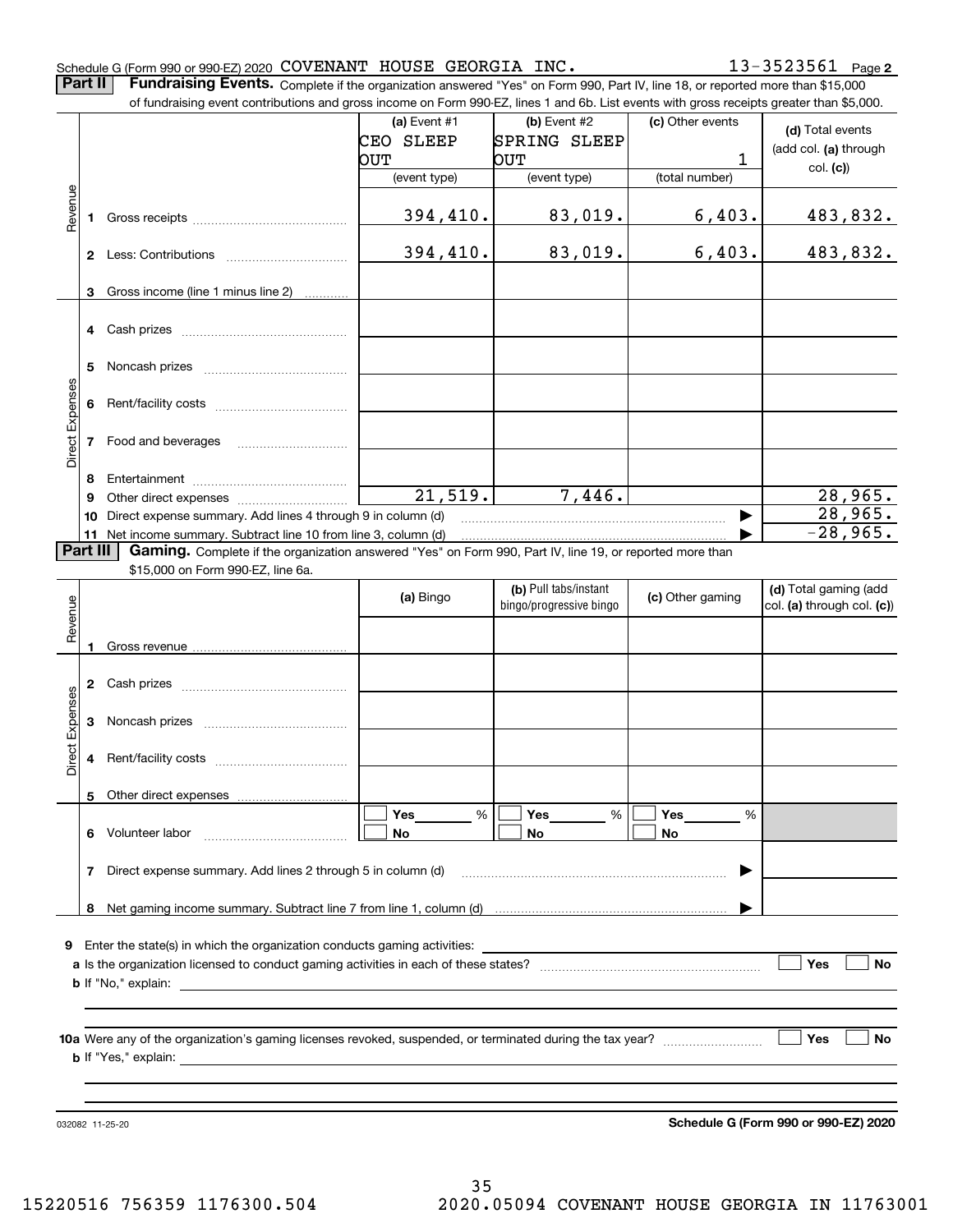| Schedule G (Form 990 or 990-EZ) 2020 COVENANT HOUSE GEORGIA INC.                                                                                                                                                                                                       | 13-3523561      | Page 3 |
|------------------------------------------------------------------------------------------------------------------------------------------------------------------------------------------------------------------------------------------------------------------------|-----------------|--------|
| 12 Is the organization a grantor, beneficiary or trustee of a trust, or a member of a partnership or other entity formed                                                                                                                                               | $\Box$ Yes      | No     |
| 13 Indicate the percentage of gaming activity conducted in:                                                                                                                                                                                                            | $\Box$ Yes      | No     |
|                                                                                                                                                                                                                                                                        | <b>13a</b>      | %      |
| <b>b</b> An outside facility <b>contained a contract and a contract of the contract of the contract of the contract of the contract of the contract of the contract of the contract of the contract of the contract of the contract o</b>                              | 13 <sub>b</sub> | %      |
| 14 Enter the name and address of the person who prepares the organization's gaming/special events books and records:                                                                                                                                                   |                 |        |
|                                                                                                                                                                                                                                                                        |                 |        |
|                                                                                                                                                                                                                                                                        |                 |        |
|                                                                                                                                                                                                                                                                        | Yes             | No     |
| <b>b</b> If "Yes," enter the amount of gaming revenue received by the organization $\triangleright$ \$                                                                                                                                                                 |                 |        |
|                                                                                                                                                                                                                                                                        |                 |        |
| c If "Yes," enter name and address of the third party:                                                                                                                                                                                                                 |                 |        |
| Name $\blacktriangleright$ $\frac{1}{\sqrt{1-\frac{1}{2}}\left(1-\frac{1}{2}\right)}$                                                                                                                                                                                  |                 |        |
|                                                                                                                                                                                                                                                                        |                 |        |
| 16 Gaming manager information:                                                                                                                                                                                                                                         |                 |        |
| Name $\blacktriangleright$ $\lrcorner$                                                                                                                                                                                                                                 |                 |        |
| Gaming manager compensation > \$                                                                                                                                                                                                                                       |                 |        |
| $Description of services provided$ $\triangleright$                                                                                                                                                                                                                    |                 |        |
|                                                                                                                                                                                                                                                                        |                 |        |
| Employee<br>Director/officer<br>Independent contractor                                                                                                                                                                                                                 |                 |        |
| 17 Mandatory distributions:                                                                                                                                                                                                                                            |                 |        |
| a Is the organization required under state law to make charitable distributions from the gaming proceeds to                                                                                                                                                            |                 |        |
| <b>No.</b> 2010 Pres ∴ No. 2010 Pres ∴ No. 2010 Pres ∴ No. 2010 Pres ∴ No. 2010 Pres ∴ No. 2010 Pres ∴ No. 2010 Pres ∴ No. 2010 Pres ∴ No. 2010 Pres ∴ No. 2010 Pres ∴ No. 2010 Pres ∴ No. 2010 Pres ∴ No. 2010 Pres ∴ No. 2010 Pr<br>retain the state gaming license? |                 |        |
| <b>b</b> Enter the amount of distributions required under state law to be distributed to other exempt organizations or spent in the<br>organization's own exempt activities during the tax year $\triangleright$ \$                                                    |                 |        |
| <b>Part IV</b><br>Supplemental Information. Provide the explanations required by Part I, line 2b, columns (iii) and (v); and Part III, lines 9, 9b, 10b,<br>15b, 15c, 16, and 17b, as applicable. Also provide any additional information. See instructions.           |                 |        |
| SCHEDULE G, PART I, LINE 2B, LIST OF TEN HIGHEST PAID FUNDRAISERS:                                                                                                                                                                                                     |                 |        |
|                                                                                                                                                                                                                                                                        |                 |        |
| NAME OF FUNDRAISER: COXE CURRY & ASSOCIATES<br>( L )                                                                                                                                                                                                                   |                 |        |
| ADDRESS OF FUNDRAISER: 191 PEACHTREE STREET, NE, ATLANTA, GA<br>( I )                                                                                                                                                                                                  | 30303           |        |
| NAME OF FUNDRAISER: CANDY BERMAN & ASSOCIATES, LLC<br>(I)                                                                                                                                                                                                              |                 |        |
| ADDRESS OF FUNDRAISER:<br>(I)                                                                                                                                                                                                                                          |                 |        |
| 3445 PEACHTREE ROAD NE, SUITE 1150, ATLANTA, GA<br>30326                                                                                                                                                                                                               |                 |        |
|                                                                                                                                                                                                                                                                        |                 |        |
| Schedule G (Form 990 or 990-EZ) 2020<br>032083 11-25-20<br>36                                                                                                                                                                                                          |                 |        |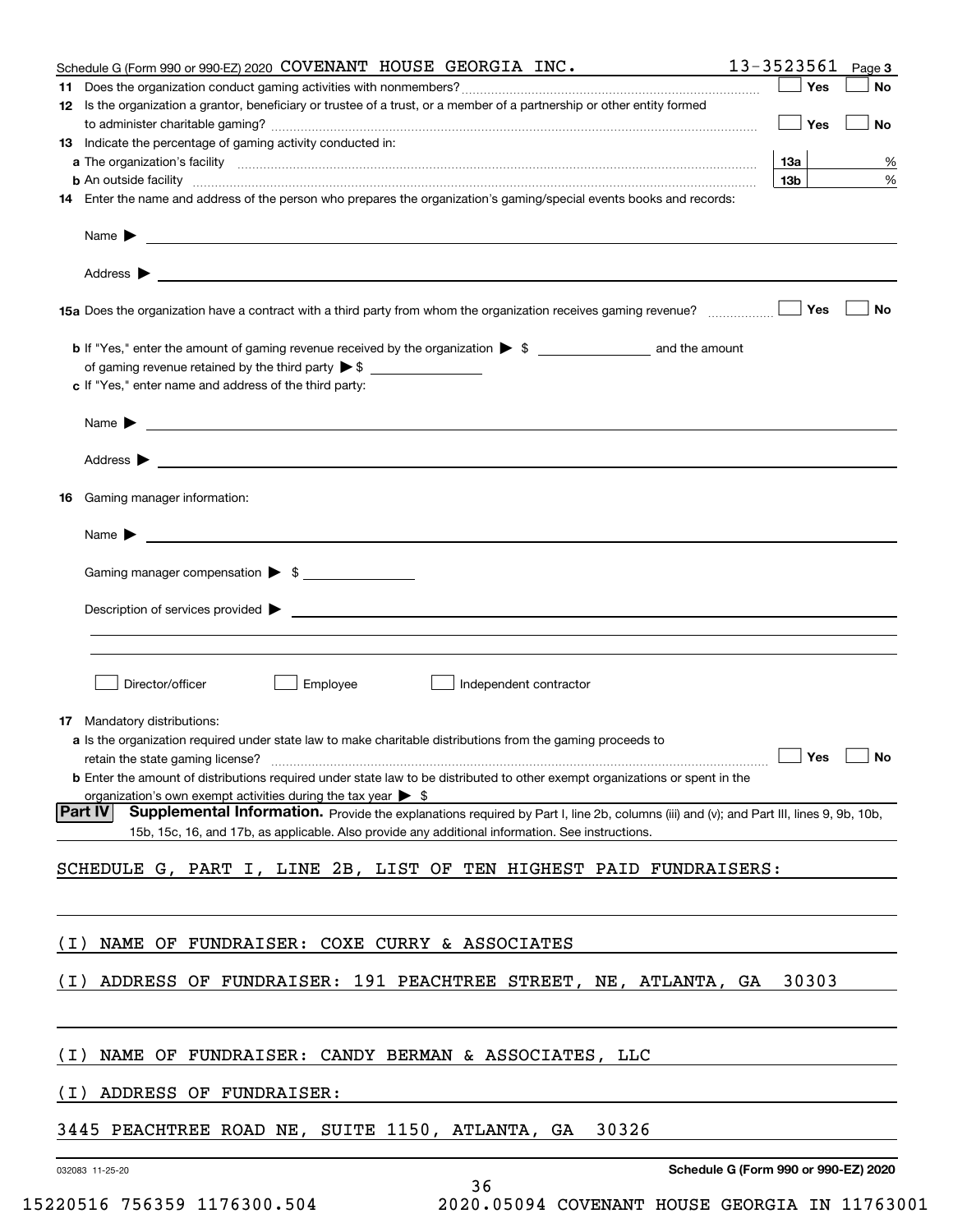PART I, LINE 2B, COLUMN (V):

PURSUANT TO THE AGREEMENT, COXE CURRY & ASSOCIATES OFFERS CAMPAIGN

MANAGEMENT SERVICES TO HELP THE ORGANIZATION AND VOLUNTEERS MAINTAIN THE

MOMENTUM OF A CAMPAIGN AND EFFICIENTLY ACCOMPLISH CAMPAIGN TASKS. THE FEE

STRUCTURE FOR THIS ENGAGEMENT WOULD BE BILLED AS FOLLOWS:

- THE FEE FOR STRATEGIC CONSULTATION AND DIRECTION DURING THE CAMPAIGN

WOULD BE \$6,000 PER MONTH FOR THE 18-MONTH PERIOD. DIRECTION FEES ARE

PAYABLE MONTHLY IN ADVANCE OF SERVICES.

- MANAGEMENT SERVICES ARE NOT EXPECTED TO EXCEED \$2,000-\$3,000 PER MONTH

FOR THE 18-RNONTH PERIOD. MANAGEMENT SERVICES ARE BILLED HOURLY, ONLY AS INCURRED.

- WRITING OF CAMPAIGN MARKETING PIECES ARE ESTIMATED TO TAKE

APPROXIMATELY 30-40 HOURS AND WILL BE BILLED AS INCURRED AT \$125 PER

HOUR. PLEASE NOTE THAT BROCHURE DESIGN AND PRINTING IS TYPICALLY HANDLED

SEPARATELY BY AN EXTERNAL VENDOR AND PRICED SEPARATELY.

- OUT-OF-POCKET EXPENSES FOR MILEAGE, PHOTOCOPIES, ETC., ARE NOT EXPECTED

TO EXCEED A RANGE OF \$300-\$350 PER MONTH FOR THE 18-MONTH PERIOD.

PURSUANT TO THE AGREEMENT, CANDY BERMAN & ASSOCIATES, LLC IS HIRED TO

PROVIDE STRATEGIES TO REACH A REALISTIC FUNDRAISING GOAL, TO CREATE AND

RUN A PROFESSIONAL, FIRST-CLASS EVENT AND TO PROVIDE SUPPORT IN

LOGISTICAL AND PROGRAMMATIC ASPECTS OF THE EVENT. THE ORGANIZATION

COMPENSATED CANDY BERMAN & ASSOCIATES, LLC \$10,000 FOR SERVICE RENDERED.

**Schedule G (Form 990 or 990-EZ)**

032084 04-01-20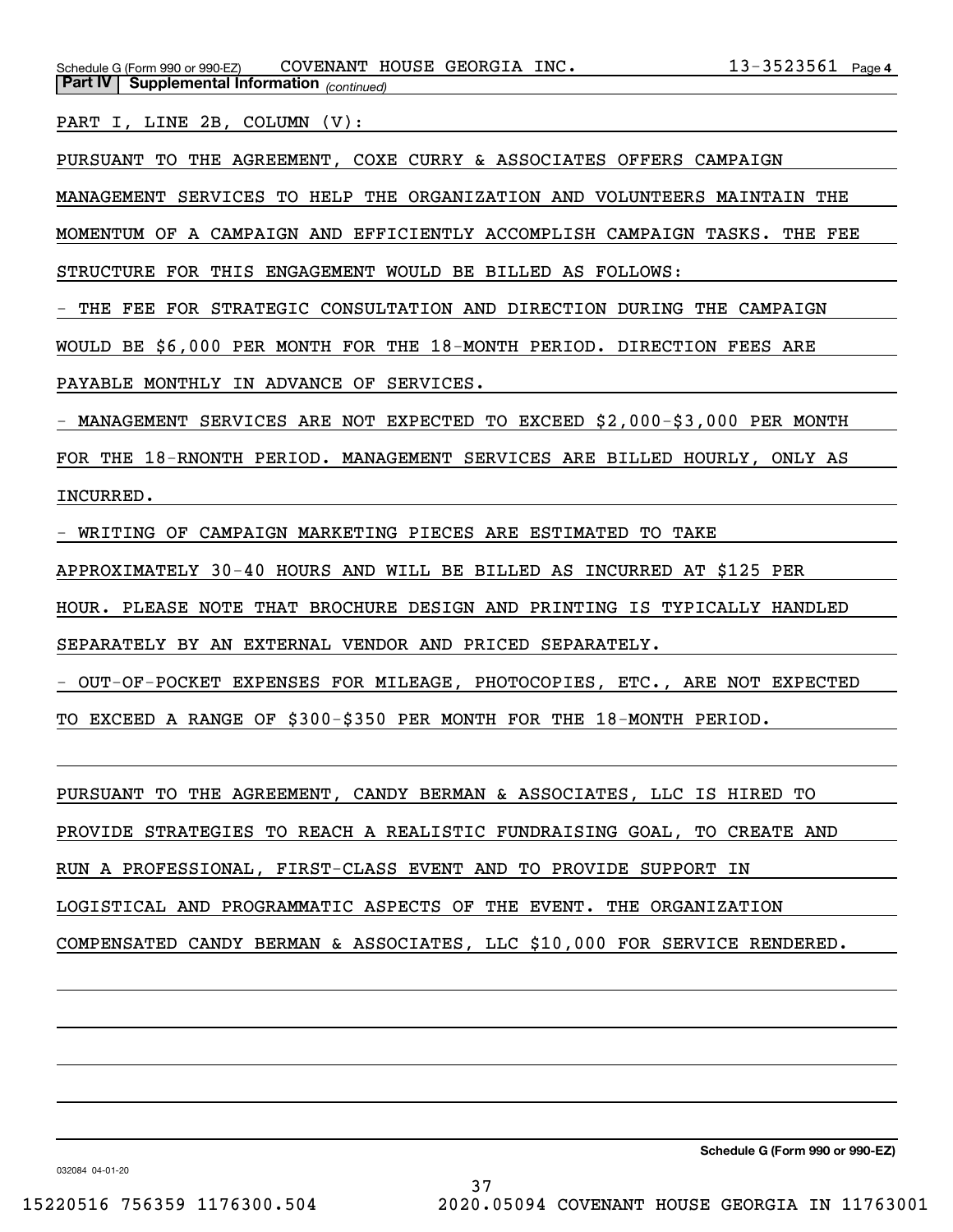| <b>SCHEDULE I</b><br>(Form 990)                        |                                                                                                                                                                          |           | OMB No. 1545-0047<br>2020          |                             |                                                       |                                               |                                          |                                       |                                            |  |  |
|--------------------------------------------------------|--------------------------------------------------------------------------------------------------------------------------------------------------------------------------|-----------|------------------------------------|-----------------------------|-------------------------------------------------------|-----------------------------------------------|------------------------------------------|---------------------------------------|--------------------------------------------|--|--|
| Department of the Treasury<br>Internal Revenue Service |                                                                                                                                                                          |           |                                    | Attach to Form 990.         | Go to www.irs.gov/Form990 for the latest information. |                                               |                                          |                                       | <b>Open to Public</b><br><b>Inspection</b> |  |  |
| Name of the organization                               | COVENANT HOUSE GEORGIA INC.                                                                                                                                              |           |                                    |                             |                                                       |                                               |                                          | <b>Employer identification number</b> | 13-3523561                                 |  |  |
| Part I                                                 | <b>General Information on Grants and Assistance</b>                                                                                                                      |           |                                    |                             |                                                       |                                               |                                          |                                       |                                            |  |  |
| $\mathbf 1$                                            | Does the organization maintain records to substantiate the amount of the grants or assistance, the grantees' eligibility for the grants or assistance, and the selection |           |                                    |                             |                                                       |                                               |                                          | $\boxed{\text{X}}$ Yes                | l No                                       |  |  |
| $\mathbf{2}$                                           | Describe in Part IV the organization's procedures for monitoring the use of grant funds in the United States.                                                            |           |                                    |                             |                                                       |                                               |                                          |                                       |                                            |  |  |
| Part II                                                | Grants and Other Assistance to Domestic Organizations and Domestic Governments. Complete if the organization answered "Yes" on Form 990, Part IV, line 21, for any       |           |                                    |                             |                                                       |                                               |                                          |                                       |                                            |  |  |
|                                                        | recipient that received more than \$5,000. Part II can be duplicated if additional space is needed.<br>(f) Method of                                                     |           |                                    |                             |                                                       |                                               |                                          |                                       |                                            |  |  |
|                                                        | 1 (a) Name and address of organization<br>or government                                                                                                                  | $(b)$ EIN | (c) IRC section<br>(if applicable) | (d) Amount of<br>cash grant | (e) Amount of<br>non-cash<br>assistance               | valuation (book,<br>FMV, appraisal,<br>other) | (g) Description of<br>noncash assistance | (h) Purpose of grant<br>or assistance |                                            |  |  |
|                                                        |                                                                                                                                                                          |           |                                    |                             |                                                       |                                               |                                          |                                       |                                            |  |  |
|                                                        |                                                                                                                                                                          |           |                                    |                             |                                                       |                                               |                                          |                                       |                                            |  |  |
|                                                        |                                                                                                                                                                          |           |                                    |                             |                                                       |                                               |                                          |                                       |                                            |  |  |
|                                                        |                                                                                                                                                                          |           |                                    |                             |                                                       |                                               |                                          |                                       |                                            |  |  |
|                                                        |                                                                                                                                                                          |           |                                    |                             |                                                       |                                               |                                          |                                       |                                            |  |  |
|                                                        |                                                                                                                                                                          |           |                                    |                             |                                                       |                                               |                                          |                                       |                                            |  |  |
|                                                        |                                                                                                                                                                          |           |                                    |                             |                                                       |                                               |                                          |                                       |                                            |  |  |
|                                                        |                                                                                                                                                                          |           |                                    |                             |                                                       |                                               |                                          |                                       |                                            |  |  |
|                                                        |                                                                                                                                                                          |           |                                    |                             |                                                       |                                               |                                          |                                       |                                            |  |  |
|                                                        |                                                                                                                                                                          |           |                                    |                             |                                                       |                                               |                                          |                                       |                                            |  |  |
|                                                        |                                                                                                                                                                          |           |                                    |                             |                                                       |                                               |                                          |                                       |                                            |  |  |
|                                                        |                                                                                                                                                                          |           |                                    |                             |                                                       |                                               |                                          |                                       |                                            |  |  |
| $\mathbf{2}$                                           | Enter total number of section 501(c)(3) and government organizations listed in the line 1 table                                                                          |           |                                    |                             |                                                       |                                               |                                          |                                       |                                            |  |  |
| 3                                                      | Enter total number of other organizations listed in the line 1 table                                                                                                     |           |                                    |                             |                                                       |                                               |                                          |                                       |                                            |  |  |
|                                                        | LHA For Paperwork Reduction Act Notice, see the Instructions for Form 990.                                                                                               |           |                                    |                             |                                                       |                                               |                                          | Schedule I (Form 990) 2020            |                                            |  |  |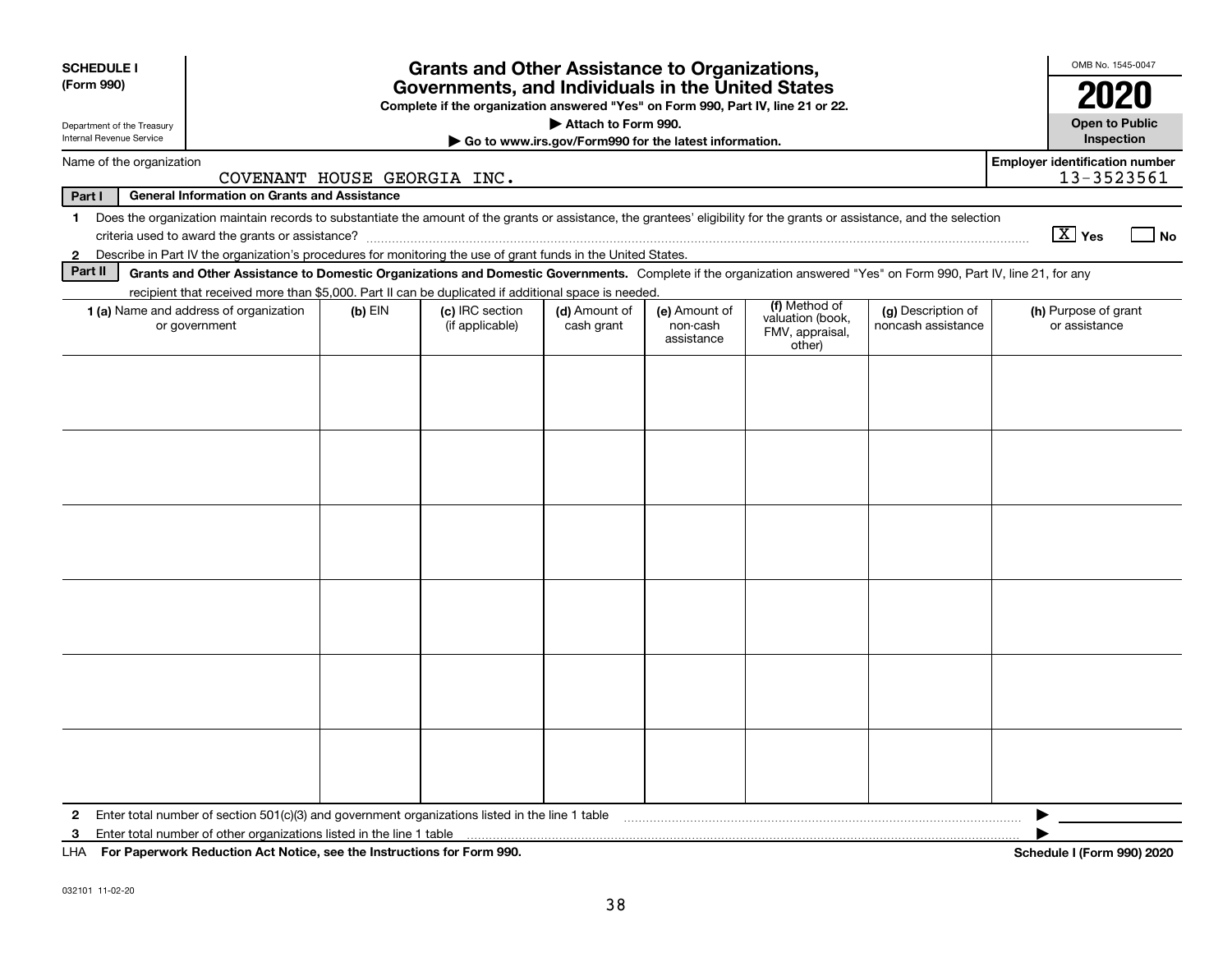**2**

**Part III** | Grants and Other Assistance to Domestic Individuals. Complete if the organization answered "Yes" on Form 990, Part IV, line 22. Part III can be duplicated if additional space is needed.

| (a) Type of grant or assistance                                                                                                                      | (b) Number of<br>recipients | (c) Amount of<br>cash grant | (d) Amount of non-<br>cash assistance | (e) Method of valuation<br>(book, FMV, appraisal, other) | (f) Description of noncash assistance                                             |
|------------------------------------------------------------------------------------------------------------------------------------------------------|-----------------------------|-----------------------------|---------------------------------------|----------------------------------------------------------|-----------------------------------------------------------------------------------|
| FOOD, CLOTHING, SUPPLIES, TRANSPORTATION, HEALTH<br>AND MENTAL HEALTH SERVICES                                                                       | 879                         | $\mathbf{0}$ .              | 324,482. COST                         |                                                          | FOOD, CLOTHING, SUPPLIES,<br>TRANSPORTATION, HEALTH AND<br>MENTAL HEALTH SERVICES |
|                                                                                                                                                      |                             |                             |                                       |                                                          |                                                                                   |
| SCHOLARS IN SERVICE SCHOLARSHIP                                                                                                                      | $\overline{2}$              | 5,000.                      | 0                                     |                                                          |                                                                                   |
|                                                                                                                                                      |                             |                             |                                       |                                                          |                                                                                   |
|                                                                                                                                                      |                             |                             |                                       |                                                          |                                                                                   |
|                                                                                                                                                      |                             |                             |                                       |                                                          |                                                                                   |
|                                                                                                                                                      |                             |                             |                                       |                                                          |                                                                                   |
|                                                                                                                                                      |                             |                             |                                       |                                                          |                                                                                   |
|                                                                                                                                                      |                             |                             |                                       |                                                          |                                                                                   |
| Supplemental Information. Provide the information required in Part I, line 2; Part III, column (b); and any other additional information.<br>Part IV |                             |                             |                                       |                                                          |                                                                                   |
| PART I, LINE 2:                                                                                                                                      |                             |                             |                                       |                                                          |                                                                                   |
| COVENANT HOUSE GEORGIA INC. MAINTAINS ADEQUATE FINANCIAL ACCOUNTING SYSTEMS                                                                          |                             |                             |                                       |                                                          |                                                                                   |
| COMPLIANCE WITH ALL APPLICABLE REGULATIONS. THEY HAVE A WRITTEN<br>IS IN<br>AND                                                                      |                             |                             |                                       |                                                          |                                                                                   |

SET OF ALL ACTIVITIES AND POLICIES AND PROCEDURES THAT DEFINE STAFF

QUALIFICATIONS AND DUTIES, LINES OF AUTHORITY, SEGREGATION OF DUTIES AND

ACCESSIBILITY. THE ORGANIZATION MAINTAINS ALL ACCOUNTING RECORDS ON A

TIMELY BASIS, INCLUDING CHARTS OF ACCOUNTS, CASH RECEIPTS JOURNALS, CASH

DISBURSEMENTS, JOURNAL ENTRIES, ACCOUNTS RECEIVABLE LEDGERS, ACCOUNTS

## PAYABLE LEDGERS AND OTHER FINANCIAL INFORMATION. THE ORGANIZATION HAS A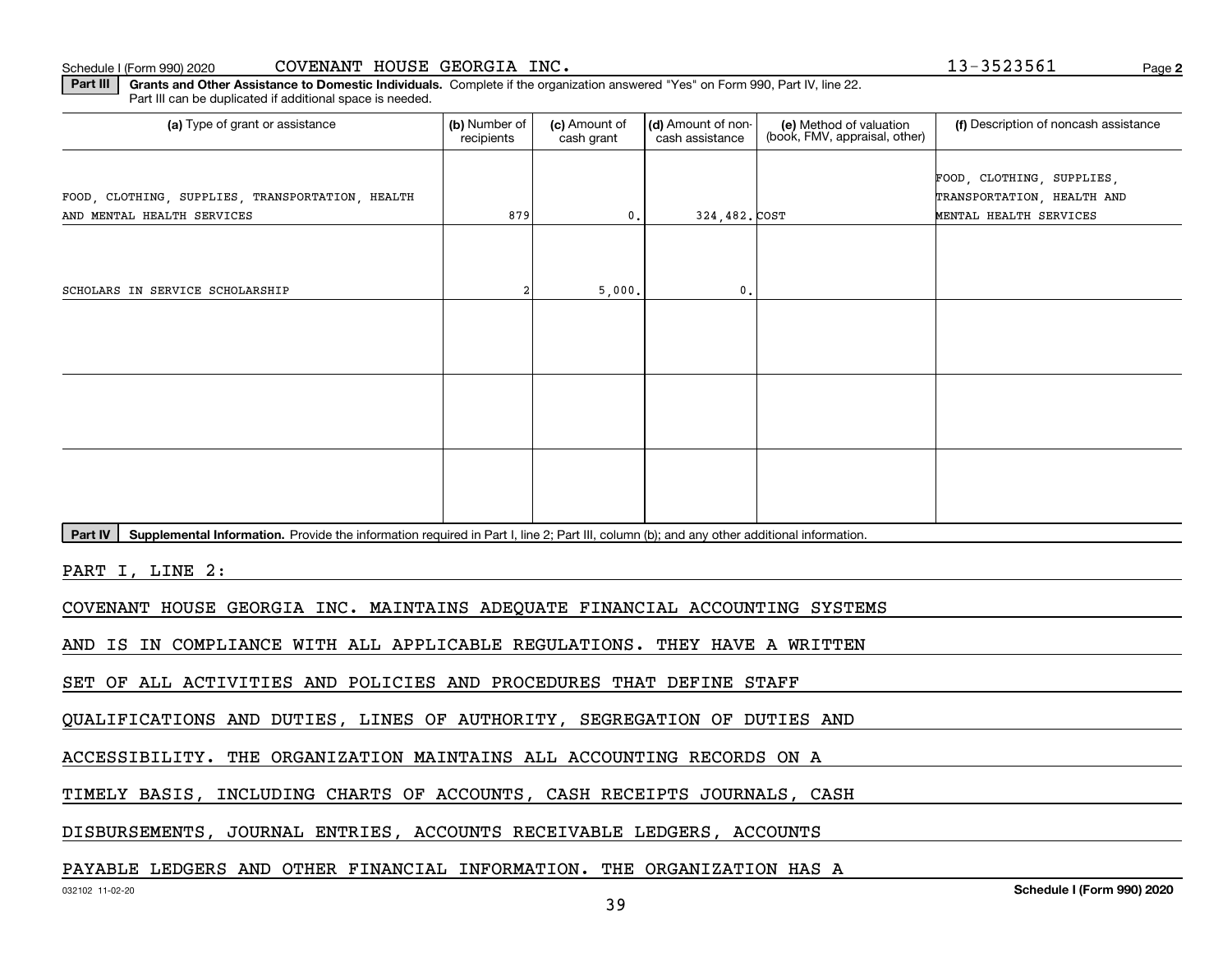| Schedule I (Form 990)<br>Part IV   Supplemental Information                 | COVENANT HOUSE GEORGIA INC. |    |  | $13 - 3523561$ Page 2 |  |
|-----------------------------------------------------------------------------|-----------------------------|----|--|-----------------------|--|
| CLEAR AND DEFINED SET OF STANDARDS AND CONTROLS FOR DETERMINING THE         |                             |    |  |                       |  |
| REASONABLENESS, ALLOWABILITY AND ALLOCABILITY OF COSTS INCURRED THAT IS     |                             |    |  |                       |  |
| CONSISTENT WITH GRANT AGREEMENTS AND OMB CIRCULAR SYSTEM IS ABLE TO PROVIDE |                             |    |  |                       |  |
| ACCURATE, CURRENT AND COMPLETE DISCLOSURE OF ALL GRANTS RECEIVED AND ITS    |                             |    |  |                       |  |
| USES.                                                                       |                             |    |  |                       |  |
|                                                                             |                             |    |  |                       |  |
|                                                                             |                             |    |  |                       |  |
|                                                                             |                             |    |  |                       |  |
|                                                                             |                             |    |  |                       |  |
|                                                                             |                             |    |  |                       |  |
|                                                                             |                             |    |  |                       |  |
|                                                                             |                             |    |  |                       |  |
|                                                                             |                             |    |  |                       |  |
|                                                                             |                             |    |  |                       |  |
|                                                                             |                             |    |  |                       |  |
|                                                                             |                             |    |  |                       |  |
|                                                                             |                             |    |  |                       |  |
|                                                                             |                             |    |  |                       |  |
|                                                                             |                             |    |  |                       |  |
|                                                                             |                             |    |  |                       |  |
|                                                                             |                             |    |  |                       |  |
|                                                                             |                             |    |  |                       |  |
|                                                                             |                             |    |  |                       |  |
|                                                                             |                             |    |  |                       |  |
|                                                                             |                             |    |  |                       |  |
|                                                                             |                             |    |  |                       |  |
|                                                                             |                             |    |  |                       |  |
|                                                                             |                             |    |  |                       |  |
| 032291<br>04-01-20                                                          |                             |    |  | Schedule I (Form 990) |  |
|                                                                             |                             | 40 |  |                       |  |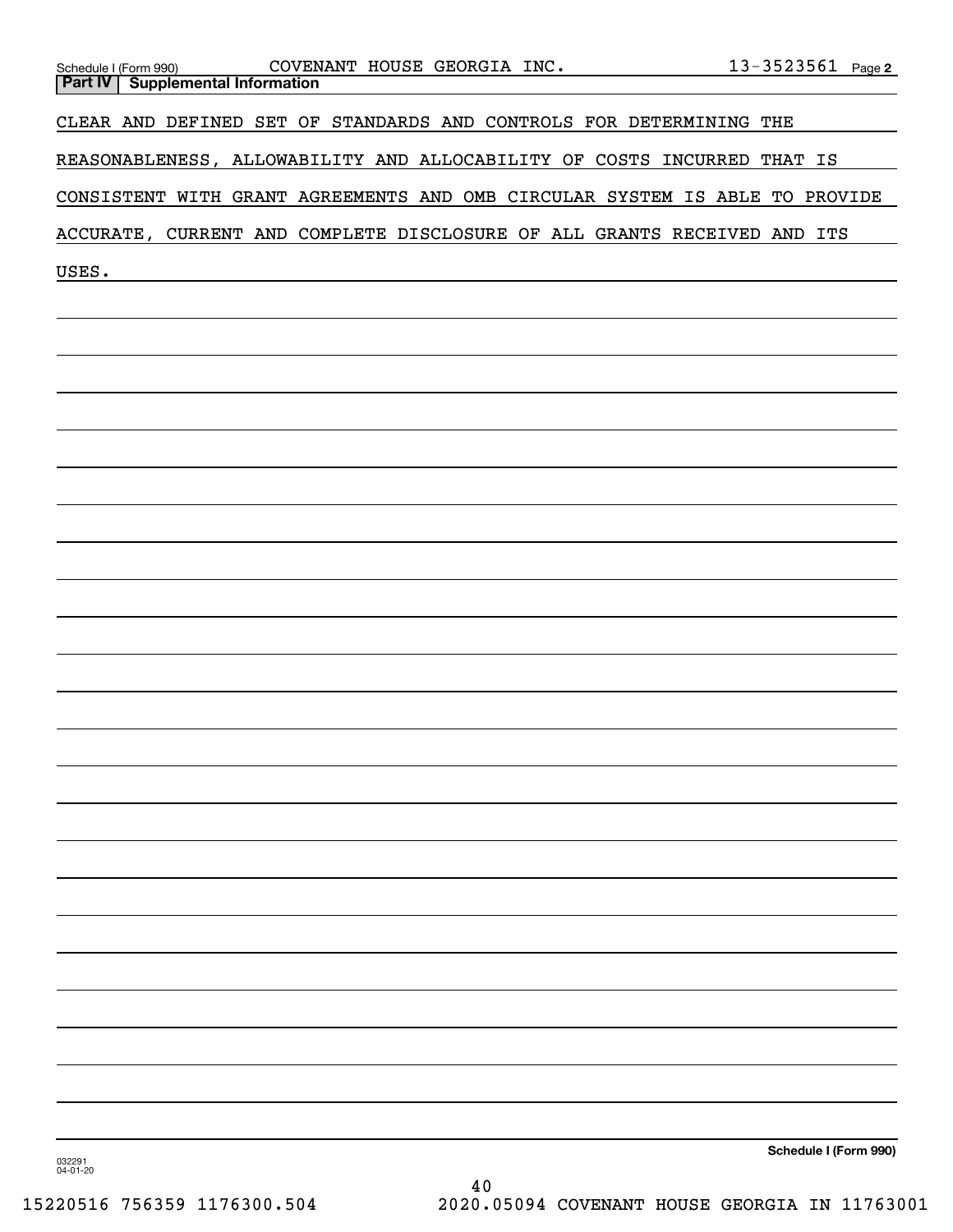|   | <b>SCHEDULE J</b>                                                                   |                                                                                                                                                                                                                                      | OMB No. 1545-0047                                                                                        |                                       |                            |     |                         |  |
|---|-------------------------------------------------------------------------------------|--------------------------------------------------------------------------------------------------------------------------------------------------------------------------------------------------------------------------------------|----------------------------------------------------------------------------------------------------------|---------------------------------------|----------------------------|-----|-------------------------|--|
|   | (Form 990)                                                                          |                                                                                                                                                                                                                                      | <b>Compensation Information</b><br>For certain Officers, Directors, Trustees, Key Employees, and Highest |                                       |                            |     |                         |  |
|   |                                                                                     |                                                                                                                                                                                                                                      | <b>Compensated Employees</b>                                                                             |                                       |                            |     |                         |  |
|   |                                                                                     | Complete if the organization answered "Yes" on Form 990, Part IV, line 23.                                                                                                                                                           |                                                                                                          |                                       | <b>Open to Public</b>      |     |                         |  |
|   | Department of the Treasury<br>Internal Revenue Service                              |                                                                                                                                                                                                                                      | Attach to Form 990.<br>Go to www.irs.gov/Form990 for instructions and the latest information.            |                                       | Inspection                 |     |                         |  |
|   | Name of the organization                                                            |                                                                                                                                                                                                                                      |                                                                                                          | <b>Employer identification number</b> |                            |     |                         |  |
|   |                                                                                     | COVENANT HOUSE GEORGIA INC.                                                                                                                                                                                                          |                                                                                                          | 13-3523561                            |                            |     |                         |  |
|   | Part I                                                                              | <b>Questions Regarding Compensation</b>                                                                                                                                                                                              |                                                                                                          |                                       |                            |     |                         |  |
|   |                                                                                     |                                                                                                                                                                                                                                      |                                                                                                          |                                       |                            | Yes | No.                     |  |
|   |                                                                                     | <b>1a</b> Check the appropriate box(es) if the organization provided any of the following to or for a person listed on Form 990,                                                                                                     |                                                                                                          |                                       |                            |     |                         |  |
|   |                                                                                     | Part VII, Section A, line 1a. Complete Part III to provide any relevant information regarding these items.                                                                                                                           |                                                                                                          |                                       |                            |     |                         |  |
|   | First-class or charter travel                                                       |                                                                                                                                                                                                                                      | Housing allowance or residence for personal use                                                          |                                       |                            |     |                         |  |
|   | Travel for companions                                                               | Payments for business use of personal residence                                                                                                                                                                                      |                                                                                                          |                                       |                            |     |                         |  |
|   | Tax indemnification and gross-up payments                                           | Health or social club dues or initiation fees                                                                                                                                                                                        |                                                                                                          |                                       |                            |     |                         |  |
|   | Discretionary spending account<br>Personal services (such as maid, chauffeur, chef) |                                                                                                                                                                                                                                      |                                                                                                          |                                       |                            |     |                         |  |
|   |                                                                                     |                                                                                                                                                                                                                                      |                                                                                                          |                                       |                            |     |                         |  |
|   |                                                                                     | <b>b</b> If any of the boxes on line 1a are checked, did the organization follow a written policy regarding payment or                                                                                                               |                                                                                                          |                                       |                            |     |                         |  |
|   |                                                                                     |                                                                                                                                                                                                                                      |                                                                                                          |                                       | 1b                         |     |                         |  |
| 2 |                                                                                     | Did the organization require substantiation prior to reimbursing or allowing expenses incurred by all directors,                                                                                                                     |                                                                                                          |                                       |                            |     |                         |  |
|   |                                                                                     |                                                                                                                                                                                                                                      |                                                                                                          |                                       | $\mathbf{2}$               |     |                         |  |
|   |                                                                                     |                                                                                                                                                                                                                                      |                                                                                                          |                                       |                            |     |                         |  |
| З |                                                                                     | Indicate which, if any, of the following the organization used to establish the compensation of the organization's                                                                                                                   |                                                                                                          |                                       |                            |     |                         |  |
|   |                                                                                     | CEO/Executive Director. Check all that apply. Do not check any boxes for methods used by a related organization to                                                                                                                   |                                                                                                          |                                       |                            |     |                         |  |
|   |                                                                                     | establish compensation of the CEO/Executive Director, but explain in Part III.                                                                                                                                                       |                                                                                                          |                                       |                            |     |                         |  |
|   | $\lfloor \texttt{X} \rfloor$ Compensation committee                                 |                                                                                                                                                                                                                                      | Written employment contract                                                                              |                                       |                            |     |                         |  |
|   |                                                                                     | $ \mathbf{X} $ Independent compensation consultant                                                                                                                                                                                   | Compensation survey or study                                                                             |                                       |                            |     |                         |  |
|   |                                                                                     | Form 990 of other organizations                                                                                                                                                                                                      | Approval by the board or compensation committee                                                          |                                       |                            |     |                         |  |
|   |                                                                                     |                                                                                                                                                                                                                                      |                                                                                                          |                                       |                            |     |                         |  |
|   |                                                                                     | During the year, did any person listed on Form 990, Part VII, Section A, line 1a, with respect to the filing                                                                                                                         |                                                                                                          |                                       |                            |     |                         |  |
|   | organization or a related organization:                                             |                                                                                                                                                                                                                                      |                                                                                                          |                                       | 4a                         |     | х                       |  |
| а |                                                                                     | Receive a severance payment or change-of-control payment?<br>Participate in or receive payment from a supplemental nonqualified retirement plan?                                                                                     |                                                                                                          |                                       | 4b                         |     | $\overline{\textbf{x}}$ |  |
|   |                                                                                     | c Participate in or receive payment from an equity-based compensation arrangement?                                                                                                                                                   |                                                                                                          |                                       | 4c                         |     | $\mathbf X$             |  |
|   |                                                                                     | If "Yes" to any of lines 4a-c, list the persons and provide the applicable amounts for each item in Part III.                                                                                                                        |                                                                                                          |                                       |                            |     |                         |  |
|   |                                                                                     |                                                                                                                                                                                                                                      |                                                                                                          |                                       |                            |     |                         |  |
|   |                                                                                     | Only section 501(c)(3), 501(c)(4), and 501(c)(29) organizations must complete lines 5-9.                                                                                                                                             |                                                                                                          |                                       |                            |     |                         |  |
| 5 |                                                                                     | For persons listed on Form 990, Part VII, Section A, line 1a, did the organization pay or accrue any compensation                                                                                                                    |                                                                                                          |                                       |                            |     |                         |  |
|   | contingent on the revenues of:                                                      |                                                                                                                                                                                                                                      |                                                                                                          |                                       |                            |     |                         |  |
|   |                                                                                     | a The organization? <b>With the contract of the contract of the contract of the contract of the contract of the contract of the contract of the contract of the contract of the contract of the contract of the contract of the </b> |                                                                                                          |                                       | 5a                         |     | х                       |  |
|   |                                                                                     |                                                                                                                                                                                                                                      |                                                                                                          |                                       | 5b                         |     | $\mathbf X$             |  |
|   |                                                                                     | If "Yes" on line 5a or 5b, describe in Part III.                                                                                                                                                                                     |                                                                                                          |                                       |                            |     |                         |  |
|   |                                                                                     | 6 For persons listed on Form 990, Part VII, Section A, line 1a, did the organization pay or accrue any compensation                                                                                                                  |                                                                                                          |                                       |                            |     |                         |  |
|   | contingent on the net earnings of:                                                  |                                                                                                                                                                                                                                      |                                                                                                          |                                       |                            |     |                         |  |
|   |                                                                                     |                                                                                                                                                                                                                                      |                                                                                                          |                                       | 6a                         |     | х                       |  |
|   |                                                                                     |                                                                                                                                                                                                                                      |                                                                                                          |                                       | 6b                         |     | X                       |  |
|   |                                                                                     | If "Yes" on line 6a or 6b, describe in Part III.                                                                                                                                                                                     |                                                                                                          |                                       |                            |     |                         |  |
|   |                                                                                     | 7 For persons listed on Form 990, Part VII, Section A, line 1a, did the organization provide any nonfixed payments                                                                                                                   |                                                                                                          |                                       |                            |     |                         |  |
|   |                                                                                     |                                                                                                                                                                                                                                      |                                                                                                          |                                       | 7                          |     | х                       |  |
|   |                                                                                     | 8 Were any amounts reported on Form 990, Part VII, paid or accrued pursuant to a contract that was subject to the                                                                                                                    |                                                                                                          |                                       |                            |     |                         |  |
|   |                                                                                     |                                                                                                                                                                                                                                      |                                                                                                          |                                       | 8                          |     | х                       |  |
| 9 |                                                                                     | If "Yes" on line 8, did the organization also follow the rebuttable presumption procedure described in                                                                                                                               |                                                                                                          |                                       |                            |     |                         |  |
|   |                                                                                     |                                                                                                                                                                                                                                      |                                                                                                          |                                       | 9                          |     |                         |  |
|   |                                                                                     | LHA For Paperwork Reduction Act Notice, see the Instructions for Form 990.                                                                                                                                                           |                                                                                                          |                                       | Schedule J (Form 990) 2020 |     |                         |  |

032111 12-07-20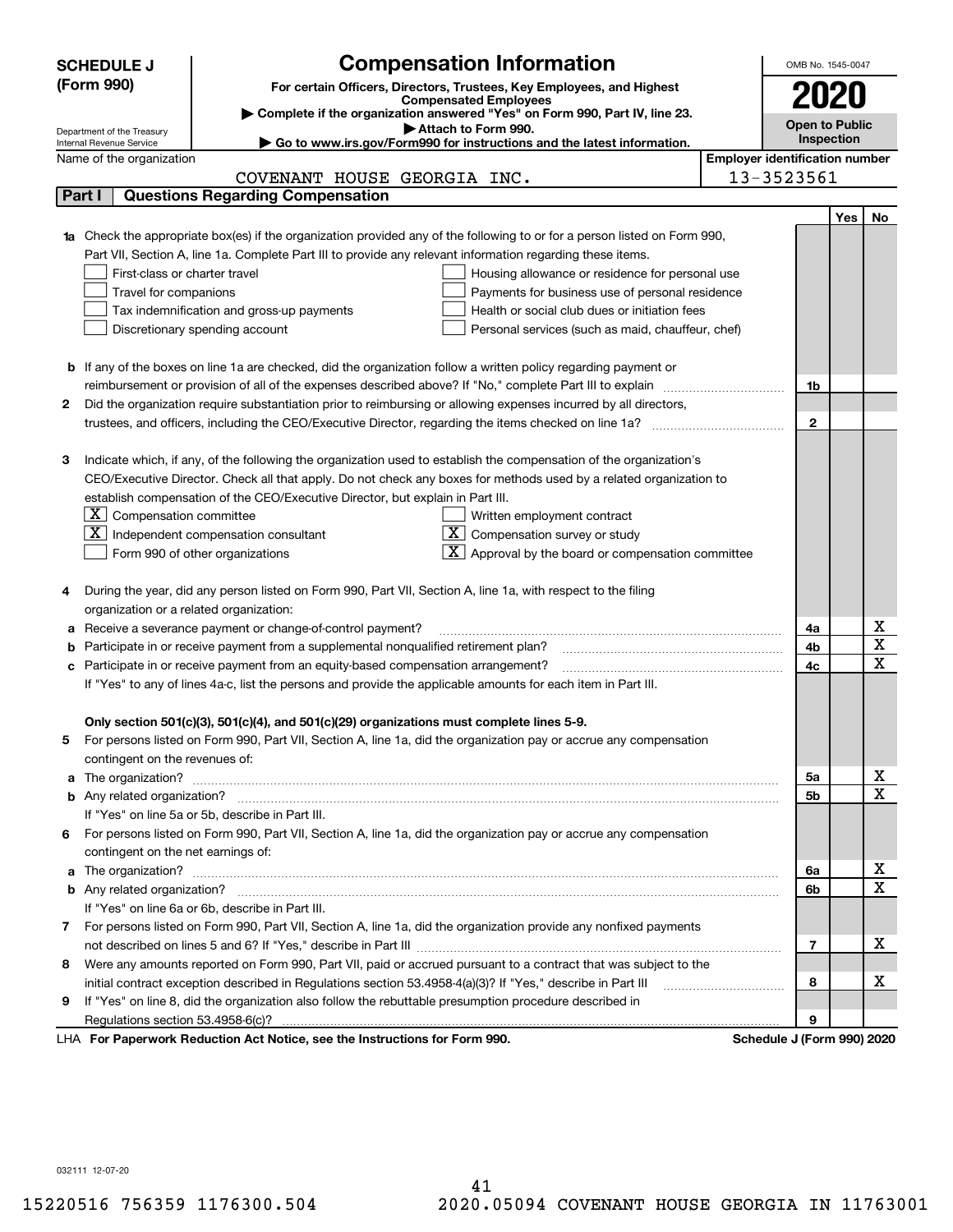13-3523561

**2**

# **Part II Officers, Directors, Trustees, Key Employees, and Highest Compensated Employees.**  Schedule J (Form 990) 2020 Page Use duplicate copies if additional space is needed.

For each individual whose compensation must be reported on Schedule J, report compensation from the organization on row (i) and from related organizations, described in the instructions, on row (ii). Do not list any individuals that aren't listed on Form 990, Part VII.

**Note:**  The sum of columns (B)(i)-(iii) for each listed individual must equal the total amount of Form 990, Part VII, Section A, line 1a, applicable column (D) and (E) amounts for that individual.

|                     |                |                          | (B) Breakdown of W-2 and/or 1099-MISC compensation |                                           | (C) Retirement and<br>other deferred | (D) Nontaxable<br>benefits | (E) Total of columns<br>$(B)(i)-(D)$ | (F) Compensation<br>in column (B)         |  |
|---------------------|----------------|--------------------------|----------------------------------------------------|-------------------------------------------|--------------------------------------|----------------------------|--------------------------------------|-------------------------------------------|--|
| (A) Name and Title  |                | (i) Base<br>compensation | (ii) Bonus &<br>incentive<br>compensation          | (iii) Other<br>reportable<br>compensation | compensation                         |                            |                                      | reported as deferred<br>on prior Form 990 |  |
| (1) ALIEIZORIA REDD | (i)            | 162, 149.                | $\overline{0}$ .                                   | $\overline{0}$ .                          | 5,732.                               | 7,967.                     | 175,848.                             | 0.                                        |  |
| EXECUTIVE DIRECTOR  | (ii)           | $\overline{0}$ .         | $\overline{0}$ .                                   | $\overline{0}$ .                          | $\overline{0}$ .                     | $\overline{0}$ .           | $\overline{0}$ .                     | $\overline{0}$ .                          |  |
|                     | (i)            |                          |                                                    |                                           |                                      |                            |                                      |                                           |  |
|                     | <u>(ii)</u>    |                          |                                                    |                                           |                                      |                            |                                      |                                           |  |
|                     | (i)            |                          |                                                    |                                           |                                      |                            |                                      |                                           |  |
|                     | <u>(ii)</u>    |                          |                                                    |                                           |                                      |                            |                                      |                                           |  |
|                     | (i)            |                          |                                                    |                                           |                                      |                            |                                      |                                           |  |
|                     | <u>(ii)</u>    |                          |                                                    |                                           |                                      |                            |                                      |                                           |  |
|                     | (i)            |                          |                                                    |                                           |                                      |                            |                                      |                                           |  |
|                     | <u>(ii)</u>    |                          |                                                    |                                           |                                      |                            |                                      |                                           |  |
|                     | (i)            |                          |                                                    |                                           |                                      |                            |                                      |                                           |  |
|                     | <u>(ii)</u>    |                          |                                                    |                                           |                                      |                            |                                      |                                           |  |
|                     | (i)            |                          |                                                    |                                           |                                      |                            |                                      |                                           |  |
|                     | (ii)<br>(i)    |                          |                                                    |                                           |                                      |                            |                                      |                                           |  |
|                     | (ii)           |                          |                                                    |                                           |                                      |                            |                                      |                                           |  |
|                     | (i)            |                          |                                                    |                                           |                                      |                            |                                      |                                           |  |
|                     | (ii)           |                          |                                                    |                                           |                                      |                            |                                      |                                           |  |
|                     | (i)            |                          |                                                    |                                           |                                      |                            |                                      |                                           |  |
|                     | (ii)           |                          |                                                    |                                           |                                      |                            |                                      |                                           |  |
|                     | (i)            |                          |                                                    |                                           |                                      |                            |                                      |                                           |  |
|                     | <u>(ii)</u>    |                          |                                                    |                                           |                                      |                            |                                      |                                           |  |
|                     | (i)            |                          |                                                    |                                           |                                      |                            |                                      |                                           |  |
|                     | <u>(ii)</u>    |                          |                                                    |                                           |                                      |                            |                                      |                                           |  |
|                     | (i)            |                          |                                                    |                                           |                                      |                            |                                      |                                           |  |
|                     | <u>(ii)</u>    |                          |                                                    |                                           |                                      |                            |                                      |                                           |  |
|                     | (i)            |                          |                                                    |                                           |                                      |                            |                                      |                                           |  |
|                     | (ii)           |                          |                                                    |                                           |                                      |                            |                                      |                                           |  |
|                     | (i)            |                          |                                                    |                                           |                                      |                            |                                      |                                           |  |
|                     | <u>(ii)</u>    |                          |                                                    |                                           |                                      |                            |                                      |                                           |  |
|                     | (i)            |                          |                                                    |                                           |                                      |                            |                                      |                                           |  |
|                     | $\overline{}}$ |                          |                                                    |                                           |                                      |                            |                                      |                                           |  |

**Schedule J (Form 990) 2020**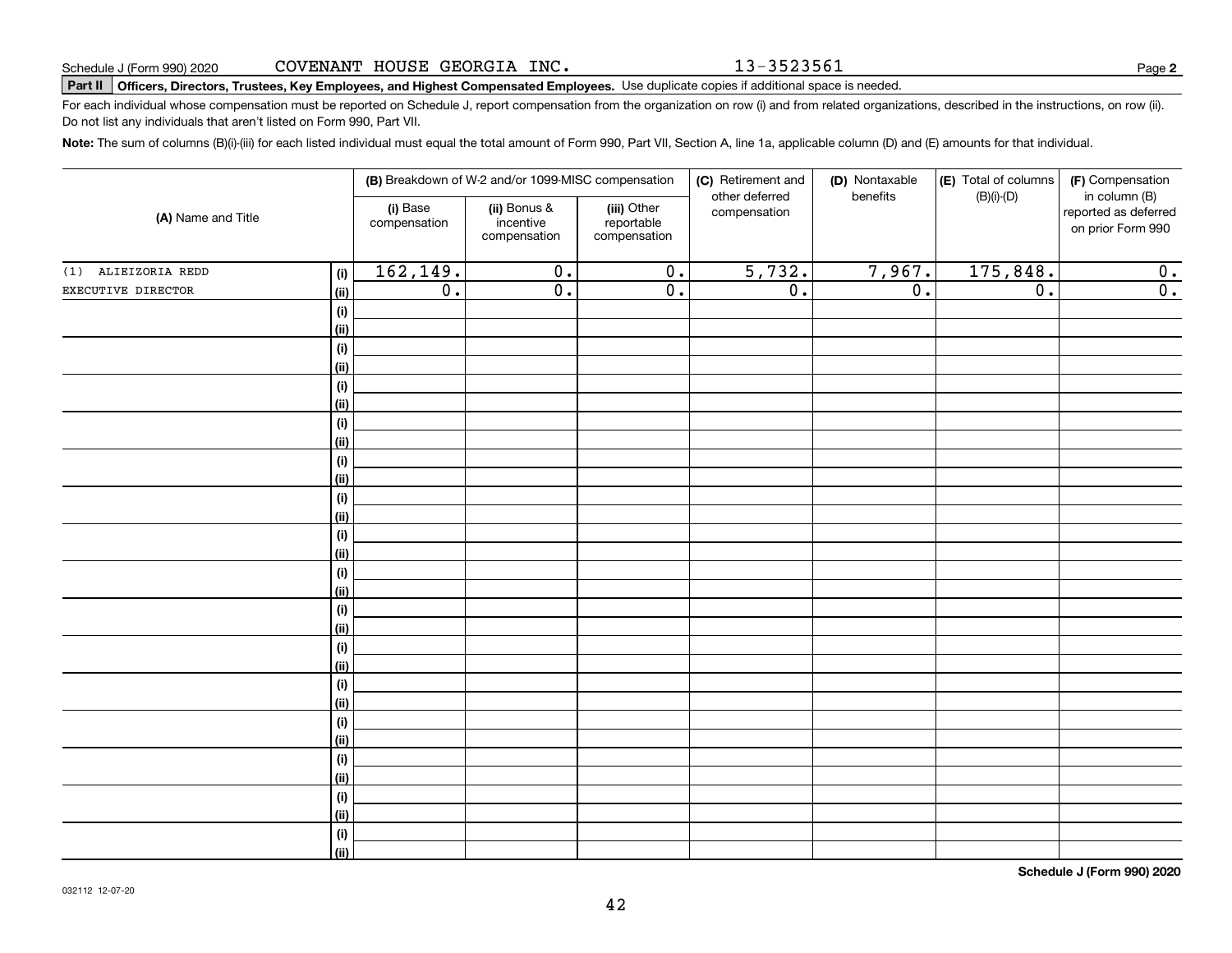### **Part III Supplemental Information**

Schedule J (Form 990) 2020 COVENANT HOUSE GEORGIA INC.<br>Part III Supplemental Information<br>Provide the information, explanation, or descriptions required for Part I, lines 1a, 1b, 3, 4a, 4b, 4c, 5a, 5b, 6a, 6b, 7, and 8, and

PART I, LINE 3:

THE PRESIDENT/CEO'S COMPENSATION IS DETERMINED BY THE EXECUTIVE COMMITTEE

OF COVENANT HOUSE INTERNATIONAL (PARENT) WORKING IN CONJUNCTION WITH

COMPARABILITY DATA SUCH AS SALARY SURVEYS WITH SIMILARLY SIZED NON-PROFITS.

PERIODICALLY THE ORGANIZATION HIRES AN INDEPENDENT CONSULTANT TO REVIEW

COMPARABLE SALARIES FOR THE PRESIDENT/CEO, OTHER OFFICERS AND KEY

EMPLOYEES. GENERALLY THE BOARD EVALUATES THE PRESIDENT'S COMPENSATION

ANNUALLY. THE DETERMINATION IS BASED ON THE PERFORMANCE EVALUATION THAT

FACTORS INTO ACCOUNT EFFECTIVENESS, PERFORMANCE, AND ACHIEVEMENT OF GOALS.

**Schedule J (Form 990) 2020**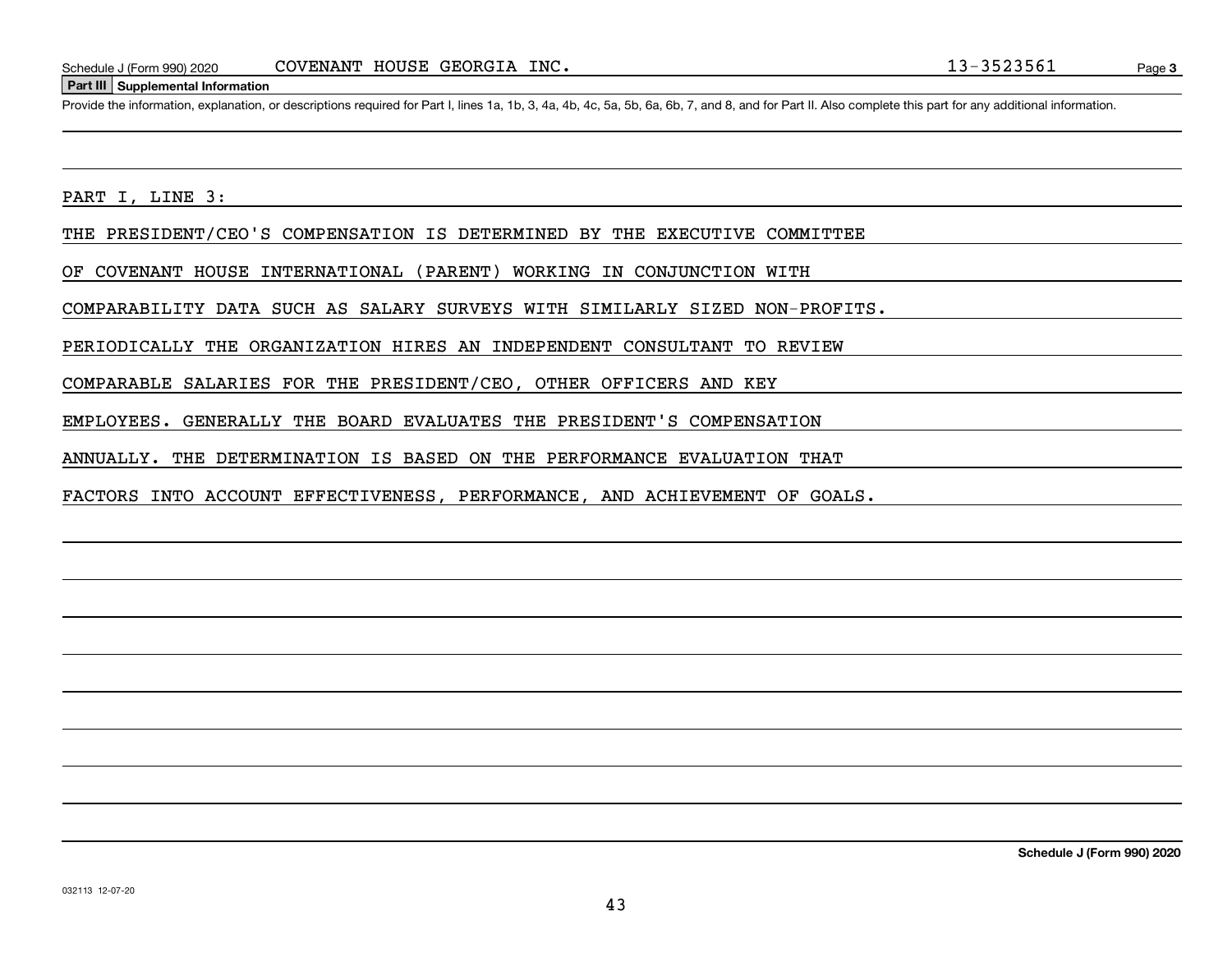## **SCHEDULE M (Form 990)**

# **Noncash Contributions**

OMB No. 1545-0047

**Open to Public Inspection**

| Department of the Treasury      |
|---------------------------------|
| <b>Internal Revenue Service</b> |

**Complete if the organizations answered "Yes" on Form 990, Part IV, lines 29 or 30.** <sup>J</sup>**2020 Attach to Form 990.** J

 **Go to www.irs.gov/Form990 for instructions and the latest information.** J

| Name of the organization |  |
|--------------------------|--|
|--------------------------|--|

| ployer identification numb |  |  |  |           |  |  |
|----------------------------|--|--|--|-----------|--|--|
|                            |  |  |  | $\bullet$ |  |  |

|        | Name of the organization                                                                                                                             | <b>Employer identification number</b> |                                      |                                                                                                      |            |                                                              |                  |    |
|--------|------------------------------------------------------------------------------------------------------------------------------------------------------|---------------------------------------|--------------------------------------|------------------------------------------------------------------------------------------------------|------------|--------------------------------------------------------------|------------------|----|
|        | COVENANT HOUSE GEORGIA INC.                                                                                                                          |                                       |                                      |                                                                                                      | 13-3523561 |                                                              |                  |    |
| Part I | <b>Types of Property</b>                                                                                                                             |                                       |                                      |                                                                                                      |            |                                                              |                  |    |
|        |                                                                                                                                                      | (a)<br>Check if<br>applicable         | (b)<br>Number of<br>contributions or | (c)<br>Noncash contribution<br>amounts reported on<br>items contributed Form 990, Part VIII, line 1g |            | (d)<br>Method of determining<br>noncash contribution amounts |                  |    |
| 1.     |                                                                                                                                                      |                                       |                                      |                                                                                                      |            |                                                              |                  |    |
| 2      |                                                                                                                                                      |                                       |                                      |                                                                                                      |            |                                                              |                  |    |
| 3      | Art - Fractional interests                                                                                                                           |                                       |                                      |                                                                                                      |            |                                                              |                  |    |
| 4      | Books and publications                                                                                                                               |                                       |                                      |                                                                                                      |            |                                                              |                  |    |
| 5      | Clothing and household goods                                                                                                                         | X                                     |                                      | 10,577. COST                                                                                         |            |                                                              |                  |    |
| 6      |                                                                                                                                                      |                                       |                                      |                                                                                                      |            |                                                              |                  |    |
| 7      |                                                                                                                                                      |                                       |                                      |                                                                                                      |            |                                                              |                  |    |
| 8      | Intellectual property                                                                                                                                |                                       |                                      |                                                                                                      |            |                                                              |                  |    |
| 9      | Securities - Publicly traded                                                                                                                         |                                       |                                      |                                                                                                      |            |                                                              |                  |    |
| 10     | Securities - Closely held stock                                                                                                                      |                                       |                                      |                                                                                                      |            |                                                              |                  |    |
| 11     | Securities - Partnership, LLC, or                                                                                                                    |                                       |                                      |                                                                                                      |            |                                                              |                  |    |
|        | trust interests                                                                                                                                      |                                       |                                      |                                                                                                      |            |                                                              |                  |    |
| 12     | Securities - Miscellaneous                                                                                                                           |                                       |                                      |                                                                                                      |            |                                                              |                  |    |
| 13     | Qualified conservation contribution -                                                                                                                |                                       |                                      |                                                                                                      |            |                                                              |                  |    |
|        | Historic structures                                                                                                                                  |                                       |                                      |                                                                                                      |            |                                                              |                  |    |
| 14     | Qualified conservation contribution - Other                                                                                                          |                                       |                                      |                                                                                                      |            |                                                              |                  |    |
| 15     | Real estate - Residential                                                                                                                            |                                       |                                      |                                                                                                      |            |                                                              |                  |    |
| 16     | Real estate - Commercial                                                                                                                             |                                       |                                      |                                                                                                      |            |                                                              |                  |    |
| 17     |                                                                                                                                                      |                                       |                                      |                                                                                                      |            |                                                              |                  |    |
| 18     |                                                                                                                                                      |                                       |                                      |                                                                                                      |            |                                                              |                  |    |
| 19     |                                                                                                                                                      | $\mathbf x$                           | 3                                    | $2,442.$ COST                                                                                        |            |                                                              |                  |    |
| 20     | Drugs and medical supplies                                                                                                                           |                                       |                                      |                                                                                                      |            |                                                              |                  |    |
| 21     |                                                                                                                                                      |                                       |                                      |                                                                                                      |            |                                                              |                  |    |
| 22     |                                                                                                                                                      |                                       |                                      |                                                                                                      |            |                                                              |                  |    |
| 23     |                                                                                                                                                      |                                       |                                      |                                                                                                      |            |                                                              |                  |    |
| 24     |                                                                                                                                                      |                                       |                                      |                                                                                                      |            |                                                              |                  |    |
| 25     | (GIFT CARDS AN)<br>Other $\blacktriangleright$                                                                                                       | X                                     | 33                                   | 19,940.COST                                                                                          |            |                                                              |                  |    |
| 26     | <b>ELECTRONIC</b><br>Other $\blacktriangleright$                                                                                                     | х                                     | 6                                    | 2,205. COST                                                                                          |            |                                                              |                  |    |
| 27     | Other $\blacktriangleright$<br><u> 1999 - John Harry Harry Harry Harry Harry Harry Harry Harry Harry Harry Harry Harry Harry Harry Harry Harry H</u> |                                       |                                      |                                                                                                      |            |                                                              |                  |    |
| 28     | Other $\blacktriangleright$                                                                                                                          |                                       |                                      |                                                                                                      |            |                                                              |                  |    |
| 29     | Number of Forms 8283 received by the organization during the tax year for contributions                                                              |                                       |                                      |                                                                                                      |            |                                                              |                  |    |
|        |                                                                                                                                                      |                                       |                                      |                                                                                                      |            |                                                              | $\boldsymbol{0}$ |    |
|        |                                                                                                                                                      |                                       |                                      |                                                                                                      |            |                                                              | Yes              | No |
|        | 30a During the year, did the organization receive by contribution any property reported in Part I, lines 1 through 28, that it                       |                                       |                                      |                                                                                                      |            |                                                              |                  |    |
|        | must hold for at least three years from the date of the initial contribution, and which isn't required to be used for                                |                                       |                                      |                                                                                                      |            |                                                              |                  |    |
|        | exempt purposes for the entire holding period?                                                                                                       |                                       |                                      |                                                                                                      |            | 30a                                                          |                  | х  |
| b      | If "Yes," describe the arrangement in Part II.                                                                                                       |                                       |                                      |                                                                                                      |            |                                                              |                  |    |
| 31     | Does the organization have a gift acceptance policy that requires the review of any nonstandard contributions?                                       |                                       |                                      |                                                                                                      |            | 31                                                           | х                |    |
|        | 32a Does the organization hire or use third parties or related organizations to solicit, process, or sell noncash                                    |                                       |                                      |                                                                                                      |            |                                                              |                  |    |

**33**If the organization didn't report an amount in column (c) for a type of property for which column (a) is checked, **b**If "Yes," describe in Part II. describe in Part II.

contributions? ~~~~~~~~~~~~~~~~~~~~~~~~~~~~~~~~~~~~~~~~~~~~~~~~~~~~~~

**For Paperwork Reduction Act Notice, see the Instructions for Form 990. Schedule M (Form 990) 2020** LHA

**32a**

X

032141 11-23-20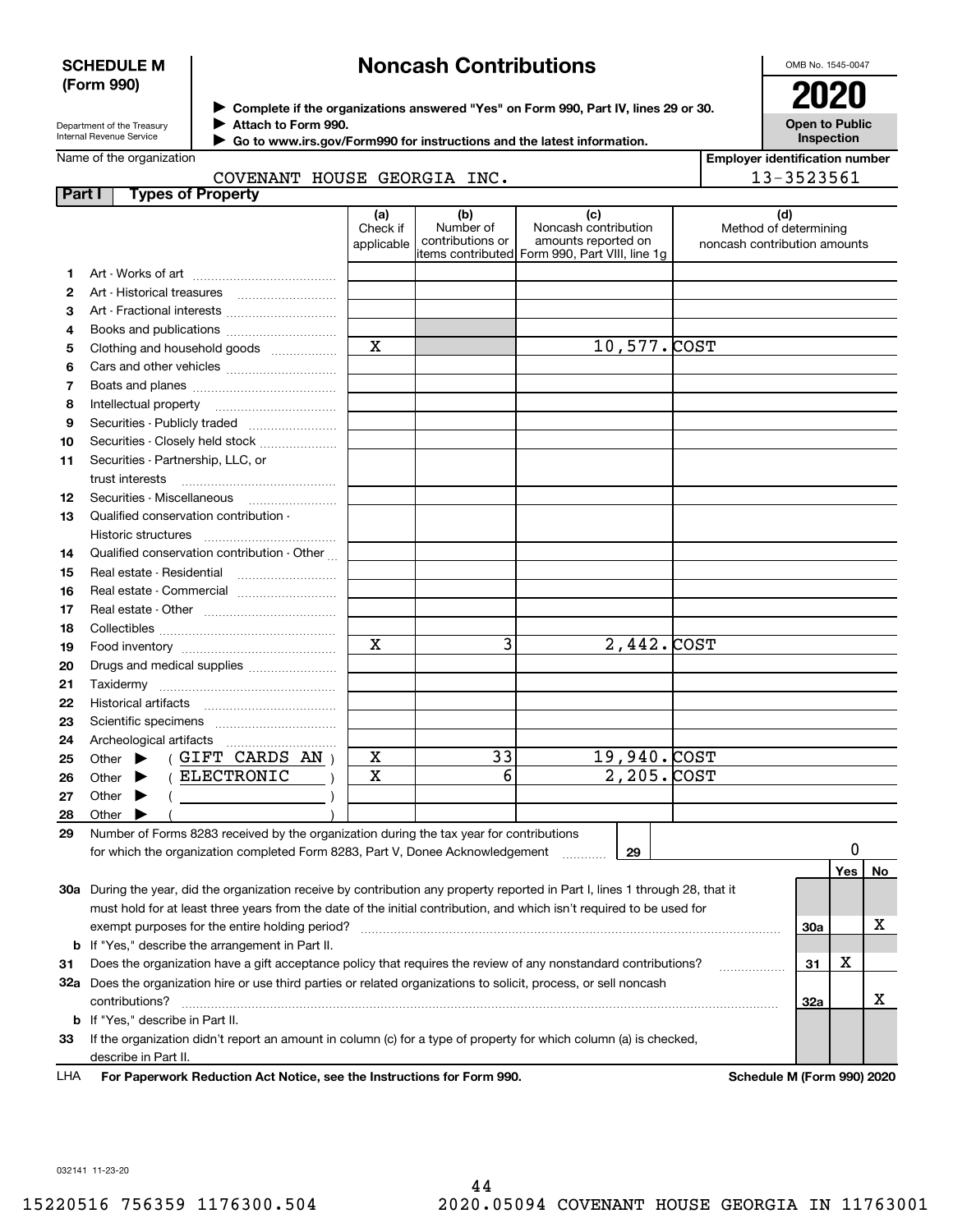| Schedule M (Form 990) 2020 | COVENANT |  | HOUSE GEORGIA . | INC. | 3523561<br>Page |  |
|----------------------------|----------|--|-----------------|------|-----------------|--|
|----------------------------|----------|--|-----------------|------|-----------------|--|

Part II | Supplemental Information. Provide the information required by Part I, lines 30b, 32b, and 33, and whether the organization is reporting in Part I, column (b), the number of contributions, the number of items received, or a combination of both. Also complete this part for any additional information.

SCHEDULE M, PART I, COLUMN (B):

## THE ORGANIZATION IS REPORTING THE NUMBER OF CONTRIBUTORS IN PART I,

COLUMN (B) OF SCHEDULE M.

**Schedule M (Form 990) 2020**

032142 11-23-20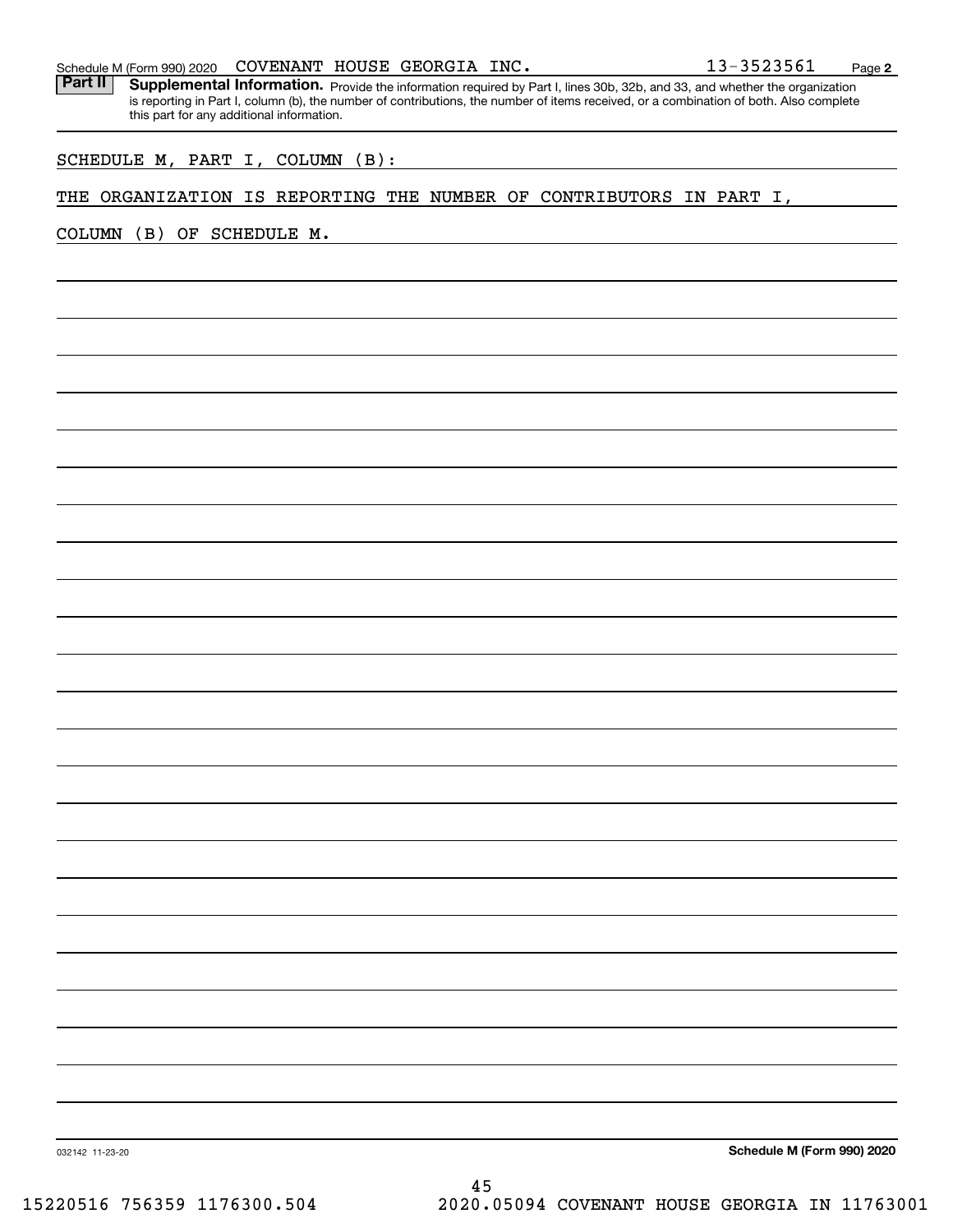**(Form 990 or 990-EZ)**

Department of the Treasury Internal Revenue Service Name of the organization

**SCHEDULE O Supplemental Information to Form 990 or 990-EZ**

**Complete to provide information for responses to specific questions on Form 990 or 990-EZ or to provide any additional information. | Attach to Form 990 or 990-EZ.**

**| Go to www.irs.gov/Form990 for the latest information.**

OMB No. 1545-0047 **Open to Public Inspection2020**

**Employer identification number**

COVENANT HOUSE GEORGIA INC. | 13-3523561

FORM 990, PART I, LINE 1, DESCRIPTION OF ORGANIZATION MISSION:

RUNAWAY AND SEXUALLY EXPLOITED YOUTH.

FORM 990, PART III, LINE 3, MISSION STATEMENT:

IN 33 CITIES ACROSS SIX COUNTRIES, COVENANT HOUSE BUILDS BRIDGES TO

HOPE FOR YOUNG PEOPLE FACING HOMELESSNESS AND SURVIVORS OF HUMAN

TRAFFICKING, MEETING THEIR IMMEDIATE NEEDS FOR FOOD, CLOTHING,

PROTECTION, AND MEDICAL CARE AND SUPPORTING THEM TO ADVANCE THEIR GOALS

OF EDUCATION AND EMPLOYMENT. COVENANT HOUSE ENCOMPASSES A ROBUST

NETWORK OF "HOUSES," WITH BEST-IN-CLASS SERVICES AND A SHARED

COMMITMENT TO UNCONDITIONAL LOVE, ABSOLUTE RESPECT, AND RELENTLESS

SUPPORT FOR EACH YOUNG PERSON WHO WALKS THROUGH OUR DOORS. FOUNDED AS A

DROP-IN CENTER IN NEW YORK CITY IN 1972, COVENANT HOUSE NOW SERVES

THOUSANDS OF CHILDREN AND YOUTH EVERY YEAR IN OUR RESIDENTIAL,

OUTREACH, AND DROP-IN PROGRAMS. OUR DEDICATED STAFF ACROSS THE UNITED

STATES, GUATEMALA, HONDURAS, MEXICO, NICARAGUA, AND CANADA EMPLOY A

STRENGTHS-BASED, TRAUMA-INFORMED PRACTICE MODEL THAT HELPS YOUNG PEOPLE

DISCOVER AND DEVELOP THEIR POWER TO OVERCOME ADVERSITY NOW AND INTO THE

FUTURE.

YOUNG PEOPLE ARRIVE AT COVENANT HOUSE WITH AN ARRAY OF LIVED EXPERIENCES, INCLUDING FOSTER CARE, FAMILY TRAUMA, SUBSTANCE USE, MENTAL HEALTH ISSUES, DOMESTIC VIOLENCE, SEXUAL ABUSE, AND MORE. OUR STAFF MEET THEM WHERE THEY ARE AND ACCOMPANY THEM, THROUGH OUR HIGH-QUALITY CONTINUUM OF SERVICES, ON THEIR JOURNEY TO WHOLENESS AND INDEPENDENCE.

032211 11-20-20 LHA For Paperwork Reduction Act Notice, see the Instructions for Form 990 or 990-EZ. Schedule O (Form 990 or 990-EZ) 2020 46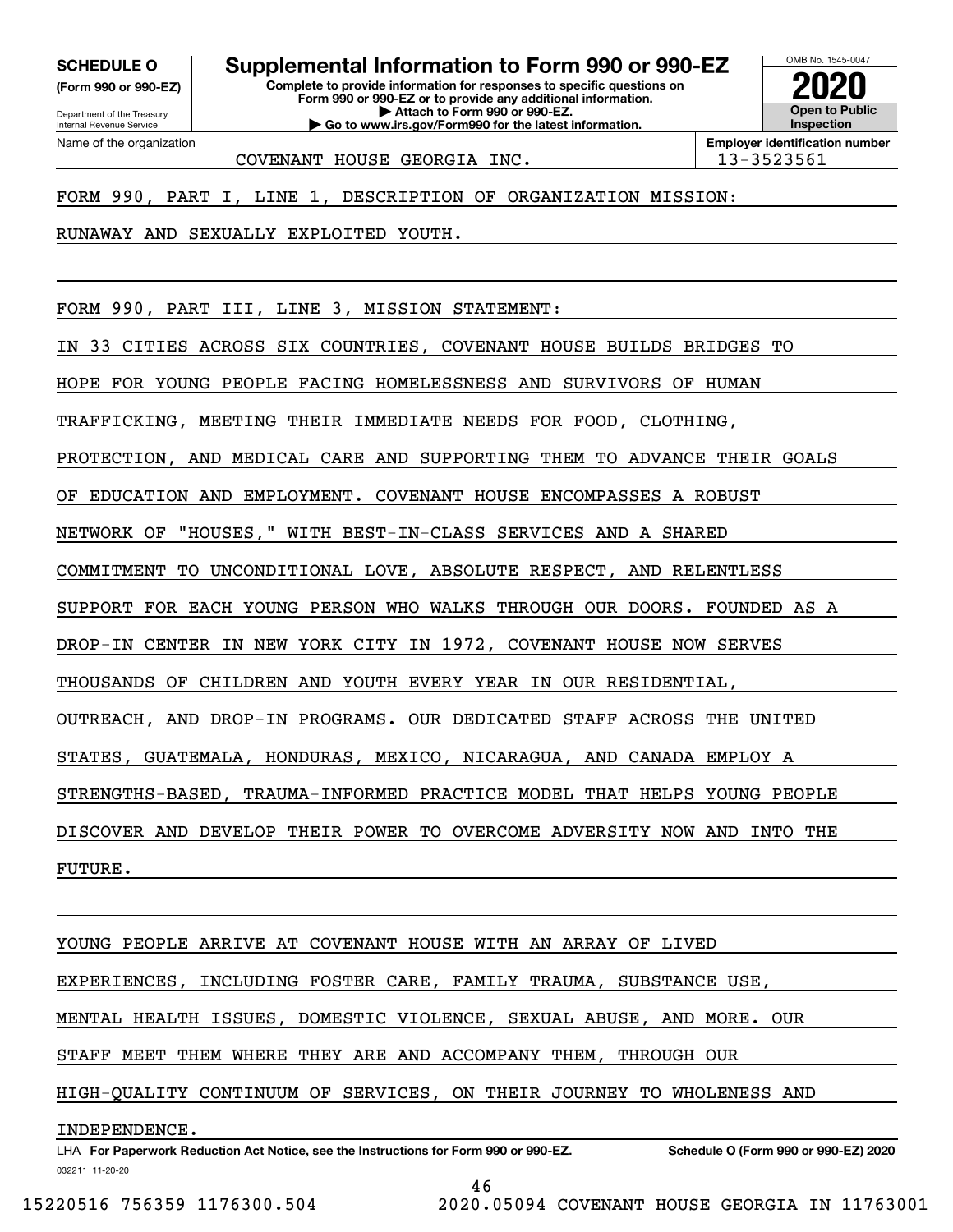DURING FY21, THE WORLDWIDE COVID-19 PANDEMIC IMPACTED THE NUMBER OF YOUTH COVENANT HOUSE REACHED, AS AFFILIATES ENSURED SOCIAL DISTANCING, SET ASIDE ISOLATION ROOMS FOR SYMPTOMATIC YOUTH, PAUSED OUR IN-PERSON PREVENTION PROGRAMS, AND, DURING LOCKDOWNS, SUSPENDED OR MODIFIED STREET OUTREACH. THE PANDEMIC IMPACTED ALL OF OUR OPERATIONS, INCLUDING FOOD PRODUCTION (INCREASED 75%); THE CREATION OF ONLINE OPPORTUNITIES FOR MENTAL HEALTH CARE, EDUCATION, AND JOB READINESS TRAINING; DEVELOPMENT OF APPROPRIATE INTAKE PROTOCOLS; IMPLEMENTATION OF NEW CLEANING AND SANITIZING PROTOCOLS, AND OTHER MEASURES, ALL OF WHICH DROVE UP OPERATING COSTS. NEVERTHELESS, IN FY21 COVENANT HOUSE AFFILIATES PROVIDED A TOTAL OF NEARLY 690,000 NIGHTS OF HOUSING AND SAFETY FOR, ON AVERAGE, 1,883 YOUTH EACH NIGHT.

FORM 990, PART III, LINE 4A, PROGRAM SERVICE ACCOMPLISHMENTS: PROGRAMS TO MEET THOSE NEEDS, STABILIZE A YOUNG PERSON'S SITUATION, AND HELP THEM BEGIN TO CONSIDER THEIR LONGER-TERM GOALS FOR EDUCATION, EMPLOYMENT, AND CAREER PLANNING. WE ARE EXPERTLY EQUIPPED TO RESPOND TO THE UNIQUE NEEDS OF YOUNG SURVIVORS OF HUMAN TRAFFICKING, THOSE WHO IDENTIFY AS LGBTQ+, AND THOSE WHO ARE PREGNANT OR PARENTING.

FORM 990, PART III, LINE 4D, OTHER PROGRAM SERVICES:

SUPPORT SERVICES PROVIDES THE FOLLOWING:

EDUCATION AND WORKFORCE DEVELOPMENT SUPPORT-

YOUNG PEOPLE ARRIVE AT COVENANT HOUSE GEORGIA WITH DREAMS THAT HAVE

47

**Schedule O (Form 990 or 990-EZ) 2020**

032212 11-20-20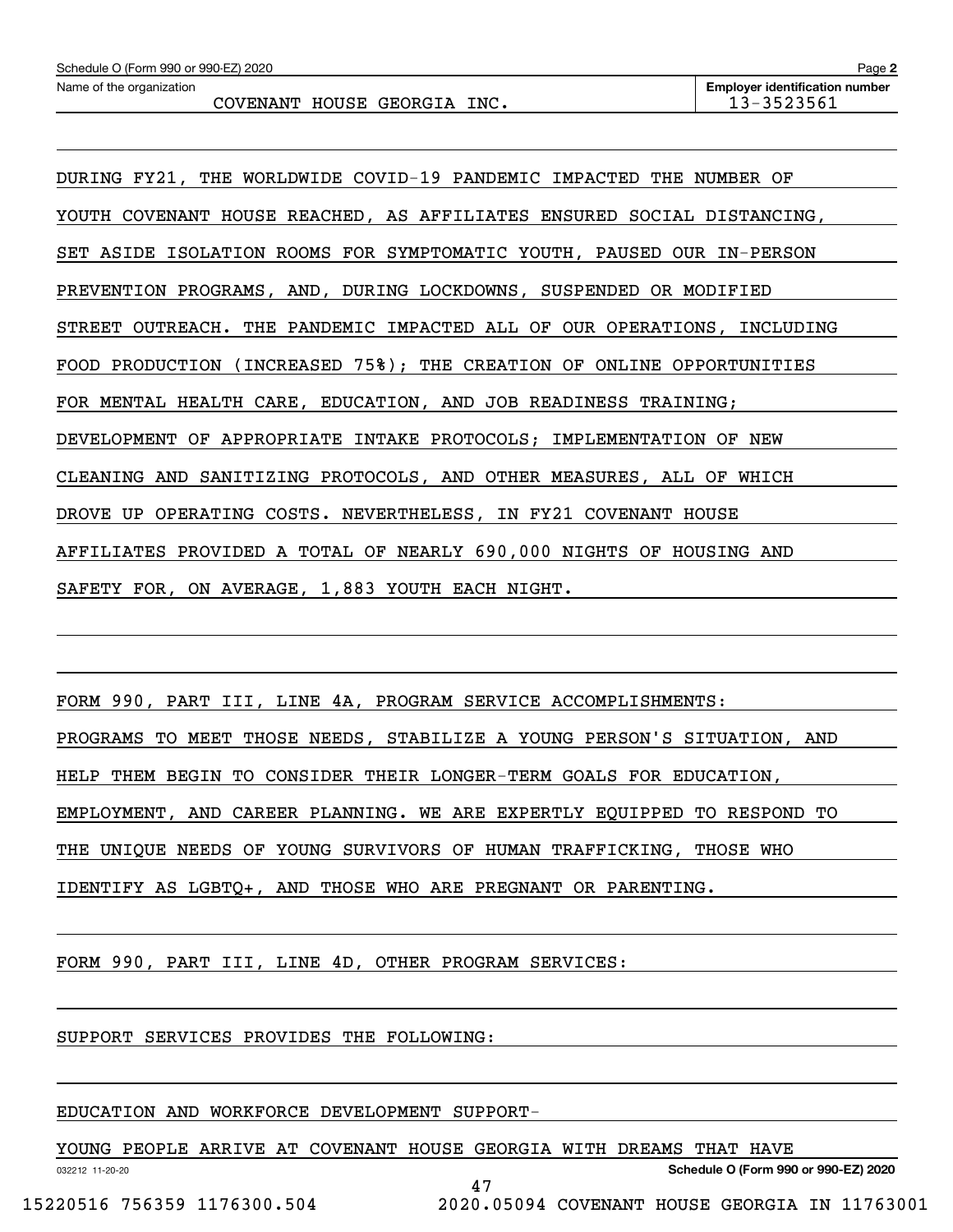| Schedule O (Form 990 or 990-EZ) 2020                                      | Page 2                                              |
|---------------------------------------------------------------------------|-----------------------------------------------------|
| Name of the organization<br>COVENANT HOUSE GEORGIA INC.                   | <b>Employer identification number</b><br>13-3523561 |
| BEEN DISRUPTED BY HOMELESSNESS. ONLY ABOUT 21% ARE ENROLLED               | IN SCHOOL                                           |
| THE TIME OF<br>INTAKE. ADVANCING EDUCATIONALLY AND PREPARING FOR A<br>AT. |                                                     |
| CAREER ARE KEY TO A YOUNG PERSON'S PROSPECTS FOR LEAVING HOMELESSNESS     |                                                     |
| BEHIND. EITHER DIRECTLY OR THROUGH PARTNERSHIPS, WE GUIDE YOUTH TO        |                                                     |
| APPROPRIATE EDUCATIONAL AND WORK FORCE OPPORTUNITIES, MATCHING EACH       |                                                     |
| YOUNG PERSON'S STRENGTHS AND ABILITIES WITH THEIR CAREER INTERESTS. WE    |                                                     |
| THEM HONE THE SKILLS THEY NEED TO JOIN THE WORKFORCE, BECOME<br>HELP      |                                                     |
| INDEPENDENT, AND TURN THEIR BACK ON HOMELESSNESS AND ESCAPE               |                                                     |
| TRAFFICKING.                                                              |                                                     |
|                                                                           |                                                     |
| HUMAN TRAFFICKING SURVIVORS-                                              |                                                     |
| THE THOUSANDS OF YOUNG PEOPLE WHO FIND SAFETY AND SANCTUARY AT<br>OF      |                                                     |
| COVENANT HOUSE, OUR RESEARCH INDICATES THAT APPROXIMATELY ONE IN FIVE     |                                                     |
| ARE SURVIVORS OF HUMAN TRAFFICKING. YOUNG PEOPLE EXPERIENCING             |                                                     |
| HOMELESSNESS ARE VULNERABLE TO TRAFFICKERS, WHO PREY ON THEIR NEED FOR    |                                                     |
| LOVE, SUPPORT, A SAFE PLACE TO SLEEP, AND FOOD TO CREATE A TRAUMA BOND    |                                                     |
| WITH THEM. COVENANT HOUSE HAS PIONEERED INTAKE SCREENING TOOLS TO         |                                                     |
| QUICKLY REVEAL A HISTORY OF TRAFFICKING THAT YOUNG PEOPLE, OTHERWISE,     |                                                     |
| MAY FIND DIFFICULT TO NAME. WE MEET TRAFFICKING SURVIVORS' IMMEDIATE      |                                                     |
| NEEDS FOR NUTRITIOUS FOOD, CLOTHING, SHELTER, SAFETY, AND MEDICAL CARE.   |                                                     |
| AND WE RECOGNIZE THEIR UNIQUE NEEDS FOR EXTRA LEVELS OF PROTECTION,       |                                                     |
| INCLUDING SAFE SPACES AT ALL OUR SITES AND SAFE HOUSES AT OUR SITES IN    |                                                     |
| NEW YORK, TORONTO, TEGUCIGALPA, AND GUATEMALA CITY, AS WELL AS FOR        |                                                     |
| RIGOROUS MENTAL HEALTH CARE TO HELP THEM SORT THROUGH THEIR EXPERIENCES   |                                                     |
| AND RECLAIM THEIR POTENTIAL. COVENANT HOUSE ADVOCATES AT THE LOCAL,       |                                                     |
| STATE, AND NATIONAL LEVELS FOR TRAFFICKING SURVIVORS, PROMOTING           |                                                     |
| LEGISLATION TO PROTECT THEM AND THEIR RIGHTS AND BRINGING CRIMINAL        |                                                     |
| CASES AGAINST THEIR TRAFFICKERS WHENEVER POSSIBLE.                        |                                                     |
| 032212 11-20-20<br>$\sqrt{2}$                                             | Schedule O (Form 990 or 990-EZ) 2020                |

48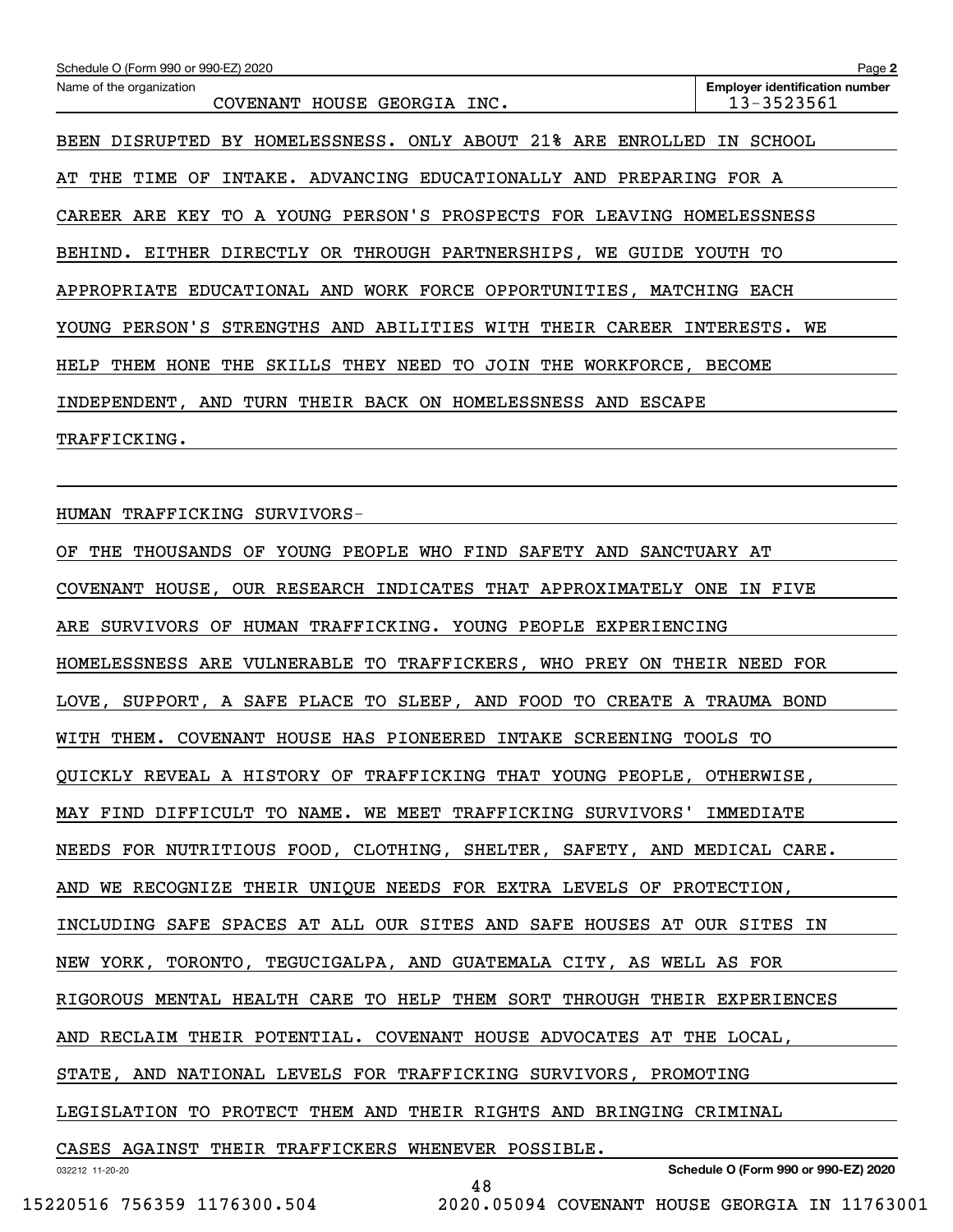HEALTH AND WELL-BEING-

HOMELESSNESS IMPACTS YOUNG PEOPLE'S PHYSICAL, SPIRITUAL AND EMOTIONAL WELL-BEING IN MANY WAYS, AND BECAUSE YOUTH ARE STILL DEVELOPING COGNITIVELY, PHYSICALLY, PSYCHOLOGICALLY, SPIRITUALLY, AND EMOTIONALLY, THOSE IMPACTS CAN HAVE DEEP EFFECTS. THIS IS EVEN MORE THE CASE FOR YOUNG PEOPLE OF COLOR AND THOSE WHO IDENTIFY AS LGBTQ+, WHO FACE UNIQUE CHALLENGES ASSOCIATED WITH RACISM AND PREJUDICE. COVENANT HOUSE GEORGIA WELCOMES ALL YOUNG PEOPLE FACING HOMELESSNESS WITH UNCONDITIONAL LOVE AND ABSOLUTE RESPECT AND PROVIDES THEM ACCESS TO A RANGE OF HEALTH AND WELL-BEING SERVICES THAT THEY CAN USE TO HEAL AND REDISCOVER THEIR POTENTIAL. OUR TRAUMA-INFORMED, STRENGTH-BASED PROGRAMS AND SUPPORTS RANGE FROM CASE MANAGEMENT, HOUSING NAVIGATION, MEDICAL CARE AT OUR ON-SITE HEALTH CENTERS TO RECREATIONAL EXPERIENCES, COUNSELING, FAITH-BASED AND SPIRITUAL SERVICES, AND SPORTS. IN THESE ACTIVITIES, YOUNG PEOPLE RETAKE CONTROL OVER THEIR LIVES, BUILD ON THEIR STRENGTHS, AND NOURISH THEIR SELF-CONFIDENCE.

AFTERCARE AND PERMANENT HOUSING-

032212 11-20-20 **Schedule O (Form 990 or 990-EZ) 2020** COVENANT HOUSE SUPPORTS YOUNG PEOPLE ON THEIR JOURNEY FROM CRISIS CARE TO INDEPENDENCE WHILE CULTIVATING A RELATIONSHIP THAT BOLSTERS THEIR CAPACITY FOR INDEPENDENT LIVING AND PREVENTS THEIR RETURN TO HOMELESSNESS OR TRAFFICKING. OUR DROP-IN SERVICES FOR PHYSICAL AND MENTAL HEALTH CARE AND EDUCATIONAL, WORKFORCE DEVELOPMENT, AND LEGAL SUPPORT REMAIN AVAILABLE TO MANY. WE ALSO HELP YOUTH SECURE PERMANENT HOUSING BY SUPPLEMENTING THEIR RENT, A PORTION THAT INCREMENTALLY DECLINES AS THEIR CAPACITY FOR INDEPENDENCE INCREASES. RAPID REHOUSING 49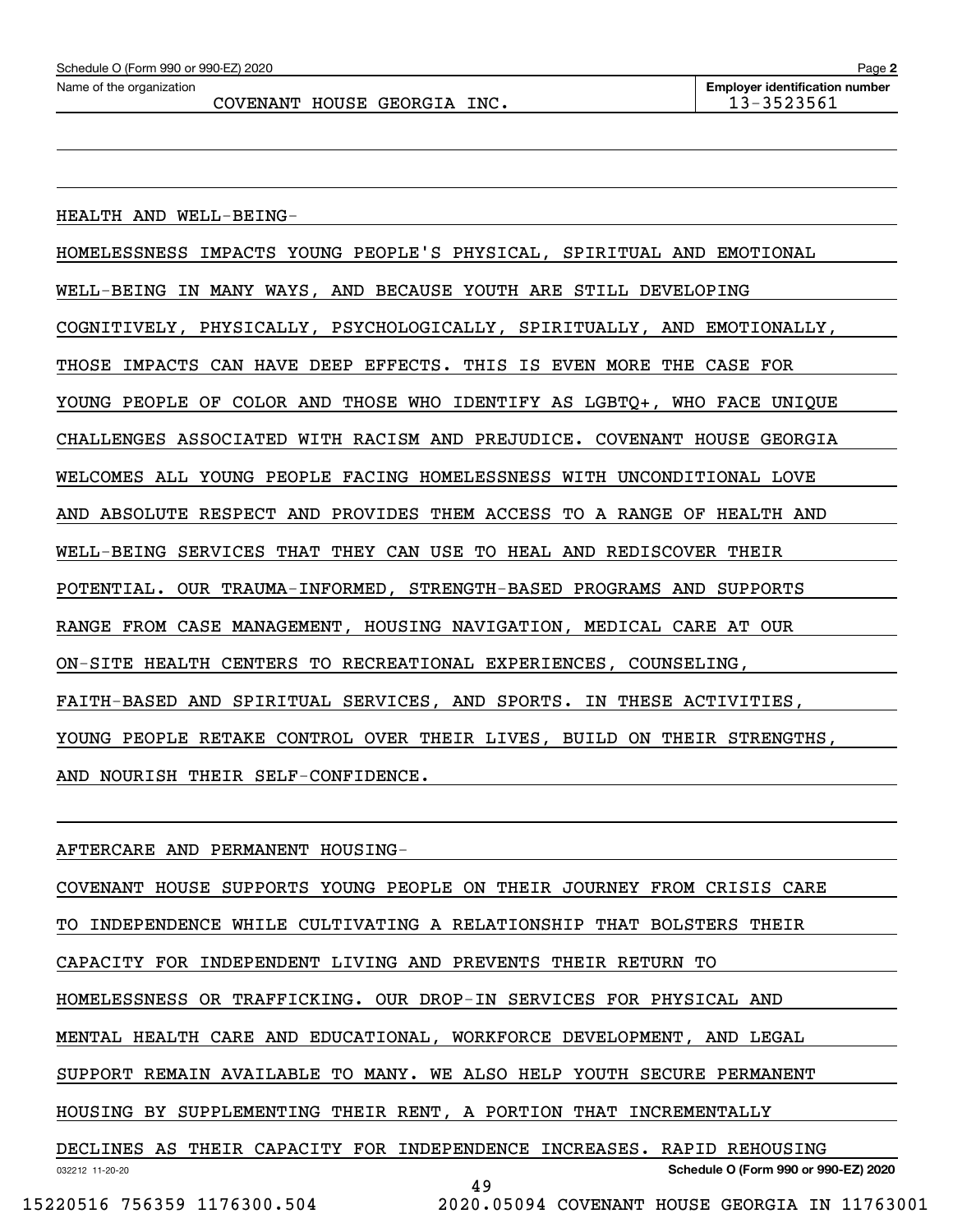| Schedule O (Form 990 or 990-EZ) 2020                                           | Page 2                                              |
|--------------------------------------------------------------------------------|-----------------------------------------------------|
| Name of the organization<br>HOUSE<br>GEORGIA INC.<br>COVENANT                  | <b>Employer identification number</b><br>13-3523561 |
| EMERGING AS AN INCREASINGLY IMPORTANT PART OF<br>OUR<br>CONTINUUM<br>ΙS        | CARE.<br>OF.                                        |
| PUBLIC EDUCATION AND PREVENTION-                                               |                                                     |
| HOUSE<br>GEORGIA USES OF<br>A VARIETY<br>OF<br>PLATFORMS<br>COVENANT<br>TО     | INFORM THE                                          |
| GOVERNMENT OFFICIALS, SUPPORTERS AND YOUNG PEOPLE<br>PUBLIC,                   | ABOUT<br>YOUTH                                      |
| HOMELESSNESS AND<br>HUMAN TRAFFICKING. WE EMPLOY WEBSITES, SOCIAL MEDIA,       |                                                     |
| NEWSLETTERS, SCHOOL-BASED PROGRAMS, COMMUNITY CONVERSATIONS, LECTURES,         |                                                     |
| PEER-TO-PEER EVENTS<br>ACROSS<br>OUR FEDERATION TO RAISE<br>AND                | AWARENESS<br>THE<br>OF.                             |
| CAUSES<br><b>IMPACTS</b><br>YOUTH HOMELESSNESS, OF THE<br>AND<br>OF<br>WARNING | SIGNS THAT A                                        |
| YOUNG<br>MIGHT<br>HOMELESSNESS<br>OR HUMAN<br>PERSON<br>BE.<br>EXPERIENCING    | TRAFFICKING                                         |

AND HOW TO BECOME AN ADVOCATE.

PREGNANT AND PARENTING YOUTH PROGRAM -

COVENANT HOUSE GEORGIA OFFERS SPECIALIZED TRANSITIONAL HOUSING TO MEET

THE UNIQUE NEEDS OF YOUNG FAMILIES FACING HOMELESSNESS IN ITS PREGNANT

AND PARENTING YOUTH PROGRAM. RESIDING IN THE PROGRAM FOR UP TO 18

MONTHS, THESE YOUNG PARENTS AND THEIR CHILDREN ARE SUPPORTED IN

BUILDING THE LIFE SKILLS AND RESOURCES NECESSARY TO SUSTAIN THEIR

INDEPENDENCE WITH DEDICATED CASE MANAGEMENT AND COMPREHENSIVE

WRAPAROUND SERVICES.

EXPENSES \$ 827,962. INCLUDING GRANTS OF \$ 71,843. REVENUE \$ 0.

FORM 990, PART VI, SECTION A, LINE 4:

COVENANT HOUSE GEORGIA'S AMENDED ITS BY-LAWS IN FY2021. CHANGES TO THE

50

BY-LAWS INCLUDE, BUT NOT LIMITED TO THE FOLLOWING:

- ADDED THE RIGHTS AND DUTIES OF THE AUDIT/FINANCE COMMITTEE

- ADDED PROVISIONS ON THE POWERS OF THE SOLE MEMBER

- ADDED PROVISIONS ON DISSOLUTION PROCESS

032212 11-20-20

**Schedule O (Form 990 or 990-EZ) 2020**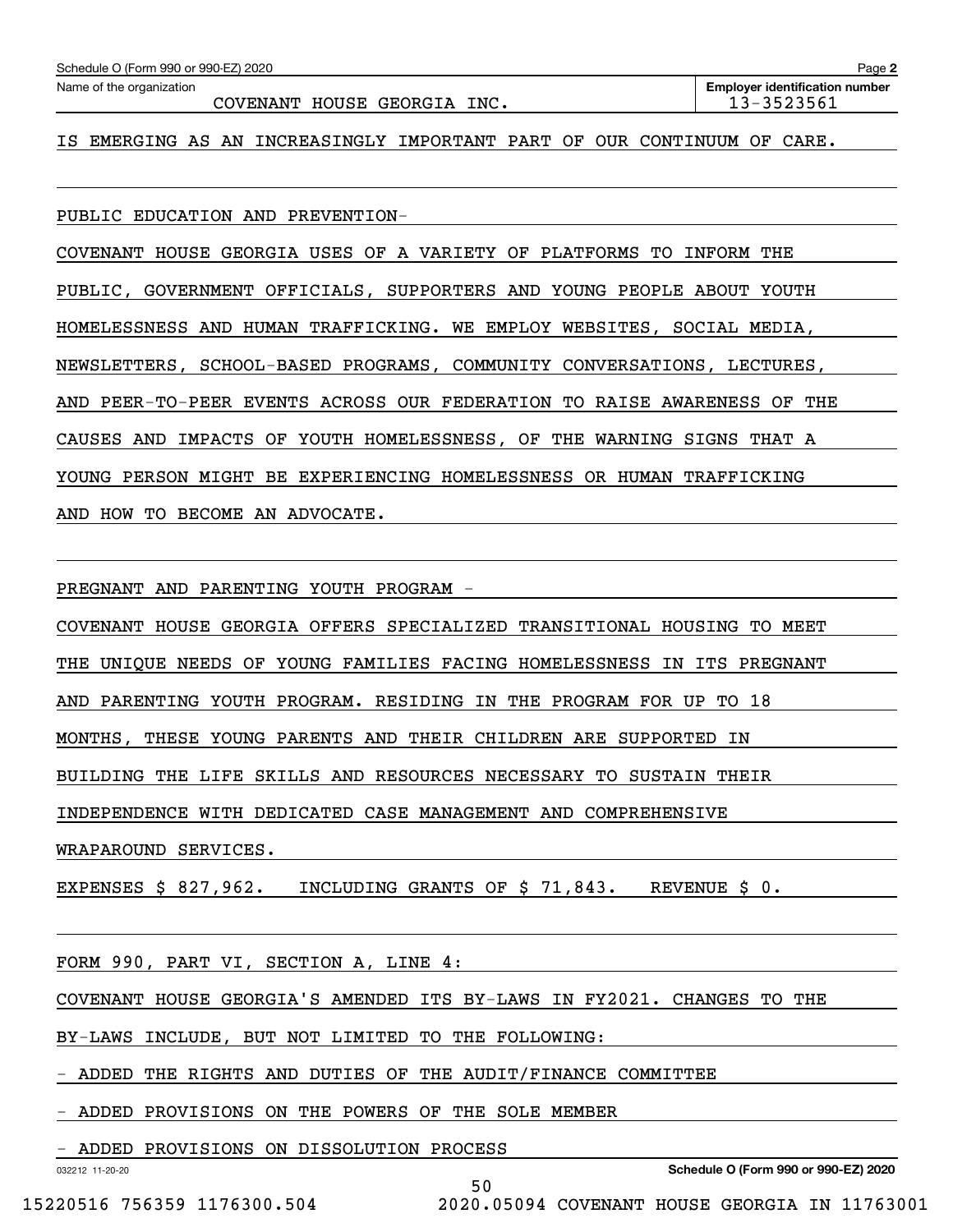|                                         | FORM 990, PART VI, SECTION A, LINE 7B:                                     |
|-----------------------------------------|----------------------------------------------------------------------------|
|                                         | COVENANT HOUSE GEORGIA'S ORGANIZING DOCUMENTS HAVE RESERVED RIGHTS TO ITS  |
|                                         | PARENT ORGANIZATION, COVENANT HOUSE INTERNATIONAL. PURSUANT TO THE         |
|                                         | ORGANIZING DOCUMENTS, THE FOLLOWING DECISIONS ARE SUBJECT TO THE APPROVAL  |
|                                         | OF THE PARENT ORGANIZATION, COVENANT HOUSE INTERNATIONAL - REMOVAL THE     |
|                                         | EXECUTIVE DIRECTOR, BOARD CHAIR, OTHER OFFICERS, AND DIRECTORS OF THE      |
|                                         | ORGANIZATION, AND AMENDMENT OR REPEAL OF THE BY-LAWS.                      |
|                                         |                                                                            |
| FORM 990, PART VI, SECTION B, LINE 11B: |                                                                            |
|                                         | THE FORM 990 IS PREPARED BY AN INDEPENDENT ACCOUNTING FIRM AND REVIEWED BY |
|                                         | THE PARENT ORGANIZATION, COVENANT HOUSE INTERNATIONAL, AND THE FINANCE     |
|                                         | COMMITTEE. THE FINAL FORM IS ELECTRONICALLY PROVIDED TO ALL MEMBERS OF THE |
|                                         | BOARD OF DIRECTORS FOR FURTHER REVIEW AND COMMENTS PRIOR TO ITS FILING.    |
|                                         | ONCE APPROVED, THE FORM 990, IT IS ELECTRONICALLY FILED WITH THE INTERNAL  |
| REVENUE SERVICE.                        |                                                                            |
|                                         |                                                                            |

FORM 990, PART VI, SECTION A, LINE 6:

THE SOLE CORPORATE MEMBER OF COVENANT HOUSE GEORGIA, INC. IS ITS PARENT

ORGANIZATION, COVENANT HOUSE, D/B/A COVENANT HOUSE INTERNATIONAL.

- ADDED ADDITIONAL PROVISION ON THE AMENDMENT OF THE BY-LAWS

FORM 990, PART VI, SECTION A, LINE 7A:

PURSUANT TO THE ORGANIZING DOCUMENTS, COVENANT HOUSE INTERNATIONAL (PARENT) HAS THE RIGHT TO APPOINT OFFICERS OF COVENANT HOUSE GEORGIA'S BOARD OF

**Employer identification number**

COVENANT HOUSE GEORGIA INC. | 13-3523561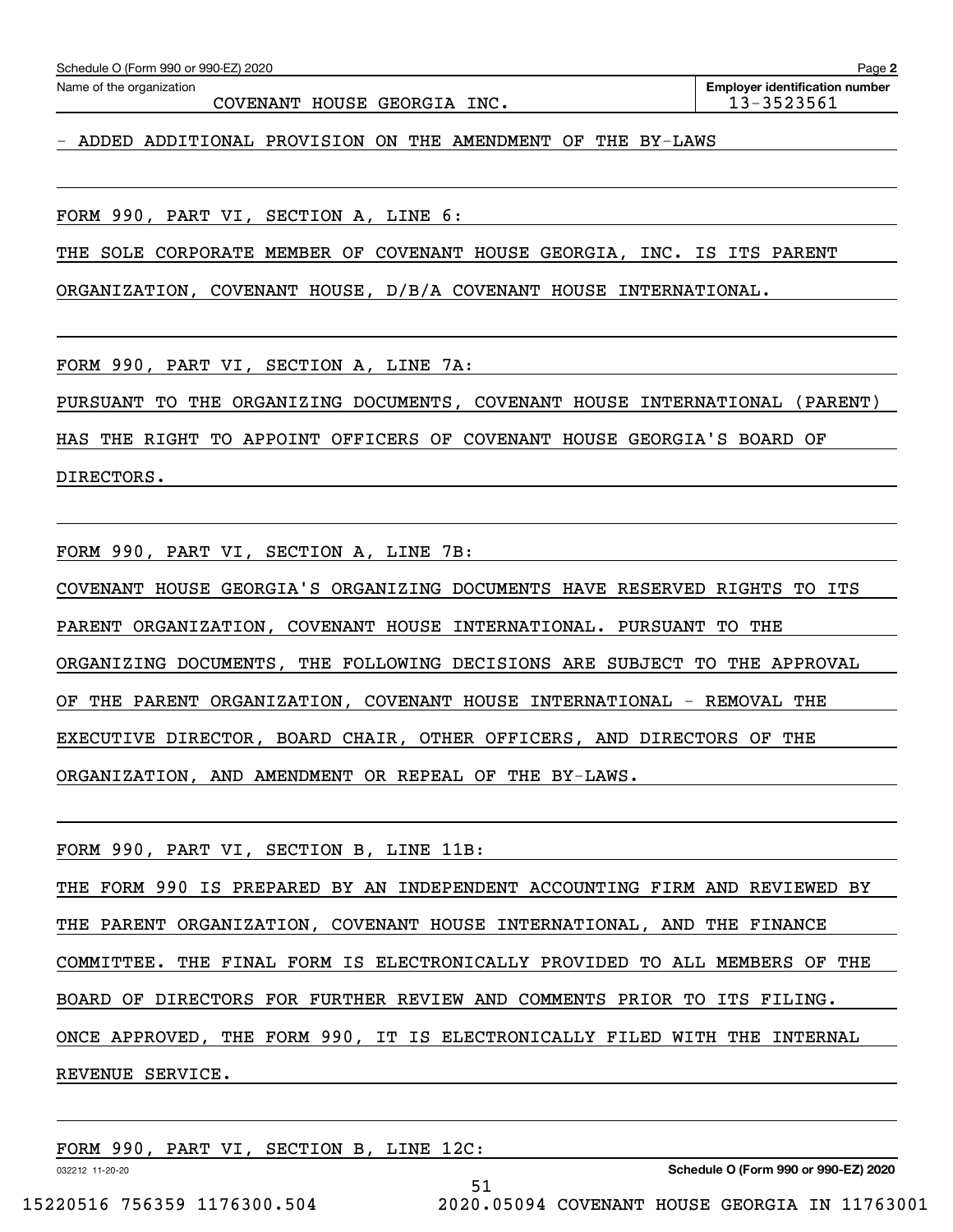| Schedule O (Form 990 or 990-EZ) 2020                                           | Page 2                                              |
|--------------------------------------------------------------------------------|-----------------------------------------------------|
| Name of the organization<br>COVENANT HOUSE GEORGIA INC.                        | <b>Employer identification number</b><br>13-3523561 |
| THE ORGANIZATION REQUIRES ANNUAL DISCLOSURE AND AFFIRMATION OF THE CONFLICT    |                                                     |
| INTEREST POLICY BY ALL OFFICERS, DIRECTORS AND KEY EMPLOYEES. THE<br>ОF        |                                                     |
| DISCLOSURE STATEMENT REQUIRED EACH OFFICER, DIRECTOR, AND KEY EMPLOYEE TO      |                                                     |
| DISCLOSE ANY BUSINESS OR PERSONAL INTERESTS, DIRECT OR INDIRECT, THAT THE      |                                                     |
| PERSON MAY HAVE IN AN ORGANIZATION THAT COMPLETES WITH OR DOES BUSINESS        |                                                     |
| WITH COVENANT HOUSE INTERNATIONAL OR ANY OTHER ORGANIZATION BUSINESS/          |                                                     |
| AGENCY AFFILIATED WITH COVENANT HOUSE INTERNATIONAL. IF A CONFLICT IS          |                                                     |
| DETERMINED TO EXIST, IT MUST BE REPORTED AND ADDRESSED TO THE SATISFACTION     |                                                     |
| THE ORGANIZATION. ANY OTHER PERSON HAVING A CONFLICT, AND ATTENDING SAID<br>ОF |                                                     |
| MEETING, SHALL RETIRE FROM THE ROOM IN WHICH THE BOARD OR COMMITTEE IS         |                                                     |
| MEETING AND SHALL NOT PARTICIPATE IN THE FINAL DELIBERATIONS OR DECISIONS      |                                                     |
| REGARDING THE MATTER UNDER CONSIDERATION. ANY INTERESTED DIRECTOR SHALL        |                                                     |
| ALSO ABSTAIN DURING SUCH VOTE. THE MINUTES OF THE MEETING OF THE BOARD OR      |                                                     |
| COMMITTEE SHALL REFLECT THAT THE CONFLICT OF INTEREST WAS DISCLOSED AND        |                                                     |
| THAT THE INTERESTED PERSON WAS NOT PRESENT DURING THE FINAL DISCUSSION OR      |                                                     |
| VOTE AND DID NOT VOTE. A SUMMARY OF THE ANNUAL CONFLICTS OF INTEREST AND       |                                                     |
| COPIES OF THE CONFLICTS OF INTEREST REPORTS FROM THE DIRECTORS, EXECUTIVE      |                                                     |
| DIRECTOR, AND OFFICERS OF THE ORGANIZATION ARE ALSO SENT TO THE PARENT         |                                                     |
| ORGANIZATION, COVENANT HOUSE INTERNATIONAL. THE PARENT, COVENANT HOUSE         |                                                     |
| INTERNATIONAL ALSO ENSURES THE ANNUAL CONFLICTS OF INTEREST REPORTS ARE        |                                                     |
| ACCOMPLISHED FOR EACH AFFILIATE AND THAT THE REQUIRED INFORMATION IS SENT      |                                                     |
| TO THEM.                                                                       |                                                     |
|                                                                                |                                                     |

| FORM 990, PART VI, SECTION B, LINE 15A:                                  |
|--------------------------------------------------------------------------|
| THE EXECUTIVE DIRECTOR'S COMPENSATION IS DETERMINED BY THE EXECUTIVE     |
|                                                                          |
| COMMITTEE WORKING IN CONJUNCTION WITH THE PRESIDENT OF COVENANT HOUSE    |
| INTERNATIONAL (PARENT). OUR PARENT COMPANY, COVENANT HOUSE INTERNATIONAL |
|                                                                          |
| (CHI) HIRED A CONSULTANT TO DO A SALARY COMPARISON, CREATE A FORMULA AND |
| Schedule O (Form 990 or 990-EZ) 2020<br>032212 11-20-20                  |
| 52                                                                       |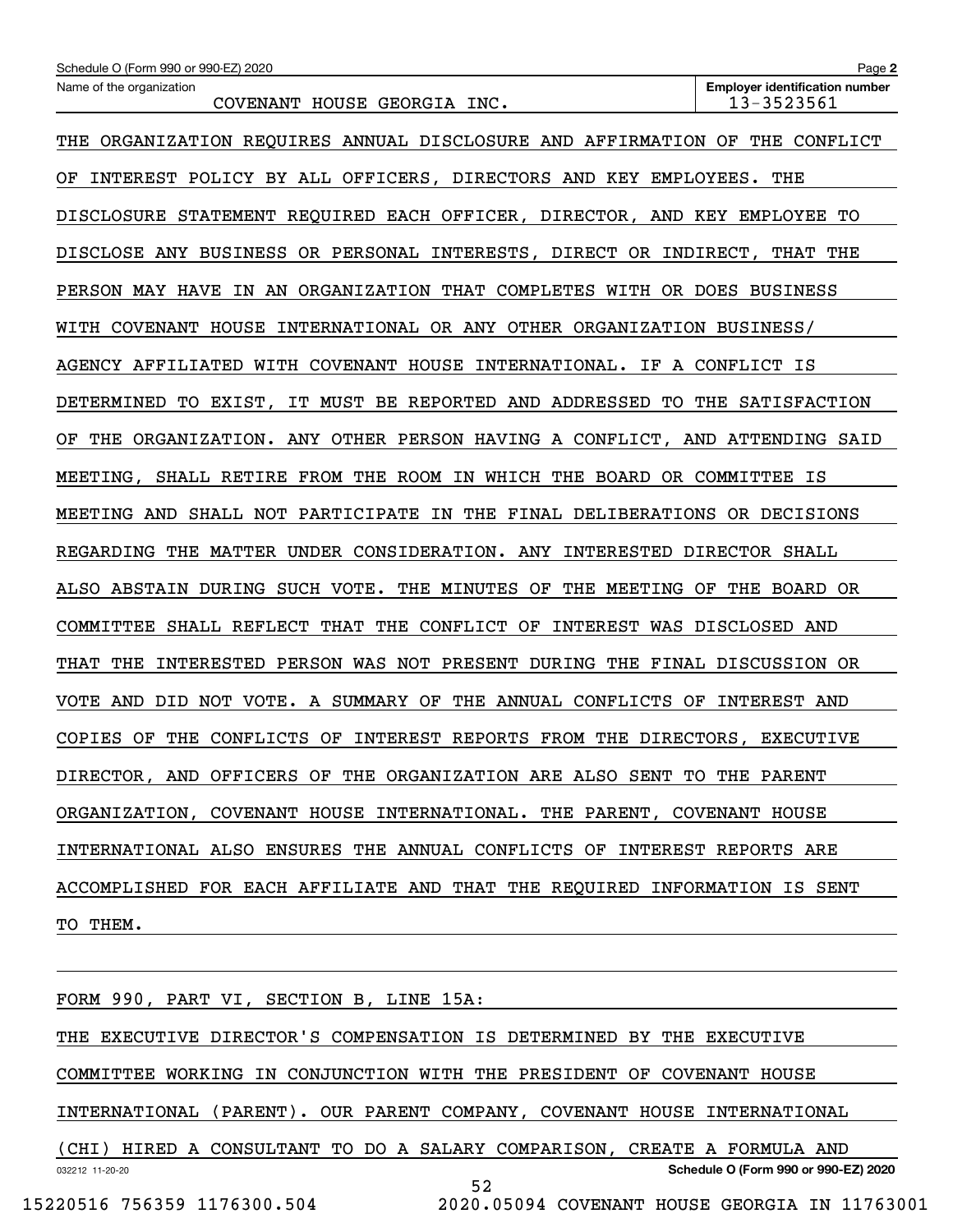| Schedule O (Form 990 or 990-EZ) 2020                                                          | Page 2                                              |
|-----------------------------------------------------------------------------------------------|-----------------------------------------------------|
| Name of the organization<br>HOUSE GEORGIA INC.<br>COVENANT                                    | <b>Employer identification number</b><br>13-3523561 |
| IMPLEMENTING SALARY STRUCTURE FOR<br>RECOMMENDATIONS FOR<br>THE                               | EXECUTIVE                                           |
| COVENANT HOUSE NETWORK.<br>THE<br><b>DIRECTORS</b><br>THROUGHOUT THE<br>BOARD OF              | COVENANT                                            |
| GEORGIA APPROVED THE PROPOSED SALARY CHANGES FOR<br>HOUSE                                     | OUR EXECUTIVE                                       |
| ANY INCREASE IN THE OVERALL SALARIES FOR THE ORGANIZATION ARE<br>DIRECTOR.                    |                                                     |
| BUDGETING PROCESS WITH THE<br><b>FINANCE</b><br>COMMITTEE AND<br><b>REVIEWED</b><br>THE<br>ΙN | PRESENTED                                           |
| DIRECTORS FOR FINAL APPROVAL.<br>BOARD<br>OF.<br>TО<br>THE                                    |                                                     |

THE DETERMINATION OF OTHER OFFICERS COMPENSATION IS BASED ON THE

PERFORMANCE EVALUATION THAT FACTORS INTO ACCOUNT EFFECTIVENESS,

PERFORMANCE, AND ACHIEVEMENT OF GOALS. COMPENSATION IS ALSO COMPARED TO

OTHER SIMILAR ORGANIZATIONS.

RECORDS OF EXECUTIVE COMMITTEE'S COMPENSATION DECISIONS ARE MAINTAINED IN COVENANT HOUSE INTERNATIONAL (PARENT) HUMAN RESOURCES DEPARTMENT RECORD. THIS PROCESS WAS LAST UNDERTAKEN IN FISCAL YEAR 2021.

FORM 990, PART VI, SECTION C, LINE 19:

|               |  |  |  | CHGA'S FORM 990 IS POSTED ON ITS WEBSITE. CHGA ALSO MAKES ITS FORM 990,     |  |  |  |  |
|---------------|--|--|--|-----------------------------------------------------------------------------|--|--|--|--|
|               |  |  |  | FORM 1023, GOVERNING DOCUMENTS, CONFLICT OF INTEREST POLICY, AND FINANCIAL  |  |  |  |  |
|               |  |  |  |                                                                             |  |  |  |  |
|               |  |  |  | STATEMENTS AVAILABLE TO THE PUBLIC UPON WRITTEN REQUEST AT 1559 JOHNSON     |  |  |  |  |
|               |  |  |  | ROAD NW, ATLANTA, GA 30318 OR BY CALLING THE ORGANIZATION DIRECTLY AT (404) |  |  |  |  |
| $589 - 0163.$ |  |  |  |                                                                             |  |  |  |  |

| FORM 990, PART VIII, LINE 1E:                                          |
|------------------------------------------------------------------------|
| THE CARES ACT CREATED THE PAYCHECK PROTECTION PROGRAM ("PPP") TO       |
| PROVIDE CERTAIN BUSINESSES WITH LIQUIDITY TO SUPPORT THEIR OPERATIONS  |
| DURING THE COVID-19 PANDEMIC. ENTITIES HAD TO MEET CERTAIN ELIGIBILITY |
|                                                                        |
| REQUIREMENTS TO RECEIVE PPP LOANS AND THEY MUST MAINTAIN SPECIFIED     |
| Schedule O (Form 990 or 990-EZ) 2020<br>032212 11-20-20                |
| 53                                                                     |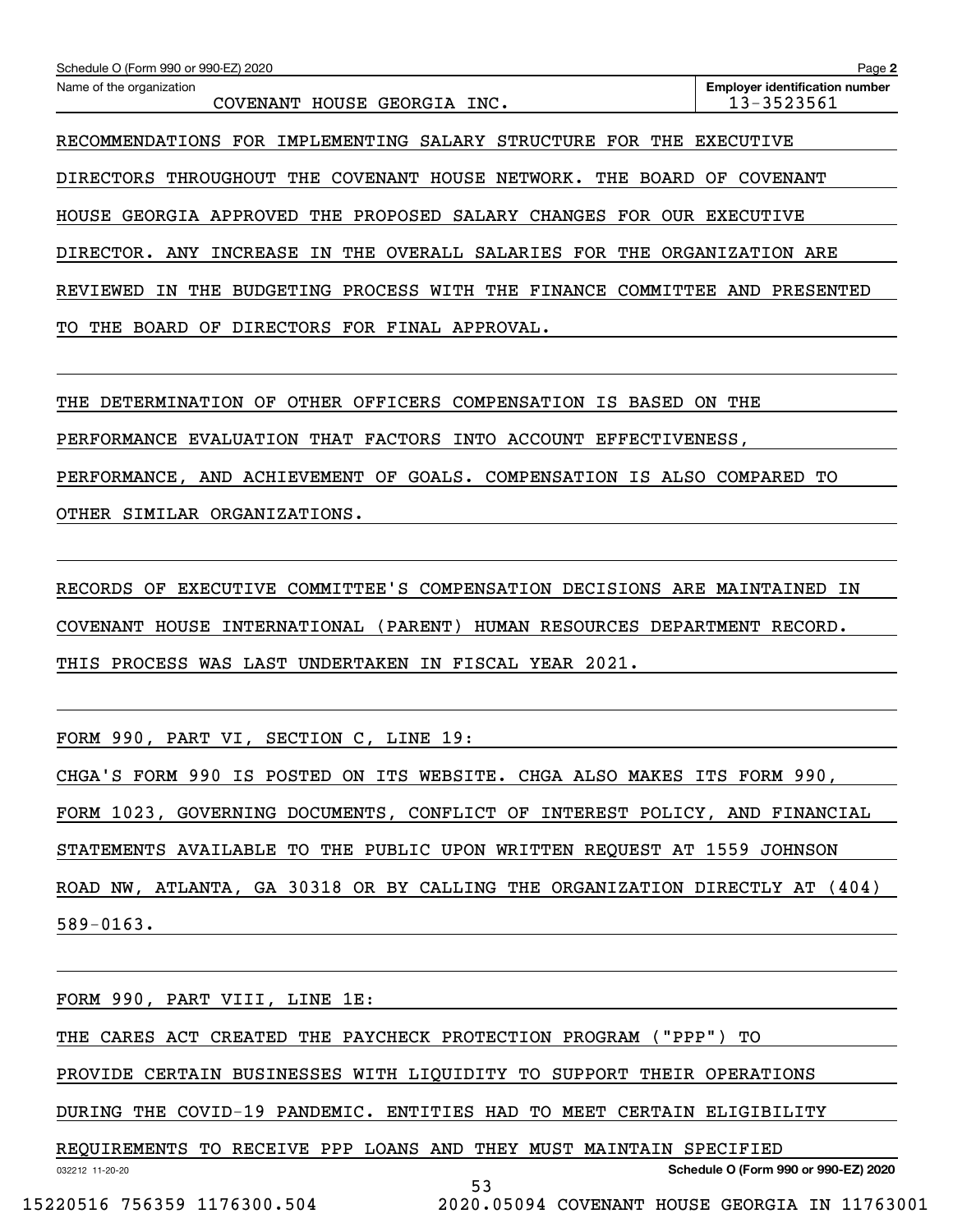| Schedule O (Form 990 or 990-EZ) 2020                                    | Page 2                                              |
|-------------------------------------------------------------------------|-----------------------------------------------------|
| Name of the organization<br>COVENANT HOUSE GEORGIA INC.                 | <b>Employer identification number</b><br>13-3523561 |
| PAYROLL AND EMPLOYMENT OVER A SPECIFIED<br>PERIOD<br>LEVELS OF<br>TO.   | <b>HAVE</b><br>THE                                  |
| THE CONDITIONS FOR FORGIVENESS HAVE BEEN<br>LOANS FORGIVEN.             | EVOLVING AND                                        |
| AUDIT BY THE U.S. GOVERNMENT. AS A RESULT,<br>SUBJECT TO<br>ARE         | THERE IS AT                                         |
| LEAST A REASONABLE POSSIBILITY THAT RECORDED<br>ESTIMATES<br>OF.        | PPP LOAN                                            |
| FORGIVENESS WILL CHANGE BY A MATERIAL AMOUNT<br>THE<br>NEAR TERM.<br>IN |                                                     |
|                                                                         |                                                     |

IN APRIL 2020, THE ORGANIZATION RECEIVED LOAN PROCEEDS IN THE AMOUNT OF \$600,000 UNDER THE PPP LOAN. AT JUNE 30, 2021 AND 2020, THE PPP BALANCE WAS RECORDED AS LIABILITY IN THE ACCOMPANYING CONSOLIDATED STATEMENT OF FINANCIAL POSITION AS PAYCHECK PROTECTION PROGRAM LOAN IN THE AMOUNT OF \$600,000. ON JULY 6, 2021, THE LOAN WAS FORGIVEN BY THE LENDER AND WILL BE RECOGNIZED AS REVENUE IN THE YEAR ENDING JUNE 30, 2022.

FORM 990, PART XII, LINE 2C:

THE PROCESS FOR SELECTING AN INDEPENDENT ACCOUNTANT AND ESTABLISHING A COMMITTEE THAT ASSUMES RESPONSIBILITY FOR OVERSIGHT OF THE AUDIT HAS NOT CHANGED FROM PRIOR YEARS.

032212 11-20-20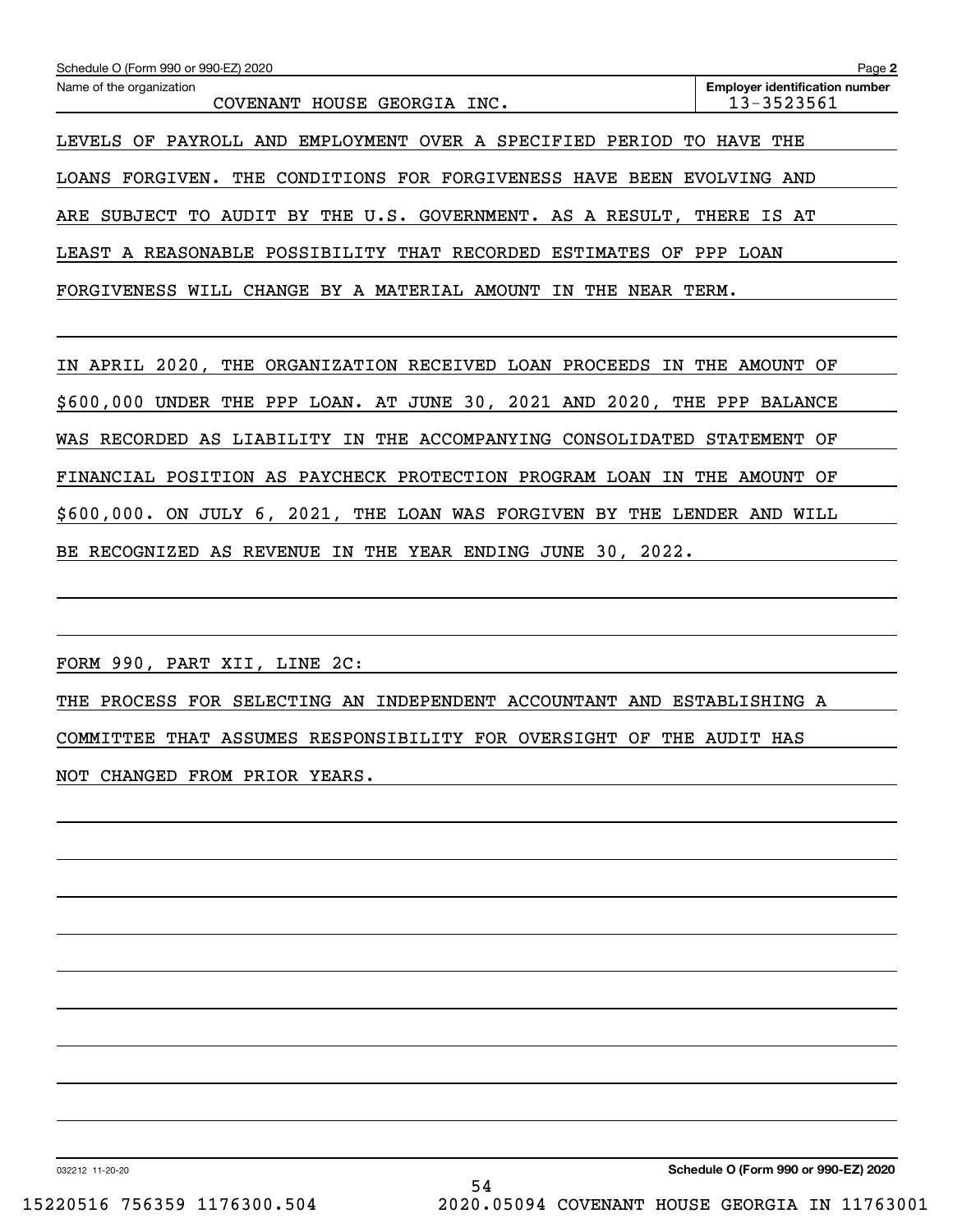032161 10-28-20 LHA

# Department of the Treasury Internal Revenue Service

## Name of the organization

**SCHEDULE R (Form 990)**

## COVENANT HOUSE GEORGIA INC.

**Part I Identification of Disregarded Entities.**  Complete if the organization answered "Yes" on Form 990, Part IV, line 33.

| (a)<br>Name, address, and EIN (if applicable)<br>of disregarded entity | (b)<br>Primary activity | (c)<br>Legal domicile (state or<br>foreign country) | (d)<br>Total income | (e)<br>End-of-year assets | (f)<br>Direct controlling<br>entity |
|------------------------------------------------------------------------|-------------------------|-----------------------------------------------------|---------------------|---------------------------|-------------------------------------|
|                                                                        |                         |                                                     |                     |                           |                                     |
|                                                                        |                         |                                                     |                     |                           |                                     |
|                                                                        |                         |                                                     |                     |                           |                                     |
|                                                                        |                         |                                                     |                     |                           |                                     |

### **Identification of Related Tax-Exempt Organizations.** Complete if the organization answered "Yes" on Form 990, Part IV, line 34, because it had one or more related tax-exempt **Part II** organizations during the tax year.

| (a)<br>Name, address, and EIN<br>of related organization | (b)<br>Primary activity | (c)<br>Legal domicile (state or<br>foreign country) | (d)<br>Exempt Code<br>section | (e)<br>Public charity<br>status (if section | (f)<br>Direct controlling<br>entity | $(g)$<br>Section 512(b)(13) | controlled<br>entity? |
|----------------------------------------------------------|-------------------------|-----------------------------------------------------|-------------------------------|---------------------------------------------|-------------------------------------|-----------------------------|-----------------------|
|                                                          |                         |                                                     |                               | 501(c)(3)                                   |                                     | Yes                         | No.                   |
| COVENANT HOUSE $-13-2725416$                             |                         |                                                     |                               |                                             |                                     |                             |                       |
| 5 PENN PLAZA                                             |                         |                                                     |                               |                                             |                                     |                             |                       |
| NEW YORK, NY 10001                                       | HUMANITARIAN            | NEW YORK                                            | 501(C)3                       | LINE 7                                      | N/A                                 |                             | х                     |
| COVENANT HOUSE ALASKA - 13-3419755                       |                         |                                                     |                               |                                             |                                     |                             |                       |
| 755 A STREET                                             |                         |                                                     |                               |                                             |                                     |                             |                       |
| ANCHORAGE, AK 99501                                      | HUMANITARIAN            | ALASKA                                              | 501(C)3                       | LINE 7                                      | COVENANT HOUSE                      |                             | х                     |
| COVENANT HOUSE CALIFORNIA - 13-3391210                   |                         |                                                     |                               |                                             |                                     |                             |                       |
| 1325 NORTH WESTERN AVENUE                                |                         |                                                     |                               |                                             |                                     |                             |                       |
| HOLLYWOOD, CA 90027                                      | HUMANITARIAN            | CALIFORNIA                                          | 501(C)3                       | LINE 7                                      | COVENANT HOUSE                      |                             | х                     |
| COVENANT HOUSE FLORIDA - 59-2323607                      |                         |                                                     |                               |                                             |                                     |                             |                       |
| 733 BREAKERS AVENUE                                      |                         |                                                     |                               |                                             |                                     |                             |                       |
| FORT LAUDERDALE, FL<br>33304                             | HUMANITARIAN            | FLORIDA                                             | 501(C)3                       | LINE 7                                      | COVENANT HOUSE                      |                             | х                     |

**For Paperwork Reduction Act Notice, see the Instructions for Form 990. Schedule R (Form 990) 2020**

# **Related Organizations and Unrelated Partnerships**

**| Go to www.irs.gov/Form990 for instructions and the latest information. Inspection**

**Complete if the organization answered "Yes" on Form 990, Part IV, line 33, 34, 35b, 36, or 37.** |

**Attach to Form 990.**  |



**Employer identification number**

13-3523561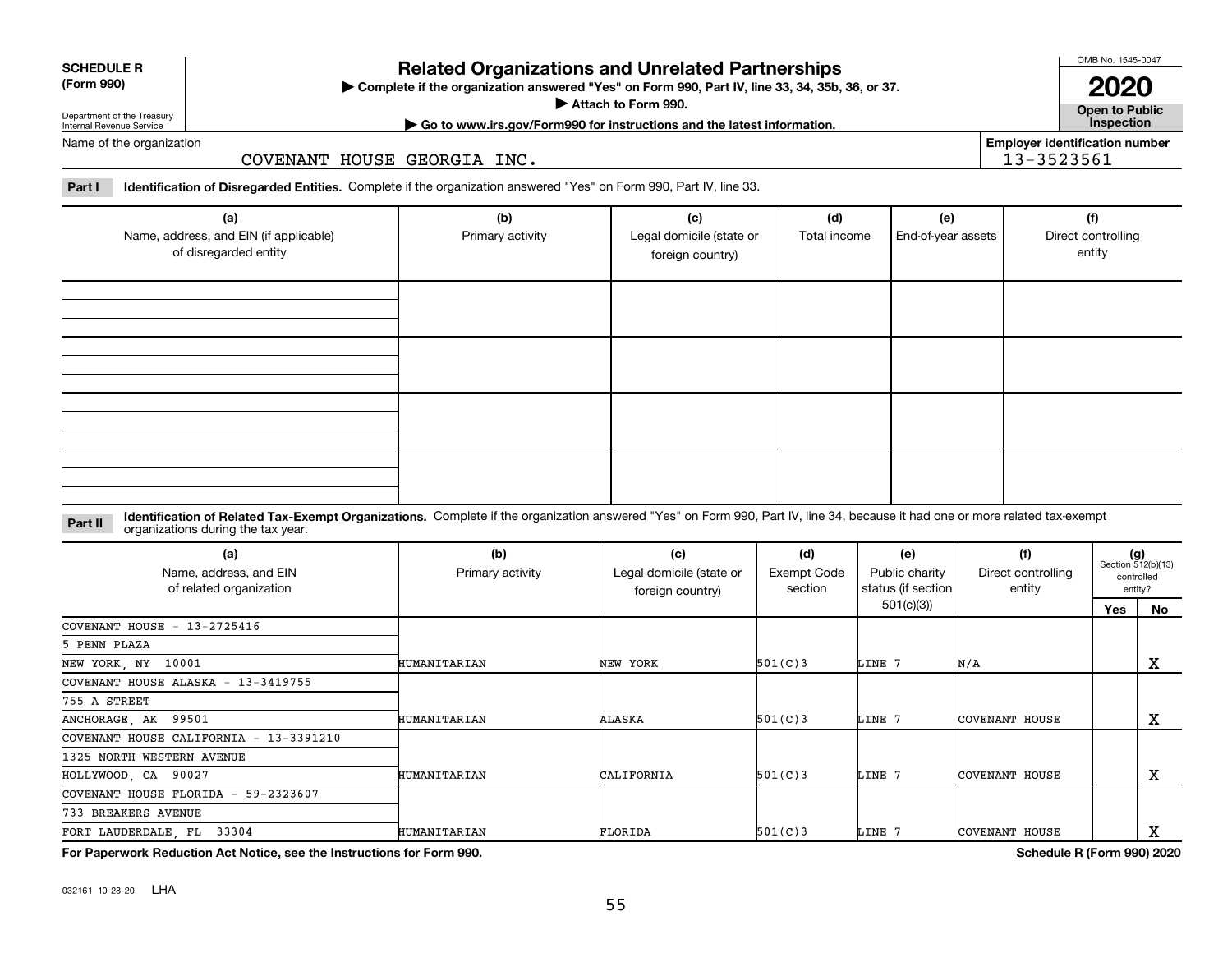**Part II Continuation of Identification of Related Tax-Exempt Organizations**

| (a)                                        | (b)              | (c)                          | (d)                | (e)                | (f)                   | $(g)$<br>Section 512(b)(13) |             |
|--------------------------------------------|------------------|------------------------------|--------------------|--------------------|-----------------------|-----------------------------|-------------|
| Name, address, and EIN                     | Primary activity | Legal domicile (state or     | <b>Exempt Code</b> | Public charity     | Direct controlling    | controlled                  |             |
| of related organization                    |                  | foreign country)             | section            | status (if section | entity                | organization?               |             |
|                                            |                  |                              |                    | 501(c)(3)          |                       | Yes                         | No          |
| COVENANT HOUSE ILLINOIS - 81-2061485       |                  |                              |                    |                    |                       |                             |             |
| 2934 W. LAKE STREET                        |                  |                              |                    |                    |                       |                             |             |
| CHICAGO IL 60612                           | HUMANITARIAN     | ILLINOIS                     | 501(C)3            | LINE 7             | COVENANT HOUSE        |                             | X           |
| COVENANT HOUSE MICHIGAN - 38-3351777       |                  |                              |                    |                    |                       |                             |             |
| 2959 MARTIN LUTHER KING JR BLVD            |                  |                              |                    |                    |                       |                             |             |
| DETROIT, MI 48208                          | HUMANITARIAN     | MICHIGAN                     | 501(C)3            | LINE 7             | COVENANT HOUSE        |                             | $\mathbf X$ |
| COVENANT HOUSE MISSOURI - 43-1821599       |                  |                              |                    |                    |                       |                             |             |
| 2727 NORTH KINGSHIGHWAY BLVD               |                  |                              |                    |                    |                       |                             |             |
| ST. LOUIS, MO 63113                        | HUMANITARIAN     | MISSOURI                     | 501(C)3            | LINE 7             | COVENANT HOUSE        |                             | $\mathbf x$ |
| COVENANT HOUSE NEW JERSEY - 13-3537710     |                  |                              |                    |                    |                       |                             |             |
| 330 WASHINGTON STREET                      |                  |                              |                    |                    |                       |                             |             |
| NEWARK, NJ 07102                           | HUMANITARIAN     | NEW JERSEY                   | 501(C)3            | LINE 7             | COVENANT HOUSE        |                             | X           |
| COVENANT HOUSE NEW ORLEANS - 58-1669937    |                  |                              |                    |                    |                       |                             |             |
| 611 NORTH RAMPART STREET                   |                  |                              |                    |                    |                       |                             |             |
| NEW ORLEANS, LA 70112                      | HUMANITARIAN     | LOUISIANA                    | 501(C)3            | LINE 7             | COVENANT HOUSE        |                             | х           |
| COVENANT HOUSE PENNSYLVANIA - 23-3003176   |                  |                              |                    |                    |                       |                             |             |
| 31 EAST ARMAT STREET                       |                  |                              |                    |                    |                       |                             |             |
| PHILADELPHIA, PA 19144                     | HUMANITARIAN     | PENNSYLVANIA                 | 501(C)3            | LINE 7             | COVENANT HOUSE        |                             | $\mathbf x$ |
| COVENANT HOUSE TEXAS - 76-0050882          |                  |                              |                    |                    |                       |                             |             |
| 1111 LOVETT BLVD                           |                  |                              |                    |                    |                       |                             |             |
| HOUSTON, TX 77006                          | HUMANITARIAN     | TEXAS                        | 501(C)3            | LINE 7             | COVENANT HOUSE        |                             | $\mathbf X$ |
| COVENANT HOUSE WASHINGTON - 13-3537709     |                  |                              |                    |                    |                       |                             |             |
| 2001 MISSISSIPPI AVENUE SE                 |                  |                              |                    |                    |                       |                             |             |
| WASHINGTON, DC 20020                       | HUMANITARIAN     | DISTRICT OF COLUMBIA 501(C)3 |                    | LINE 7             | COVENANT HOUSE        |                             | $\mathbf X$ |
| COVENANT HOUSE WESTERN AVENUE - 95-4395845 |                  |                              |                    |                    |                       |                             |             |
| 1325 N WESTERN AVENUE                      |                  |                              |                    |                    |                       |                             |             |
| HOLLYWOOD, CA 90027                        | HOLDING CO       | CALIFORNIA                   | 501(C)3            | LINE 12A, I        | <b>COVENANT HOUSE</b> |                             | $\mathbf X$ |
| COVENANT INTERNATIONAL FOUNDATION          |                  |                              |                    |                    |                       |                             |             |
| 13-3124706, 5 PENN PLAZA, NEW YORK, NY     |                  |                              |                    |                    |                       |                             |             |
| 10001                                      | HOLDING CO       | DELAWARE                     | 501(C)3            | LINE 7             | COVENANT HOUSE        |                             | $\mathbf X$ |
| TESTAMENTUM - 23-7326634                   |                  |                              |                    |                    |                       |                             |             |
| 5 PENN PLAZA                               |                  |                              |                    |                    |                       |                             |             |
| NEW YORK, NY 10001                         | HOLDING CO       | NEW YORK                     | 501(C)3            | LINE 10            | COVENANT HOUSE        |                             | $\mathbf X$ |
| UNDER 21 COVENANT HOUSE NEW YORK -         |                  |                              |                    |                    |                       |                             |             |
| 13-3076376, 460 WEST 41ST STREET, NEW YORK |                  |                              |                    |                    |                       |                             |             |
| NY 10036                                   | HUMANITARIAN     | NEW YORK                     | 501(C)3            | LINE 7             | <b>COVENANT HOUSE</b> |                             | $\mathbf X$ |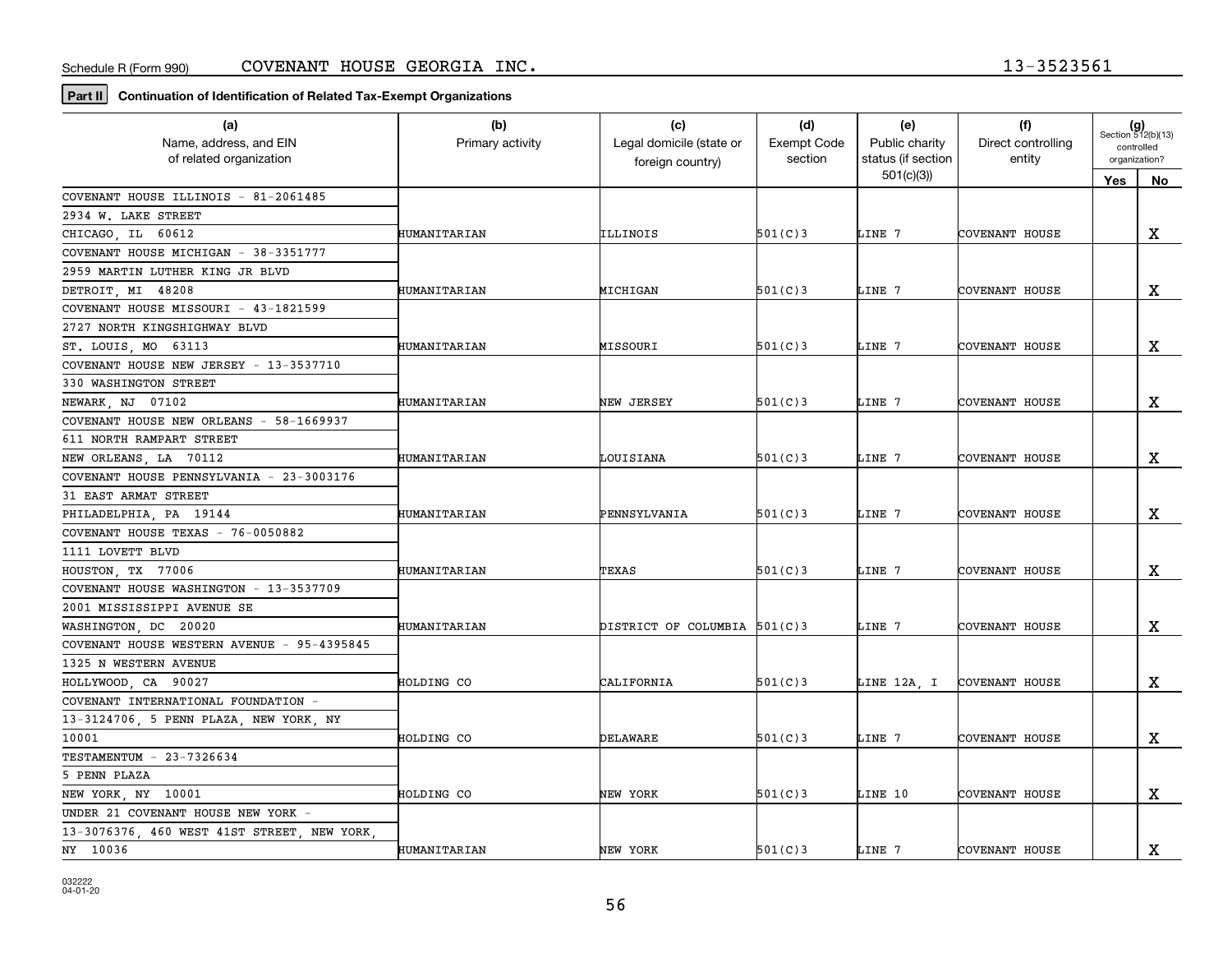**Part II** Continuation of Identification of Related Tax-Exempt Organizations

| (a)                                          | (b)              | (c)                      | (d)                | (e)                | (f)                | $(g)$<br>Section 512(b)(13) |    |
|----------------------------------------------|------------------|--------------------------|--------------------|--------------------|--------------------|-----------------------------|----|
| Name, address, and EIN                       | Primary activity | Legal domicile (state or | <b>Exempt Code</b> | Public charity     | Direct controlling | controlled                  |    |
| of related organization                      |                  | foreign country)         | section            | status (if section | entity             | organization?               |    |
|                                              |                  |                          |                    | 501(c)(3)          |                    | Yes                         | No |
| YOUTH VISION SOLUTIONS - 27-1855040          |                  |                          |                    |                    |                    |                             |    |
| 2959 MARTIN LUTHER KING JR BLVD              |                  |                          |                    |                    | COVENANT HOUSE     |                             |    |
| DETROIT, MI 48208                            | SCHOOL MGMT      | MICHIGAN                 | 501(C)3            | LINE 7             | MICHIGAN           |                             | X  |
| CH PENNSYLVANIA UNDER-21 HOLDINGS, INC. -    |                  |                          |                    |                    |                    |                             |    |
| 82-1519205, 31 EAST ARMAT STREET,            |                  |                          |                    |                    | COVENANT HOUSE     |                             |    |
| PHILADELPHIA, PA 19144                       | HOLDING CO       | PENNSYLVANIA             | 501(C)3            | LINE 12A, I        | PENNSYLVANIA       |                             | X  |
| COVENANT HOUSE CONNECTICUT - 13-3330953      |                  |                          |                    |                    |                    |                             |    |
| C/O COVENANT HOUSE, 5 PENN PLAZA             |                  |                          |                    |                    |                    |                             |    |
| NEW YORK, NY 10001                           | HUMANITARIAN     | CONNECTICUT              | 501(C)3            | LINE 7             | COVENANT HOUSE     |                             | x  |
| COVENANT HOUSE CHICAGO - 13-3386635          |                  |                          |                    |                    |                    |                             |    |
| C/O COVENANT HOUSE, 5 PENN PLAZA             |                  |                          |                    |                    |                    |                             |    |
| NEW YORK, NY 10001                           | HUMANITARIAN     | ILLINOIS                 | 501(C)3            | РF                 | COVENANT HOUSE     |                             | X  |
| 268 WEST 44TH CORPORATION - 13-2874450       |                  |                          |                    |                    |                    |                             |    |
| C/O COVENANT HOUSE, 5 PENN PLAZA             |                  |                          |                    |                    |                    |                             |    |
| NEW YORK, NY 10001                           | HOLDING CO       | NEW YORK                 | 501(C)2            |                    | COVENANT HOUSE     |                             | X  |
| RIGHTS OF PASSAGE INC - 13-3549405           |                  |                          |                    |                    |                    |                             |    |
| C/O COVENANT HOUSE, 5 PENN PLAZA             |                  |                          |                    |                    |                    |                             |    |
| NEW YORK, NY 10001                           | HUMANITARIAN     | DELAWARE                 | 501(C)3            | LINE 7             | COVENANT HOUSE     |                             | x  |
| UNDER 21 BOSTON INC - 04-2790593             |                  |                          |                    |                    |                    |                             |    |
| C/O COVENANT HOUSE, 5 PENN PLAZA             |                  |                          |                    |                    |                    |                             |    |
| NEW YORK, NY 10001                           | HUMANITARIAN     | MASSACHUSETTS            | 501(C)3            | LINE 12A, I        | COVENANT HOUSE     |                             | x  |
| COVENANT HOUSE TORONTO                       |                  |                          |                    |                    | <b>COVENANT</b>    |                             |    |
| 20 GERRARD STREET EAST                       |                  |                          |                    |                    | INTERNATIONAL      |                             |    |
| TORONTO CANADA CANADA M5B 2P3                | HUMANITARIAN     | CANADA                   |                    |                    | FOUNDATION         |                             | x  |
| COVENANT HOUSE VANCOUVER                     |                  |                          |                    |                    | <b>COVENANT</b>    |                             |    |
| 575 DRAKE STREET                             |                  |                          |                    |                    | INTERNATIONAL      |                             |    |
| VANCOUVER, CANADA, CANADA V6B 4K8            | HUMANITARIAN     | CANADA                   |                    |                    | <b>FOUNDATION</b>  |                             | X  |
| ASOCIACION LA ALIANZA GUATEMALA              |                  |                          |                    |                    | COVENANT           |                             |    |
| 13 AVENIDA 00-37 ZONA 2 COLONIA LA ESCUADRIL |                  |                          |                    |                    | INTERNATIONAL      |                             |    |
| MIXCO, GUATEMALA, GUATEMALA                  | HUMANITARIAN     | <b>GUATEMALA</b>         |                    |                    | <b>FOUNDATION</b>  |                             | x  |
| CASA ALIANZA DE HONDURAS                     |                  |                          |                    |                    | COVENANT           |                             |    |
| CORNER OF ARDA CERVANTES Y MORELOS           |                  |                          |                    |                    | INTERNATIONAL      |                             |    |
| TEGUCIGALPA, HONDURAS, HONDURAS              | HUMANITARIAN     | <b>HONDURAS</b>          |                    |                    | FOUNDATION         |                             | x  |
| CASA ALIANZA NICARAGUA                       |                  |                          |                    |                    | COVENANT           |                             |    |
| EDIFFICIO CONRAD N HILTON COSTADO ESTE DEL M |                  |                          |                    |                    | INTERNATIONAL      |                             |    |
| MANAGUA, NICARAGUA, NICARAGUA                | HUMANITARIAN     | NICARAGUA                |                    |                    | FOUNDATION         |                             | X  |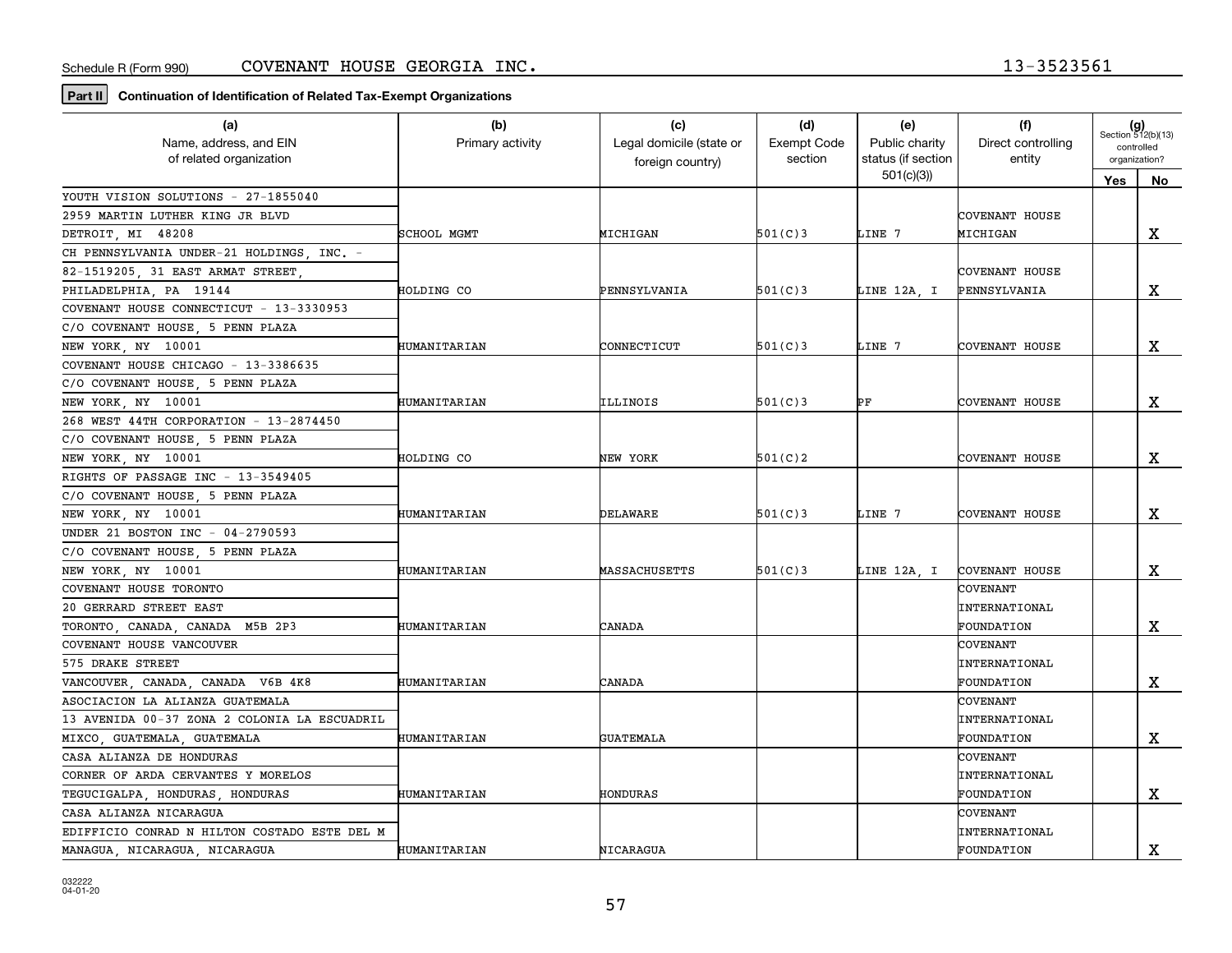**Part II Continuation of Identification of Related Tax-Exempt Organizations**

| (a)<br>Name, address, and EIN<br>of related organization | (b)<br>Primary activity | (c)<br>Legal domicile (state or<br>foreign country) | (d)<br>Exempt Code<br>section | (e)<br>Public charity<br>status (if section | (f)<br>Direct controlling<br>entity | $(g)$<br>Section 512(b)(13)<br>organization? | controlled |
|----------------------------------------------------------|-------------------------|-----------------------------------------------------|-------------------------------|---------------------------------------------|-------------------------------------|----------------------------------------------|------------|
|                                                          |                         |                                                     |                               | 501(c)(3)                                   |                                     | Yes                                          | No         |
| FUNDACION CASA ALIANZA MEXICO IAP                        |                         |                                                     |                               |                                             | COVENANT                            |                                              |            |
| PLAZA DE LAS FUENTES 116 COL                             |                         |                                                     |                               |                                             | INTERNATIONAL                       |                                              |            |
| MEXICO DF, MEXICO, MEXICO                                | HUMANITARIAN            | MEXICO                                              |                               |                                             | FOUNDATION                          |                                              | X          |
| CASA ALIANZA INTERNACIONAL                               |                         |                                                     |                               |                                             | COVENANT                            |                                              |            |
| C/O COVENANT HOUSE, 5 PENN PLAZA                         |                         |                                                     |                               |                                             | INTERNATIONAL                       |                                              |            |
| NEW YORK, NY 10001                                       | HUMANITARIAN            | COSTA RICA                                          |                               |                                             | FOUNDATION                          |                                              | X          |
| CH HOUSING DEVELOPMENT FUND CORPORATION -                |                         |                                                     |                               |                                             |                                     |                                              |            |
| 83-4124396, C/O COVENANT HOUSE, 5 PENN                   | PROVIDING TRANSITIONAL  |                                                     |                               |                                             |                                     |                                              |            |
| PLAZA, NEW YORK, NY 10001                                | HOUSING                 | NEW YORK                                            | 501(C)3                       | LINE 12A, I                                 | COVENANT HOUSE                      |                                              | X          |
|                                                          |                         |                                                     |                               |                                             |                                     |                                              |            |
|                                                          |                         |                                                     |                               |                                             |                                     |                                              |            |
|                                                          |                         |                                                     |                               |                                             |                                     |                                              |            |
|                                                          |                         |                                                     |                               |                                             |                                     |                                              |            |
|                                                          |                         |                                                     |                               |                                             |                                     |                                              |            |
|                                                          |                         |                                                     |                               |                                             |                                     |                                              |            |
|                                                          |                         |                                                     |                               |                                             |                                     |                                              |            |
|                                                          |                         |                                                     |                               |                                             |                                     |                                              |            |
|                                                          |                         |                                                     |                               |                                             |                                     |                                              |            |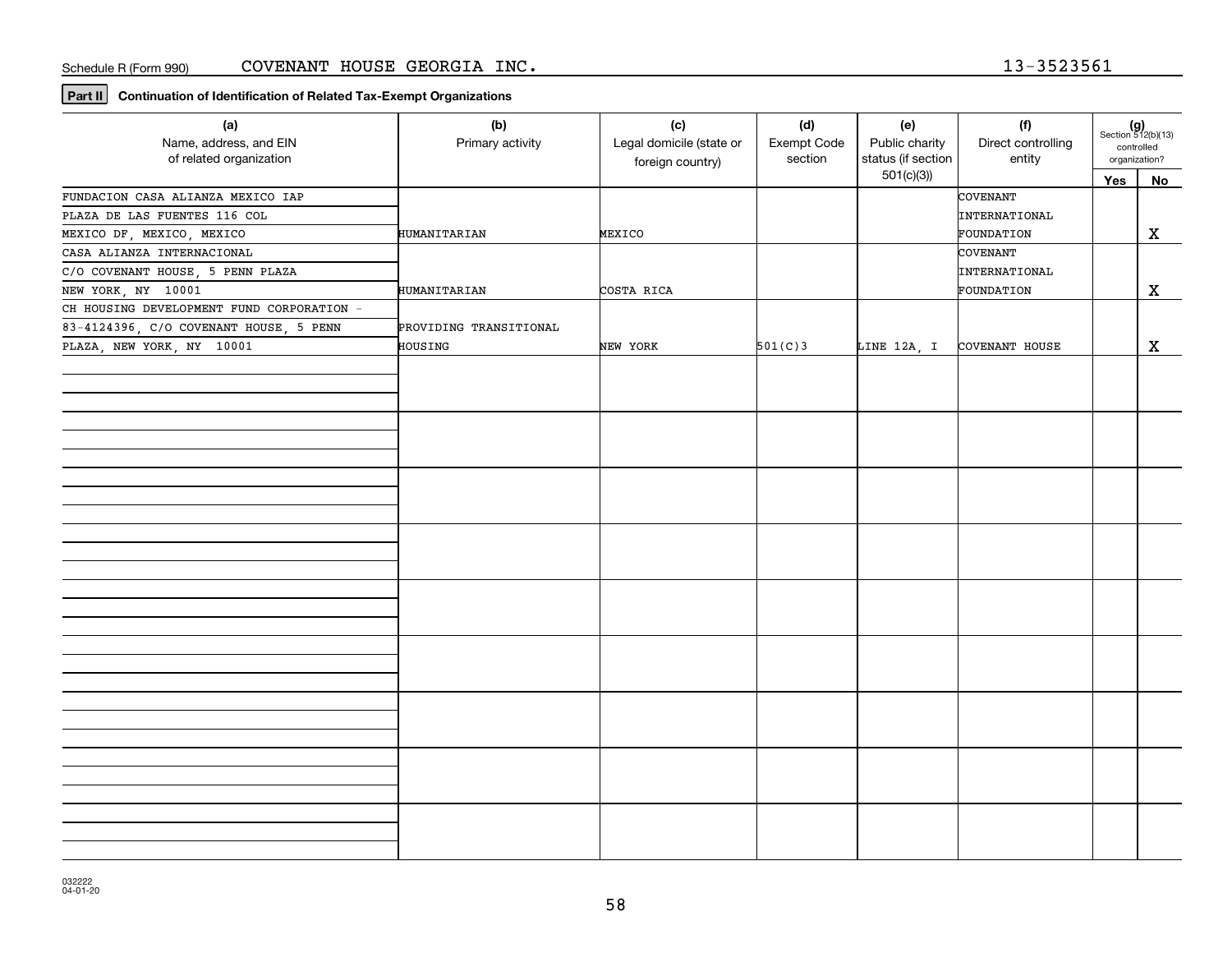**Identification of Related Organizations Taxable as a Partnership.** Complete if the organization answered "Yes" on Form 990, Part IV, line 34, because it had one or more related **Part III** organizations treated as a partnership during the tax year.

| (a)                                               | (b)              | (c)                                       | (d)                          | (e)                                                                   | (f)                      | (g)                               |         | (h)                              | (i)                                           | (i) | (k)                                                                                                             |
|---------------------------------------------------|------------------|-------------------------------------------|------------------------------|-----------------------------------------------------------------------|--------------------------|-----------------------------------|---------|----------------------------------|-----------------------------------------------|-----|-----------------------------------------------------------------------------------------------------------------|
| Name, address, and EIN<br>of related organization | Primary activity | Legal<br>domicile<br>(state or<br>foreign | Direct controlling<br>entity | Predominant income<br>related, unrelated,<br> excluded from tax under | Share of total<br>income | Share of<br>end-of-year<br>assets |         | Disproportionate<br>allocations? | Code V-UBI<br>amount in box<br>20 of Schedule |     | General or Percentage<br>$\left[\begin{array}{c}\text{managing} \\ \text{partner?}\end{array}\right]$ ownership |
|                                                   |                  | country)                                  |                              | sections 512-514)                                                     |                          |                                   | Yes $ $ | <b>No</b>                        | K-1 (Form 1065) Yes No                        |     |                                                                                                                 |
| COVENANT HOUSE ILLINOIS                           |                  |                                           |                              |                                                                       |                          |                                   |         |                                  |                                               |     |                                                                                                                 |
| QALICB LLC - 85-3857238, 2934                     |                  |                                           |                              |                                                                       |                          |                                   |         |                                  |                                               |     |                                                                                                                 |
| W. LAKE STREET, CHICAGO, IL                       | DEVELOP          |                                           | COVENANT HOUSE               |                                                                       |                          |                                   |         |                                  |                                               |     |                                                                                                                 |
| 60612                                             | PROPERTY         | IL                                        | ILLINOIS                     | RELATED                                                               | $\mathfrak{o}$ .         | 0.                                |         | x                                | N/A                                           | x   | .00%                                                                                                            |
| CHGA CHI LEVERAGE LENDER, LLC                     |                  |                                           |                              |                                                                       |                          |                                   |         |                                  |                                               |     |                                                                                                                 |
| $-85-3539993, 1559$ JOHNSON                       | DEVELOP          |                                           | COVENANT HOUSE               |                                                                       |                          |                                   |         |                                  |                                               |     |                                                                                                                 |
| ROAD NW, ATLANTA, GA 30318                        | PROPERTY         | GA                                        | <b>GEORGIA</b>               | RELATED                                                               | 29,075.                  | 5, 567, 220.                      |         | x                                | N/A                                           | x   | 95.00%                                                                                                          |
|                                                   |                  |                                           |                              |                                                                       |                          |                                   |         |                                  |                                               |     |                                                                                                                 |
|                                                   |                  |                                           |                              |                                                                       |                          |                                   |         |                                  |                                               |     |                                                                                                                 |
|                                                   |                  |                                           |                              |                                                                       |                          |                                   |         |                                  |                                               |     |                                                                                                                 |
|                                                   |                  |                                           |                              |                                                                       |                          |                                   |         |                                  |                                               |     |                                                                                                                 |
|                                                   |                  |                                           |                              |                                                                       |                          |                                   |         |                                  |                                               |     |                                                                                                                 |
|                                                   |                  |                                           |                              |                                                                       |                          |                                   |         |                                  |                                               |     |                                                                                                                 |
|                                                   |                  |                                           |                              |                                                                       |                          |                                   |         |                                  |                                               |     |                                                                                                                 |
|                                                   |                  |                                           |                              |                                                                       |                          |                                   |         |                                  |                                               |     |                                                                                                                 |

**Identification of Related Organizations Taxable as a Corporation or Trust.** Complete if the organization answered "Yes" on Form 990, Part IV, line 34, because it had one or more related **Part IV** organizations treated as a corporation or trust during the tax year.

| (a)<br>Name, address, and EIN<br>of related organization | (b)<br>Primary activity | (c)<br>Legal domicile<br>(state or<br>foreign | (d)<br>Direct controlling<br>entity | (e)<br>Type of entity<br>(C corp, S corp,<br>or trust) | (f)<br>Share of total<br>income | (g)<br>Share of<br>end-of-year<br>assets | (h)<br> Percentage <br>ownership | $\begin{array}{c} \textbf{(i)}\\ \text{Section}\\ 512 \text{(b)} \text{(13)}\\ \text{controlled}\end{array}$ | entity? |
|----------------------------------------------------------|-------------------------|-----------------------------------------------|-------------------------------------|--------------------------------------------------------|---------------------------------|------------------------------------------|----------------------------------|--------------------------------------------------------------------------------------------------------------|---------|
|                                                          |                         | country)                                      |                                     |                                                        |                                 |                                          |                                  | Yes No                                                                                                       |         |
|                                                          |                         |                                               |                                     |                                                        |                                 |                                          |                                  |                                                                                                              |         |
|                                                          |                         |                                               |                                     |                                                        |                                 |                                          |                                  |                                                                                                              |         |
|                                                          |                         |                                               |                                     |                                                        |                                 |                                          |                                  |                                                                                                              |         |
|                                                          |                         |                                               |                                     |                                                        |                                 |                                          |                                  |                                                                                                              |         |
|                                                          |                         |                                               |                                     |                                                        |                                 |                                          |                                  |                                                                                                              |         |
|                                                          |                         |                                               |                                     |                                                        |                                 |                                          |                                  |                                                                                                              |         |
|                                                          |                         |                                               |                                     |                                                        |                                 |                                          |                                  |                                                                                                              |         |
|                                                          |                         |                                               |                                     |                                                        |                                 |                                          |                                  |                                                                                                              |         |
|                                                          |                         |                                               |                                     |                                                        |                                 |                                          |                                  |                                                                                                              |         |
|                                                          |                         |                                               |                                     |                                                        |                                 |                                          |                                  |                                                                                                              |         |
|                                                          |                         |                                               |                                     |                                                        |                                 |                                          |                                  |                                                                                                              |         |
|                                                          |                         |                                               |                                     |                                                        |                                 |                                          |                                  |                                                                                                              |         |
|                                                          |                         |                                               |                                     |                                                        |                                 |                                          |                                  |                                                                                                              |         |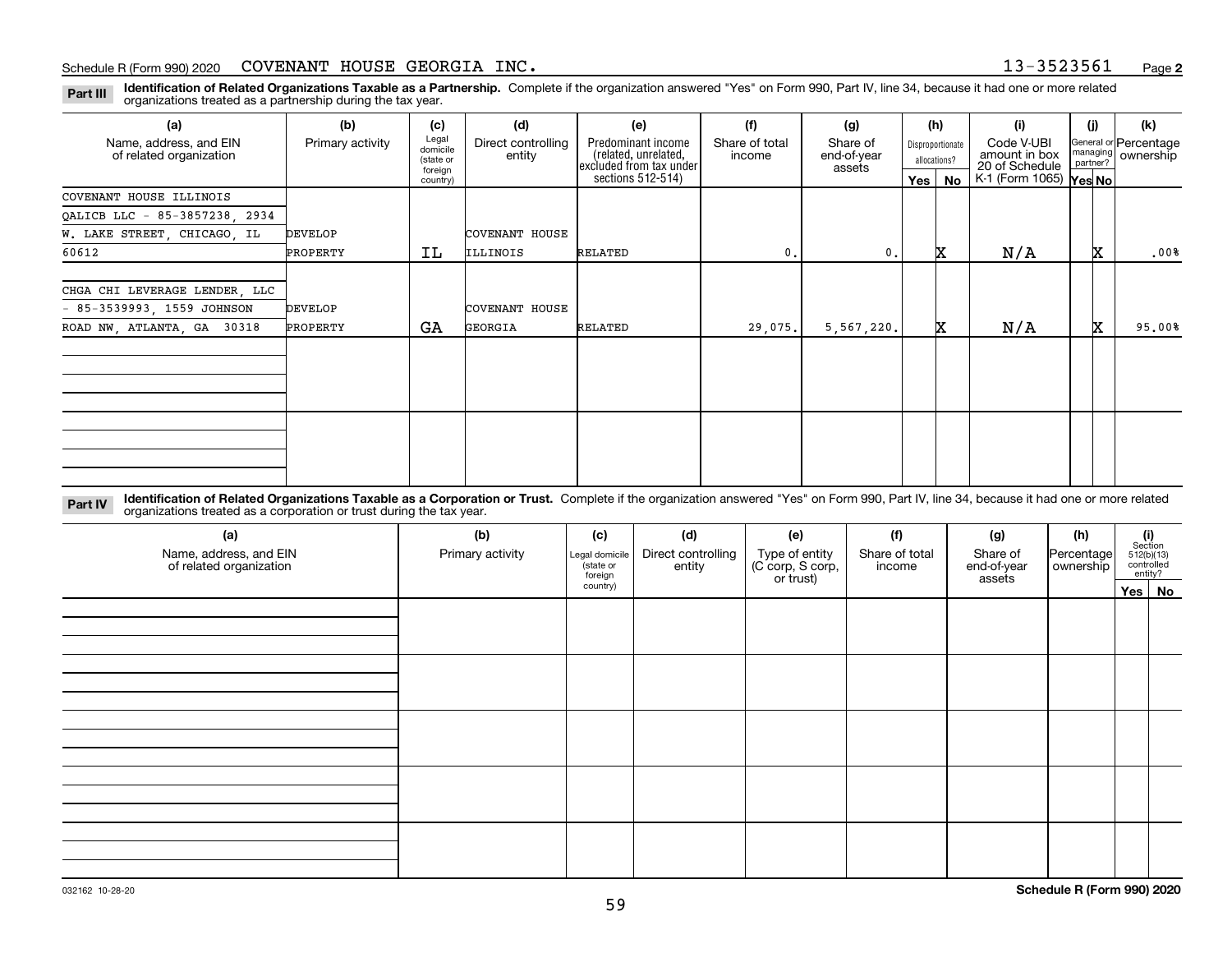## Schedule R (Form 990) 2020  ${\rm COVENANT}$   ${\rm HOUSE}$   ${\rm GECRGIA}$   ${\rm INC}$  .  ${\rm IV}$  and  ${\rm IV}$  and  ${\rm IV}$  and  ${\rm IV}$  and  ${\rm IV}$  and  ${\rm IV}$  and  ${\rm IV}$  and  ${\rm IV}$  and  ${\rm IV}$  and  ${\rm IV}$  and  ${\rm IV}$  and  ${\rm IV}$  and  ${\rm IV}$  and  ${\rm IV}$  and  ${\$

**Part V** T**ransactions With Related Organizations.** Complete if the organization answered "Yes" on Form 990, Part IV, line 34, 35b, or 36.

| Note: Complete line 1 if any entity is listed in Parts II, III, or IV of this schedule. |                                                                                                                                                                                                                                   |                |             |                         |  |  |
|-----------------------------------------------------------------------------------------|-----------------------------------------------------------------------------------------------------------------------------------------------------------------------------------------------------------------------------------|----------------|-------------|-------------------------|--|--|
|                                                                                         | 1 During the tax year, did the organization engage in any of the following transactions with one or more related organizations listed in Parts II-IV?                                                                             |                |             |                         |  |  |
|                                                                                         |                                                                                                                                                                                                                                   |                |             | X                       |  |  |
|                                                                                         | b Gift, grant, or capital contribution to related organization(s) manufactured and contribution to related organization(s)                                                                                                        | 1 <sub>b</sub> | X           |                         |  |  |
|                                                                                         | c Gift, grant, or capital contribution from related organization(s) matches contains and contribution from related organization(s) matches contains and contribution from related organization(s) matches contains and contain    | 1c             | X           |                         |  |  |
|                                                                                         | d Loans or loan guarantees to or for related organization(s) committion contracts are constructed as a control or contract or contract or contract or contract or contract or contract or contract or contract or contract or     | 1d             |             | X                       |  |  |
|                                                                                         |                                                                                                                                                                                                                                   | 1e             |             | X                       |  |  |
|                                                                                         |                                                                                                                                                                                                                                   |                |             |                         |  |  |
|                                                                                         | f Dividends from related organization(s) manufactured contains and contained a series of the contact of the contact of the contact of the contact of the contact of the contact of the contact of the contact of the contact o    | 1f             |             | X                       |  |  |
|                                                                                         | g Sale of assets to related organization(s) www.assettion.com/www.assettion.com/www.assettion.com/www.assettion.com/www.assettion.com/www.assettion.com/www.assettion.com/www.assettion.com/www.assettion.com/www.assettion.co    | 1a             |             | $\mathbf X$             |  |  |
|                                                                                         | h Purchase of assets from related organization(s) manufactured content to content the content of the content of the content of the content of the content of the content of the content of the content of the content of the c    | 1h             |             | X                       |  |  |
|                                                                                         | Exchange of assets with related organization(s) www.communically.communically.communically and a strategy of assets with related organization(s) www.communically.communically and a strategy of assets with related organizat    | 1i.            |             | X                       |  |  |
|                                                                                         | Lease of facilities, equipment, or other assets to related organization(s) использованно положенно положенно по                                                                                                                   | 11             |             | $\mathbf x$             |  |  |
|                                                                                         |                                                                                                                                                                                                                                   |                |             |                         |  |  |
|                                                                                         |                                                                                                                                                                                                                                   | 1k             |             | X                       |  |  |
|                                                                                         |                                                                                                                                                                                                                                   | 11             |             | $\overline{\mathbf{x}}$ |  |  |
|                                                                                         | m Performance of services or membership or fundraising solicitations by related organization(s)                                                                                                                                   | 1 <sub>m</sub> | $\mathbf x$ |                         |  |  |
|                                                                                         |                                                                                                                                                                                                                                   | 1n             |             | X                       |  |  |
|                                                                                         | <b>o</b> Sharing of paid employees with related organization(s)                                                                                                                                                                   | 10             | X           |                         |  |  |
|                                                                                         |                                                                                                                                                                                                                                   |                |             |                         |  |  |
|                                                                                         | p Reimbursement paid to related organization(s) for expenses [1111] and manufacture manufacture manufacture manufacture manufacture manufacture manufacture manufacture manufacture manufacture manufacture manufacture manufa    | 1p.            | X           |                         |  |  |
|                                                                                         |                                                                                                                                                                                                                                   | 1q             |             | X                       |  |  |
|                                                                                         |                                                                                                                                                                                                                                   |                |             |                         |  |  |
|                                                                                         | r Other transfer of cash or property to related organization(s)                                                                                                                                                                   | 1r             |             | X                       |  |  |
|                                                                                         | r Other transfer of cash or property to related organization(s) www.community.com/www.community.com/www.communi<br>S Other transfer of cash or property from related organization(s) www.community.community.community.community. | 1s             |             | $\mathbf X$             |  |  |
|                                                                                         | 2 If the answer to any of the above is "Yes," see the instructions for information on who must complete this line, including covered relationships and transaction thresholds.                                                    |                |             |                         |  |  |

| (a)<br>Name of related organization | (b)<br>Transaction<br>type (a-s) | (c)<br>Amount involved | (d)<br>Method of determining amount involved |
|-------------------------------------|----------------------------------|------------------------|----------------------------------------------|
| (1) CHGA CHI LEVERAGE LENDER, LLC   | B                                | $5,567,166$ . $COST$   |                                              |
| (2)                                 |                                  |                        |                                              |
| (3)                                 |                                  |                        |                                              |
| (4)                                 |                                  |                        |                                              |
| (5)                                 |                                  |                        |                                              |
| (6)                                 |                                  |                        |                                              |

 $\overline{\phantom{a}}$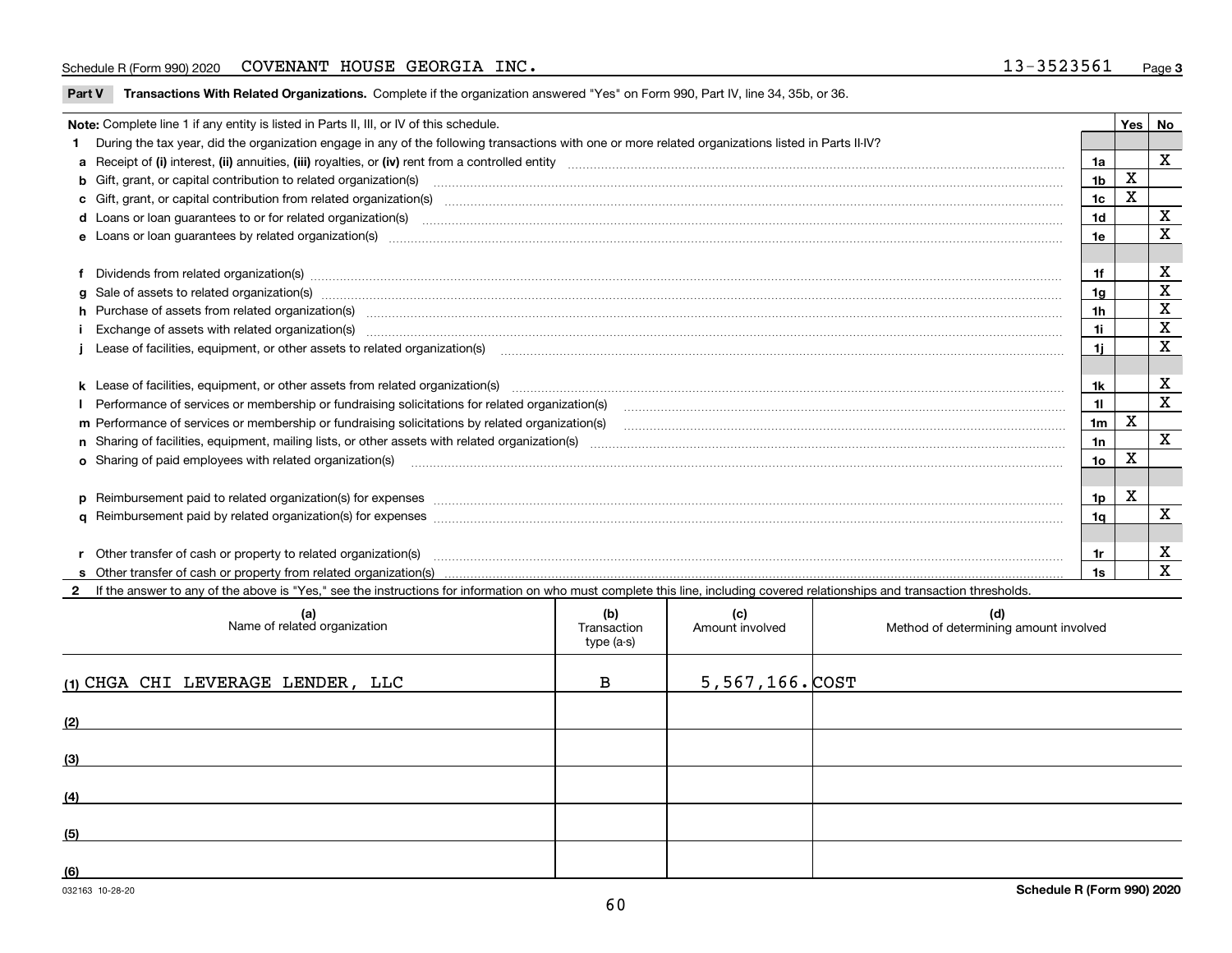## Schedule R (Form 990) 2020  ${\rm COVENANT}$   ${\rm HOUSE}$   ${\rm GEORGIA}$   ${\rm INC}$  .  ${\rm I2}$  . The contract of the contract of the contract of the contract of the contract of the contract of the contract of the contract of the contract of th

**Part VI Unrelated Organizations Taxable as a Partnership. Complete if the organization answered "Yes" on Form 990, Part IV, line 37.** 

Provide the following information for each entity taxed as a partnership through which the organization conducted more than five percent of its activities (measured by total assets or gross revenue) that was not a related organization. See instructions regarding exclusion for certain investment partnerships.

| ັ                      | ັ<br>ັ           |                   | . .                                                                                        |                                                                                              |          |             |                                  |                                                                                                        |        |     |
|------------------------|------------------|-------------------|--------------------------------------------------------------------------------------------|----------------------------------------------------------------------------------------------|----------|-------------|----------------------------------|--------------------------------------------------------------------------------------------------------|--------|-----|
| (a)                    | (b)              | (c)               | (d)                                                                                        | (e)<br>Are all                                                                               | (f)      | (g)         | (h)                              | (i)                                                                                                    | (i)    | (k) |
| Name, address, and EIN | Primary activity | Legal domicile    |                                                                                            | $\begin{array}{c}\n\text{partners} & \text{sec.} \\ 501(c)(3) & \text{orgs.?} \n\end{array}$ | Share of | Share of    | Disproportionate<br>allocations? |                                                                                                        |        |     |
| of entity              |                  | (state or foreign |                                                                                            |                                                                                              | total    | end-of-year |                                  |                                                                                                        |        |     |
|                        |                  | country)          | Predominant income<br>(related, unrelated,<br>excluded from tax under<br>sections 512-514) | Yes No                                                                                       | income   | assets      | Yes No                           | Code V-UBI<br>amount in box 20 managing<br>of Schedule K-1 partner? ownership<br>(Form 1065)<br>ves No | Yes No |     |
|                        |                  |                   |                                                                                            |                                                                                              |          |             |                                  |                                                                                                        |        |     |
|                        |                  |                   |                                                                                            |                                                                                              |          |             |                                  |                                                                                                        |        |     |
|                        |                  |                   |                                                                                            |                                                                                              |          |             |                                  |                                                                                                        |        |     |
|                        |                  |                   |                                                                                            |                                                                                              |          |             |                                  |                                                                                                        |        |     |
|                        |                  |                   |                                                                                            |                                                                                              |          |             |                                  |                                                                                                        |        |     |
|                        |                  |                   |                                                                                            |                                                                                              |          |             |                                  |                                                                                                        |        |     |
|                        |                  |                   |                                                                                            |                                                                                              |          |             |                                  |                                                                                                        |        |     |
|                        |                  |                   |                                                                                            |                                                                                              |          |             |                                  |                                                                                                        |        |     |
|                        |                  |                   |                                                                                            |                                                                                              |          |             |                                  |                                                                                                        |        |     |
|                        |                  |                   |                                                                                            |                                                                                              |          |             |                                  |                                                                                                        |        |     |
|                        |                  |                   |                                                                                            |                                                                                              |          |             |                                  |                                                                                                        |        |     |
|                        |                  |                   |                                                                                            |                                                                                              |          |             |                                  |                                                                                                        |        |     |
|                        |                  |                   |                                                                                            |                                                                                              |          |             |                                  |                                                                                                        |        |     |
|                        |                  |                   |                                                                                            |                                                                                              |          |             |                                  |                                                                                                        |        |     |
|                        |                  |                   |                                                                                            |                                                                                              |          |             |                                  |                                                                                                        |        |     |
|                        |                  |                   |                                                                                            |                                                                                              |          |             |                                  |                                                                                                        |        |     |
|                        |                  |                   |                                                                                            |                                                                                              |          |             |                                  |                                                                                                        |        |     |
|                        |                  |                   |                                                                                            |                                                                                              |          |             |                                  |                                                                                                        |        |     |
|                        |                  |                   |                                                                                            |                                                                                              |          |             |                                  |                                                                                                        |        |     |
|                        |                  |                   |                                                                                            |                                                                                              |          |             |                                  |                                                                                                        |        |     |
|                        |                  |                   |                                                                                            |                                                                                              |          |             |                                  |                                                                                                        |        |     |
|                        |                  |                   |                                                                                            |                                                                                              |          |             |                                  |                                                                                                        |        |     |
|                        |                  |                   |                                                                                            |                                                                                              |          |             |                                  |                                                                                                        |        |     |
|                        |                  |                   |                                                                                            |                                                                                              |          |             |                                  |                                                                                                        |        |     |
|                        |                  |                   |                                                                                            |                                                                                              |          |             |                                  |                                                                                                        |        |     |
|                        |                  |                   |                                                                                            |                                                                                              |          |             |                                  |                                                                                                        |        |     |
|                        |                  |                   |                                                                                            |                                                                                              |          |             |                                  |                                                                                                        |        |     |
|                        |                  |                   |                                                                                            |                                                                                              |          |             |                                  |                                                                                                        |        |     |
|                        |                  |                   |                                                                                            |                                                                                              |          |             |                                  |                                                                                                        |        |     |
|                        |                  |                   |                                                                                            |                                                                                              |          |             |                                  |                                                                                                        |        |     |
|                        |                  |                   |                                                                                            |                                                                                              |          |             |                                  |                                                                                                        |        |     |
|                        |                  |                   |                                                                                            |                                                                                              |          |             |                                  |                                                                                                        |        |     |
|                        |                  |                   |                                                                                            |                                                                                              |          |             |                                  |                                                                                                        |        |     |
|                        |                  |                   |                                                                                            |                                                                                              |          |             |                                  |                                                                                                        |        |     |
|                        |                  |                   |                                                                                            |                                                                                              |          |             |                                  |                                                                                                        |        |     |
|                        |                  |                   |                                                                                            |                                                                                              |          |             |                                  |                                                                                                        |        |     |
|                        |                  |                   |                                                                                            |                                                                                              |          |             |                                  |                                                                                                        |        |     |

**Schedule R (Form 990) 2020**